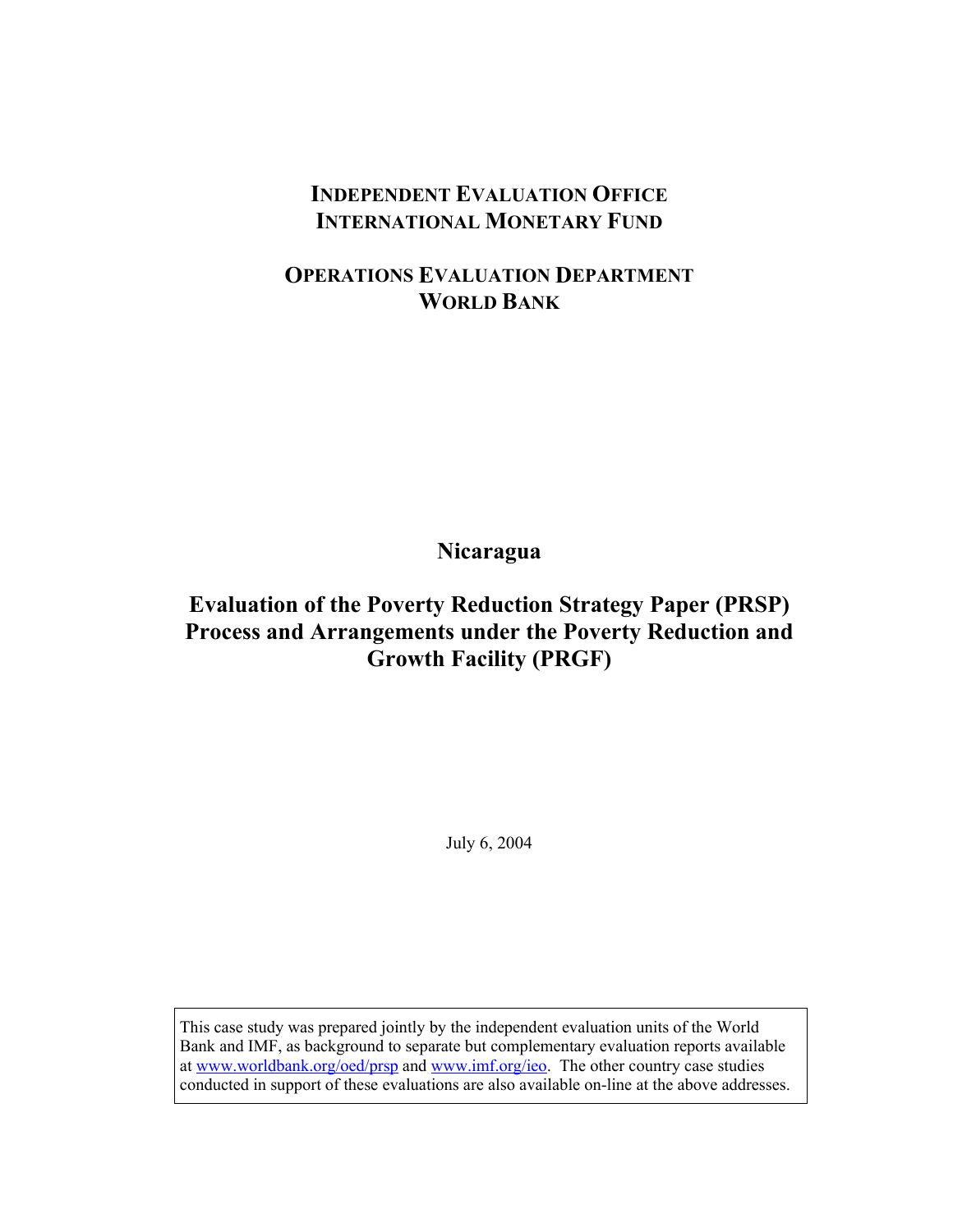| $I_{\cdot}$                    |                                                                |  |
|--------------------------------|----------------------------------------------------------------|--|
| II.                            |                                                                |  |
| III.                           | B. Application of the Underlying Principles and Assessment of  |  |
| $IV_{-}$                       |                                                                |  |
| $V_{\cdot}$                    |                                                                |  |
| VI.                            |                                                                |  |
|                                |                                                                |  |
| <b>Boxes</b><br>1.<br>2.<br>5. | The Introduction of the National Development Strategy (ENADE)— |  |
| 6.<br>7.<br>8.<br>9.           |                                                                |  |
|                                |                                                                |  |

### Contents

### Page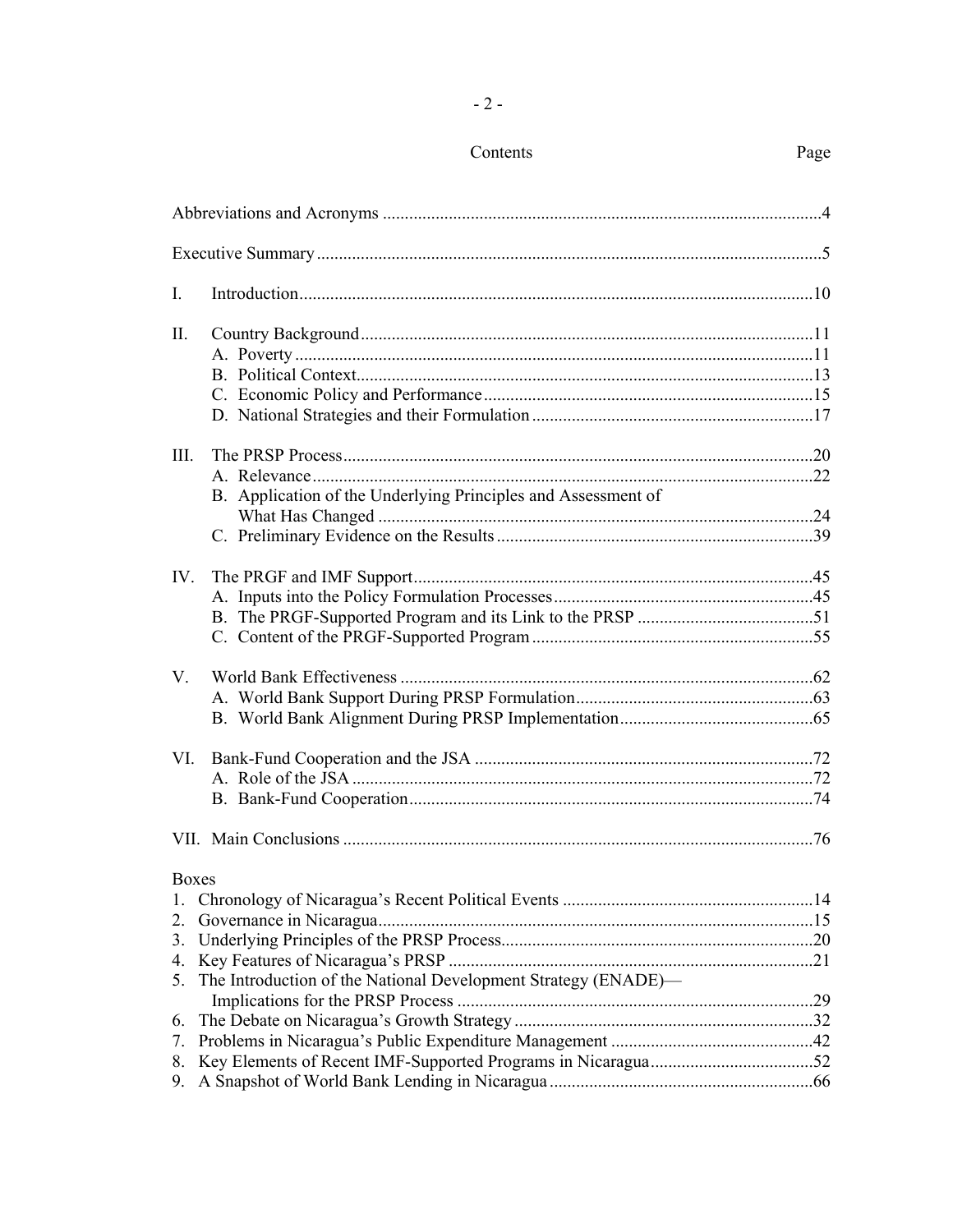| Figures                                                              |    |
|----------------------------------------------------------------------|----|
|                                                                      |    |
|                                                                      |    |
| Tables                                                               |    |
|                                                                      |    |
|                                                                      |    |
|                                                                      |    |
|                                                                      |    |
| 4.                                                                   |    |
| 5.                                                                   |    |
| Structural Performance Criteria and Structural Benchmarks in<br>6    |    |
|                                                                      |    |
| Annexes                                                              |    |
|                                                                      |    |
| 2.                                                                   |    |
|                                                                      |    |
| An Assessment of the Adaptation of the IMF's Internal Policy Process |    |
| Based on Briefing Papers and Review Department Comments Associated   |    |
|                                                                      |    |
|                                                                      |    |
|                                                                      | 91 |
|                                                                      |    |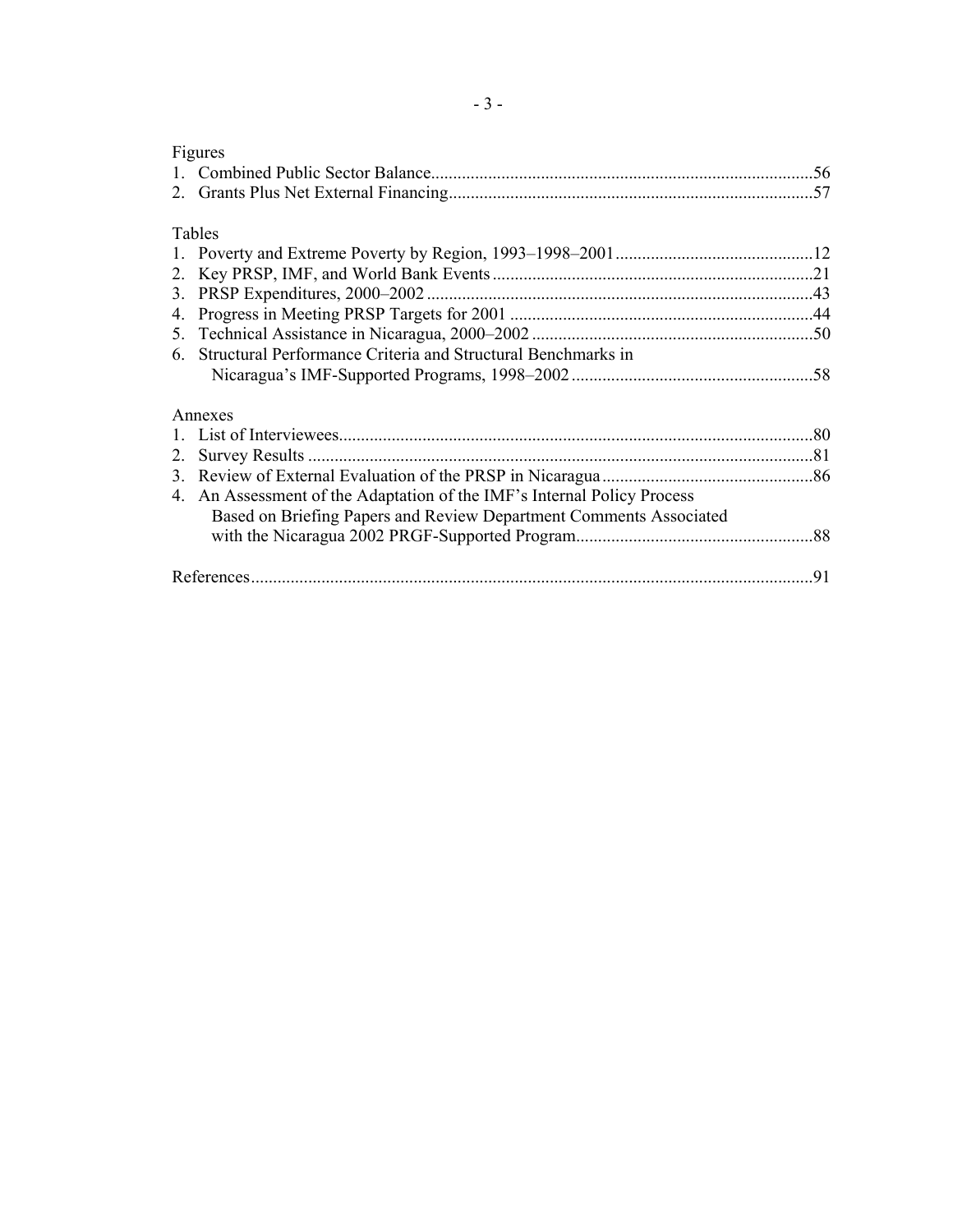## **Abbreviations and Acronyms**

| <b>BID</b>     | <b>Inter-American Development Bank</b>                          |
|----------------|-----------------------------------------------------------------|
| <b>BWIs</b>    | <b>Bretton Woods Institutions</b>                               |
| CAS            | <b>Country Assistance Strategy</b>                              |
| CG             | <b>Consultative Group</b>                                       |
| <b>CONPES</b>  | National Council for Social and Economic Planning               |
| <b>CONADES</b> | National Council for Sustainable Development                    |
| <b>DFID</b>    | Department for International Development                        |
| <b>ENADE</b>   | National Development Strategy                                   |
| <b>ERCERP</b>  | Estrategia Reforzada de Crecimiento Economico y Reducción de la |
| FAD            | <b>Fiscal Affairs Department</b>                                |
| <b>GDP</b>     | <b>Gross Domestic Product</b>                                   |
| <b>HIPC</b>    | Heavily Indebted Poor Countries                                 |
| <b>IDB</b>     | <b>Inter-American Development Bank</b>                          |
| <b>IEO</b>     | <b>Independent Evaluation Office</b>                            |
| <b>IFC</b>     | <b>International Finance Corporation</b>                        |
| <b>IFIs</b>    | <b>International Financial Institutions</b>                     |
| <b>IMF</b>     | <b>International Monetary Fund</b>                              |
| <b>JSA</b>     | <b>Joint Staff Assessment</b>                                   |
| <b>LSMS</b>    | Living Standards Measurement Surveys                            |
| <b>MDGs</b>    | Millennium Development Goals                                    |
| <b>MHCP</b>    | Ministerio de Hacienda y Credito Publico                        |
| <b>NGO</b>     | Non-governmental organization                                   |
| <b>OED</b>     | <b>Operations Evaluation Department</b>                         |
| <b>PER</b>     | Public Expenditure Review                                       |
| <b>PND</b>     | Plan Nacional De Desarrollo                                     |
| <b>PRGF</b>    | Poverty Reduction and Growth Facility                           |
| <b>PRSP</b>    | <b>Poverty Reduction Strategy Planning</b>                      |
| PRSP-PR        | Poverty Reduction Strategy Paper-Progress Report                |
| <b>PSAC</b>    | Programmatic Structural Adjustment Credit                       |
| <b>PSIA</b>    | Poverty and Social Impact Analysis                              |
| <b>ROSC</b>    | Reports on Observance of Standards and Codes                    |
| <b>SECEP</b>   | Secretariat of Coordination and Strategy of the Presidency      |
| <b>SETEC</b>   | Technical Secretariat of the Presidency                         |
| <b>SINASIP</b> | National System for the Follow-Up on Poverty Indicators         |
| <b>SMP</b>     | <b>Staff Monitored Program</b>                                  |
| <b>UNDP</b>    | <b>United Nations Development Program</b>                       |
| <b>WEO</b>     | World Economic Outlook                                          |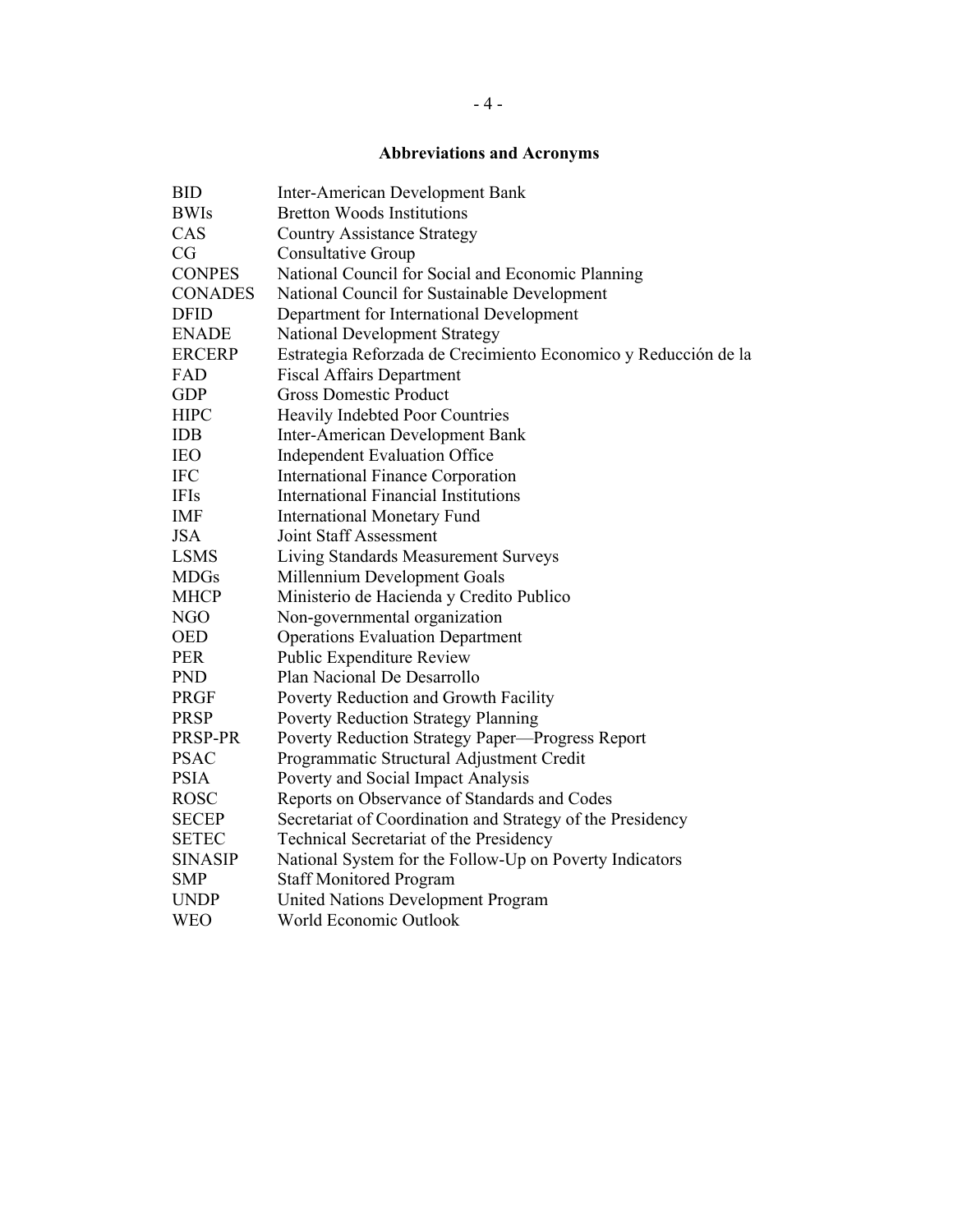#### **EXECUTIVE SUMMARY**

#### **Country background**

Nicaragua is among the poorest countries in Latin America with a GNI per capita of US\$710 in 2000. Poverty remains largely a rural phenomenon, heavily concentrated in the Eastern and Northern parts of the country. Between 1993 and 2001, the share of the population living below the poverty line declined from 50 to 46 percent and extreme poverty fell from 19 to 15 percent, but poverty reduction has been uneven across regions.

Nicaragua's political context is one of a polarized society and political system, and weak institutional capacity and governance. The nature of Nicaragua's polarized society, a century old phenomenon, and political instability have been a strong obstacle to consensus building, constraining the process of participation and opening the policy debate, and on reaching common grounds for broader ownership. Nicaragua's political characteristics have contributed to a weak institutional framework, blurring the separation of state powers, weakening the rule of law and the protection of property rights, and leading to governance problems. Moreover, the state has limited capacity to implement and control activities, with a highly fragmented structure.

Throughout the 1990s, after the dismal economic situation left by the Sandinista regime, Nicaragua has struggled with major macroeconomic problems, principally unsustainably large fiscal deficits and debt levels. Repeated efforts to consolidate the fiscal situation during successive government proved unsuccessful owing largely to recurrent expenditure overruns. These recurrent failures put Nicaragua several times in extremely vulnerable positions, on the verge of fiscal collapse and balance of payment crises. Hurricane Mitch at the end of 1998 inflicted serious damage to Nicaragua's infrastructure and disrupted the macroeconomic situation and fiscal consolidation efforts. The Bolaños government has made significant efforts to improve macroeconomic stability.

Nicaragua's macroeconomic vulnerability is one of the main challenges to poverty reduction, including external factors (such as terms of trade shocks and foreign aid dependence). Other major obstacles are the challenges in enhancing non-farm rural activities and in sustaining rural income growth, the inefficient health services, high rate of population growth, and chronic malnutrition.

#### **The PRSP process**

The timetable for implementing the PRSP process was rapid; in a year the government moved from launching the Interim PRSP to reaching a HIPC decision point and completing the PRSP. The Nicaraguan government embarked on the PRSP process because it was a precondition for entering the enhanced HIPC initiative. This underlying motivation appears to have driven many subsequent processes and decisions, including the depth and scope of policy debate, which affected ownership perception across stakeholders.

The PRSP approach has on balance been relevant for Nicaragua's national strategy process and its poverty reduction efforts. The approach has addressed important gaps found in past experiences, including through a widening participation efforts,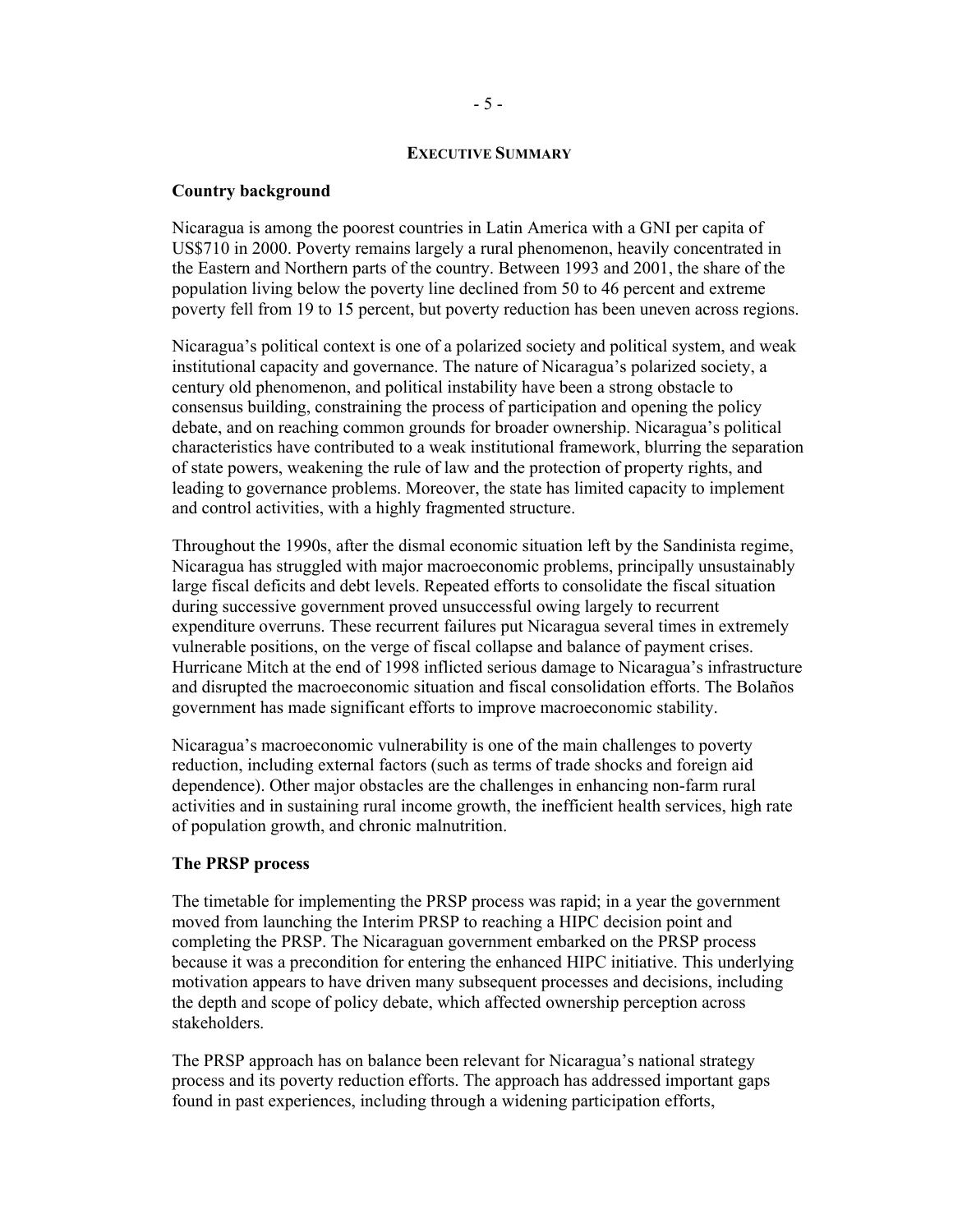appropriately focusing on a comprehensive vision of poverty, and addressing a sorely lacking results-oriented framework. In this connection, it has represented a more binding commitment than past national strategies.

However, the PRSP process has initially showed modest results, which needs to be viewed realistically in the context of political and institutional realities and very difficult starting conditions. The PRSP did not initially strengthen policy processes, while poor public expenditure management has been a hindrance to implementation. The fragmentation of policy making has generated problems for coordination and overview of public investment, and weak implementation capacity at the municipal level has remained an obstacle.

The consultation process for the PRSP was a step forward, but differences in views about the purpose and legitimacy of such participation have caused assessments of the participatory process to vary widely. This highlights the inherent difficulties of participation in a country with a highly polarized political system. As a result, broad country ownership of the PRSP has remained limited. Nevertheless, most observers agree that it was a helpful attempt to foster a dialogue among the government, donors, and civil society. Survey results highlight, however, that the area where participation was specially lacking was that of the formulation of the macroeconomic framework.

The new government's desire to modify the PRSP, with the introduction of a new development strategy that sought to change the expenditure composition guided by a greater emphasis on directly productive investment, was marked initially by tensions in the process. The government felt constrained in its ability to pursue a revised strategy, while donors were initially surprised by the initiative, expecting the PRSP to bring a more lasting and resilient policy framework. This illustrates some of the potential tensions between different elements of the PRSP process, notably between the provision of greater policy space to the government and other objectives such as partnership. These tensions were increased in Nicaragua by the poor alignment of the PRSP process with the domestic political cycle and the limited policy debate early in the process on the tradeoffs involved in the growth strategy. The potential tensions between normal political processes and the PRSP approach are illustrated by the fact that, despite the emphasis on greater participation, the issues concerning the growth strategy were not a topic of debate during the general elections. However, the approach did eventually contribute to bringing critical issues in the open, including through the Plan Nacional de Desarrollo (PND), thereby facilitating subsequent work to create a more effective approach to poverty reduction. Even with the considerable imperfections in the process, the fact that the debate has started to take place should be welcomed.

#### **World Bank effectiveness**

A number of key findings and lessons emerge from the Bank's support to the PRSP process thus far.

#### *The Bank has provided important support to the PRSP process*.

The Bank was closely involved in the PRSP process, providing relevant analytic inputs and advice. These non-financial services have been well aligned to the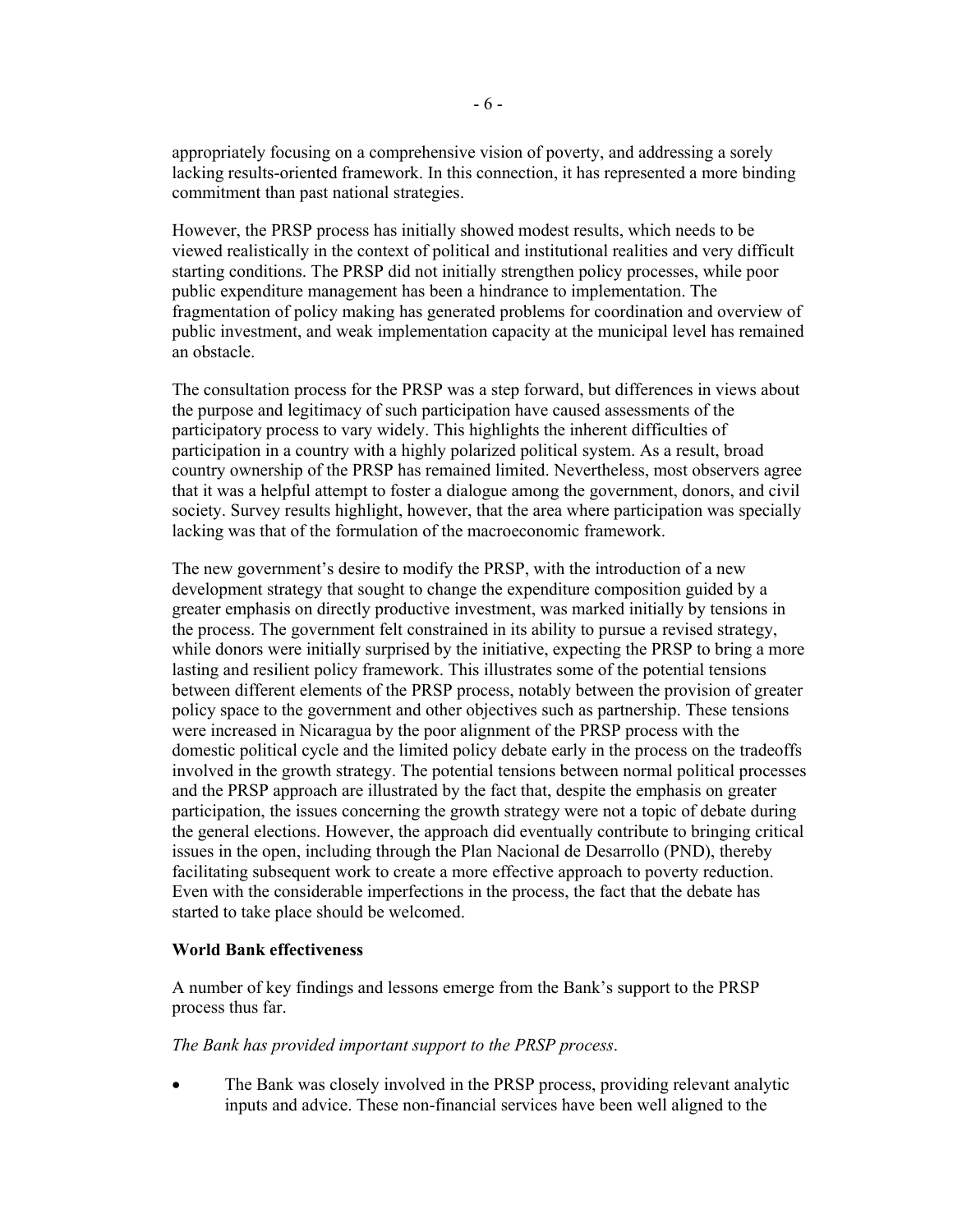needs of Nicaragua through the PRSP process, including two completed Poverty Assessments, a PER, and an agriculture growth study. Key on-going analytical work includes a CFAA, a CPAR, and a PSIA. The quality of the technical assistance and analytical advice provided by the Bank is held in high regard by most informants.

The Bank's CAS is well-aligned with the PRSP and closely follows the main strategic pillars. The assistance strategy details the specific support to each pillar, in recognition of the main constraints to poverty reduction outlined in the PRSP. The move to programmatic lending through the PSAC and planned PRSCs is the most explicit expression of the alignment of Bank support to the PRSP on the ground.

### *The Bank is improving its behavior in terms of promoting the PRSP principles*.

- According to stakeholders the Bank has become more open to dialogue with the country and is taking steps to increase its responsiveness to civil society, both reported as areas of weakness in terms of country ownership. The Bank is increasing the cohesion of its large country program and is addressing the decentralization of task managers. The agriculture growth study is an example of unprogrammed analytic work being undertaken at the request of the government and demonstrates greater responsiveness on the Bank's part. The study was also produced in very close cooperation with government officials, and represents a more participative approach to the Bank's work.
- While the Bank may contribute to a technically sound strategy, the durability of a strategy requires both the substance and process dimensions. The Bank could do more in focusing on improving processes in Nicaragua and not just working towards preparation and refinement of a strategy. The process management skills and collaborative attitudes of the Bank need strengthening to allow country ownership to grow, to allow negotiation processes to get to better results, and to achieve the vital balance between technical and political quality in advisory services.

### *The Bank could do more to advance the debate on broad based growth and the trade-offs between growth and poverty-related spending in Nicaragua*.

- There is widespread perception that the emphasis on social sector spending has been imposed by the Bank. In reality, there is an inherent incentive and bias towards social sector spending by government given the link with use of HIPC resources and, rather than an imposition of a "social agenda" by the Bank, the key issue is the absence of a frank discussion of growth issues in Nicaragua.
- The growth-social balance is a technically very complex discussion. It is connected to highly contended political issues and to conflictive political processes—but it needs precisely for that reason to become a more public debate in an appropriate forum, based on arguments rather than mutual mistrust. The Bank should promote and participate in this discussion, integrating the process under the PRSP framework. The ongoing Development Policy Review, with its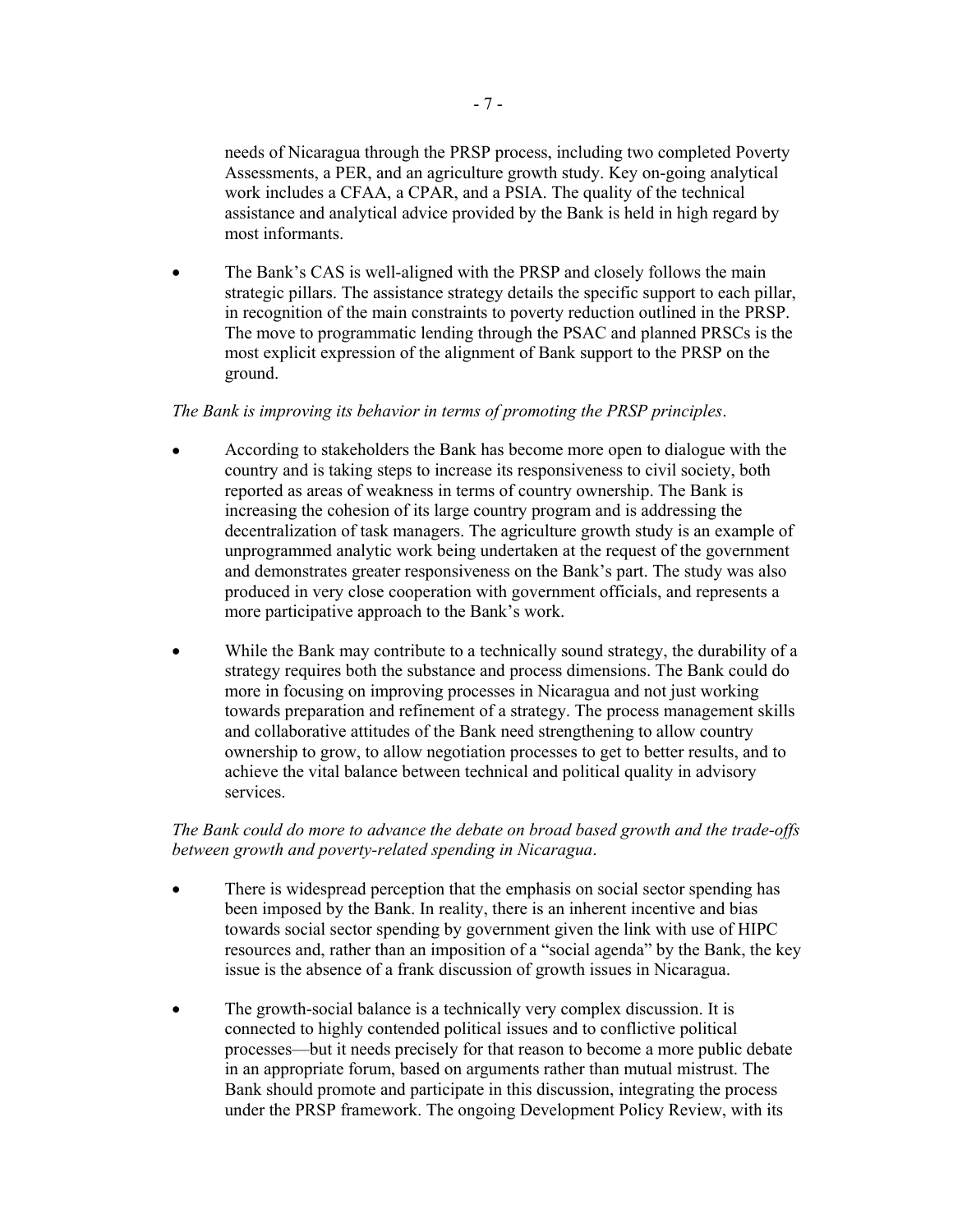focus on sources of economic growth, may play a positive role in this regard. Involvement of stakeholders during preparation, for example through feedback on drafts or presentations of preliminary findings, and appropriate dissemination are likely to be important factors in this works value-added to the PRSP process.

#### *The Bank could play a more aggressive role in supporting government led donor coordination*.

- The Bank has in the past not played an effective role in coordinating its activities with those of other donors in Nicaragua. There have recently been promising steps taken towards improving the situation on which the Bank can build. These include improved coordination and participation in its analytical work and the emphasis on SWAps in the CAS.
- Improved aid coordination will require continuing efforts to clarify own policies, positions and procedures, willingness to cede donor-side leadership to other donors, and, as a particularly important signal in this area, assistance to the government enabling and motivating it to coordinate the support from the World Bank and the IDB.

### **The PRGF and IMF support**

The Fund's internal policy formulation process for Nicaragua under the PRGF/PRSP approach was initially not very different from previous practices, although there is some evidence of improvement over time. Macroeconomic stabilization efforts took up most of the attention, and while emphasis on growth and poverty issues has occupied a more prominent place in the internal process, they have not received the consideration that would have been expected under the new approach. Fund technical assistance has generally supported the priorities highlighted in the PRSP, including tax reform and banking crisis resolution.

Program negotiations, rather than the PRSP, remained the driving force behind the formulation of the macroeconomic framework because of several factors including: pressing initial conditions and lack of government credibility; a PRSP macroeconomic framework that was quickly superseded by events; and lack of operational guidance on some major policy tradeoffs in the PRSP. Some sensitive but critical issues (i.e., the resolution of the banking crisis and its fiscal consequences) were not part of the broader policy debate, reflecting government choice. The focus of the PRGF-supported program on macroeconomic stability issues diverted efforts from its linkage to the PRSP's growth pillar. Moreover, limited growth analysis prevented the considerations of tradeoffs, including between alternative fiscal consolidation paths and infrastructure investment.

The initial design of the PRGF-supported program did not differ significantly from earlier ESAF-supported programs, with a key element of the macroeconomic framework being the path of fiscal consolidation. This was in part because both the government and the IMF staff considered stabilization a priority and made it the main axis of the program. However, more recently there appears to be greater fiscal flexibility, including with regard to the accommodation of potentially higher aid flows. Structural conditionality in the PRGF-supported program was streamlined, focusing on financial system and public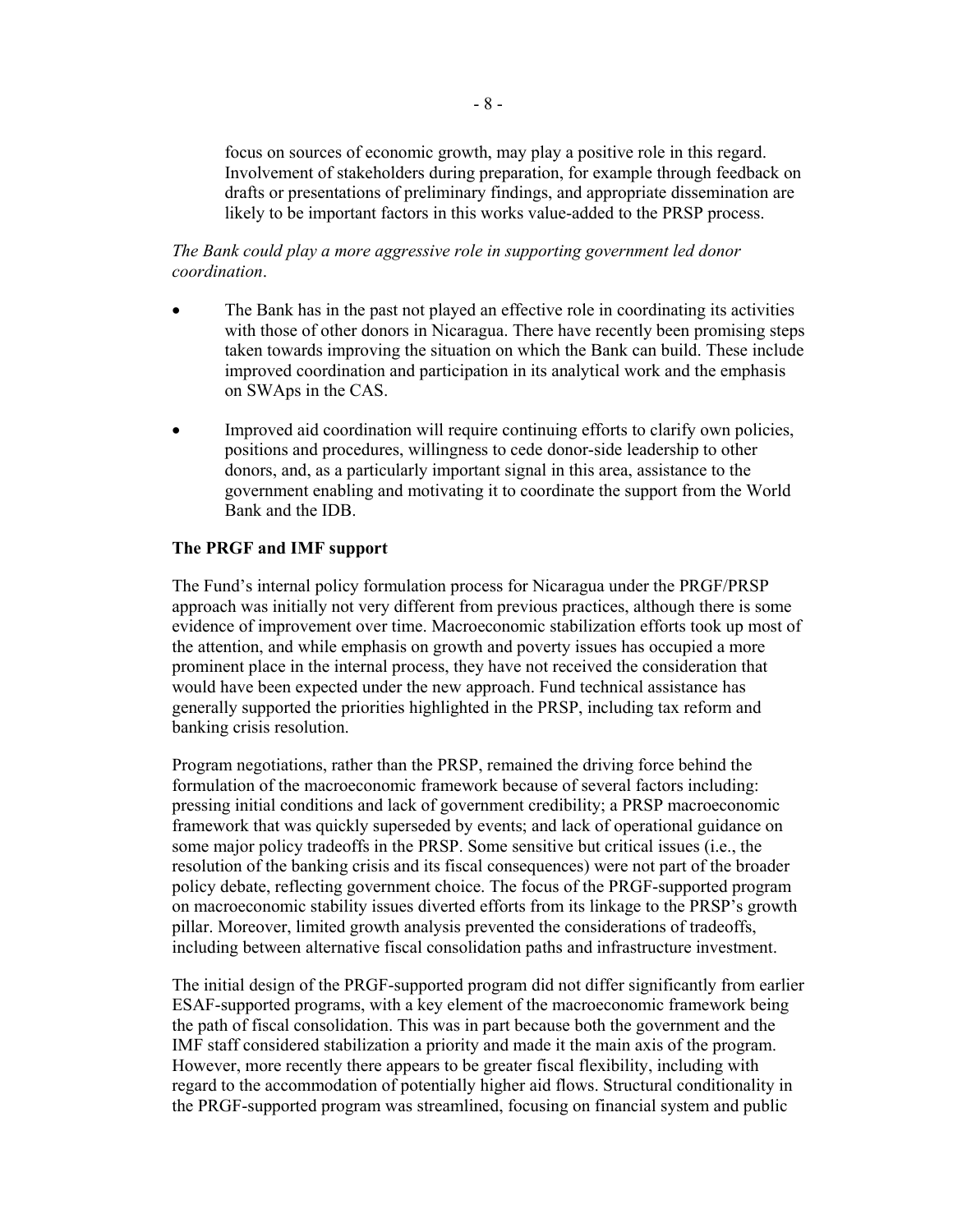sector issues that have major macroeconomic relevance in Nicaragua and have been highlighted in the PRSP as key priorities. But the burden of quantitative performance criteria did not diminish.

The policy space for government-led initiatives and flexibility to political considerations in the context of the PRGF-supported program did expand over time—mainly reflecting increased government credibility and a more stabilized macroeconomic environment. This was reflected, for example, in the context of policy choices associated with the approval of the 2003 budget, the passage of tax reform legislation, and the process of asset recovery from liquidated banks.

Key components of the PRGF-supported program—the need of fiscal consolidation and macroeconomic stability—have been government owned, but the program has lacked broader ownership. Despite recognition of increased outreach efforts by the Fund, the formulation of macroeconomic policy is still regarded as not being open to a broader policy debate outside of traditional negotiations between the IMF staff and the authorities. To a large extent, this reflected the choice of the government. Opening program negotiations to non-government actors is not realistic, but efforts by both the government and the IMF to broaden the discussions of macroeconomic policy could contribute to an explanation of various policy choices and a better understanding of trade-offs. So far, the PRSP has had little impact in this area, although the use of technical commissions, akin to the one employed to formulate tax reform proposals, may be one approach worth exploring further.

The case of Nicaragua illustrates that, when macroeconomic stability issues still require significant attention, PRGF arrangements may only be expected to move gradually to cover in-depth growth and poverty aspects, taking into consideration initial country circumstances. But the issues of how to transit from stabilization to growth and enhanced growth analysis—including consideration of key tradeoffs—would eventually require heightened attention to move towards the key features of the initiative.

#### **Bank-Fund cooperation and the JSA**

Joint Staff Assessments were insufficiently candid in some key areas, notably the constraints to participation, but nevertheless played a useful role, identifying countryspecific risks to the implementation of the strategy as well as areas where further development of specific policies in the PRSP or policy prioritization was needed. However, the Progress Report did not play the central role that would have been expected in the ongoing debate on the growth strategy and modification of the PRSP, and the associated JSA could have signaled the limited use of the Progress Report in this respect.

The World Bank and IMF have collaborated closely since the PRSP, with country offices playing a key role, providing inputs to the respective programs, and participating regularly in meetings with civil society groups in various fora. The area of governance and legal reform, of prominent importance in Nicaragua, is an example where collaboration appears to have been effective, leading to a clearer delineation of responsibilities and conditionality.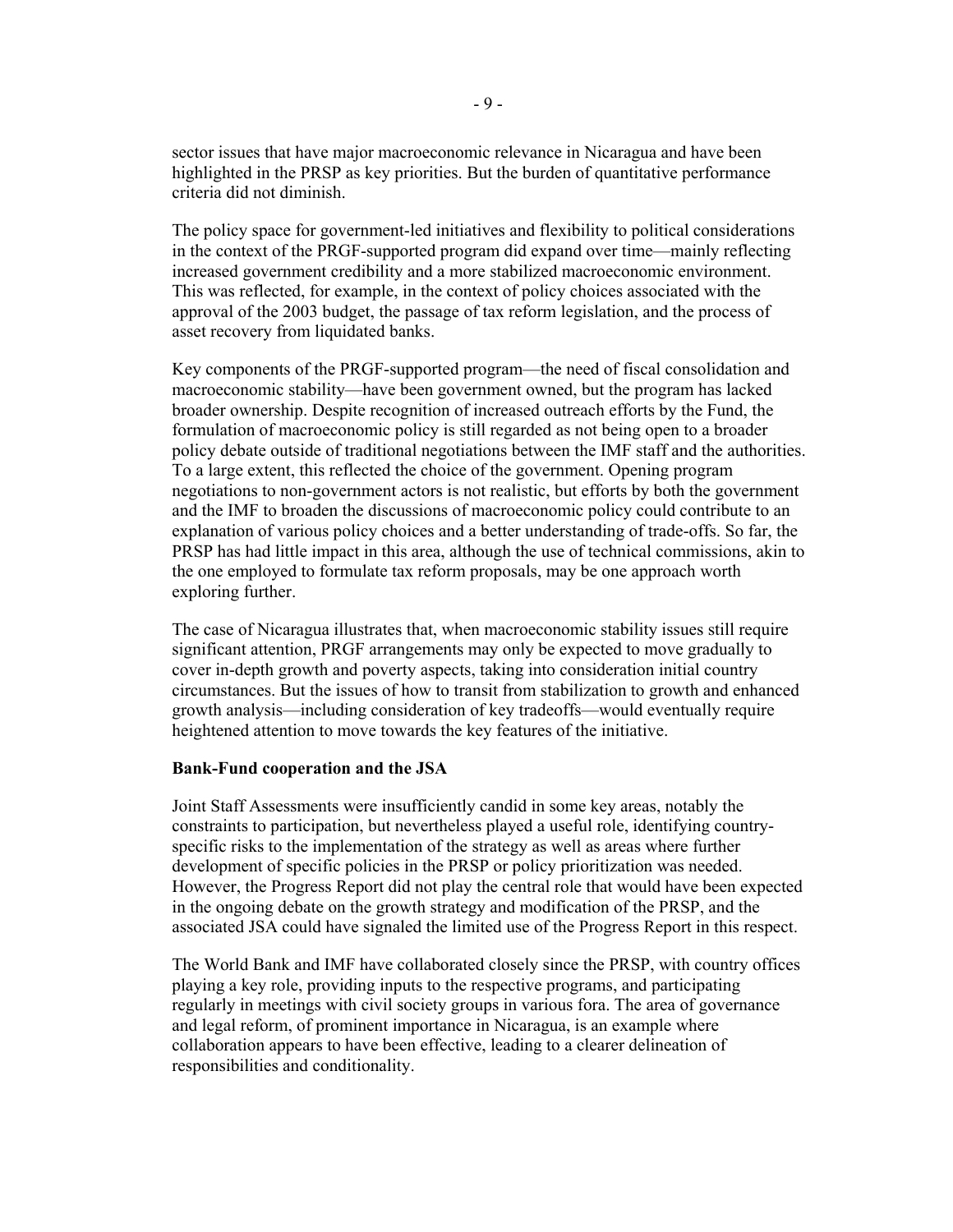### **I. INTRODUCTION**

1. The International Monetary Fund (IMF) and the World Bank introduced the Poverty Reduction Strategy Paper (PRSP) process in 1999 to strengthen the poverty alleviation focus of their assistance to low-income countries. This report reviews Nicaragua's experience with the PRSP process, focusing on the effectiveness of IMF and World Bank support to the process and the extent to which the two institutions' lending and non-lending activities in the country are aligned to the objectives of the PRSP approach.

2. The evidence used for the analyses is based on a variety of sources, including: (i) published and unpublished IMF and World Bank documents relevant to the PRSP and PRGF-supported program; (ii) stakeholder documents on the PRSP process; (iii) interviews with IMF and World Bank staff involved in Nicaragua over the period 1999-2003; (iv) interviews with a broad spectrum of stakeholders in the context of a joint IEO/OED mission to Nicaragua, $2$  including the government, civil society, political parties, and international partners; and (v) a quantitative survey of about 90 stakeholders.<sup>3</sup>

3. The report is structured as follows: Section B provides background on poverty, the political and economic context, and history of national strategies in Nicaragua. Section C analyzes the PRSP process focusing on application of underlying principles, including through formulation and implementation processes. Section D evaluates the support of the IMF through the PRGF. Section E assesses the support of the World Bank to the PRSP process. Section V summarizes the main findings and attempts to draw lessons for the PRSP process and for Bank and Fund operations.

<sup>&</sup>lt;sup>1</sup> The report, which was finalized and transmitted for comments to the Government of Nicaragua on December 3, 2003, covers the experience of Nicaragua with the PRSP/PRGF process up to mid-2003. Subsequent developments, including the Plan Nacional de Desarrollo (PND) draft and Consultative Group meetings (end-October) and the Second Progress Report (end-November), have been referenced in the text but not made part of the assessment. The choice of time frame reflects in part that IEO's terms of reference preclude interfering with ongoing operations.

<sup>&</sup>lt;sup>2</sup> The mission included Mr. Martin Kaufman and Mr. Alex Segura (IEO), and Mr. Nils Boesen and Ms. Desiree Elizondo (OED consultants). The mission to Managua took place on June 2–13, 2003. The mission met with government officials, civil society organizations (including NGOs, business groups, and trade unions), political parties, and donors (see Annex I for a list of interviewees). There was a field visit to Leon Norte and Santa Rosa del Peñón to talk to local leaders, mayors, and local NGOs. The main messages obtained during the mission were presented in an exit workshop attended by key participants in the PRSP/PRGF process.

 $3$  The results of the survey are highlighted in the main text of this report. Full results are presented in survey Annex II.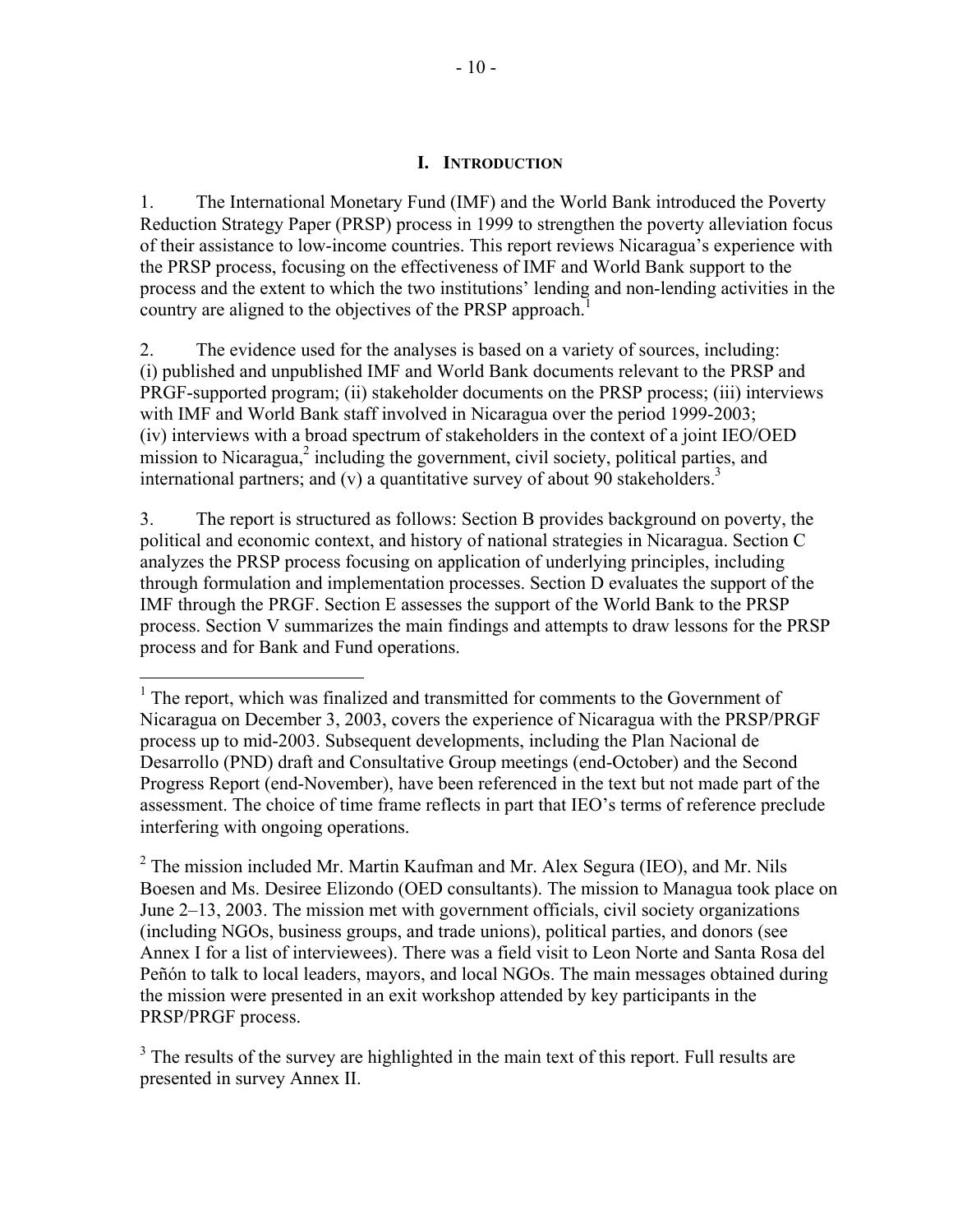### **II. COUNTRY BACKGROUND**

### **A. Poverty**

4. This section lays out the poverty profile of Nicaragua, as background to the discussion of the country's PRSP process. Consideration is given to the income and nonincome dimensions of poverty, consistent with the underlying principles of the initiative.

5. Nicaragua is among the poorest countries in Latin America with a GNI per capita of US\$710 in 2000.<sup>4</sup> Poverty remains largely a rural phenomenon; about 68 percent of the rural population was living under the poverty line in 2001 versus 30 percent of the urban population.<sup>5</sup> Poverty is heavily concentrated in the Eastern and Northern parts of the country. Ethnic minority groups are especially affected (see Table 1).

6. Between 1993 and 2001, the share of Nicaragua's population living below the poverty line declined from 50 to 46 percent, and extreme poverty fell from 19 to 15 percent.<sup>6</sup> However, because of strong demographic growth, the absolute number of people living in poverty increased by nearly 300,000 in this period, while the number living in extreme poverty decreased by 25,000.

7. Poverty reduction has been uneven in different regions. The growth of agricultural output in the nineties (7 percent growth annually) is seen as the key cause of the decline, while the huge inflow of assistance after the Mitch hurricane in 1998 helped alleviate poverty in the Atlantic and Pacific Region which suffered most damage. On the other hand, the coffee crisis and drought explains the increase of poverty incidence in Central Region between 1998-2001.

8. Poverty is associated with high income and consumption inequality, high unemployment and under-employment rates (especially for women), land tenure insecurity, and poor access to infrastructure and public services. The social dimension of poverty includes high fertility rates—twice the Latin American average; poor educational attainment; poor quality and access to health services; and widespread malnutrition. Moreover, the poor are vulnerable to recurrent natural disasters and the risk of periodic hunger; are marginalized

<sup>&</sup>lt;sup>4</sup> The Central Bank of Nicaragua has recently revised national accounts figures, which had been underestimated for a number of years. A factor 1.7 has been applied to previous figures (GNI per capita was previously estimated at US\$420). GDP figures in this report have been adjusted accordingly.

<sup>&</sup>lt;sup>5</sup> Government of Nicaragua, 2002.

<sup>&</sup>lt;sup>6</sup> The poverty line corresponds to a consumption of approximately 1 U.S. dollar a day, and the extreme poverty line to half a U.S. dollar a day.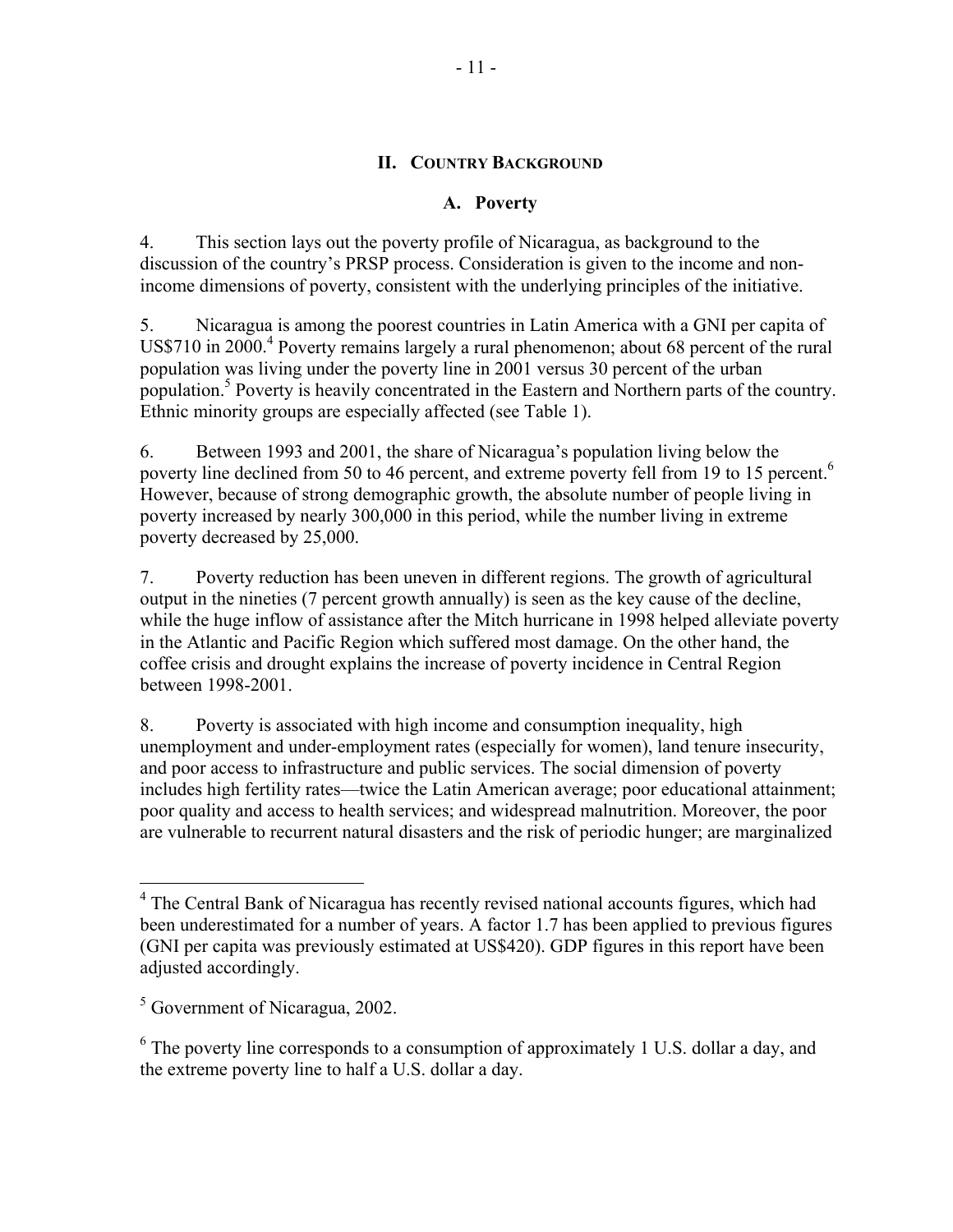by the lack of information and opportunities; and have high incidence of domestic violence which raises concerns about women's status and lack of social cohesion.<sup>7</sup>

| Region          | Incidence of extreme poverty<br>(percentage) |      |      | Incidence of poverty<br>(percentage) |      |      |
|-----------------|----------------------------------------------|------|------|--------------------------------------|------|------|
|                 | 1993                                         | 1998 | 2001 | 1993                                 | 1998 | 2001 |
| <b>National</b> | 19.4                                         | 17.3 | 15.1 | 50.3                                 | 47.9 | 45.8 |
| Urban           | 7.3                                          | 7.6  | 6.2  | 31.9                                 | 30.5 | 30.1 |
| Rural           | 36.3                                         | 28.9 | 27.4 | 76.1                                 | 68.5 | 67.8 |
| Managua         | 5.1                                          | 3.1  | 2.5  | 29.9                                 | 18.5 | 20.2 |
| Pacific         |                                              |      |      |                                      |      |      |
| Urban           | 6.4                                          | 9.8  | 5.9  | 28.1                                 | 39.6 | 37.2 |
| Rural           | 31.6                                         | 24.1 | 16.3 | 70.7                                 | 67.1 | 56.8 |
| Central         |                                              |      |      |                                      |      |      |
| Urban           | 15.3                                         | 12.2 | 11.1 | 49.2                                 | 39.4 | 37.6 |
| Rural           | 47.6                                         | 32.7 | 38.4 | 84.7                                 | 74.0 | 75.1 |
|                 |                                              |      |      | 35.                                  |      |      |
| <b>Atlantic</b> |                                              |      |      | 5                                    |      |      |
| Urban           | 7.9                                          | 17.0 | 13.1 | 83.                                  | 44.4 | 43.0 |
| Rural           | 30.3                                         | 41.4 | 26.9 | 6                                    | 79.3 | 76.7 |

Table 1. Poverty and Extreme Poverty by Region, 1993–1998–2001 1/

Source: World Bank (2002). The incidence of poverty includes the incidence of extreme poverty, which is a sub-set of the poverty incidence. The poverty line corresponds to a consumption of approximately 1 U.S. dollar a day, and the extreme poverty line to half a U.S. dollar a day.

1/ The national level figures are identical to the figures reported in the PRSP progress report (Government of Nicaragua, 2002). There are apparent inconsistencies; although the aggregate national fall in extreme poverty incidence from 1998-2001 was 2.2 percent, neither the urban nor rural reductions exceeded 1.5 percent. A draft and still unpublished updated Poverty Assessment prepared by the World Bank has different figures.

9. Social indicators and the coverage of social services have improved in the period 1993-2001, but progress has been uneven. Primary enrollment accelerated and secondary enrollment improved considerably, but internal efficiency for primary education has not improved. Infant and child mortality rates decreased significantly in this period, including an impressive reduction of the infant mortality rate from 40 to 31 per thousand from 1998 to 2001. Maternal health has improved, but both prenatal care and institutional birth rates have only improved modestly.

<sup>&</sup>lt;sup>7</sup> Government of Nicaragua, 2001, and World Bank, 2001.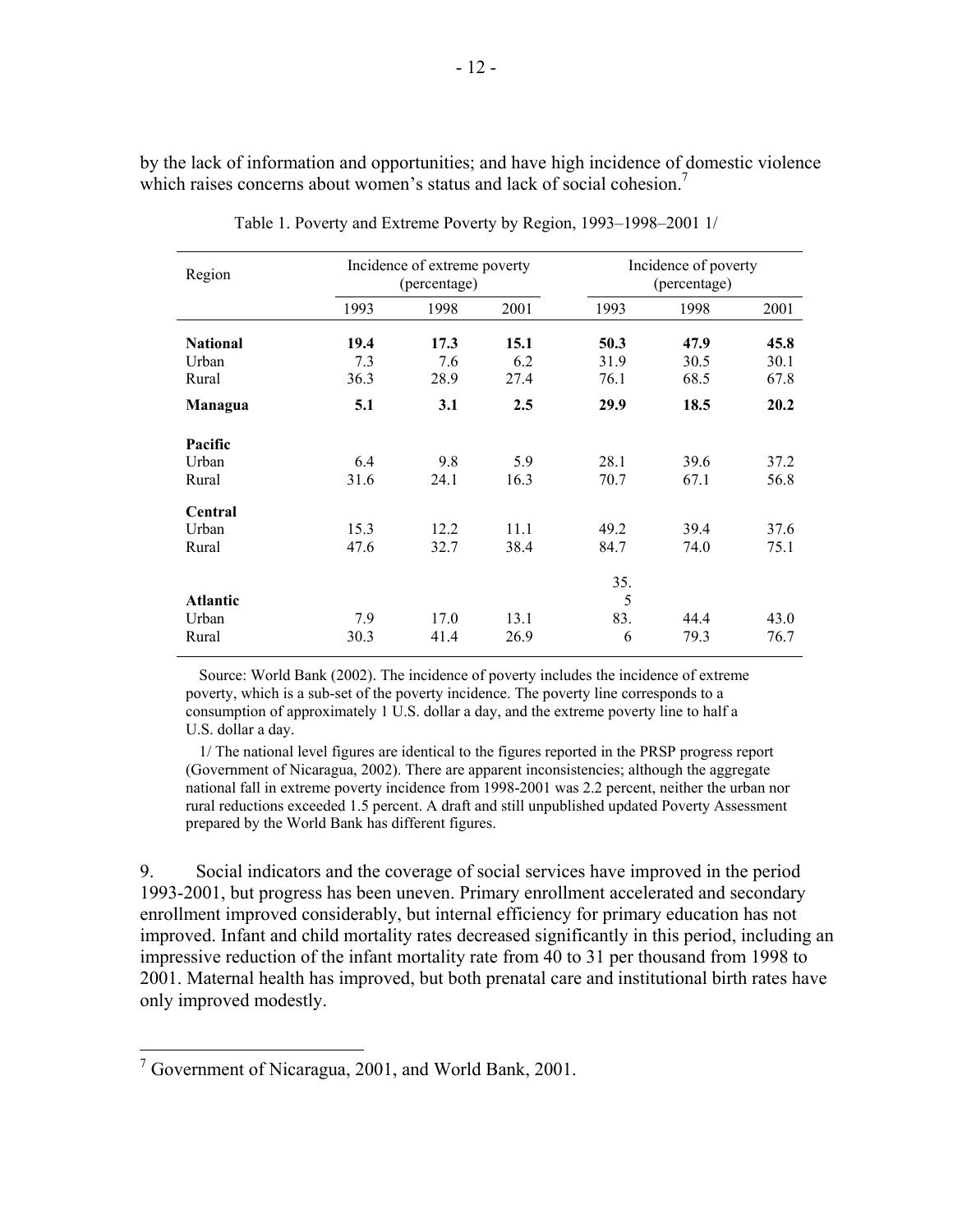10. The poor perceive that they lack economic and political power to influence decisions and policies that affect their lives. The PRSP found that in general, poor people have little confidence in public institutions, which are perceived as bureaucratic and prone to corruption. Although statistics indicate progress, a perception of access inequality to health and education services still persists, and a perception of a decline of wellbeing is associated with the  $1990s.<sup>8</sup>$ 

11. Poverty in Nicaragua is associated with high vulnerability of the economy to external shocks including sharp reductions in prices on a few key agricultural products—and drastic increases in prices on staples such as corn. At the same time, neither publicly provided safety nets, nor the coping strategies of the poor, are highly effective in protecting vulnerable families against the effects of crises.

12. Nicaragua has a good foundation for measuring changes in poverty incidence. The main source of quantitative data on poverty in Nicaragua is from the Living Standards Measurement Surveys (LSMS) of 1993, 1998 and 2001, enabling the establishment of comparable time-series. A census and a health survey have also been conducted in 1995 and 1998, respectively. Unfortunately, comparable data prior to 1993 is not available.

## **B. Political Context**

13. Nicaragua's political context—notably a polarized society and political system, and weak institutional capacity and governance—has affected the PRSP process and must be taken into account in judging the speed and extent to which the new approach could be expected to bring about change. In particular, the political context highlights the limits that could be expected on the breadth and depth of country ownership, and the importance of political and institutional factors in formulating and implementing policies and national strategies.

14. The nature of Nicaragua's *polarized society*—which is a century old phenomenon that has continued after the transition to democracy in the early 1990s from the Sandinista regime (see Box 1)—and political instability have been a strong obstacle to consensus building. This has been a constraint on the process of participation and opening the policy debate, and on reaching common grounds for broader ownership. With very different political or ideological positions, agreement on policies would tend to be at best at very general levels. This need to reduce policies to their lowest common denominator, in order to broaden an otherwise elusive consensus, has impaired the role of consultation institutions (such as CONPES, the National Council for Social and Economic Planning).

15. Moreover, as a result of the strong bi-partisan division of power and the absence of other party alternatives, many people have sought platforms in civil society organizations, notably NGOs. This has contributed to the view among many in the political establishment

 $\overline{a}$ 8 Ibid.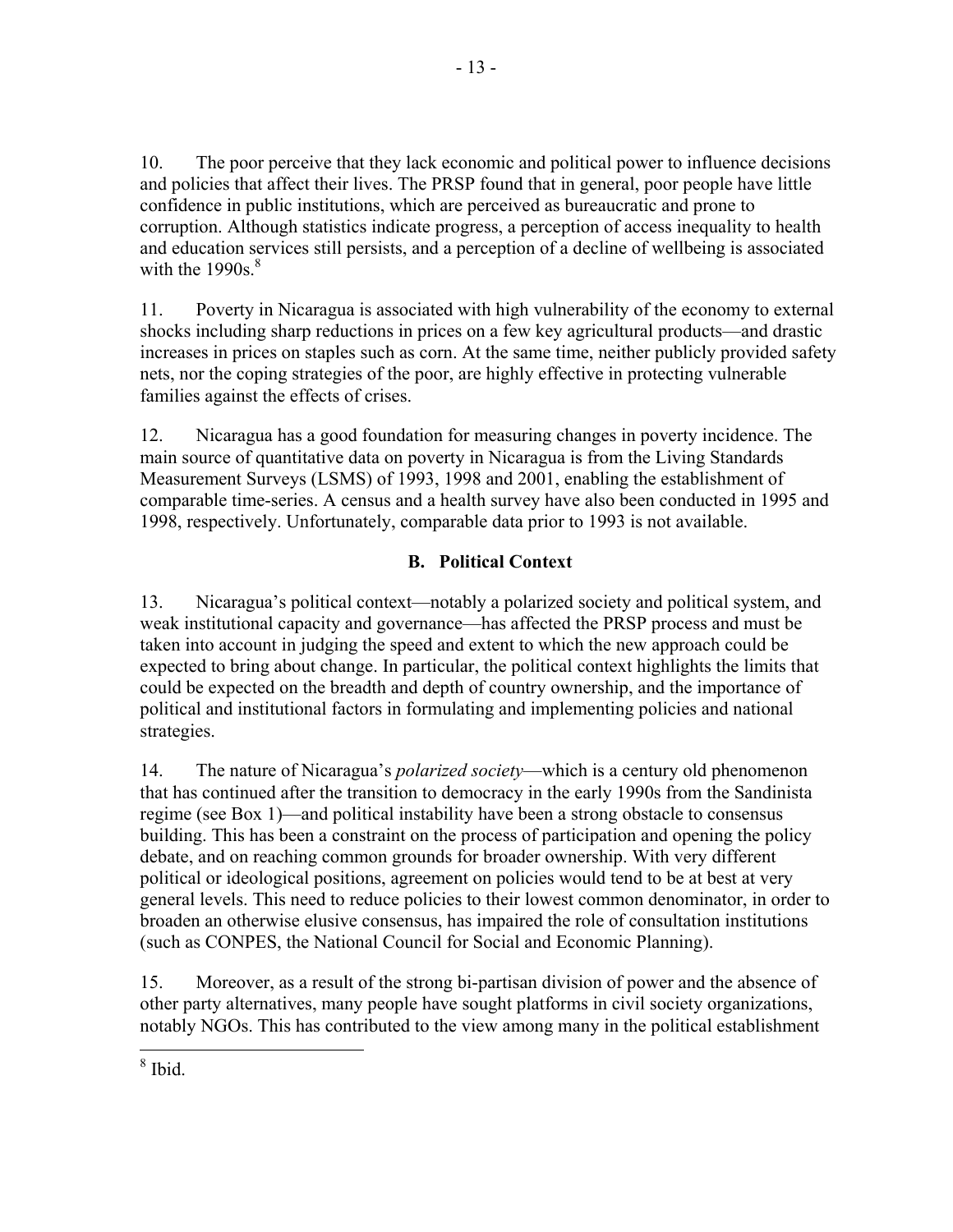and in various civil society organizations that some NGOs use participation to acquire political strength, despite having limited representation. This phenomenon has also affected participation and the effectiveness of policy dialogue. Moreover, the government's weak parliamentary backing, partly as a result of its anticorruption efforts, has forced it to seek support on a case-by-case basis for the passage of key legislation, including reforms necessary to reach the completion point under the HIPC initiative.

## **Box 1. Chronology of Nicaragua's Recent Political Events**

*After overthrowing the Somoza dictatorship, the Sandinista revolution took power in 1979*, moving away from the market economy to a more centrally planned organization of economic activity. By the second half of the 1980s, the economic and political situation degenerated rapidly, with the exodus of 10 to 15 percent of the population.

*Following a peace agreement in 1989, the Sandinistas were defeated in the 1990 elections by a centreright coalition led by Violeta Chamorro*. The new government undertook the task of national reconciliation and economic stabilization. However, the collapse of the ruling coalition in 1992 halted most reform efforts by the government.

*At the end of 1996, Arnoldo Alemán of the Liberal Party was elected president*. His election led initially to high political polarization, but in 2000 Liberals and Sandinistas entered into a pact, dividing key institutions along party lines, including the judiciary and Electoral Council.

*In November 2001, Mr. Bolaños was elected president* and pressed on with an anticorruption agenda against the previous administration, which led to the removal of Mr. Alemán as president of the National Assembly. As a result, the government lost the support of most members of the ruling Liberal Party, and was left without significant parliamentarian support.

16. The characteristics of Nicaragua's society have also contributed to *weak institutionality*, blurring the separation of state powers,<sup>9</sup> weakening the rule of law and the protection of property rights, and leading to governance problems including patronage and widespread corruption. In this context, the process of designing and implementing economic and social policies has been difficult, even in areas where some consensus could be reached. The PRSP took considerable note of these problems and devoted a full pillar to governance. However, division of power in key institutions such, as the supreme court and the electoral council, between the two dominant parties continues to represent a threat to good governance (see Box 2).

17. Moreover, the state in Nicaraguan has limited capacity to implement and control activities, with a tendency to "institutional feudalism," whereby leading positions in institutions are considered a reward. The institutional framework of the public sector is

 $9^9$  For example, despite the new government's intentions, progress in improving the judicial system have been limited. Supreme Court judges have been recently elected based on party affiliation and excluding candidates promoted by the executive, with direct implications for the independence of the judicial systems since the Supreme Court appoints lower-court judges.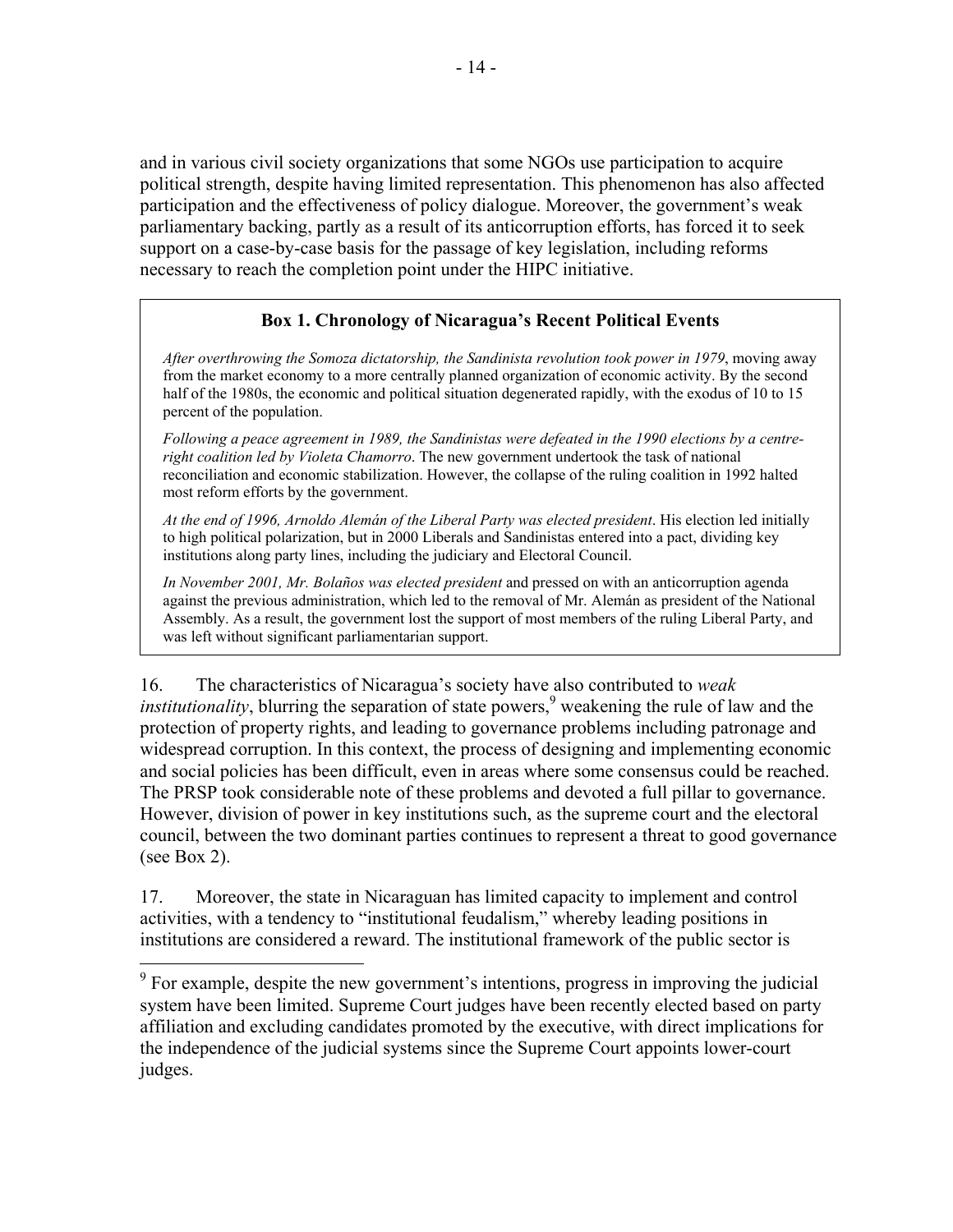highly fragmented, with overlap of competencies and duplication of programs. Such deep rooted factors explain why a long series of initiatives and recommendations have had limited success, and why public sector reform would be a long term endeavor.

#### **Box 2. Governance in Nicaragua**

Nicaragua scores relatively low on most indicators of governance such as government effectiveness, the rule of law, and political stability according to the World Bank Governance Indicators (see Table).

The combat of corruption and the rule of law have improved in recent years, but progress in this area has been modest, starting from a low base, in part because of political division in the ruling party and profound politicization of key institutions (see main text). Moreover, the indicators of regulatory quality, political stability, and government effectiveness have all continued to deteriorate since the late 1990s.

Overall changes have been insufficient to have a significant impact on the investment climate as the country continues to face institutional challenges to guarantee the enforceability of contracts and attract foreign investment. The Economist Intelligence Unit recently assigned Nicaragua a score of D for Legal and Regulatory risk—on a scale from A (low risk) to E (high risk).

|                            | 1996    | 1998    | 2000    | 2002    |
|----------------------------|---------|---------|---------|---------|
| Voice and Accountability   | $-0.21$ | 0.07    | $-0.08$ | 0.09    |
| <b>Political Stability</b> | 0.15    | 0.16    | $-0.15$ | $-0.57$ |
| Government Effectiveness   | $-0.47$ | $-0.57$ | $-0.74$ | $-0.87$ |
| <b>Regulatory Quality</b>  | $-0.24$ | 0.45    | 0.31    | $-0.41$ |
| Rule of Law                | $-0.66$ | $-0.81$ | $-0.90$ | $-0.63$ |
| Control of Corruption      | $-0.14$ | $-0.70$ | $-0.91$ | $-0.44$ |
|                            |         |         |         |         |

Evolution of Governance Indicators in Nicaragua

Source: World Bank Governance Indicators (2003). The governance indicator is normally distributed with a mean of zero and a standard deviation of 1, with virtually all scores in the range of -2.5 and 2.5, with higher scores corresponding to better outcomes.

#### **C. Economic Policy and Performance**

18. This section presents a brief overview of Nicaragua's recent economic history and identifies the main challenges and constraints to growth and poverty reduction. It provides a background to understand the context in which the PRSP process was introduced.

#### **Recent economic developments**

19. Throughout the 1990s, after the dismal economic situation left by the Sandinista regime, Nicaragua has struggled with major macroeconomic problems, principally *unsustainably large fiscal deficits and debt levels*. The very high debt hangover made Nicaragua eligible for the HIPC initiative, which has been a key driver of the PRSP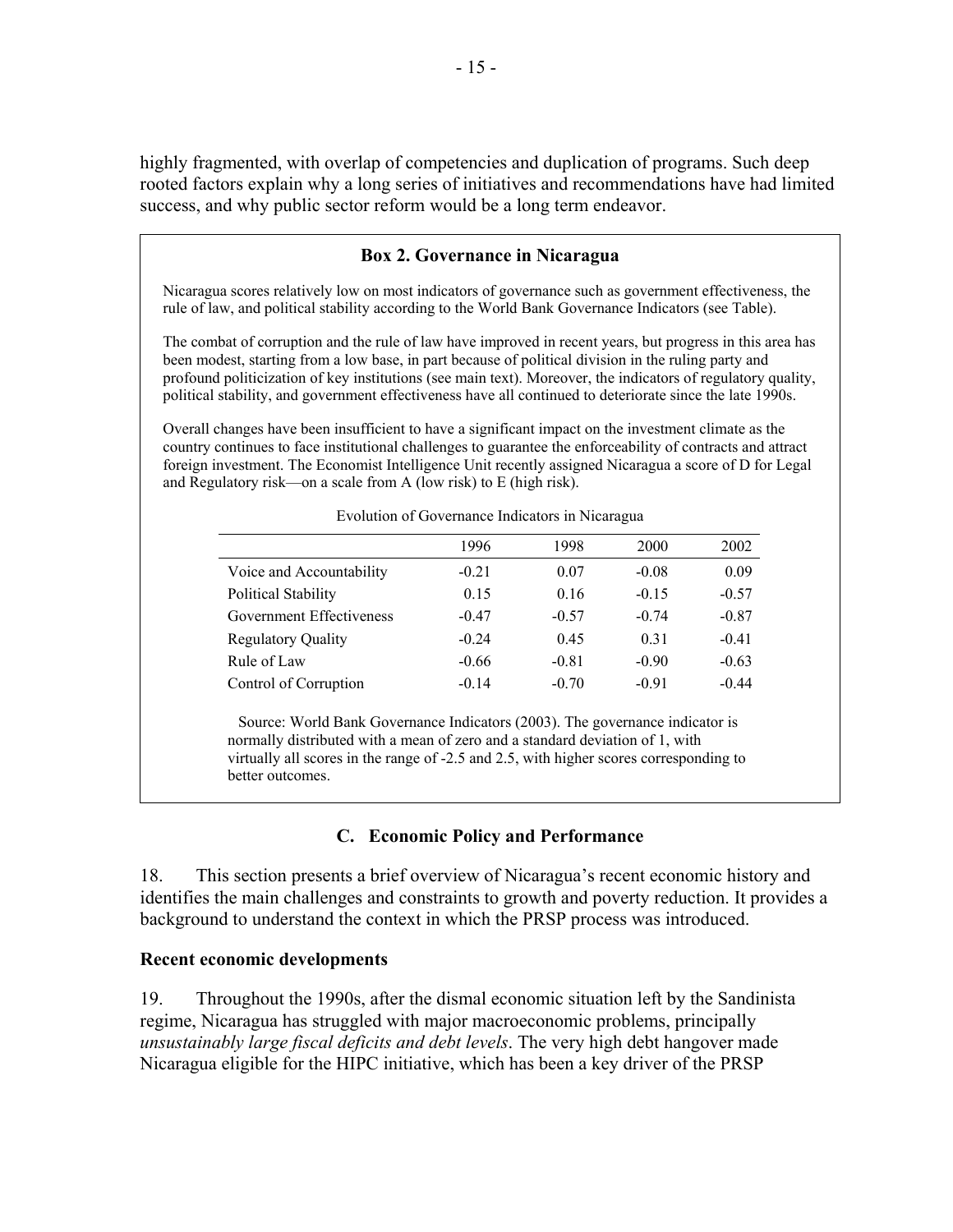process.10 Repeated efforts to consolidate the fiscal situation during the Chamorro and Áleman administrations proved unsuccessful owing largely to recurrent expenditure overruns. These recurrent failures put Nicaragua several times in extremely vulnerable positions, on the verge of fiscal collapse and balance of payment crises. In this context, the Bolaños government made significant efforts to improve the fiscal situation and shore up macroeconomic stability, and earn a track record of economic management.

20. After the hyperinflation of 1990, inflation in Nicaragua has remained relatively contained. The government of Ms. Chamorro successfully stabilized inflation to one-digit levels. Subsequent administrations, despite unsettled economic conditions, managed to avoid a recurrence of inflation spirals.

21. Nicaragua also suffered a major natural disaster in the late 1990s, *hurricane Mitch* that disrupted the macroeconomic situation and fiscal consolidation efforts. Mitch hit Central America at the end of 1998 and produced serious damage to Nicaragua's infrastructure. The hurricane killed over 3,000 people and displaced close to one million. The international community responded swiftly and aid flows to Nicaragua tripled, which translated in public investment nearly doubling as percent of GDP in 1999.

## **Challenges and constraints to growth and poverty reduction**

22. Nicaragua's economy is highly dependent on agriculture, which accounted for 50-70 percent of exports and a third of Nicaragua's GDP in 2001, a larger share than that of any other Central American country. Growth rates of agriculture in the 1990s averaged over 6 percent but the coffee sector in particular has been vulnerable to recent sharp declines in world prices. Growth in manufacturing has been slow in spite of government incentives, except in the maquila sector which has expanded rapidly since 1997.

23. Nicaragua's vulnerability to macroeconomic crises is perhaps the main challenge to poverty reduction, according to the World Bank's 2001 Poverty Assessment. While the report highlights external factors such as terms of trade shocks and foreign aid dependence, it also attributes vulnerability to the country's nascent and weak financial sector which sorely lacks oversight capacity. Resolution of a major banking crisis in 2000–2001 resulted in a significant increase in public debt.

24. Other obstacles to poverty reduction are Nicaragua's inefficient health services, a high population growth rate, chronic malnutrition, gender bias which manifests itself in high rates of domestic violence, challenges in enhancing non-farm rural activities and in sustaining rural income growth. On the latter, a recent World Bank report singles out the

<sup>1</sup>  $10$  The projected fiscal impact of the HIPC initiative was substantial; the burden of debt service was projected to decline from 20 percent of government revenues in 2000 to less than 9 percent by 2007. Under the plan laid out in the Interim PRSP, the government was committed to use HIPC-released funds to finance poverty-reducing expenditures.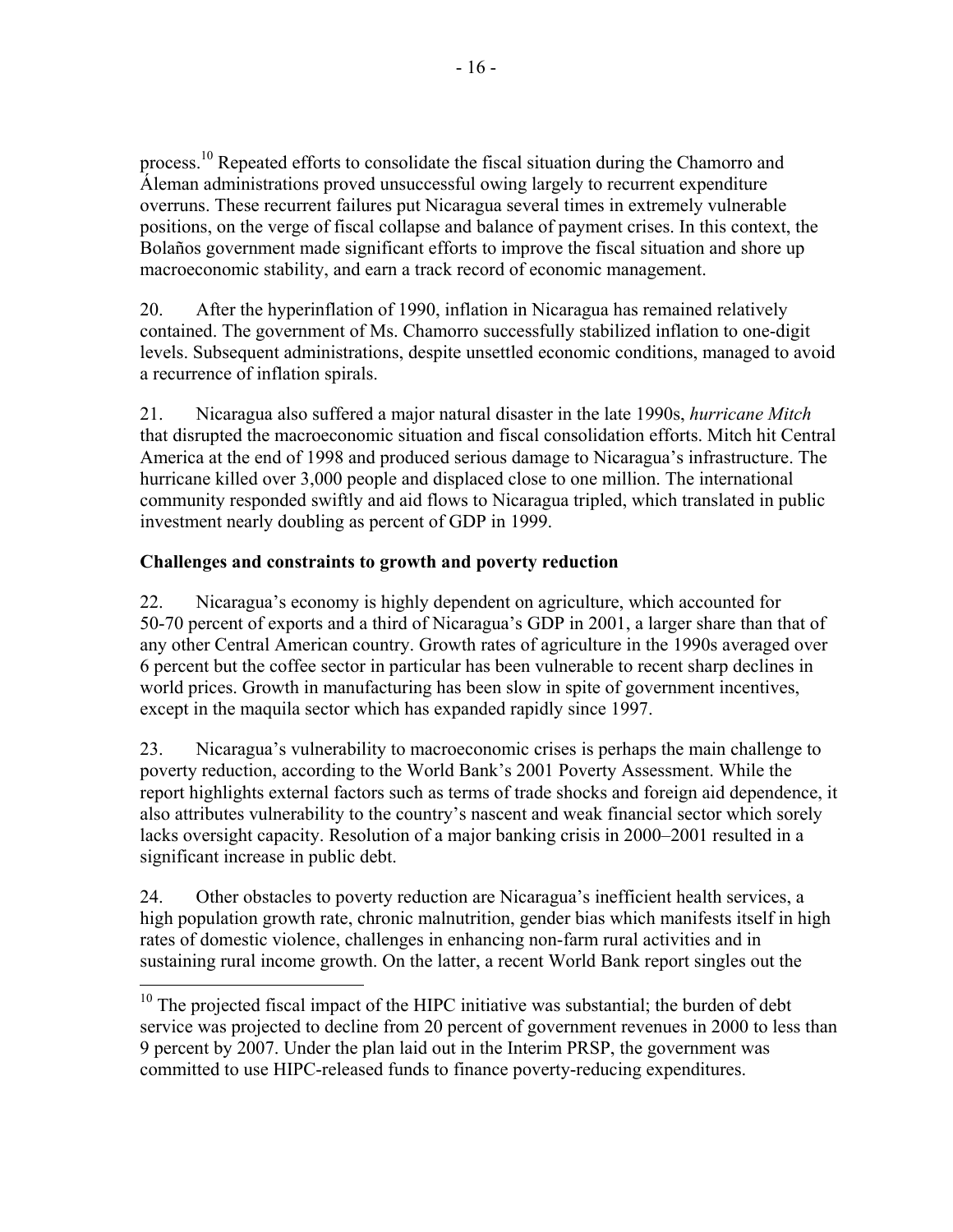contribution of broad-based growth in the agricultural sector to the significant poverty reduction that occurred in Nicaragua between 1993 and  $2001$ .<sup>11</sup> The report cautions, however, that the causes of growth and the corresponding poverty reduction between 1993 and 2001 were temporary—high export commodity prices, the availability of unoccupied land and a return to peace—and cannot be sustained; it goes on to argue that Nicaragua's best hope for sustained growth and poverty reduction probably lies with agricultural exports.

25. However, Nicaraguan agricultural exports are not only hampered by their vulnerability to external shocks but have been constrained by various factors including marketing constraints, poorly performing goods markets, a lack of sufficient infrastructure, incentives biased towards production of products for the domestic market, inefficient public spending in rural areas and low productivity in all factor markets.

## **D. National Strategies and their Formulation**

26. This section outlines national strategies formulated over the past decade, as a basis for understanding the starting point for the launch of the PRSP process and assessing the relevance of the PRSP approach to the Nicaraguan case. Review of these past strategies point to limited participation, strong donor involvement in defining development priorities, and the lack of follow-through including a lack of a real effect on resource allocations.

27. When President Chamorro assumed power in 1990, the agenda was concentrated on restoring peace, reestablishing macroeconomic stability, and restructuring the public sector. To support and expand these efforts, Nicaragua produced in 1993 a "Medium Term Development Policy" in close collaboration with the Bank and the IMF. At the same time, the government prepared a Social Agenda for 1993-96 with three objectives: (i) to provide support for the poorest and most vulnerable groups of the population; (ii) to increase the effectiveness and efficiency of services delivered to the poor; and (iii) to assist some excluded productive sectors. FISE, the Emergency Social Investment Fund, became a primary vehicle for donor-funded investments in social infrastructure within this vision of social protection and assistance.

28. One of the first attempts to use a participatory approach to policy-making strategies was the formulation of the Environmental Action Plan for Nicaragua in 1994–95, when there were extensive consultations involving multiple stakeholders in municipalities, as well as sector-level consultations. This was one of the first times that municipalities started to assume a more prominent role as political units since the first municipal elections in 1990.

29. The Liberal government that took office in 1997 did not present a comprehensive development plan, but focused on strengthening a private sector-led approach to development, with a strong emphasis on agriculture and rural development. When political

<sup>&</sup>lt;sup>11</sup> World Bank, "Promoting Competitiveness and Stimulating Broad-based Growth in Agriculture," October (2002).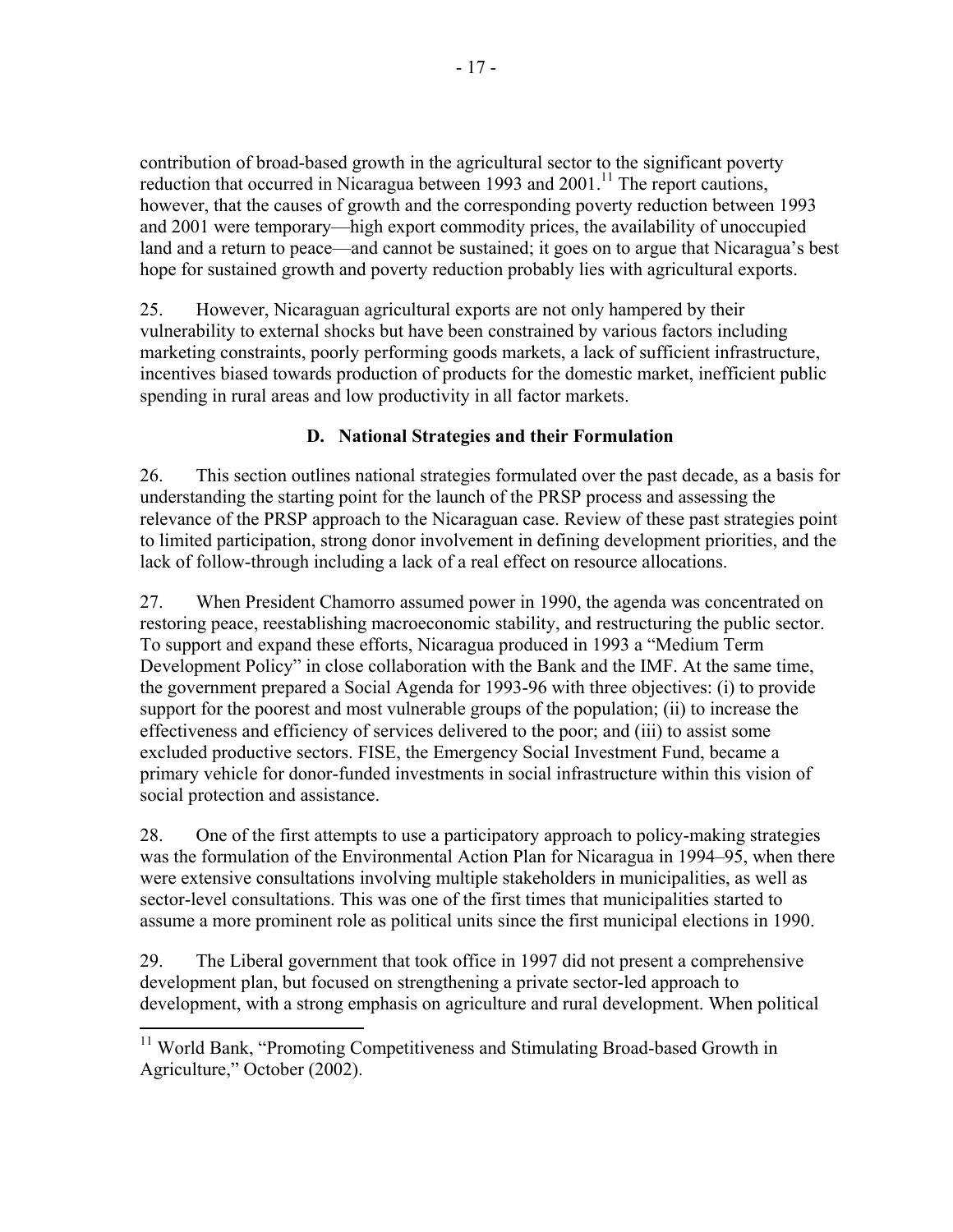negotiations with the opposition Sandinista party proved unsuccessful in mid-1997, and social unrest threatened, the Government launched a "National Dialogue" process to broaden stakeholder involvement, notably without including international partners. A number of agreements were entered through work in different sub-commissions, including fiscal and monetary policy, employment, production, and governance issues. However, the agreements reached in this broader, participatory process were never honored. Rather, the power-sharing "pact" in 2000 between the Liberal and Sandinista parties shifted back preeminence to the formal democratic, political-party system.

30. Following hurricane Mitch in late 1998, a reconstruction plan was presented to the donor community at the Consultative Group meeting in Stockholm in May 1999. The "Stockholm Declaration" was agreed upon with the donor community; and identified six priorities for Central American countries: (i) reduction of social and ecological vulnerability; (ii) reconstruction and transformation on the basis on an integrated approach of transparency and good governance; (iii) consolidation of democracy and good governance, with active civil society participation; (iv) respect for human rights, and equality between men and women; (v) coordination of donor efforts, guided by recipient country priorities; and (vi) intensified efforts to reduce the external debt burden.

31. In the Policy Framework Paper (PFP) prepared in collaboration with the Bank and the Fund in August 1999, a "poverty alleviation and social development strategy" was outlined. It focused on four pillars: promoting economic growth with equity, investing in human capital, strengthening the social safety net, and promoting rural development. The government promised to increase overall social spending to more than 15 percent of GDP in 2000–2001.

32. The launching of the enhanced HIPC initiative in late 1999 prompted the Nicaraguan government to prepare two preliminary documents for the May 2000 Consultative Group (CG) meeting in Washington: a more backward looking and general document ("One Nation, Many Voices"), and a "Progress Report on the Fight Against Poverty" which contained the foundations of the later I-PRSP and the PRSP strategies and goals. This document concluded that the government needed to follow three steps to reduce poverty: "(i) generate broad-based economic growth galvanized by the modernization of the countryside; (ii) improve the human capital of all, but particularly of the rural poor; and (iii) try to ensure an adequate safety net so those at the bottom do not slip further down."<sup>12</sup> These three pillars later became the foundation of the PRSP, with the addition of governance as the fourth pillar (owing to the insistence of the donor community given that governance had been a key issue in the Stockholm Declaration).

33. For both documents, a limited consultation process took place with civil society representatives and donors. The consultations with civil society representatives took place in

 $\overline{a}$  $12$  Government of Nicaragua (2000b), p. 12.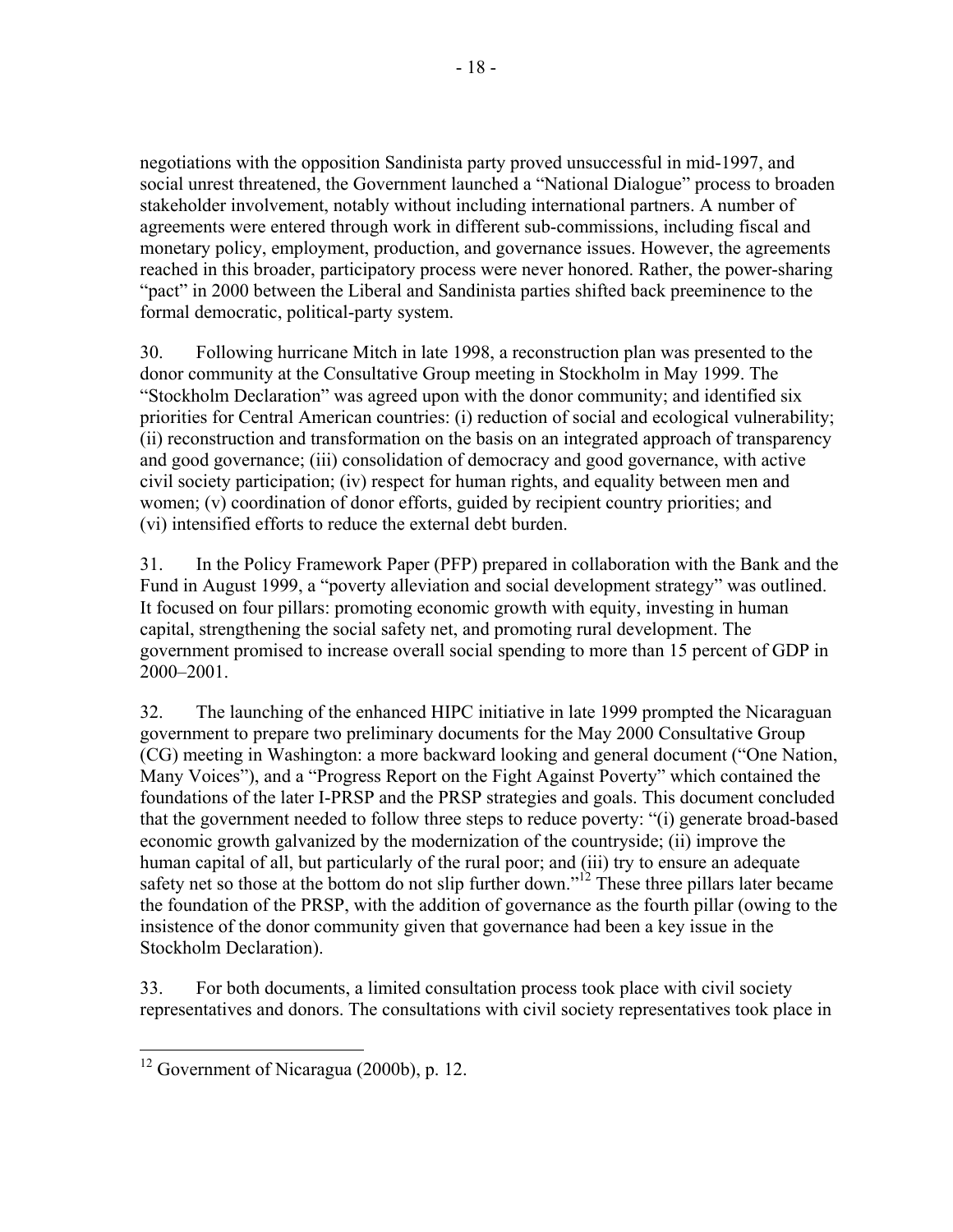CONPES, the National Council for Economic and Social Planning, set up to provide advice to the President on economic and social issues. The creation of CONPES was enshrined in the 1996 Constitution, and the council was brought to life in August 1999, mainly to ensure a follow-up on the Stockholm agreement.

34. There have been two additional strategy documents, parallel to the PRSP process, that are worthy of mention. First, the *Plan Puebla-Panamá* was launched in early 2001, and envisaged major infrastructure investments in Nicaragua as part of efforts to improve transportation between Mexico and Central American countries. Some observers found a clash between this process and the PRSP process.13 Second, the UNDP (in the context of the Capacity 21-initiative) and the OEA promoted and funded another participatory process to shape a "Vision of the Nation" In 2001. This process was supported both by CONPES and CONADES (the National Council for Sustainable Development). CONADES, which had been formed after the Rio 92 conference, was the key instrument to develop the "Vision of the Nation"—a strategy to focus on environmental and poverty issues organized according to a territorial approach.

35. *None of the above visions, strategies or plans were linked to the budgeting process or to specific allocation of resources that are co-managed by the government and donors.* References to earlier documents have been symbolic or virtually non-existent in later strategies and plans. Informants interviewed were also silent about the virtues and defects of earlier strategies, and there is a general perception among interviewees that actual resource allocations, policy developments, and legal initiatives have been determined by other political processes (i.e., pacts and negotiations among political parties, negotiations with IFIs, etc.) rather than by the existence of these plans and strategies.

36. Except for the National Dialogue in 1997, and to a lesser extent the Plan Puebla-Panama, the *different documents and strategies have largely responded to donor or international events, rather than to domestically driven processes*. They mostly lacked continuity in the public policy agenda and had generally a short life. In fact, their appearances have often taken place without the participation of the main political parties and the National Assembly. They were often developed as a mechanism on the part of the Executive to deflate pressure in other parts of the political system. The extent to which the PRSP has changed or improved upon some of these dynamics in the formulation of development strategies in Nicaragua will be discussed in the following sections of this report.

 $13$  The question of the relation between the PRSP and the Plan Puebla-Panamá (PPP) was raised again in a follow-up meeting with civil society on the PPP arranged by the IDB in June 2002.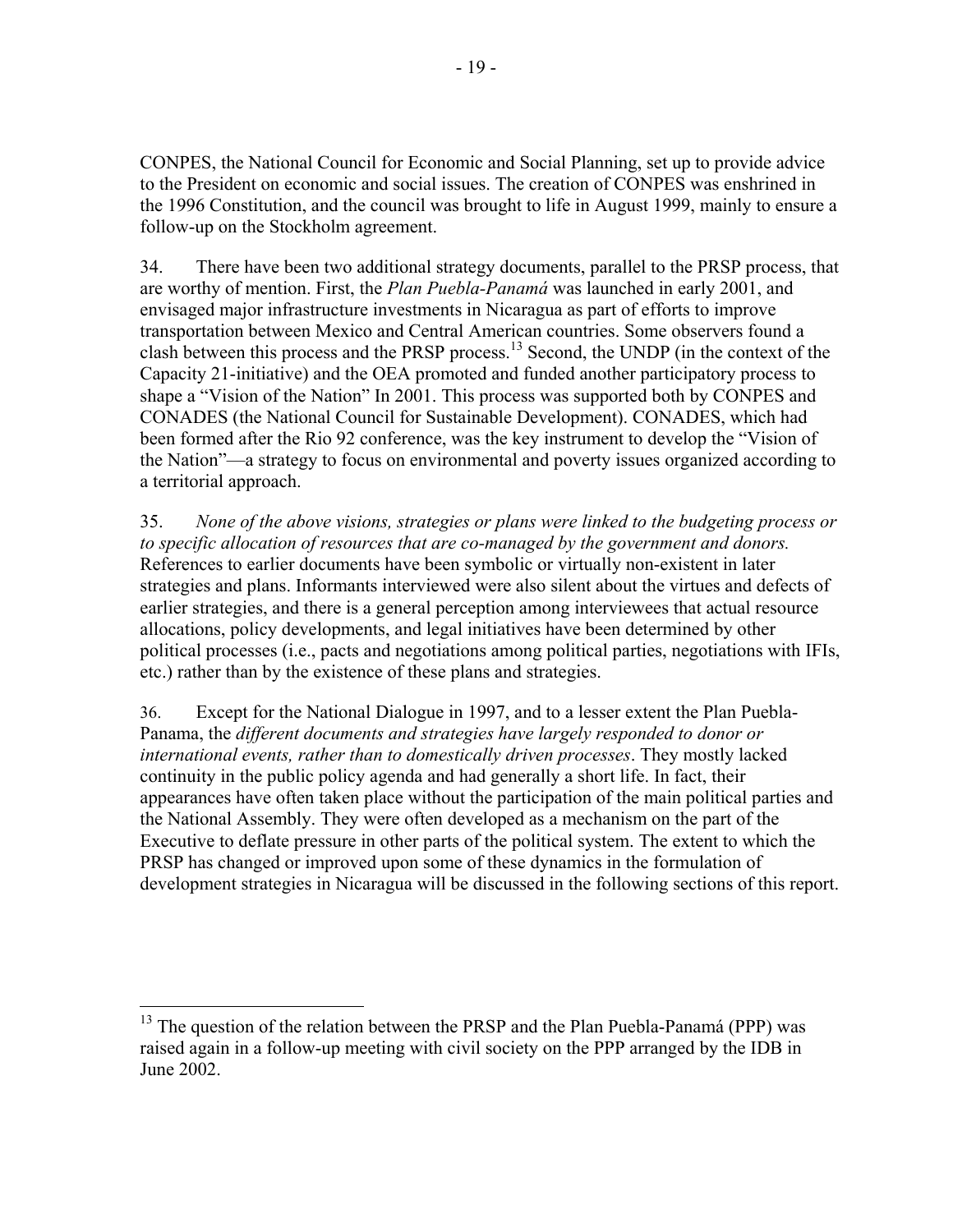### **III. THE PRSP PROCESS**

37. A new framework for poverty reduction was proposed by the staffs of the World Bank and IMF, and endorsed in 1999 by the Interim and Development Committees. The framework's key objective is to assist countries in developing and implementing more effective strategies to fight poverty, embodied in Poverty Reduction Strategy Papers (PRSPs). The PRSP approach draws on key underlying principles (see Box 3). This section assesses the PRSP process in Nicragua, including key evaluation issues such as relevance (first section) and the application of underlying principles (second section). The third section reviews the preliminary results from the process including links to budget processes and achievement of targets.

### **Box 3. Underlying Principles of the PRSP Process**

- 1. *Country-driven* involving broad-based participation.
- 2. *Results-oriented* and focused on outcomes that benefit the poor.
- 3. *Comprehensive* in recognizing the multi-dimensional nature of poverty.
- 4. *Partnership-oriented* involving coordinated participation of development partners.
- 5. Based on a *long-term perspective* for poverty reduction.

 $\mathcal{L}_\text{max}$ 

 $\overline{a}$ 

Source: Poverty Reduction Strategy Papers: Operational Issues (1999).

38. The timetable for implementing the PRSP process was rapid; in a year the government moved from launching the Interim PRSP to reaching a HIPC decision point and completing the PRSP (see Table  $2$ ).<sup>14</sup> The Interim PRSP was completed in August 2000, and by December the decision point under the enhanced HIPC initiative had been reached. A year later, in August 2001, the PRSP was successfully completed and presented to the executive boards of the World Bank and the IMF. In November 2001, a new government was elected, and in November 2002 the first PRSP Progress Report was completed.

39. The principles guiding the PRSP process included a continued modernization of the state, greater equity by empowering the poor (in particular the most disadvantaged groups), increased transparency and accountability, and broader participation. Poverty was recognized as a multidimensional problem, with economic, human capital, vulnerability, and marginality

<sup>&</sup>lt;sup>14</sup> The PRSP is known in Nicaragua as the ERCERP: Estrategia Reforzada de Crecimiento Económico y Reducción de la Pobreza (Strengthened Growth and Poverty Reduction Strategy).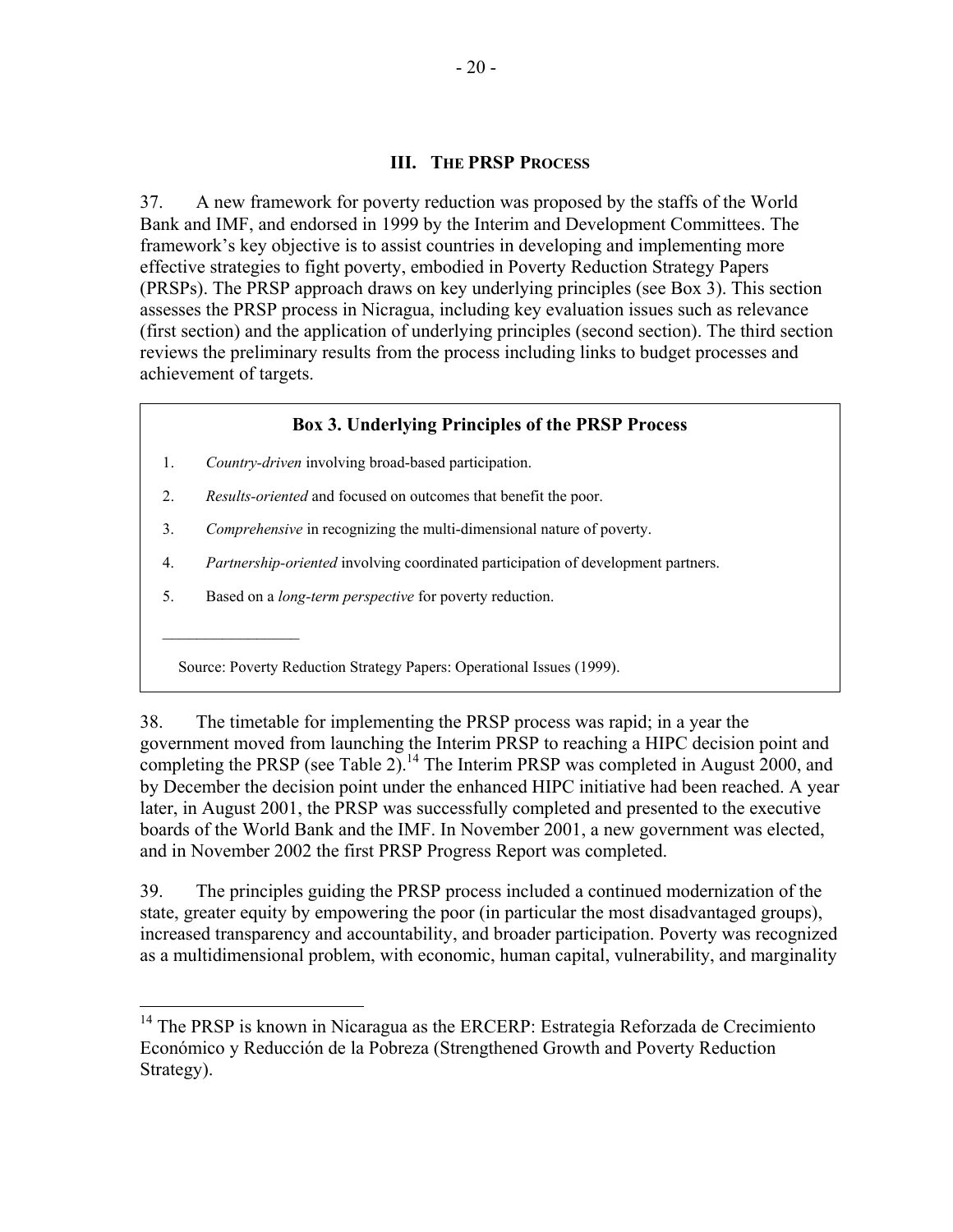dimensions. The four key pillars and the cross-cutting themes of the PRSP are set out in Box 4.

| Year                                                                                                                                                                      | IMF               | <b>PRSP</b>                              | <b>HIPC</b>                         | World Bank                  |  |
|---------------------------------------------------------------------------------------------------------------------------------------------------------------------------|-------------------|------------------------------------------|-------------------------------------|-----------------------------|--|
| 1998                                                                                                                                                                      | <b>ESAF 98-00</b> |                                          |                                     | CAS 99-01                   |  |
| Aug 1999                                                                                                                                                                  | Modified ESAF     |                                          |                                     |                             |  |
| Sep 1999                                                                                                                                                                  |                   |                                          | <b>HIPC</b> Qualification           |                             |  |
| Aug 2000                                                                                                                                                                  |                   | <b>I-PRSP</b> finalized<br>JSA of I-PRSP |                                     |                             |  |
| Dec 2000                                                                                                                                                                  |                   |                                          | Decision Point                      |                             |  |
| <b>July 2001</b>                                                                                                                                                          |                   | <b>PRSP</b> finalized                    |                                     |                             |  |
| Aug 2001                                                                                                                                                                  |                   | <b>JSA</b> of PRSP                       |                                     |                             |  |
| 2001                                                                                                                                                                      |                   | <b>CONADES/CONP</b><br>ES consultations  |                                     |                             |  |
| Nov 2002                                                                                                                                                                  |                   | <b>PRSP</b> Progress<br>Report           |                                     |                             |  |
| Dec 2002                                                                                                                                                                  | <b>PRGF</b>       | JSA of Progress<br>Report                |                                     | CAS 03-2005;<br><b>PSAC</b> |  |
| End 2003                                                                                                                                                                  |                   |                                          | <b>Completion Point</b><br>expected |                             |  |
| CONADES/CONPES: Consultative process<br><b>CAS: Country Assistance Strategy</b><br><b>JSA: Joint Staff Assessment</b><br>PSAC: Programmatic Structural Adjustment Lending |                   |                                          |                                     |                             |  |

Table 2. Key PRSP, IMF, and World Bank Events

### **Box 4. Key Features of Nicaragua's PRSP**

Nicaragua's PRSP contains four pillars and three cross-cutting topics.

Pillars:

a. *Broad-based, labor intensive economic growth and structural reform*: This requires high growth rates as well as price stability. Growth 2001-2005 is projected to be 4.2 percent annually, but to accelerate later. Expansion of agriculture, directly targeting rural poverty, is emphasized.

b. *Investment in human capital*: Increased coverage, quality and integration of public education, health, nutrition, and reproductive health services, especially in rural areas.

c. 3. *Improved protection of vulnerable groups*: A short-term increase in access to public services and protection for the most vulnerable groups.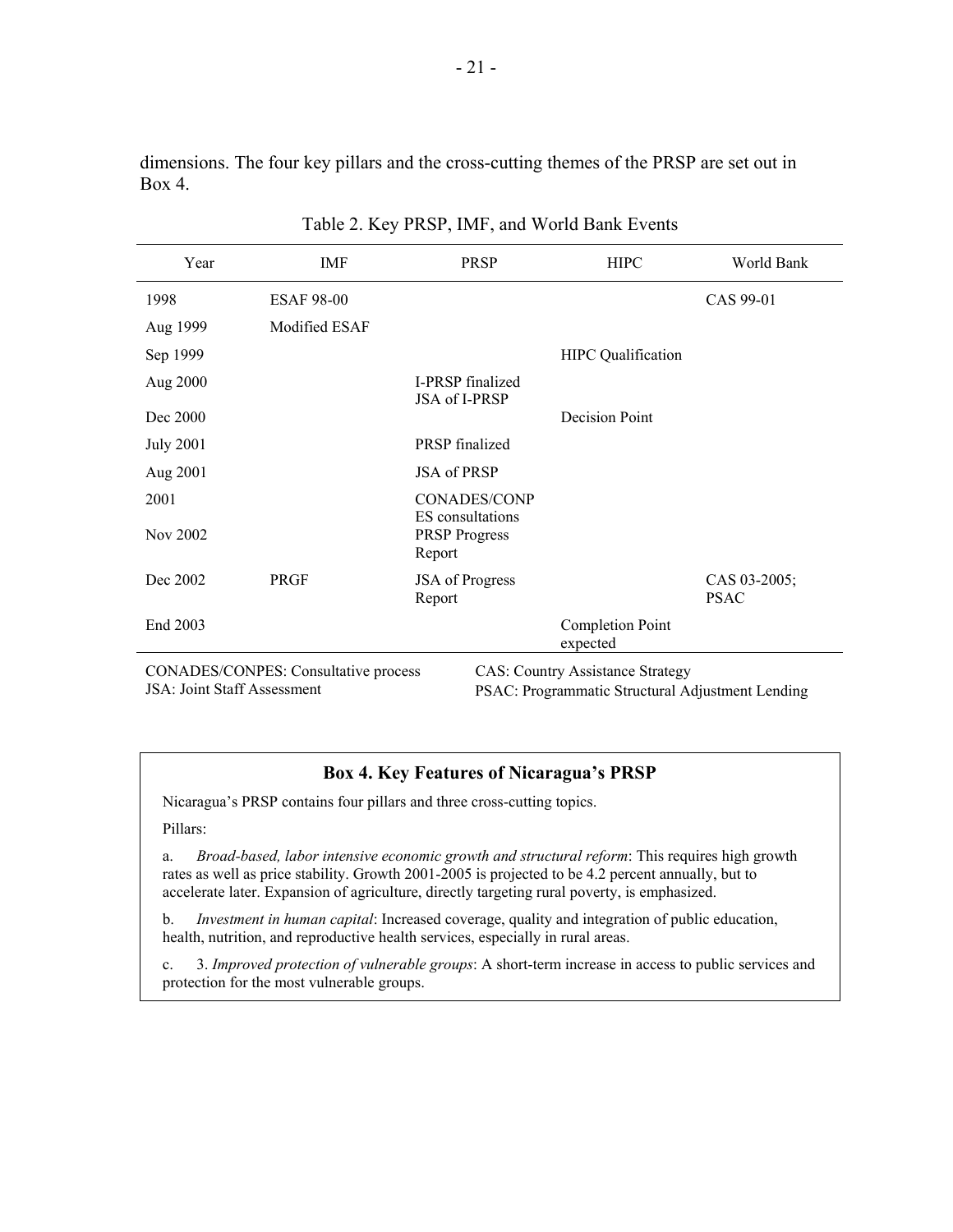### **A. Relevance**

40. Assessing the relevance of the PRSP process in Nicaragua involves assessing the "fit" between the PRSP approach—principles and process—and the key development challenges facing Nicaragua at the time of its introduction. In this regard, the key assessment question is did the PRSP approach address key gaps in the country's strategic approach to long-term poverty reduction?

41. As described in the previous sections, policy formulation and implementation in Nicaragua had taken place in a context of extreme political instability, aid dependence, fiscal vulnerability, improving but weak governance, and highly fragmented policies and institutions. The scope of prior national strategies had broadened from a narrow focus on alleviation measures (such as the Social Investment Fund), but the policies were closely related to donor-related processes rather than domestic policy processes. They were not a significant part of a public policy agenda nor were they consistently subject to consultative processes. Further, their links to the budget process were non-existent, and the policies were rarely implemented due to recurrent political and fiscal crises and weak implementation capacity.

42. Compared to prior processes for policy formulation, informants agreed, with few exceptions, that the PRSP approach, in principle, was substantially relevant to Nicaragua's situation. Survey respondents also rated the relevance of the approach highly,<sup>15</sup> which is consistent with the assessment of the evaluation team, with the following points worth emphasizing:

• In a context of a fragmented and largely donor-driven policy-making arena, the PRSP approach—which requires leadership and commitment of the government and a broad-based consultative process (which, ideally, broadens country ownership and durability of policies)—offered a minimum standard for the inclusion of a wider polity in national strategy formulation. Most informants saw the PRSP as providing a framework for broadening the policy formulation processes in the country—with opposition parties being notable exceptions, for reasons that are discussed further below.

 $15$  Questions 8, 9 and 10 on the relevance of the approach ranked among the 5 most positive responses to the survey. Forty-five percent of respondents agreed that "The concept of a PRSP is a good model for addressing poverty reduction", and that "The PRSP process has added value to the country's response to the challenges of poverty reduction, compared to previous strategies/policy frameworks." And 45 percent agreed that "The PRSP framework improves on past modalities for donor assistance." See Annex II for more details on the survey results.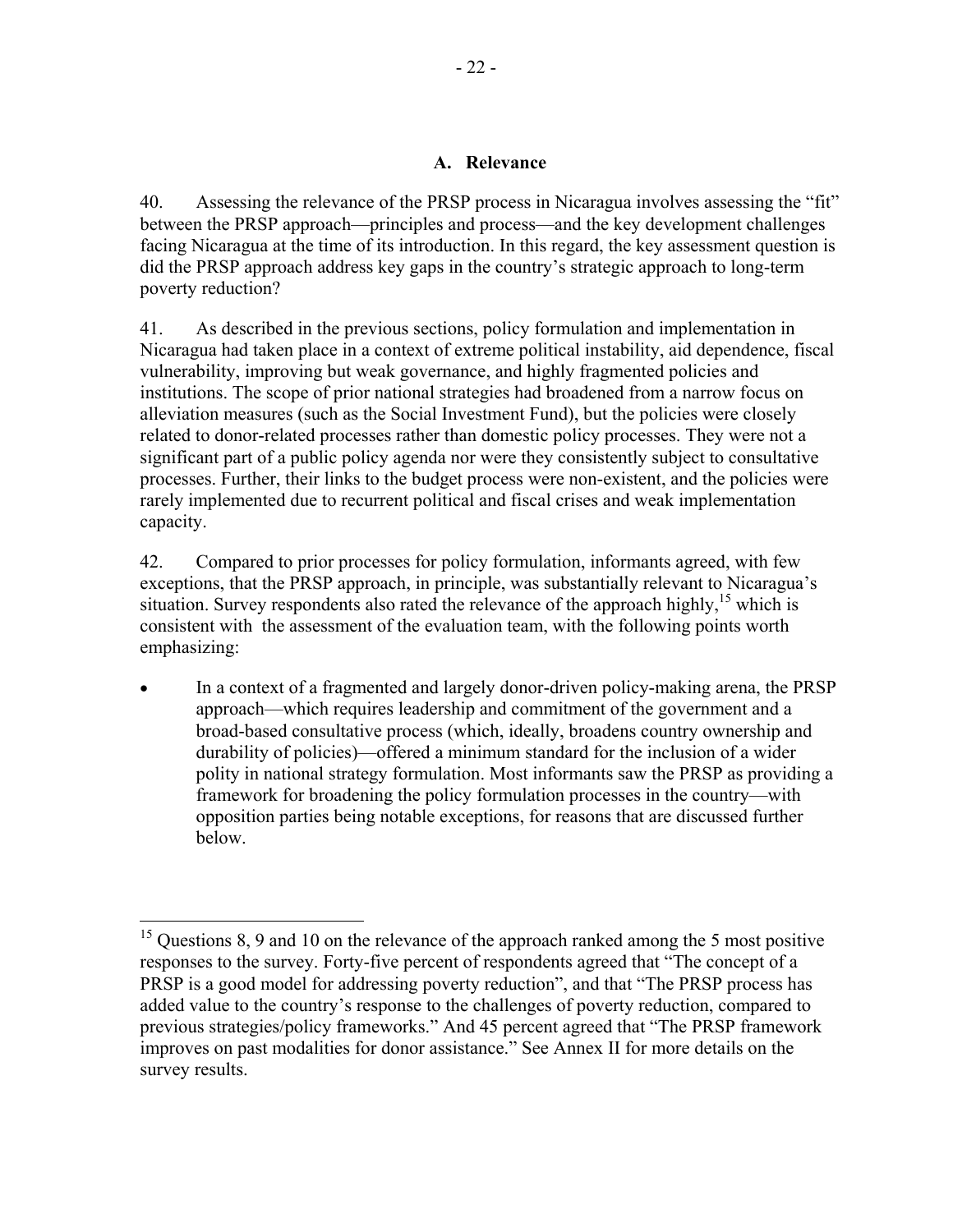- With its attention to the multiple dimensions of poverty and the need for balanced economic and social policies in a context of public sector reform, the PRSP had the potential to focus government, donors and civil society on a comprehensive view of poverty reduction and its challenges.
- The PRSP initiative was designed to have direct and important implications for resource allocations, prioritization, and explicit results and indicators—elements that in practice had been missing from previous strategies. It was thus relevant in establishing a comprehensive and transparent agenda for further work to develop more precise, better focused and more efficient actions to reduce poverty.
- However, expectations of what the approach could deliver in the short-term needed to be tempered by the poor starting conditions—including political polarization and an economic crisis. Discussions with many informants suggest that expectations of what the new approach could deliver in the near-term were raised unduly high, which can be regarded as one of the potential costs of the new approach.

43. The initial effect of the PRSP process as a device for broadening the policy dialogue was influenced by its close link to HIPC debt relief. While there were reasons for this linkage that go well beyond the case of Nicaragua, in this particular case the result was that the PRSP became closely aligned to the timetable for HIPC debt relief and markedly unaligned to the domestic political situation. As a result, the preparation of the PRSP ended up taking place when both the government and the macro-economic situation were in crisis and elections were unfolding. While the PRSP timing was, of course, ultimately the government's decision, there is no doubt that it was heavily influenced by the HIPC process.

44. After the new government took over, debates over the framework and process for modifying the PRSP, in a context where there was a strong focus of donors on the PRSP and donor support, initially complicated rather than facilitated discussions of alternative development strategies. In effect, as the discussion below will elaborate, tensions emerged between the emphasis on a government-driven process and other aspects of the process, notably the broad-based, participatory and partnership aspects. However, more recently, these tensions do seem to have resulted in a substantive debate on the development strategy, which can be viewed as a benefit of the evolving PRSP approach. Ultimately, whether the benefits exceed the costs will depend to a large extent on whether the approach succeeds or fails in building broader country ownership and better and more sustained policies over time, despite the inevitable tensions with externally-driven process requirements. All such judgments need to be calibrated against the poor initial starting conditions.

45. To summarize, the PRSP approach is judged on balance to be relevant for Nicaragua's national strategy process and its poverty reduction efforts. The approach addresses important gaps found in past experiences. It offered (i) an opportunity for widening the inclusion of all stakeholders in strategy-making with the potential for greater government commitment; (ii) an appropriate focus on a comprehensive vision of poverty; and (iii)a sorely lacking results-oriented framework. While the PRSP approach puts focus on addressing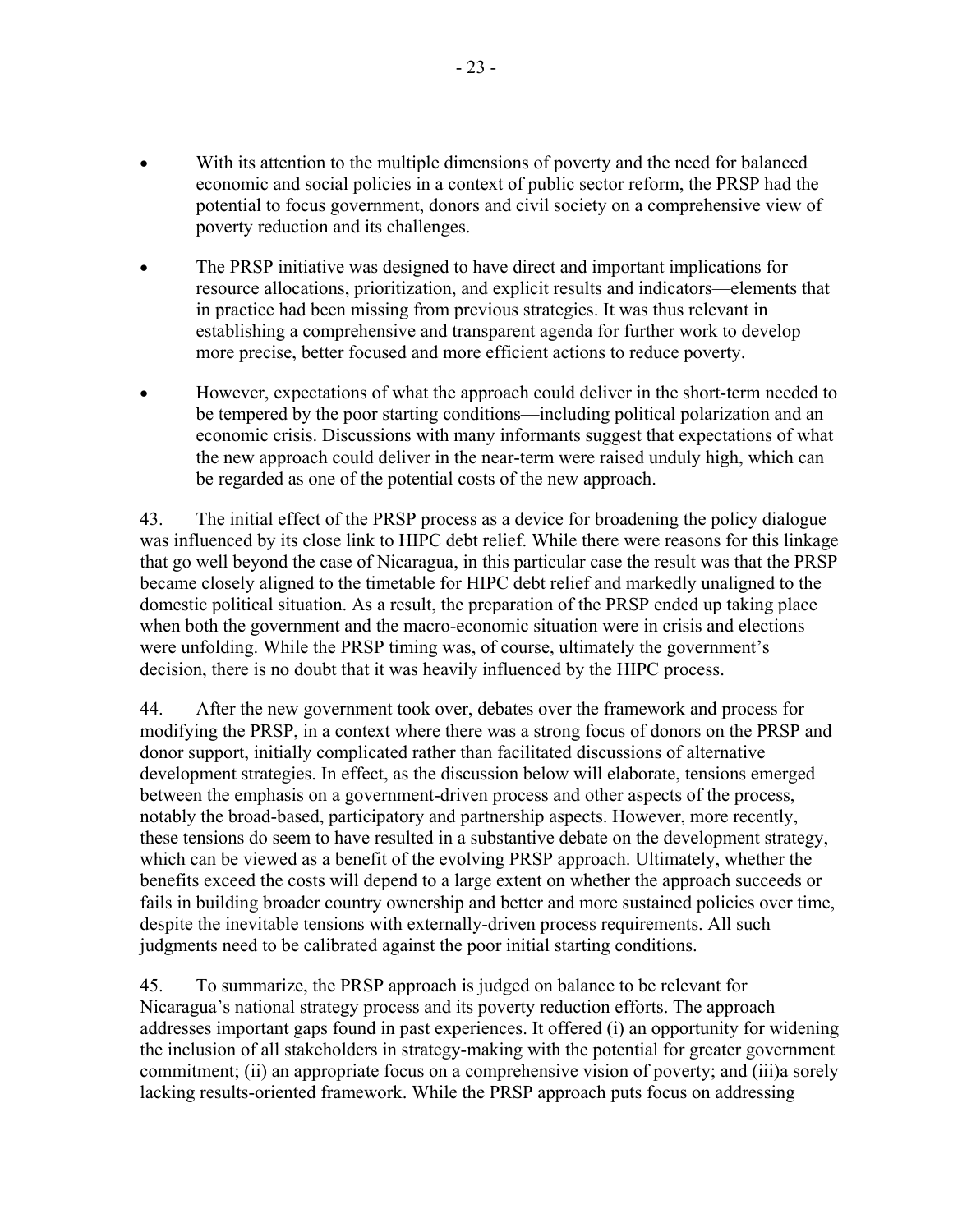problems, expectations must remain realistic in what can be accomplished in the near term, especially in light of the timing of the PRSP launch during a period of political and macroeconomic crisis, and the strong link to critical support from donors which, given the past experience of donor-driven national strategies, is at tension with the approach's support for country ownership of the strategy. The continued relevance of the PRSP is thus not guaranteed and will depend crucially on how sensibly and flexibly the many actors use it in the near future, and how well they bring the lessons learnt from the process to bear on future actions.

## **B. Application of the Underlying Principles and Assessment of What Has Changed**

## **a) Country-driven with broad-based participation**

46. Interviews by the evaluation team and background documents support the view that the Nicaraguan government embarked on the PRSP process because it was a precondition for entering the enhanced HIPC initiative. This underlying motivation appears to have driven many subsequent decisions. While this is perhaps not especially surprising, the key assessment questions are how country-driven and broadly-based the process was despite these tensions and whether the process is continuing to evolve in a positive direction. Reflecting the particular evolution of the PRSP in Nicaragua, we discuss first the initial formulation of the PRSP and then the problems that arose during later attempts to modify the objectives of the strategy.

## **(i) Formulation of the I-PRSP and PRSP**

 $\overline{a}$ 

47. The preparation of the PRSP was led by a specially created unit—the Technical Secretariat of the Presidency (SETEC)—consisting of a small group of Nicaraguan professionals.<sup>16</sup> This group commanded the selection of goals, priorities and strategies and coordinated the consultation process with other government sectors. Observers interviewed in Nicaragua stressed that the PRSP document was prepared by SETEC in a highly centralized manner. Although key social ministries (education and health) participated in the design of the PRSP, there was limited diffusion to other strata of government. Moreover, there was limited diffusion and knowledge of the PRSP outside Managua. However, the group had unhindered access to and active support from the highest levels of government, its head has minister rank and a seat in the Cabinet. SETEC had a clear and strong mandate to prepare, as quickly as possible, an I-PRSP and a PRSP which would be acceptable to the Bretton Woods Institution and other donors.<sup>17</sup> As a demonstration of this focus, the first version of the I-PRSP was produced in English rather than Spanish.

<sup>&</sup>lt;sup>16</sup> Subsequently, the unit's name was changed to the Strategy and Coordination Secretariat, SECEP.

 $17$  The government invited a Nicaraguan staff member of the FMI to lead the work of SETEC, thus ensuring intimate familiarity with the thinking and operations of the Fund.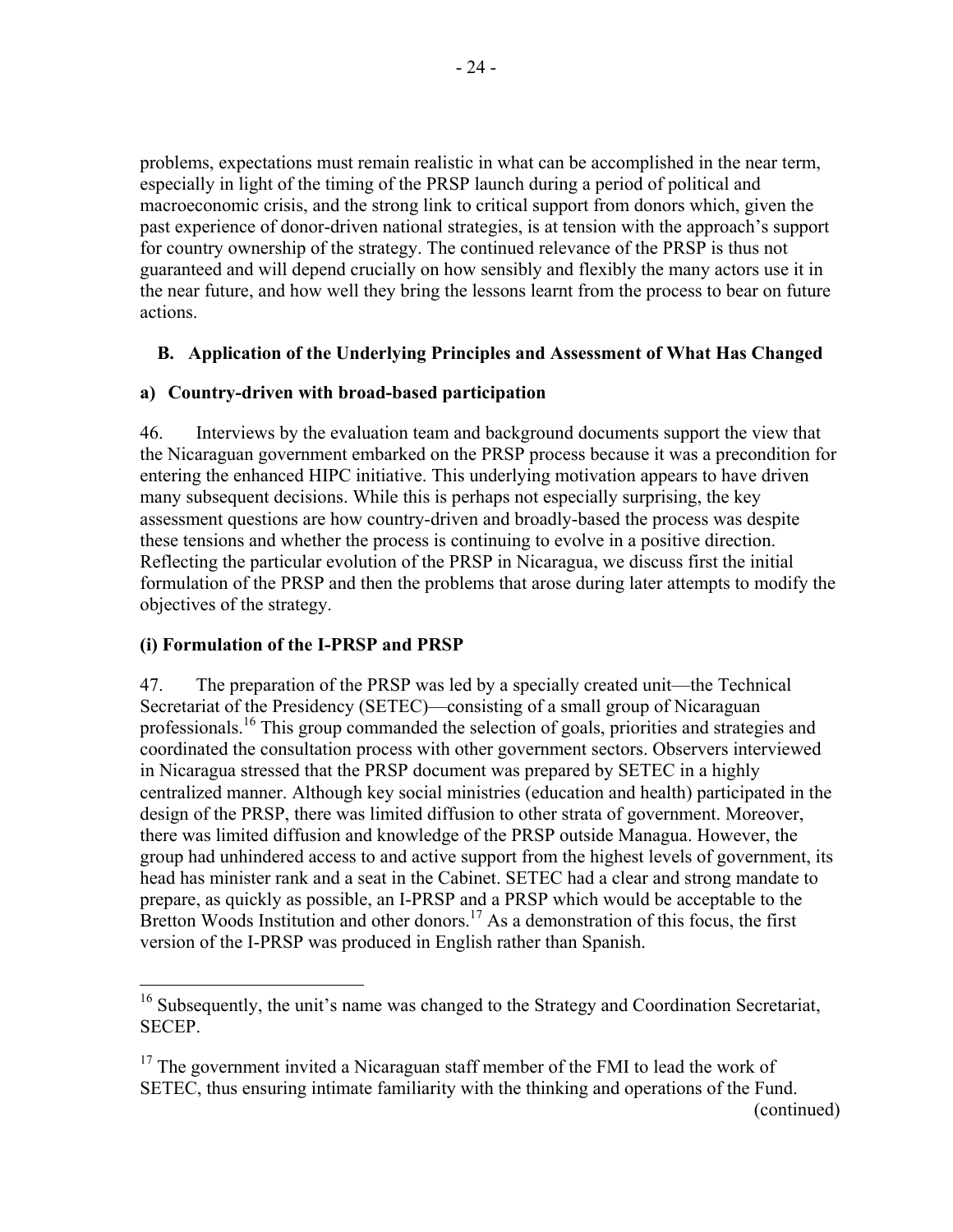48. *The participatory process was initially limited, but was subsequently broadened as a result of pressure from stakeholders, including donors.* In May 2000 the government envisaged that the full PRSP would be ready by the end of 2000, just four months after completing the I-PRSP in August 2000. A short consultation process was planned for late 2000, including events in three departments. Based on this strategy, the government proposed to present the full PRSP to the BWIs in March 2001. Donors and civil society groups felt that this timetable was unduly rushing the process.  $^{18}$  In this context, four rural municipalities north of León conducted their own participatory process in the fall of 2000 with assistance from an international NGO, and forwarded the results of their consultation to the World Bank, <sup>19</sup> complaining about the lack of participation of municipal representatives in the formal consultations for the PRSP.

49. As a result of pressures from donors and civil society, the government undertook a broader consultation process, which took place in March-April 2001. UNDP and DFID provided funding for this new consultation process that came to be known as PROCONSULTA. The consultations centered on Pillars 2 and 3—human capital development (health and education) and social protection, with less focus on growth strategies and macroeconomic policies. Observers, including IMF and World Bank staff, generally agreed that there had, in particular, been little public debate on the macroeconomic framework and alternative policy options for such a framework, and that such discussions had still been undertaken within the context of negotiations on the IMF-supported program (see Section D).

50. The process made efforts to extend participation to some of the poorest areas of the country, and included focal group sessions with the poor, and community and municipal events, as well as consultations with civil society organizations. Nevertheless, reflecting the dissatisfaction of some civil society groups with the official consultation process, parallel consultation efforts were organized, including that of the Civil Emergency and Reconstruction Coordinator—an umbrella NGO formed with donor support after the hurricane Mitch—that organized its own process and presented its own document ("La Nicaragua que Queremos"). Political parties and representatives from the National Assembly were little involved in the consultation process.

SETEC staff was partly funded as consultants by a World Bank credit (EMTA-I), and other donors funded other parts of the PRSP process (including UNDP, BID and DFID).

 $18$  The Joint Staff Assessment of the I-PRSP also "expressed caution against rushing the process of finalizing the full PRSP" (IDA and IMF (2000a)).

 $\overline{a}$ 

<sup>19</sup> As a result of this participatory process they prepared a document that they called "PRSPicito" (or little PRSP in Spanish), which was a reflection of their dissatisfaction with the processes associated with the official PRSP.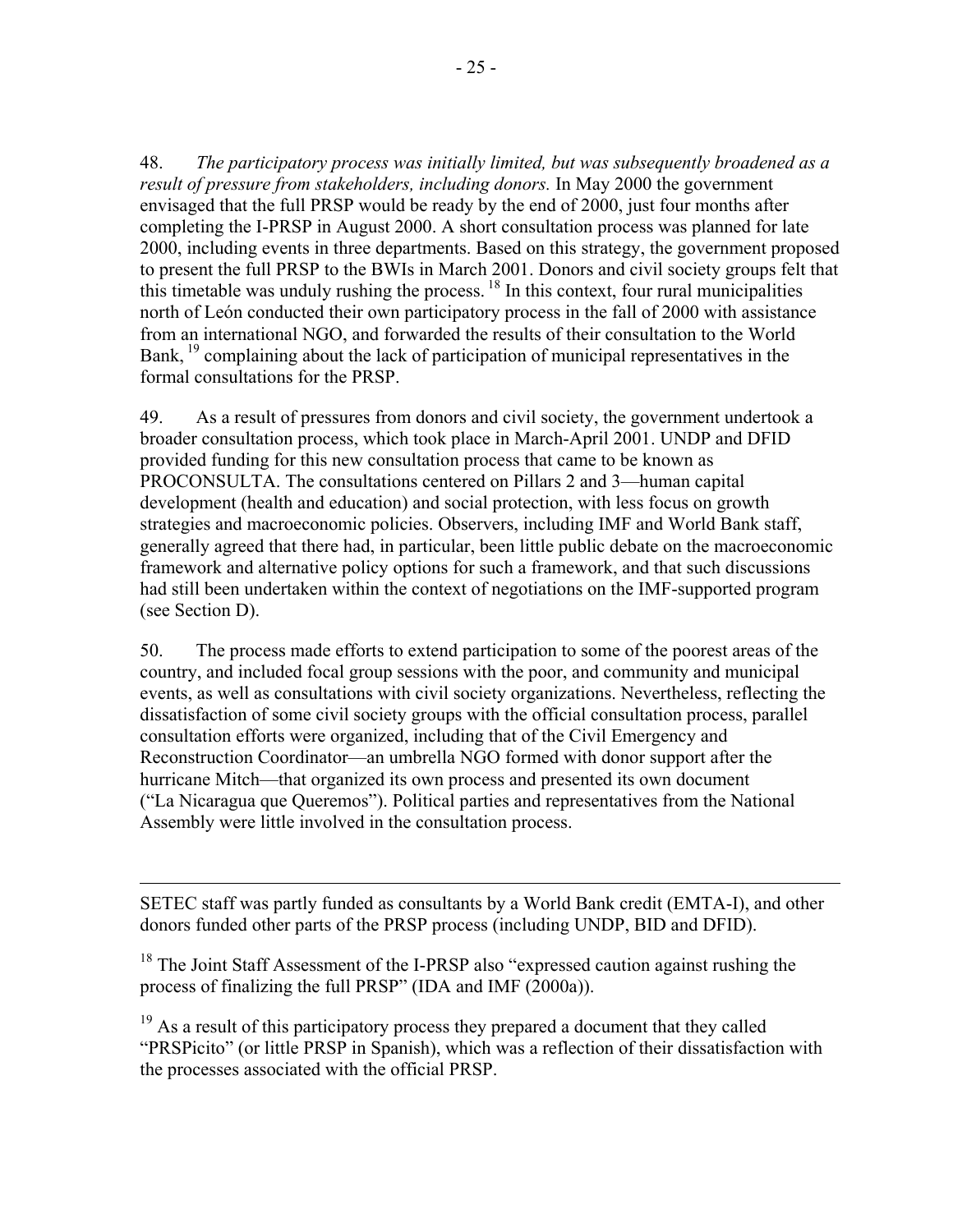51. Assessments of the participatory process vary widely, driven in large part by differences in views about the purpose and legitimacy of such participation. Leading officials involved in the process who were interviewed by the evaluation team generally regarded participation as a process of information provision and consultation. In their view, the government had the democratic mandate to do what it saw best, and consultation in CONPES with representatives of various groups and umbrella organizations would basically be sufficient to ensure national acceptance and co-responsibility. Consultation was thus not seen as a means to create opening for significant direct influence on policy formulation. They also argued that CONPES, since it is composed of members with very different political or ideological positions, cannot agree except on the lowest common denominator, which in practice reduces the operational usefulness of CONPES agreements.

52. Information from political parties conveyed the impression that they chose not to get involved for fear of losing bargaining power in the Assembly. More fundamentally, the two dominant parties perceive the focus on participation as part of a political game, intending to weaken their influence. They see in particular that the present government, because it has limited support in the Assembly, uses CONPES and participation as a means to create support for its policy platform which can serve in the political battles in the Assembly.

53. Private sector representatives interviewed by the evaluation team found the consultation processes in CONPES ineffective and time-consuming, and leading to few results. Nevertheless, they have remained committed to the process. They also claimed that some members of CONPES do not represent any significant groups.

54. Civil society groups (NGO and labor union representatives) generally saw the PRSP consultations as a first, positive step, but many expressed frustration that the process had not moved from consultation to greater participation and influence on the ultimate policy decisions, which they regarded as the goal of a participatory process. They generally found that viewpoints raised in this consultation process were not taken into account in any significant manner in the final version of the PRSP. In this regard, various informants also said that a "participation fatigue" was building up in Nicaragua. At the community level, externally induced participation processes create considerable expectations which in many cases—justified or not—led to frustrations when the expected delivery of benefits from the process do not materialize soon. At the national level, the fact that the process so far has had little impact on the debate on broader macro goals (including tradeoffs involved in the choice of growth strategy, discussed below) was leading some stakeholders to question the cost benefits from participation in consultative processes. Results of a survey of stakeholders also suggest a similar picture; they indicate that civil society has been less involved than other stakeholders in the PRSP process (see Survey Annex). $^{20}$ 

 $20$  In turn, external evaluations of the PRSP process in Nicaragua show a general perception that the government's efforts to foster participation have been insufficient, especially for the macroeconomic framework of the PRSP (see Review of External Evaluation annex).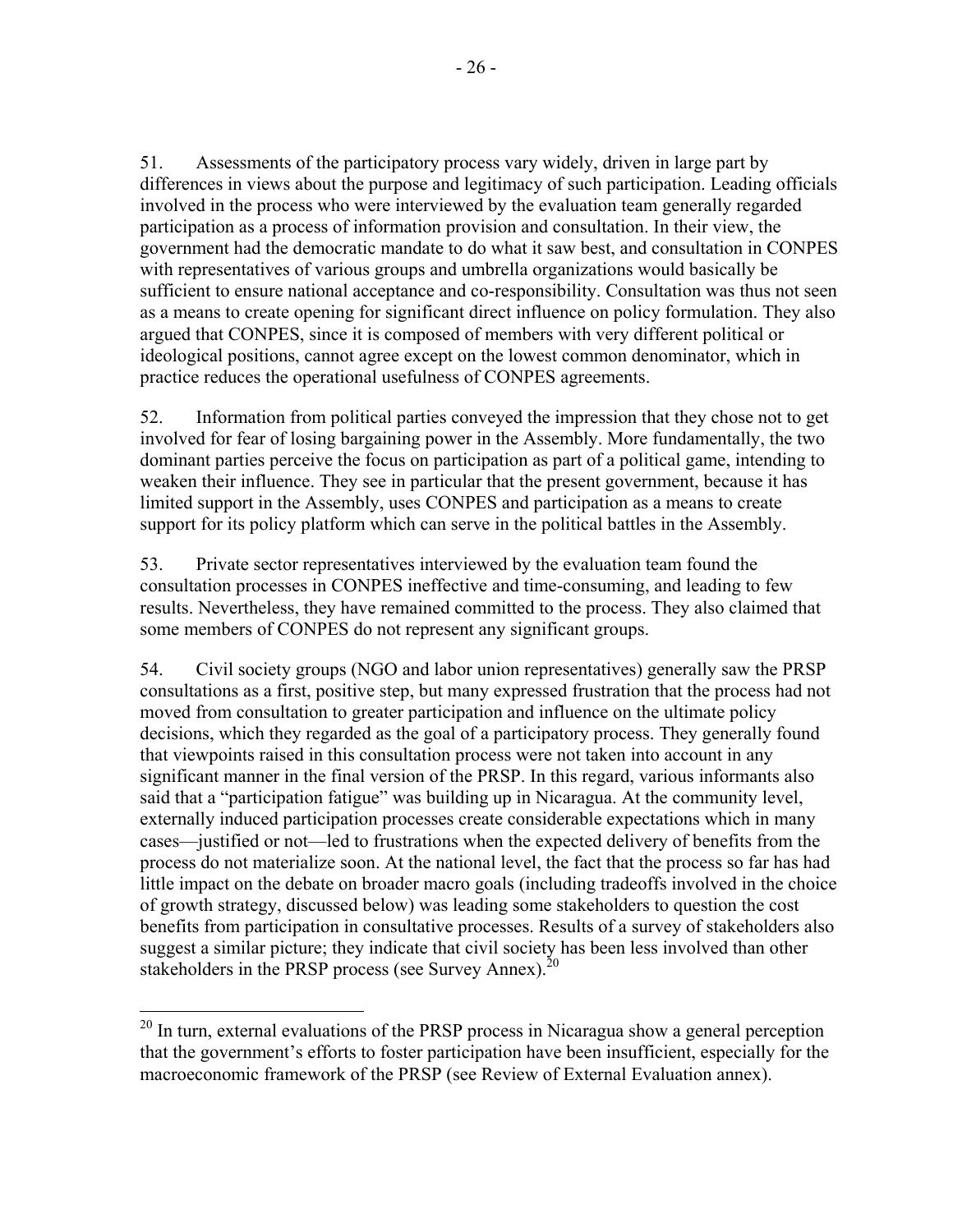55. *Thus, the country ownership of the PRSP was limited in several important respects*. First, although its preparation was government-driven, the circle involved was relatively narrow. Several of those closely involved in assembling the strategy said they viewed themselves as having "intellectual property rights" to the PRSP, even if they also stressed that donors (not least the World Bank and the IMF) influenced the content strongly and that the timetable was HIPC-driven. A number of observers also acknowledged that there was limited ownership of the strategy in the government, beyond the SETEC/SECEP and the Ministry of Finance.

56. Second, given the general perception among very different civil society actors that the consultation process had been insufficient and that the government did not take the points raised into account, it is clear that there is little civil society ownership. There have been only limited efforts to disseminate the strategy and the PRSP is, according to some informants, virtually unknown in municipalities which have not participated directly in the consultation process or been chosen as pilot areas for implementation.

57. Third, the nature and depth of the policy debate varied substantially between different elements of the PRSP. In particular, pillars 2 and 3 (human capital development and social protection) were the main focus of the consultation process and social sector line ministries were more strongly involved so that, for example, health and education policies built upon strategies already developed at the sector level. In contrast, the policy debate on pillar 1 how to achieve broad-based labor-intensive economic growth—has been incomplete and some of the central issues and policy alternatives were not fully developed as part of the original PRSP process, a weakness recognized in the strategy. As discussed below, this also affected the current government's attempts to shift the focus of the strategy.

## **(ii) Modifications/implementation of the PRSP**

58. How country-driven and participatory has the process been since finalization of the original PRSP? A number of developments suggest important messages.

59. First, the new (Bolaños) government has sought to modify substantially the growth pillar of the PRSP. At the same time as a new PRGF and a new CAS were agreed with clear references to the PRSP, the government introduced a new draft "National Development Strategy" (ENADE), initially to the surprise and consternation of donors (see Box 5). While the document mentions the PRSP (and PRGF-supported program), it clearly sets out to define a strategy with the mark of the present government. Though still an unfinished story, this episode provides several lessons:

• Interviews with senior officials at the time of the evaluation mission made clear that the new government felt constrained in its ability to pursue the revised strategy set out in the ENADE. For some, this is precisely the idea of PRSPs: they aim at introducing a measure of resilience and permanence in poverty reduction policies, also beyond changes of governments and emphasize the importance of a participatory debate before changes are made. For others, the story demonstrates that the donors continue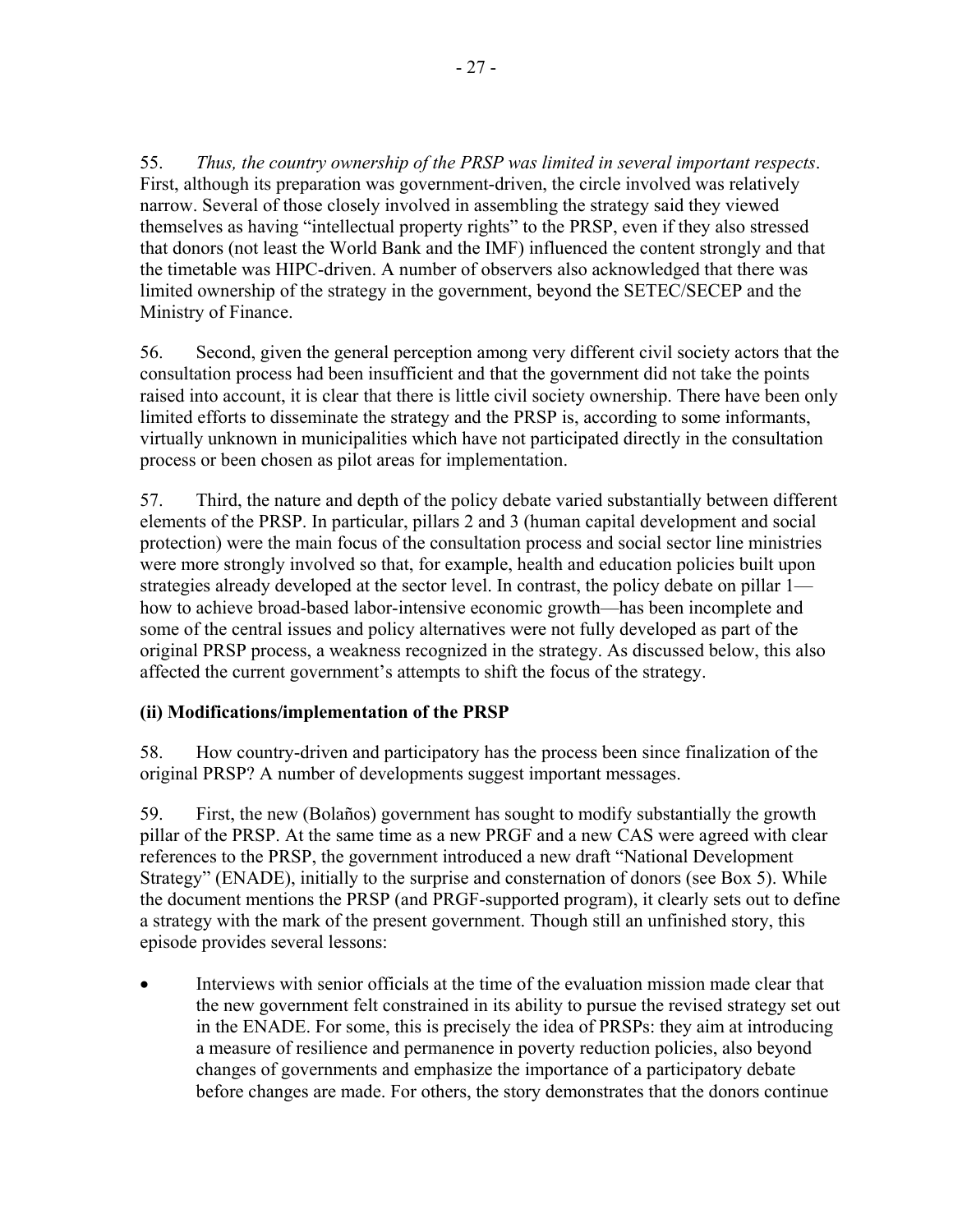to call the shots and that they decide if, when and how an aid-dependent government may change course.

- The fact that the growth strategy, and the tradeoffs involved were not fully developed during the initial preparation of the PRSP probably contributed to later events. Pressures arising from the HIPC timing contributed to the new government's desire not to "rock the boat" initially, even though it had different views on the development strategy, including the balance between growth-enhancing expenditures and more direct poverty alleviation.
- The timing of final agreement on the PRSP—with an outgoing government with seriously compromised authority—was poor. Better alignment with the domestic political cycle would undoubtedly have been preferable and might have alleviated some of the tensions referred to above.

60. Viewed from the perspective of the PRSP as a dynamic process, the events related to the ENADE can be seen as steps in a continuing negotiation between the government and the international community. They also highlight the potential tensions that can arise between the "country driven" aspect and other PRSP objectives. In this perspective, the key points under assessment would be whether this interaction can fosters a more inclusive debate on fundamental policy choices, leading to broader ownership, and whether this process leads to better policies (in substance and in durability), including better coordination between governments and donors. In this regard, recent developments at the CG meeting in late October 2003 appear to indicate a change in processes relative to those associated with the ENADE (see Box 5). Importantly, although initially the process could not be said to have enhanced mutual trust between the government and the donors, the fact that the key growth strategy and poverty alleviation tradeoffs are being debated should be welcomed.

61. Second, in the preparation of the recent tax reform, the government opted for an alternative approach to participation, forming a group of qualified professionals who were invited to participate in the preparatory work. Apart from being technically qualified to enter into the design of tax reform, the individuals had strong links to important stakeholder groups, thus helping to ensure that the inevitable political negotiation aspects could also be dealt with as part of the process. The new approach was generally recognized as a positive step to broaden the policy dialogue and a possible model to be used in other areas. (see also Section D).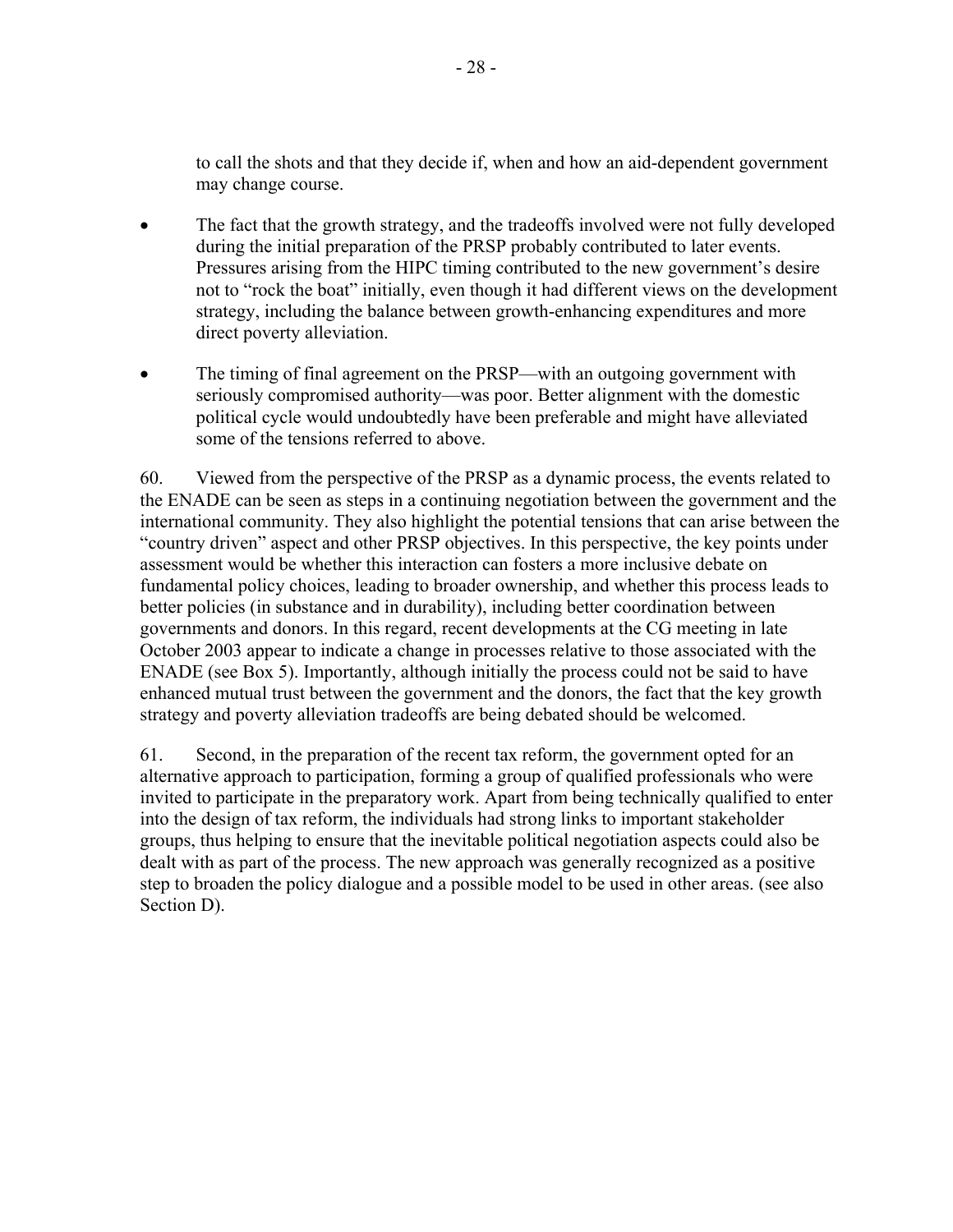In autumn 2002, a first draft of what was titled a "National Development Strategy" (ENADE) circulated among donors in Nicaragua, prepared by SECEP, initially with very limited reference to the PRSP. The ENADE document was intended to serve as basis for the Consultative Group meeting, at that point planned for February 2003. The key thinking in the draft document was included in the PRSP progress report of November 2002, and a revised draft was circulated in December 2002. This happened at the same time as the government and the IMF agreed on the PRGF, and the government and the World Bank agreed on the Country Assistance Strategy (CAS) for 2003-2005, as well as a Programmatic Structural Adjustment Credit (PSAC). The supporting documents for the CAS and PSAC focus strongly on the PRSP, although there is acknowledgement that a new growth approach has been presented.

The approach underlying the ENADE was a significant modification of some of the key propositions of the PRSP. In particular, they would imply substantial modifications of the (largely donor-funded) public investment program, with less emphasis on social infrastructure and more emphasis on productive infrastructure, including in selected areas judged to be of high growth potential.

Donors reacted with some consternation, having expected that the PRSP would still be the foundation of future dialogue. Representatives of the World Bank and IMF expressed concern about the fact that the links between the draft ENADE and the PRSP were unclear and that parts of the ENADE appeared to be in contradiction to the PRSP. It was also noted that it was not clear whether the ENADE would replace or supplement the PRSP; the costs of the ENADE went beyond the PRGF; and the ENADE was presented without consultations with domestic stakeholders.

As a result of the mixed reception, the government indicated at the time that it would strengthen the original draft and consult interested parties. The CG meeting was postponed, and a consultative process of a shorter, revised document ("Foundations for a Prosperous Nicaragua") was set-up and announced to the Assembly by the President in January 2003. The authorities presented a modified growth strategy document, Plan Nacional de Desarrollo (PND), during the CG meeting in October 2003. The government presented the plan as an elaboration on the PRSP, specifically on Pillar I, clarifying previous concerns about the relationship of these documents. The PND was being consulted both in Managua and regional departments and with various civil society organizations, including political parties and NGOs. This has sought to address shortcomings in the previous participation processes. Moreover, the government was planning to hold a workshop in early 2004 with stakeholders to discuss how to modify the PRSP based on the PND.<sup>21</sup>

62. Third, there has been no significant movement toward opening up the debate on the macroeconomic framework and alternative policy tradeoffs to a broader group of participants.<sup>22</sup> IMF staff argued that this was the choice of the government and not one they

 $21$  The Second Progress Report of November 2003 became available only after the finalization of this case study report. The Progress Report notes that the Government expects the PND to provide the basis for the development of an enhanced SGPRS or a Second Generation PRSP.

 $22$  Indeed, recent changes to CONPES have weakened its role in the process of dialogue and consultation with civil society. After the conclusion of the PRSP process, the new government that took office changed the composition of CONPES making it a "pure" civil society body through the withdrawal of senior government officials as members. Most civil society organizations interviewed by the evaluation team found that CONPES has been (continued)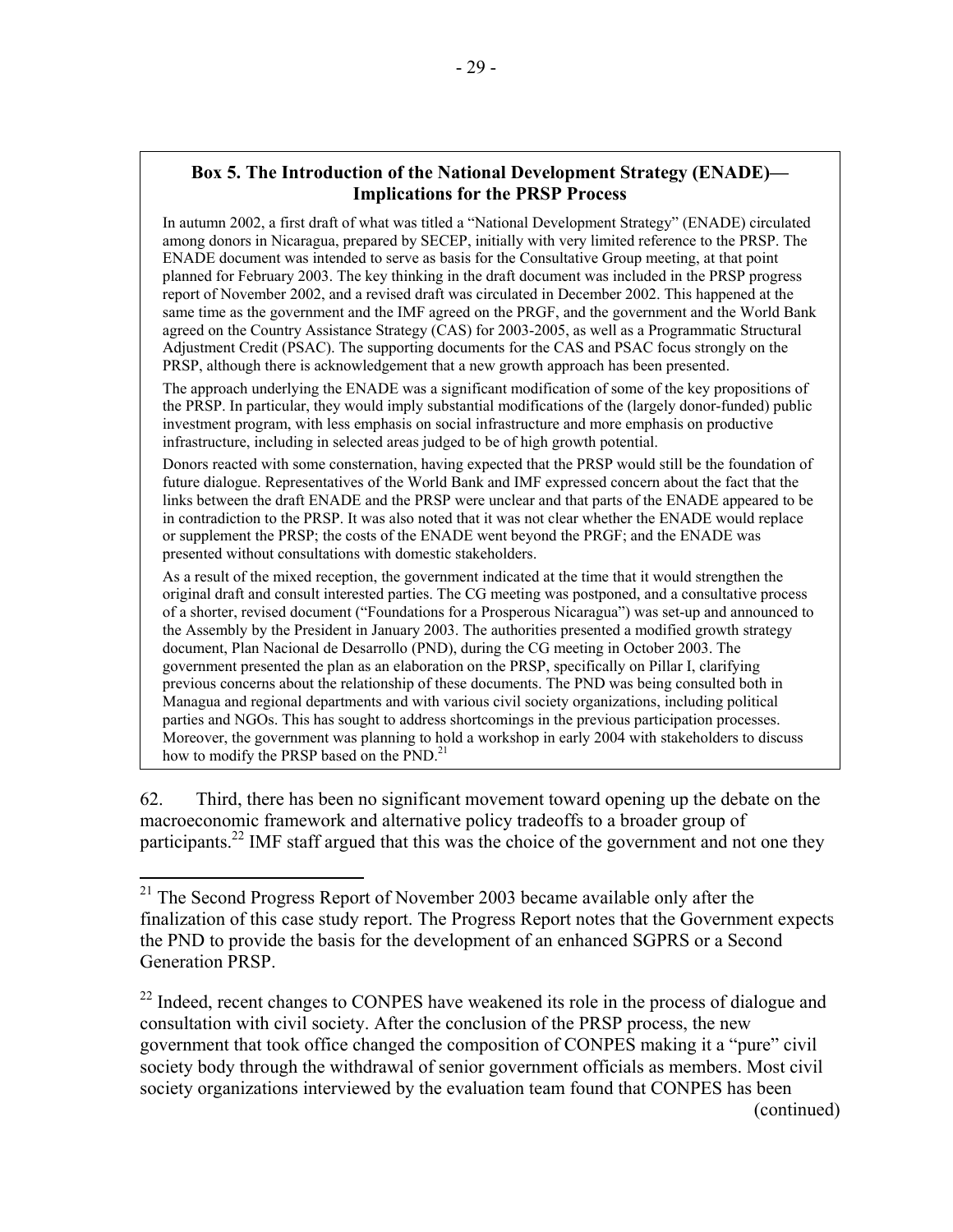could realistically have challenged. Indeed, many senior officials and IMF staff interviewed argued that the urgency of the economic circumstances at the time the PRSP was being formulated—most notably the massive public sector deficits, the fragility of the financial sector, and the lack of government credibility stemming from poor macroeconomic management and earlier governance problems—limited the public exploration of alternative macroeconomic policies. $^{23}$  In contrast, officials involved in program negotiations with the IMF do report some broadening of the policy space and a willingness of the IMF to consider alternative policy options that took into account political economy factors—albeit within the context of a traditional negotiating framework. As economic conditions improved and government credibility increased, the IMF gradually became more receptive to government initiatives on alternative policy settings and timing. (Specific examples are discussed in Section D.) This represents progress and perhaps is all that could realistically be expected given the very difficult starting conditions. However, macroeconomic policy formulation is undoubtedly one area where (possibly unrealistic) expectations of a markedly different, and broader-based, process under the PRSP have not yet been met.

### **b) Comprehensive in recognizing the multi-dimensional nature of poverty and based on long-term perspective**

63. The PRSP has good quantitative and qualitative diagnoses of poverty. The quantitative analysis built on the Living Standards Measurement surveys conducted in 1993, 1998, and 1999 (post-Mitch); and the Demographic and Health surveys. The diagnosis was based on poverty lines constructed on the basis of consumption.<sup>24</sup> In addition, the PRSP also

1

weakened considerably by this change since it eliminated the possibility for civil society to have direct dialogue with senior government officials and hence greater potential to influence the policy-making process.

 $^{23}$  Clearly, even in a severe macroeconomic crisis, alternative policy options could be considered and, in principle, be subject to a broad-based policy debate. One example of particular relevance to Nicaragua is the distribution of "burden-sharing" (between depositors, existing debt holders, and future taxpayers) of the costs of a banking crisis. Some observers, including representatives of civil society, have questioned the choice that was made at the time. (In essence, the government reimbursed fully deposits in failed banks at the cost of a higher public debt. Some—see, for example, Avendaño (2002)—have argued that this was an inappropriate choice, leading to higher domestic debt burden at the same time HIPC debt relief was being sought.) Whatever the merits of this argument, it is hard to see how the PRSP process could have handled such a debate in practice. While there clearly were important tradeoffs involved, to have debated publicly at the time alternative scenarios for imposing the costs on different groups of depositors and debt holders would have made the crisis worse.

 $^{24}$  The poverty line corresponds to a consumption of approximately \$1 dollar a day, and the extreme poverty line to \$0.5 dollar a day.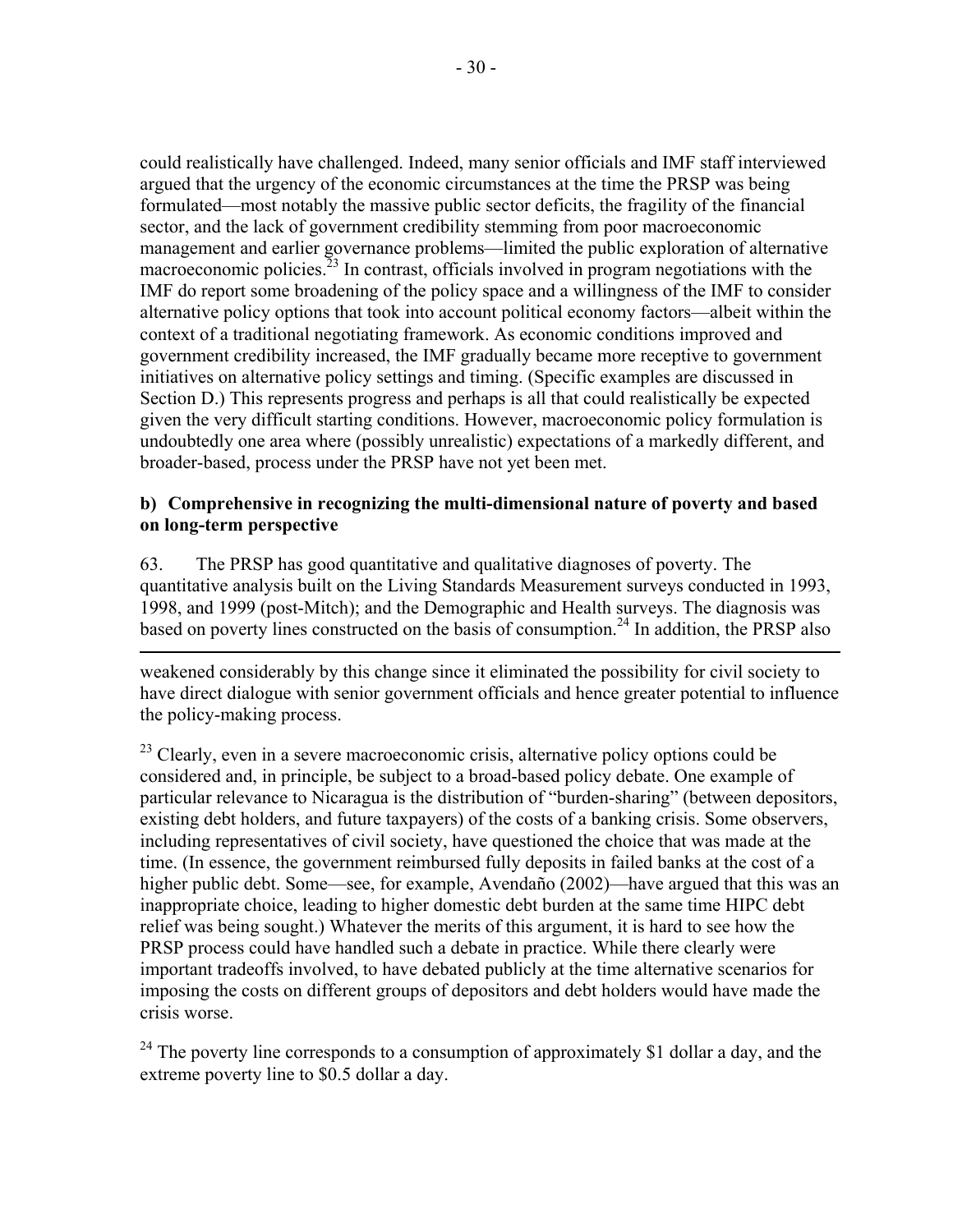built on a Qualitative Poverty and Exclusion study that analyzed the perceptions of the poor, placing vulnerability at the center of attention, and was useful to better understand the multidimensional implications of poverty

64. *The PRSP strategy was comprehensive and went beyond a simple social sector development approach*. The PRSP had four pillars, including a macroeconomic policy framework, a growth strategy, a strategy for social service delivery and protection, and an agenda for improving governance.

65. However, the growth strategy in Pillar I of the PRSP was perceived as weak. The general perception within the current government was that the PRSP was too welfareoriented, which risked creating a culture of state dependency. Survey respondents were also critical that the PRSP did not put enough emphasis on growth.<sup>25</sup> The focus on the social sectors was partly the result of the strong initial focus on the MDGs, where 5 of 7 targets concentrated on health and education. Some observers attributed this focus to the preferences of the World Bank and the IDB. Box 6 sets out the main issues involved in the renewed growth debate.

66. Pillar II focused on investment in human capital and was the most developed of the PRSP. It built on an advanced strategy that was already in place in the education and, to a lesser extent, health sectors. Pillar III, protection of vulnerable groups, was mainly defining a work agenda for getting to a specific and operational strategy. This has none the less proven to be very useful for the subsequent work in the responsible institutions, and has served for discussing how to improve the targeting and avoid negative effects of existing social programs

67. The PRSP included intermediate targets and indicators, a policy matrix, and a list of costed programs in each pillar, but it did not detail the territorial distribution of investment and special programs. The relative priority given to extremely poor areas versus poor and less poor areas was not clearly spelled out. Although the PRSP included a detailed poverty map, ranking each municipality in terms of poverty incidence, the strategy adopted a sector rather than territorial approach. Actions regarding decentralization, which was a cross-cutting issue in the strategy, were not significantly detailed. Less than 5 percent of total expenditures in the PRSP were assigned to municipal strengthening.

 $^{25}$  Question 23, on whether the PRSP document strikes an appropriate balance between the promotion of growth and poverty alleviation, received the most negative response in the survey with 55 percent of respondents disagreeing. Of those that disagreed, 70 percent felt that the PRSP puts too much emphasis on poverty alleviation. See Annex II for more details on the survey.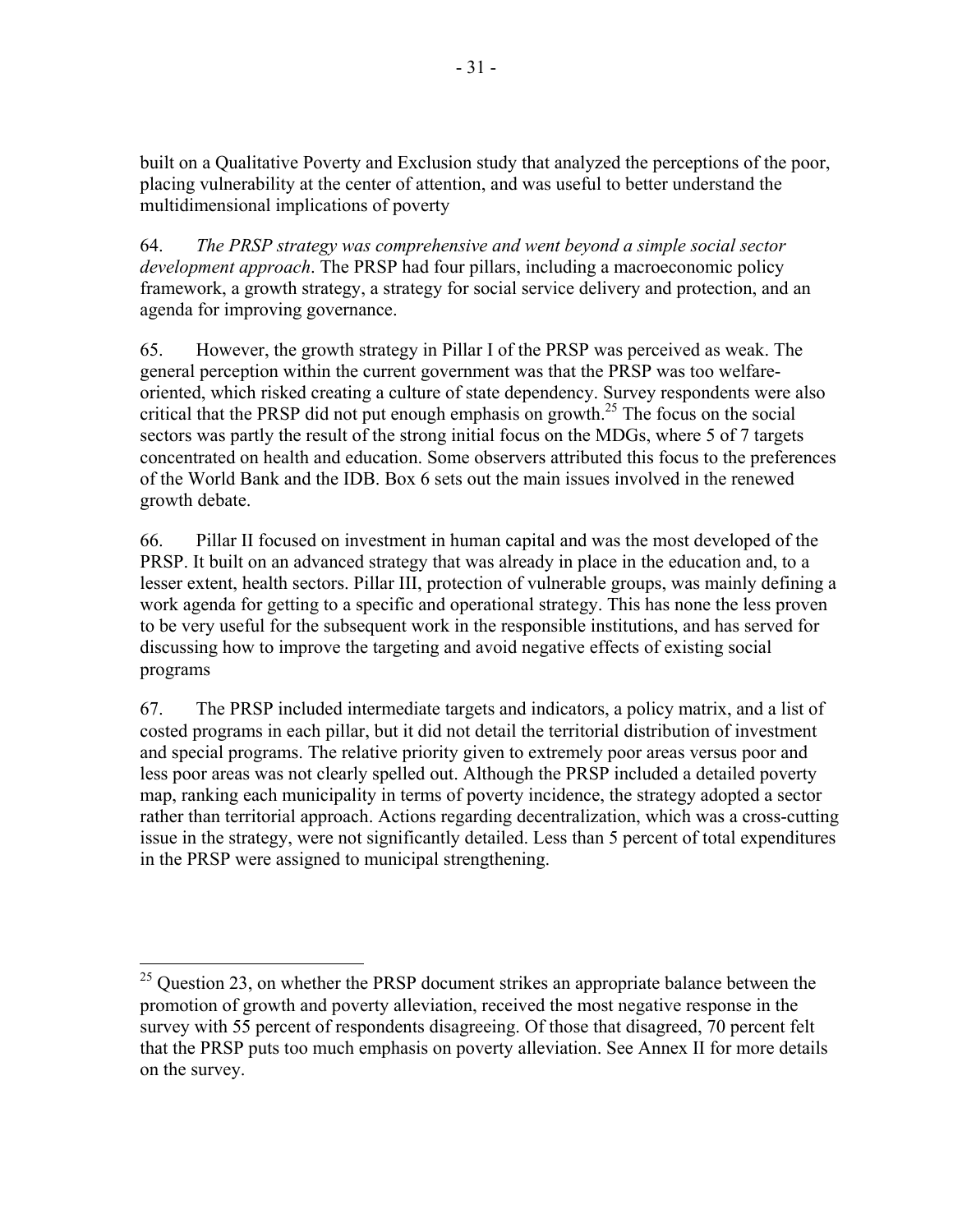#### **Box 6: The Debate on Nicaragua's Growth Strategy**

At the heart of renewed debate about a growth/poverty reduction strategy in Nicaragua is the question of whether there is sufficient growth potential in rural areas where the poor live—or whether a growth/poverty reduction strategy should create incentives to foster migration from what are perceived as poor, low growth-potential areas to assumed high-potential areas where most of public infrastructure and social investments should consequently be concentrated. Or, put very simply: should the money go where the poor are, or should the poor go where the money are?

The PRSP is not very specific on this point, but affirms in general that rural areas have "high growth potential and factor availability." It underlines that the growth strategy needs considerable strengthening through specific policies and implementation mechanisms. Migration is not discussed.

The current government, on the other hand, is now promoting a "micro-economic vision" of cluster development, explicitly targeting zones which are assessed to have economic potential, with the hope that conditions could be created to influence migration towards these zones, thereby substantially reducing the "burden of subsidies caused by providing public services to zones with little potential." For the population that does not want to relocate, the government would implement programs to buffer the negative effects of this strategy. (First Progress Report on the PRSP, November 2002).

The JSA of the First Progress Report expressed several concerns: it was noted that "zones with high growth potential may not necessarily be the ones with a high concentration of poor and extremely poor population," and a discussion of the tradeoffs was requested without taking an explicit view. The JSA also found that "...government should refrain from picking winners in the private sector and from distorting incentives for the financial system." The staffs of the Bank and the IMF "would therefore urge the authorities to focus the next report on a strengthened analysis of the source and growth and related policy actions."

The debate touches key issues about the relative advantages of broad-based or more concentrated growth, direct and indirect benefits of growth, the different outcomes for different groups, and the relative importance of complementary social protection measures for those not getting the direct benefits of growth. These issues are fundamental political questions that deserve the informed debate among all involved actors. They also touch fundamental value questions: what are the appropriate balance and political feasibility between: (i) an approach to public investments and service delivery that focuses on achieving the highest economic return and employment creation, with a consequent greater emphasis on resources for infrastructure development; and (ii) a rights-based or equity approach, which emphasizes a more equal distribution of public goods and services to citizens, no matter where they reside, along with a greater emphasis on direct poverty alleviation. In Nicaragua, this tradeoff has to be decided in a context where a parallel resource allocation decision system exists, related to strong and pervasive client-patron relations.

Neither the PRSP process, nor its analytical underpinnings, addressed these issues in a comprehensive manner or answered these questions in such detail that specific resource allocation proposals emerged. The discussion of the government's PND in the CG meeting held in October 2003 and the associated consultation process appear to have been a step in this direction by opening the debate to a broad range of stakeholders and moving to make the new strategy operational. In addition, the Bank is currently preparing a Development Policy Review focusing on the sources of economic growth in Nicaragua.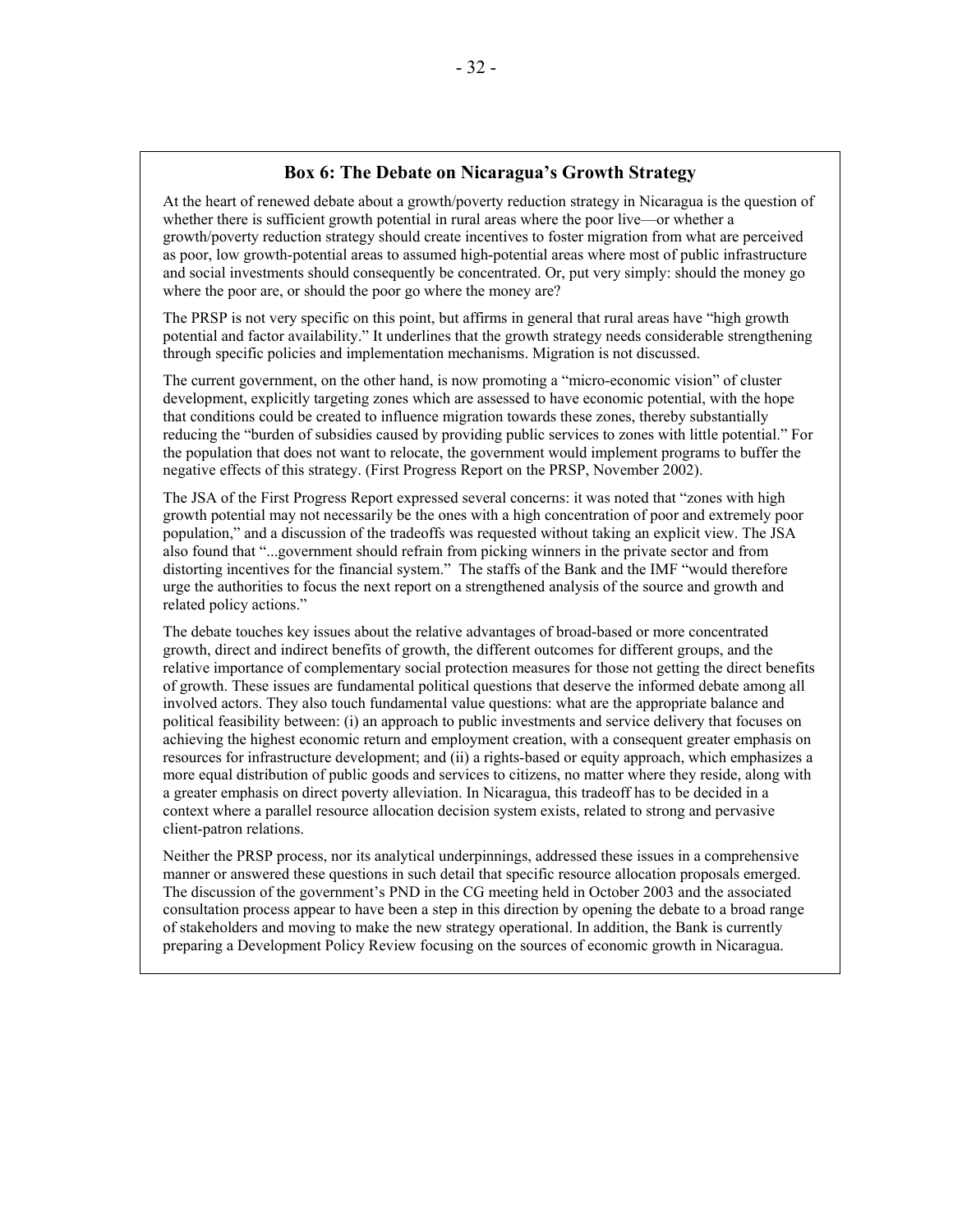68. PRSP programs consisted to a large extent of already existing projects funded by donors. This raised the issue of whether donors and relevant government agencies would be willing to modify their projects to align them with the general thrust of the strategy.

69. The overall goals of the PRSP extend to 2015, the horizon for the MDGs, but operationally the strategy covered four years (2002-2005), ending just one year before the current government's term expires.

70. In terms of the *relation to the MDGs*, the 10 objectives of the PRSP met the 7 MDGs, except in school enrollment (where Nicaragua set the target at 90 percent enrollment instead of 100 percent) and in gender equality (where it claimed to have already achieved the goal). There was some variance with the MDGs in the choice of indicators for education (where the country has not chosen as an indicator the literacy rates among 15-24 year old people) and in relation to environmental sustainability and regeneration (where it has chosen the approval of laws as an indicator, but not measurable indices of impact as proposed in the MDGs).

71. *The PRSP has provided a useful longer-term perspective on economic and social objectives*. At the same time, however, some stakeholders noted that the strategy was still too focused on the short-term (a three-year period) and wished the PRSP had taken an even longer-term perspective.

## **c) Results-oriented and focused on outcomes that benefit the poor**

## **Targets**

72. The PRSP included a comprehensive series of targets and indicators to monitor the impact of policies on the poor. These included: (i) national objectives of poverty reduction and social development indicators; (ii) intermediate indicators, some measuring impact and others public service quantitative delivery; (iii) policy matrix targets (some at the service output level, and others at the process level such as the preparation of laws); and (iv) resource input targets, fixing, for example, expenditure levels for certain areas and programs, and including the resource available through HIPC debt relief.

73. However, as noted by the JSA, while the link between goals and intermediate indicators was clearly set out in the social area, there were no intermediate indicators for the productive area. This would make it difficult to trace the effects of public policies on the growth and the impact of growth on the poor.

## **Monitoring**

74. The government, with IDB assistance, has established SINASIP—a specific mechanism to monitor the evolution of the different poverty indicators of the PRSP.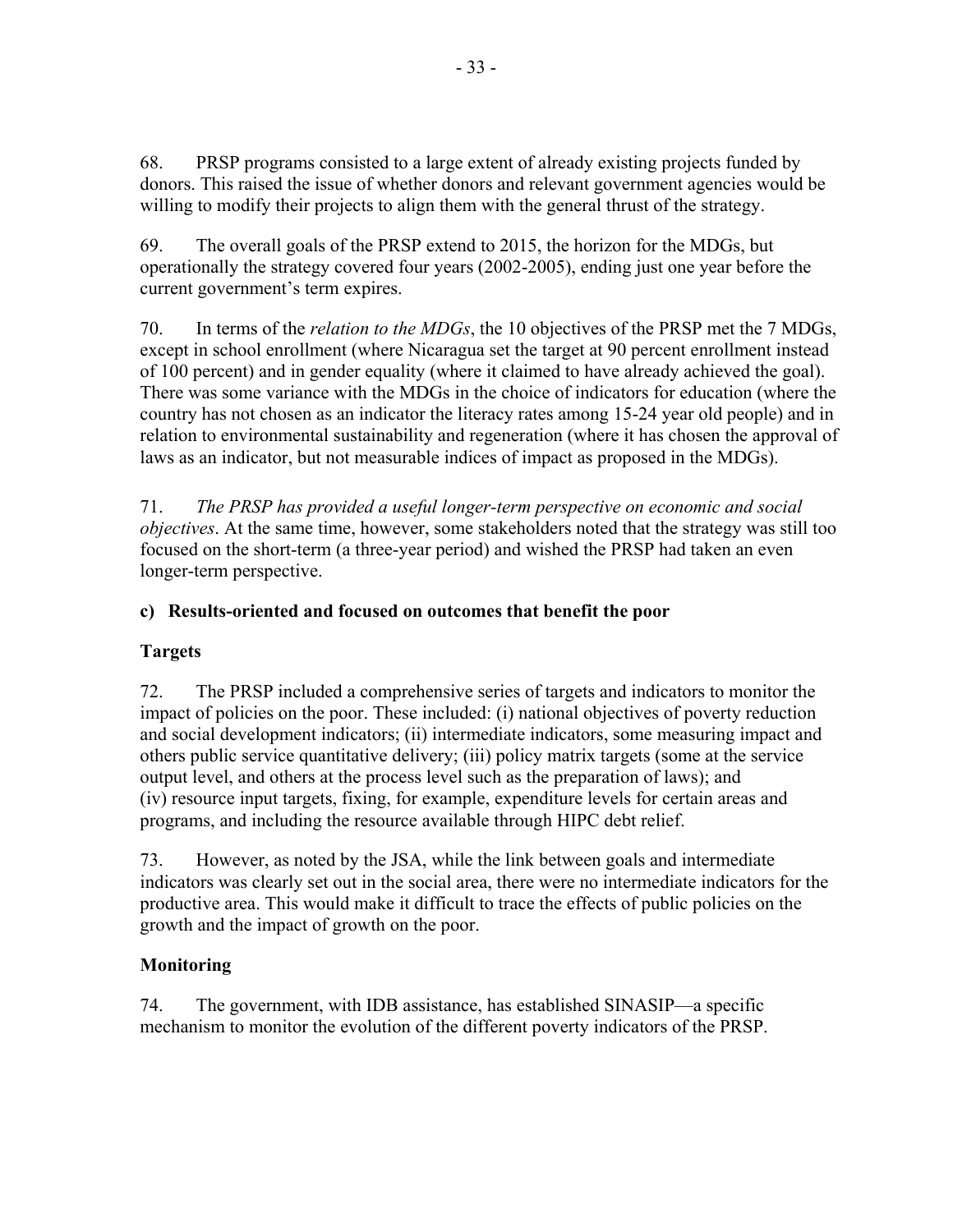$SINASIP<sup>26</sup>$  (National System for the Follow-Up on Poverty Indicators) was designed specifically to monitor the indicators of the PRSP and provide information to facilitate, where necessary, the introduction of corrective actions. It is also a mechanism to inform stakeholders.

75. However, the execution of SINASIP has been delayed due to inclusion of additional indicators and the ambitious attempt to trace these indicators in 151 municipalities. A website and a first presentation of collected data are expected to be ready by mid-2003. The collection of consolidated sector data has proven particularly difficult—according to SINASIP the Ministry of Health has no less than 18 systems crossing information about child health. In this connection, the JSA of the First PRSP Progress Report is particular attentive to the weaknesses of SINASIP.

76. SINASIP is now being perceived as one more element in a much more comprehensive system to support the monitoring and evaluation of the PRSP. The government has established the National Coordination System for the Participatory Implementation, Monitoring and Evaluation of the PRSP (referred to as "the System").<sup>27</sup> The design of this much more ambitious System grew out of initially more modest efforts promoted and funded by UNDP and DFID. The objective was to design a project that would support the monitoring and evaluation of the PRSP.

77. The system aims at strengthening the territorial presence of the state, which currently has a limited presence in Nicaragua's 16 departments. As regards participatory processes, the System reintroduces CONADES as the key organizer of territorial participatory mechanisms. The implications of the System have not yet been consolidated with current plans for the deepening of other aspects of public sector reforms, which are overseen by other institutions that have not been involved in or consulted regarding the design System. There is some risk that a process initially aiming at monitoring the PRSP unintentionally becomes a public sector reform strategy in itself—something that was not initially anticipated. In the narrower relation to PRSP, SINASIP will still perform the shorter term monitoring of the specific indicators.

## **Tracking of poverty related expenditures**

78. The PRSP includes, as required under the HIPC initiative, a mechanism for tracking the flow of debt relief. An action plan to make the mechanism operative was designed with technical assistance by the IMF and the World Bank. As noted in the JSA of the PRSP, the

 $27$  SECEP (2003). Previously, this was referred to as PASE.

<sup>&</sup>lt;u>.</u>  $26$  SINASIP has four objectives: (i) Inter-institutional coordination, where it is also discussed whether new indicators should be included; (ii) improvement of quality of underlying statistics and data collection procedures; (iii) communication through a website and other means; and (iv) follow-up on donor poverty spending.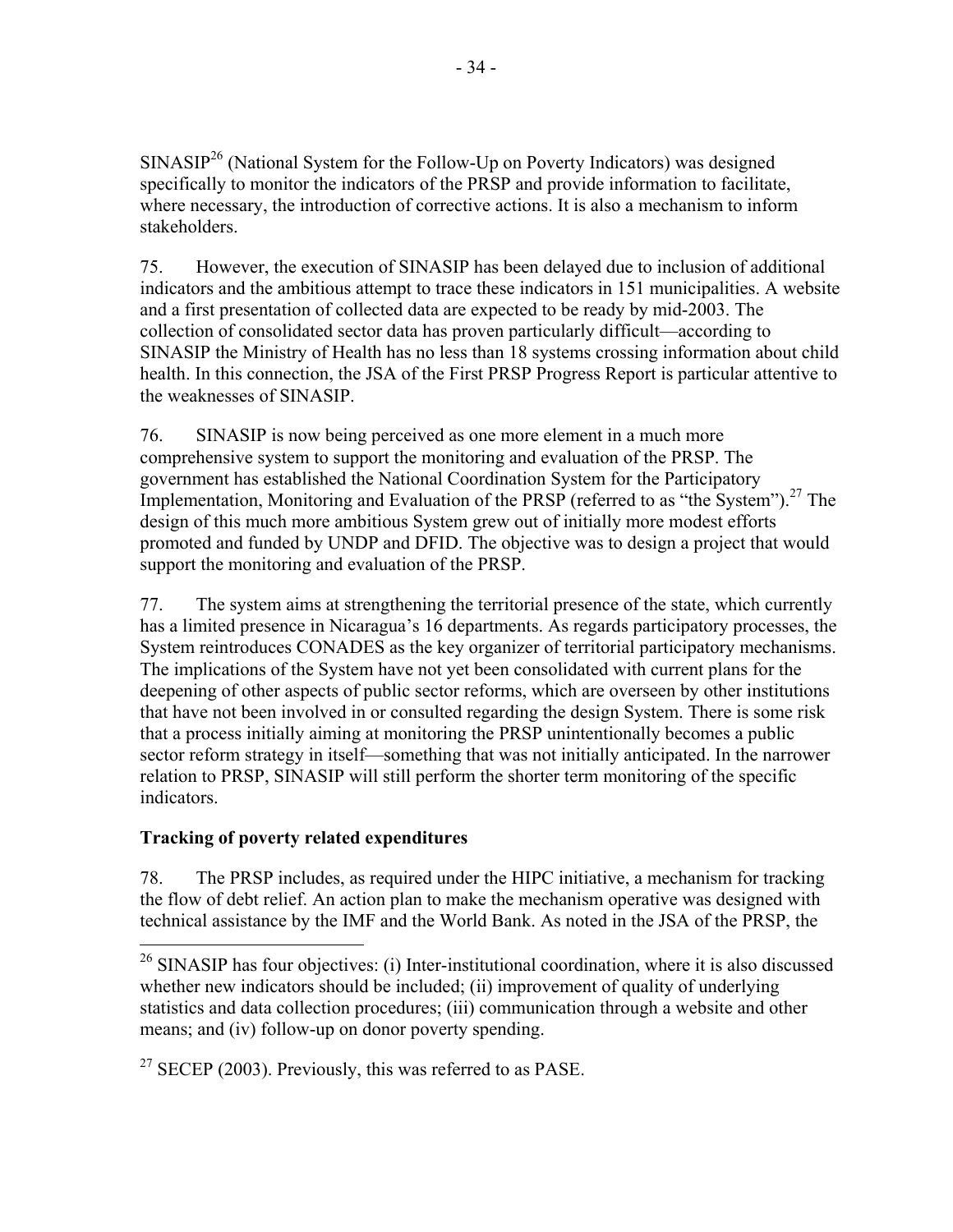transparency in budget preparation, executing and reporting is still inadequate. In addition, the coverage of the integrated financial management system and the budget coding would have to be modified to allow for tracking of poverty related expenditures.

79. The methodology associated with the classification of certain outlays as povertyreducing expenditures is still in question. The PER observes that there has been a tendency to include all programs in some rural development sub-sectors classified as important for poverty reduction, and to include virtually the entire social sector investment program, including many programs that are not especially targeted to the poor. Conversely, only very few road investment projects were included. The classification of projects as included or excluded from the PRSP, which is included as an annex to the PER provides immediate evidence of the difficulties of the tagging process, and the apparent level of discretional assessments included.<sup>28</sup> The overly broad classification of pro-poor social spending was also underscored by some stakeholders interviewed by the evaluation team, who linked it to the incentives created by HIPC conditionality.

80. According to the PRSP, poverty reduction expenditures will increase from 54 percent to 62 percent of total public expenditures from 2002-2005, reaching 50 percent of recurrent costs and 83 percent of investment costs. However, if pillar 1 of the strategy is modified as suggested in the draft development strategy of the new government (ENADE), then this picture could be drastically changed. Primary infrastructure investments (highway, ports and airports) would take a more prominent role and would probably be classified as poverty reducing investments. This suggests that significant caution should be applied when focusing on indicators of expenditure composition as targets in PRSP. The definition of pro-poor expenditures is still work in progress.

81. The monitoring of the poverty related expenditures is the responsibility of the Supplementary Social Fund (FSS). The board is composed of government officials and CONPES representatives. The donor community has an observer (the World Bank is presently representing the donors).

 $\overline{a}$ 

82. However, taking into account that Nicaragua has received interim HIPC relief since January 2001, the process of implementing of the tracking mechanism has been slow. The first report was presented in April 2003. Unfortunately, it does not compare the actual figures

 $28$  The most significant classification issues pertain to the fact that—unlike health, education and agriculture—social protection is generally not defined as a sector, but rather as a "subsector" or "strategy" within the traditional sectors. Due to the large variety of programs and projects within each ministry, it is often difficult to identify with precision what part of the budget is specific to social protection. Another important problem is the fact that only 35 percent of the budget for social protection is classified as recurrent expenditures. This is due to the fact that almost 50 percent of the budget for social protection comes from external resources (which are not designed to finance current spending).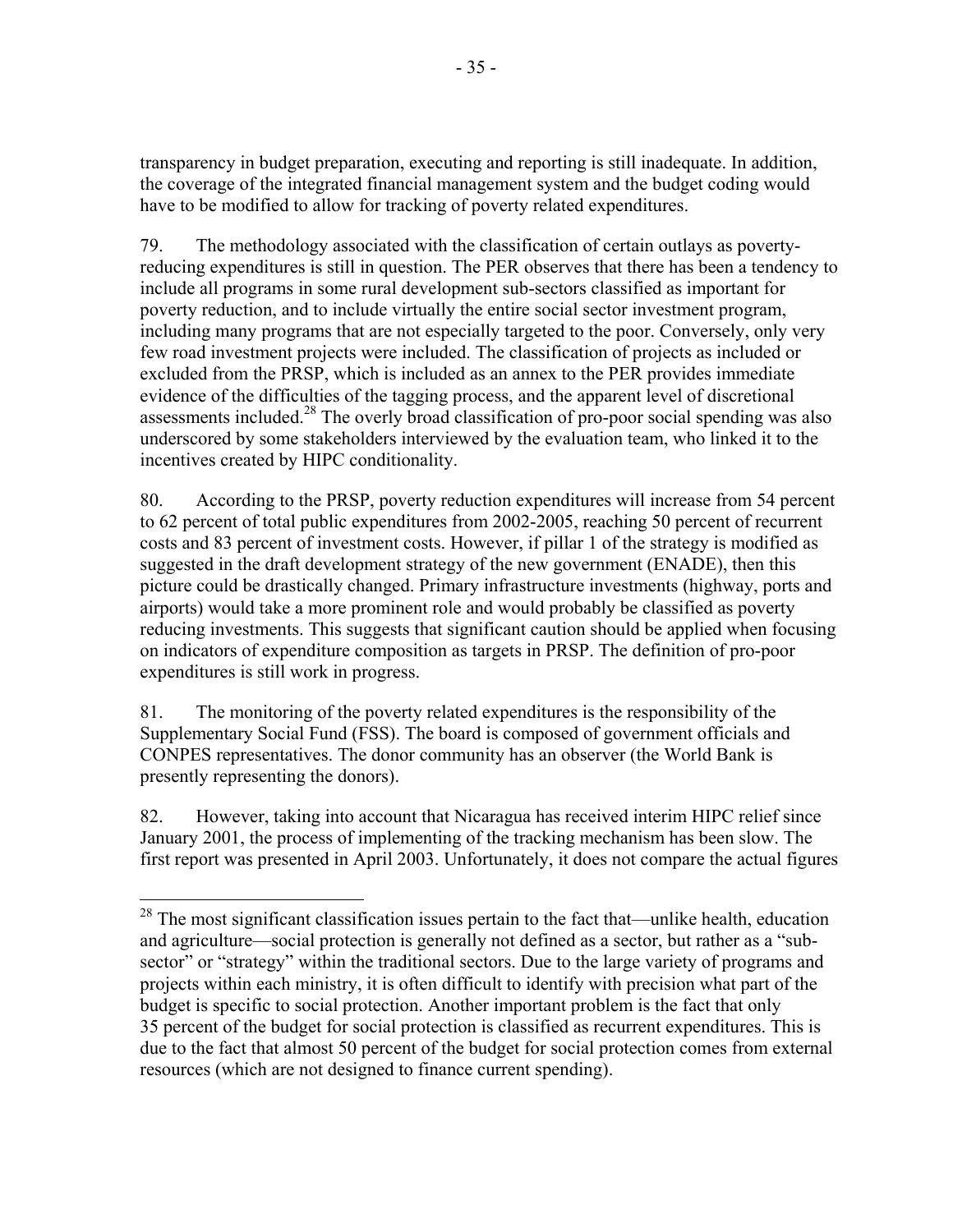with the targets of the PRSP. Hence, it is not very useful as an instrument to evaluate whether the levels and distribution of social expenditure are in accordance with the plan.

## **d) Partnership-oriented involving coordinated participation of development partners**

## **Aid dependency and effectiveness**

1

83. Nicaragua is highly aid-dependent, and is among the top five recipients of official development assistance in the world. In 1998, Nicaragua received US\$117 per capita in aid, and annual inflows have oscillated around US\$400–500 million, with a decline after the extraordinary assistance associated with hurricane Mitch.

84. Virtually all aid is classified as investment and it finances around 70 percent of the public investment budget or around 45 percent of the total budget. The IDB is the largest multilateral donor with annual disbursements of US\$88 million on average in 1997–2001. IDA provided slightly less in the same period of time (US\$85 million). Among the bilateral donors, Japan and the United States are the largest donors with an annual disbursement of about US\$50 million each year during 1997–2001, followed by Sweden and Denmark. The UN Agencies as a whole provide US\$30 million on average per year and the EU \$27 million. Consolidated figures of aid flows are not available.<sup>29</sup>

85. *The impact of aid has generally been below expectations*, and there is a general sense of frustration due to the low levels of aid effectiveness—a view expressed both by the government, donors and civil society representatives. Though there is no economy-wide systematic evidence confirming this broad perception, some sector studies do provide specific evidence of the severe deficiencies in the coherence of donor funded projects and programs, poor targeting, and lack of a result-oriented approach that permits an assessment of outcomes.30 The recent PER concluded that a calculation of recurrent cost implications of investment projects is generally absent. The PER also included extensive recommendations to enhance decision making processes related to investments—an issue in which donors play a key role (see section on preliminary results for discussion on budget processes).<sup>31</sup>

 $31$  The thrust of these recommendations referred to the development of a better classification of current and capital expenditures, the importance of putting in place mechanisms to strengthen the government's medium-term planning capacity, and the need to review the public investment program proposed in the PRSP.

 $29$  Annex E to the PER explains the differences between the results obtained in the three registers of external aid (Central Bank, MHCP and Ministry of Foreign Relations).

 $30$  Gillespie et. al. (2001). The World Bank (2002) finds, regarding donor contributions to the rural sector, that "there is a wide recognition that lack of focus, variability over time and space, and ever-changing agendas strongly affected the effectiveness of these investments in the last decade."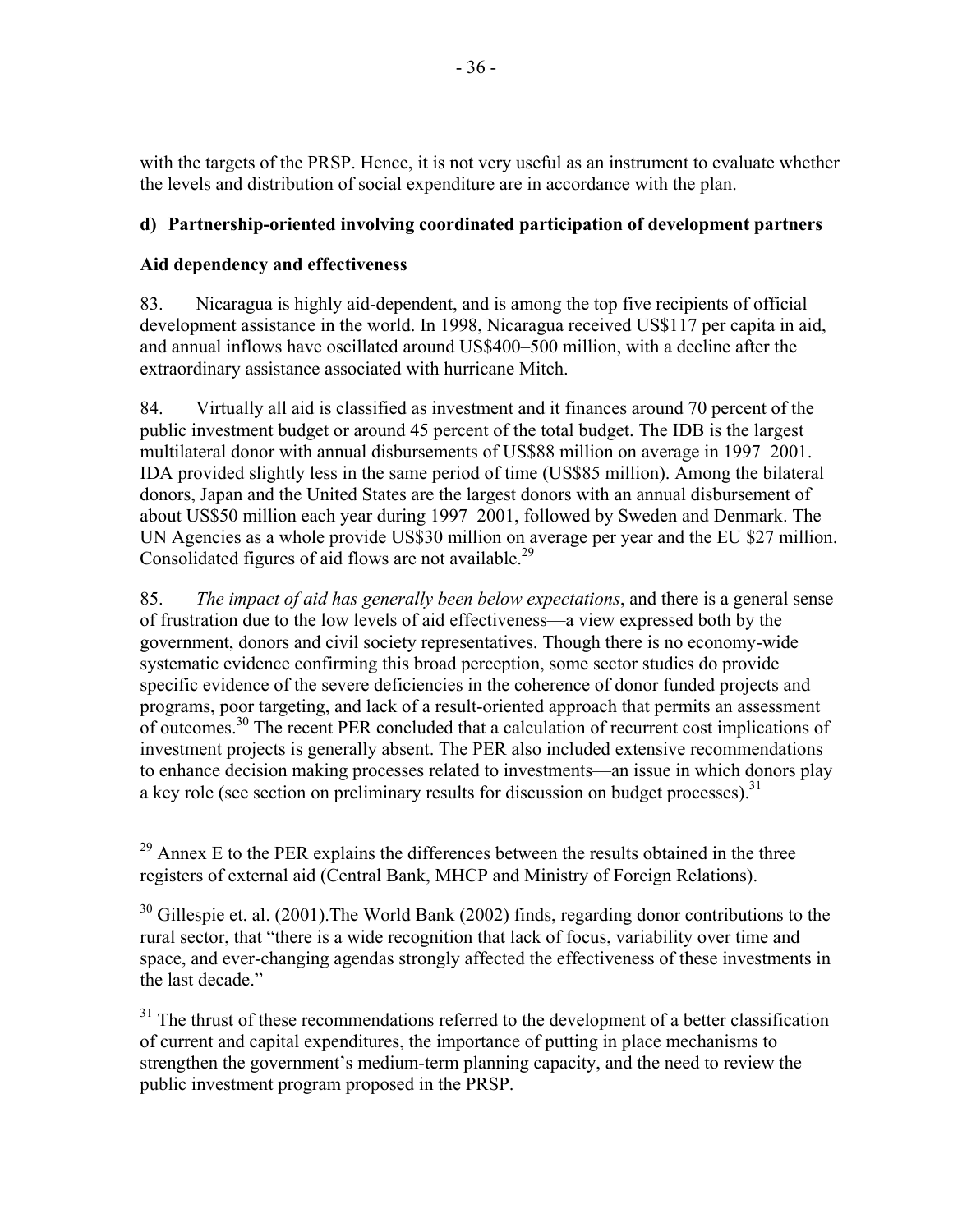86. The considerable recurrent costs classified as investment are almost exclusively linked to donor funded projects or programs. Donor funding is routinely classified as pure investment. This is because most donors are reluctant to openly acknowledge that they are providing funding to recurrent costs. Donors also fund a large number of technical assistance projects with mostly Nicaraguan staff. These staff in practice assume core functions in ministries, but are paid much higher salaries than ordinary civil servants. This has the negative effect of creating two layers of public administration. Donor funded projects are in many ministries also a key source for covering recurrent non-salary costs, such as transportation and office equipment for the entire institutions. In addition to donor funds, national counterpart funds associated with foreign grants are also classified as investment. In reality, they are effectively used to pay a considerable part of the payroll costs of some ministries. This provides a strong incentives to seek donor funded projects not necessarily to advance specific institutional objectives, but because they are a means to basic institutional survival.

### **Support to the PRSP process**

87. Within a context of high indebtedness, high aid dependency, low aid effectiveness and broadly recognized problems of donor coordination, donors have in general enthusiastically supported the advent of the PRSP process. From the beginning, a considerable number of donors offered financial assistance, either through separate new projects or as part of ongoing assistance. UNDP, DFID and the IDB have provided funding for CONPES, the consultative processes, and the subsequent monitoring and evaluation efforts. The World Bank has provided several key analytical inputs, and the Economic Management Technical Assistance Credit (EMTA) has partially funded SETEC/SECEP. Other multilateral and bilateral donors have also contributed with their analytical inputs.

88. According to various stakeholders, the fine line between "support" and "imposition" has in several cases been overstepped by donors. The value of many of the analytical inputs is recognized, but there is a perception that the social sector emphasis of the PRSP reflected pressures from donors, including the IFIs, that could not be easily questioned. For some, the strong donor backing of the PRSP is precisely a manifestation that the strategy reflects a "Washington-consensus" on how poverty reduction is best achieved, and they see the skeptical reaction to the ENADE as evidence of this. The strong political backing of and hands-on donor support to the process also raises the issue of the capacity of the government to carry the PRSP forward to effective implementation. The JSA of the PRSP found that "implementation of the PRSP will require significant technical assistance support," and informants perceived that some of this donor assistance was driving the implementation process, rather than the government.

#### **Alignment of donor assistance to the PRSP, progress in donor coordination**

89. Both donors and the government agree that a key role of the PRSP is to serve as a reference point for the alignment of donor support. Four key modalities for this alignment are materializing: (i) enhanced, government-led donor coordination mechanisms; (ii) a revision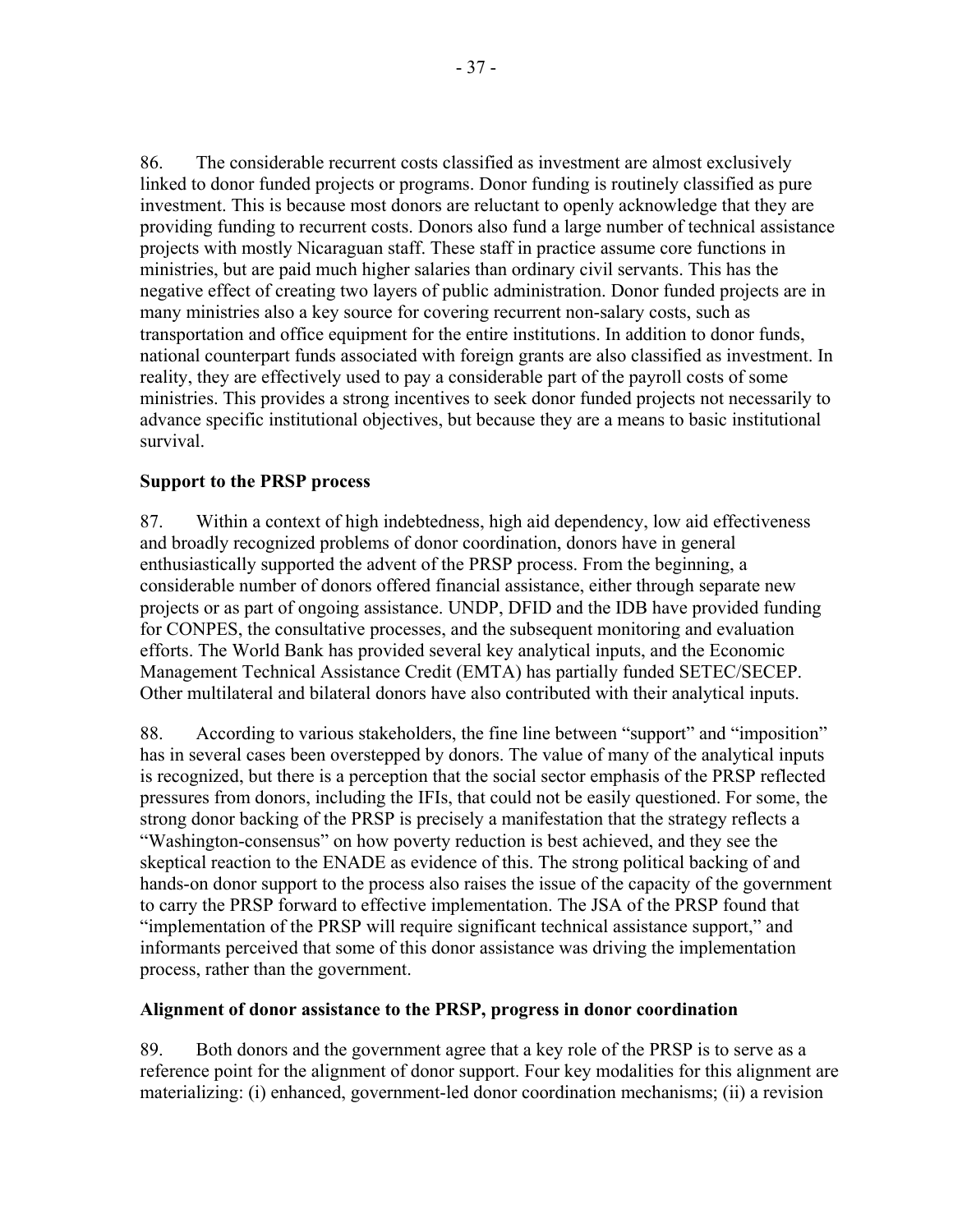of the ongoing projects and programs in a number of sectors; (iii) a move towards Sector Wide Approaches (SWAps); and iv) increased use of budget support conditioned on PRSP and PRGF indicators.

90. A first general donor-government encounter was held in July 2002 and a Presidential Decree from January 2003 obliges all sectors to form sector coordination round tables. The purpose of these tables is to diagnose ongoing activities in the sector and facilitate the preparation of clear sector policies and strategies. Although in some sectors such mechanisms have already been in existence for some time, in many sectors they represent a new approach. The sector coordination mechanisms are linked to a strengthening of the National System for Public Investment (SNIP). It is expected that the SNIP will play a direct supervision function, effectively approving investment proposals generated in the sectors.

91. Progress in revising and reorienting ongoing projects and programs in key sectors of the PRSP is advancing very slowly. The urge to engage in this revision is not new, but was already clearly stated in the World Bank's 2001 Public Expenditure Review, and in the JSA of the First Progress Report. The limited progress in this area can partially be ascribed to limited capacity in government sector agencies and to the unwillingness or inability of donors to reconsider projects that have already been approved. Neither the formal rules of donors nor the incentives applying to their staff appear conducive to effective reallocation processes. And donors confirmed that their favored approach is rather to wait for old projects to expire.

92. No major SWAps are functioning in Nicaragua, but positive moves towards this aid modality are underway in education, health and agriculture. A programmatic approach is also being discussed in relation to public sector reform. If they include donors accepting to fund recurrent costs, the adoption of SWAps could address the serious issue of balancing current and capital expenditures. The move could also increase transparency in the use of donors' current funding. This could significantly reduce distortions in performance incentives in the current project-oriented system. In addition a limited group of donors (including the World Bank) is discussing the possibility of creating a joint framework for budget support linked to the Supplementary Social Fund and the PRSP. A key issue is how to use the government treasury system for this support and still maintain acceptable fiduciary safeguards.

# **Obstacles to progress**

93. For many observers, the fragmentation of donor support in Nicaragua is regarded as one of the most important hurdles in the country's fight against poverty. A recent World Bank study of the rural sector concludes that one of the government's top priorities is to strategically coordinate the use of donor resources.<sup>32</sup> This will require concerted efforts on both the government and the donor side. This will pose a significant challenge: donors tend

<sup>1</sup>  $32$  World Bank (2002), p. iv.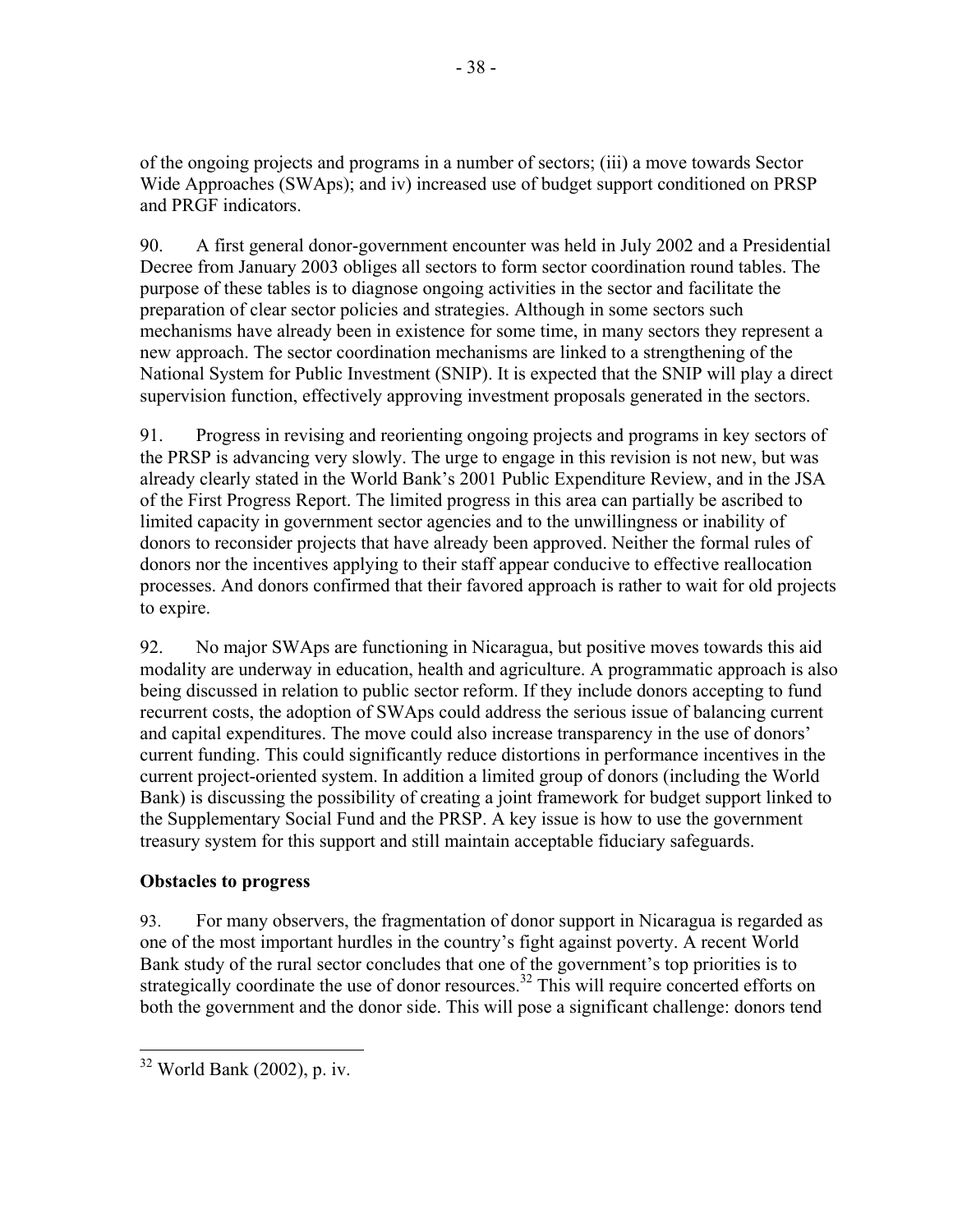to claim that the government is not taking action, while government representatives tend to blame donors for continuing to pursue their own agendas. An analysis of why many previous attempts to improve coordination have come short of expectations might also be very useful. There seems to be a very narrow knowledge base about the strengths and weaknesses of different approaches to inter-institutional coordination.<sup>33</sup>

## **C. Preliminary Evidence on the Results**

94. The PRSP process brought poverty issues to the fore of Nicaragua's public policy agenda. Although this was not the first time that a concerted effort to fight poverty had been attempted, most observers view the PRSP as the most comprehensive attempt to date to link poverty issues with a strategy for economic development. Government officials (including a number of ministers), donors, and the World Bank argued that the PRSP represented a more binding commitment for all parties toward poverty reduction.

95. Most observers agreed that the PRSP process was a helpful first attempt to foster a dialogue among the government, donors, and civil society about the country's main priorities. In a country historically characterized by a great deal of economic and political volatility, the PRSP offered a framework that in principle promised some degree of policy continuity along some broadly-shared objectives. Even the most critical observers from civil society recognized that the PRSP process facilitated an exchange of ideas among the government, donors, and civil society, and among civil society organizations themselves.

96. However, Nicaragua's commitment to and ownership of the PRSP and its principles have been questioned.<sup>34</sup> First, as mentioned earlier, the design of the PRSP itself, with its firm links to debt relief under HIPC and continued support from the BWIs, limited the legitimacy of the PRSP process in Nicaragua. Civil society organizations argued that the government was not really convinced of the utility of the process other than as a mechanism to obtain debt relief. The donor community expressed a similar view and senior government officials acknowledged that this was the main reason why they went along with the PRSP model. Some ministers argued that Nicaragua's economic problems, including the debt problem, were so severe that the government had to play a donor-game: as one key informant pointed out, the feeling was that [donors should] "tell us what we need to do to get aid, and

 $33$  The forthcoming Country Financial Accountability Assessment contains an annex presenting a methodology for assessing levels of external aid coordination, as well as a brief presentation of basic organisational coordination mechanisms.

<sup>&</sup>lt;sup>34</sup> External observers generally agree that the PRSP has led to an expansion of participatory processes in Nicaragua, but they also note a number of significant problems and shortcomings (see Review of External Evaluation annex).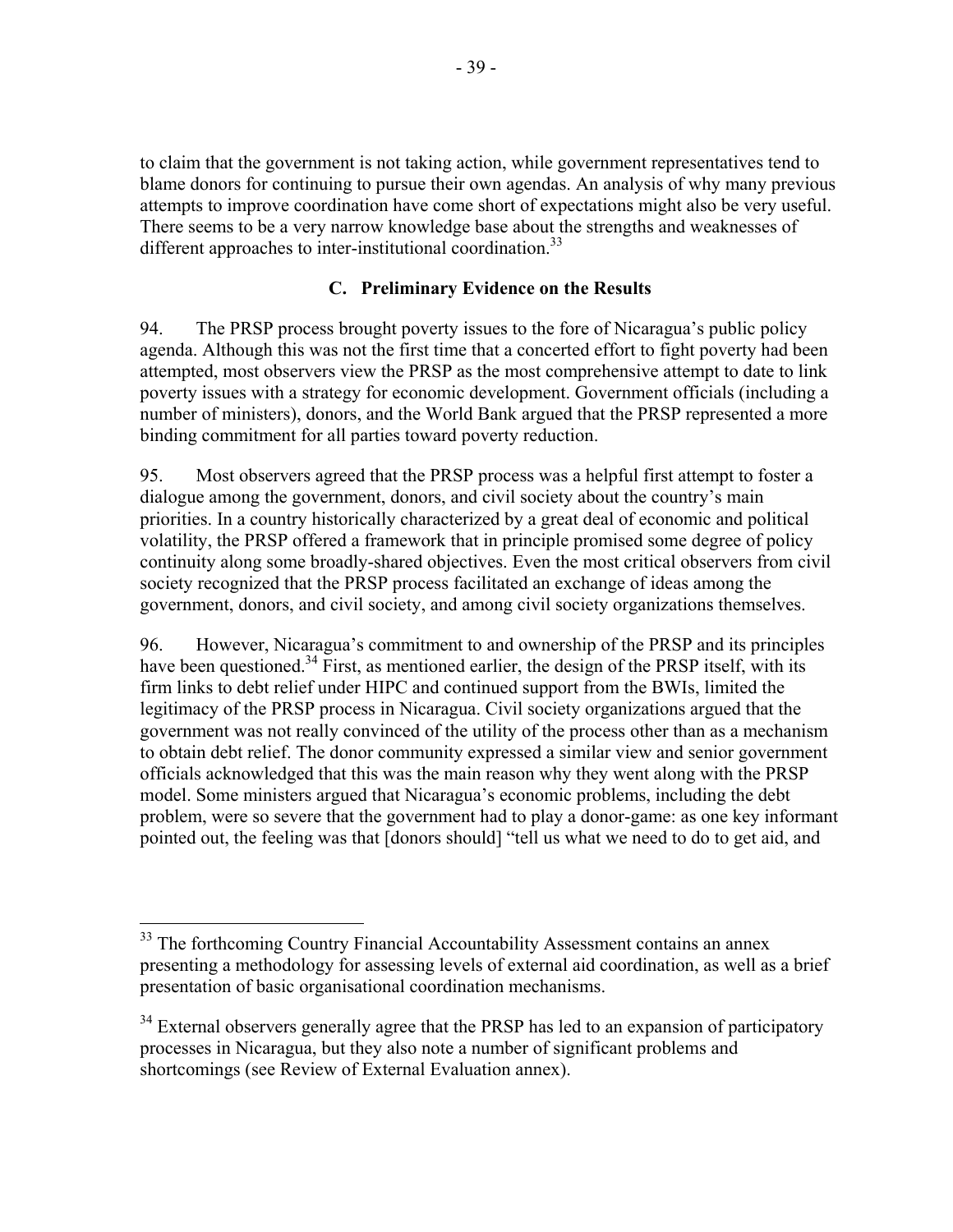we will do it."<sup>35</sup> There is, however, a degree to which debt relief has been a catalyst for gradual building of domestic consensus on basic elements of a sustainable stabilization program, and for concentrating efforts to tackle pressing macroeconomic issues.

97. Second, the main political parties did not participate in the process, which has made it difficult for the PRSP to gain broader support from the leading members of the political elite.

98. Third, the circulation of the draft of a new strategy of development (ENADE) in December 2002 and the launching of another broad consultative process around it did not contribute initially to improve relations between the government and civil society. The consultation process on the government's Plan Nacional de Desarrollo (PND) is still ongoing, and it is yet too early to say whether this has changed the rapport between the government and civil society, and the latter's perception of consultation efforts as a formality without impact on the policy-making process.

99. Although progress is yet far from an ideal benchmark, expectations of what can be rapidly achieved in an initial PRSP cycle need to take into account initial country circumstances. From a standpoint of whether processes and content have started to move in the expected direction, several indications, including recent developments with the ENADE/PND and bringing critical issues in the open, seem to constitute steps in the right direction.

100. The weight of HIPC debt reduction on the process, and the continued relevance of the PRSP in time for poverty reduction, including through the government's intended modification of the PRSP early next year based on the PND, will only fully emerge after the HIPC completion point is reached in January 2004.

101. Even if the government and the donor community commit to the PRSP as the guiding framework for their programs and projects, there still remain severe challenges to the government's implementation capacity. The public sector has undergone a process of modernization and restructuring, but serious problems and capacity constraints make implementation a challenge. Implementation capacity at the municipal level, in particular, is very weak due to the lack of qualified staff, centralized decision making practices, and limited resources (although the government has recently approved a block grant transfer to municipalities equal to four percent of tax revenues). The size of the public sector has been drastically reduced (from 218,000 persons in 1990 to 78,000 in 1999<sup>36</sup>). Efforts to implement public sector reforms have been ongoing since 1994, initially focusing on (i) civil service

 $\overline{a}$  $35$  At end-1999, the net present value (NPV) of the external debt was US\$5.5 billion— 660 percent of exports and over 200 percent of GDP. Once it reaches completion point, Nicaragua can expect to receive debt relief of about US\$4.3 billion. This would reduce external debt to 150 percent of exports (about 50 percent of GDP)

<sup>36</sup> World Bank (2001a), Annex C.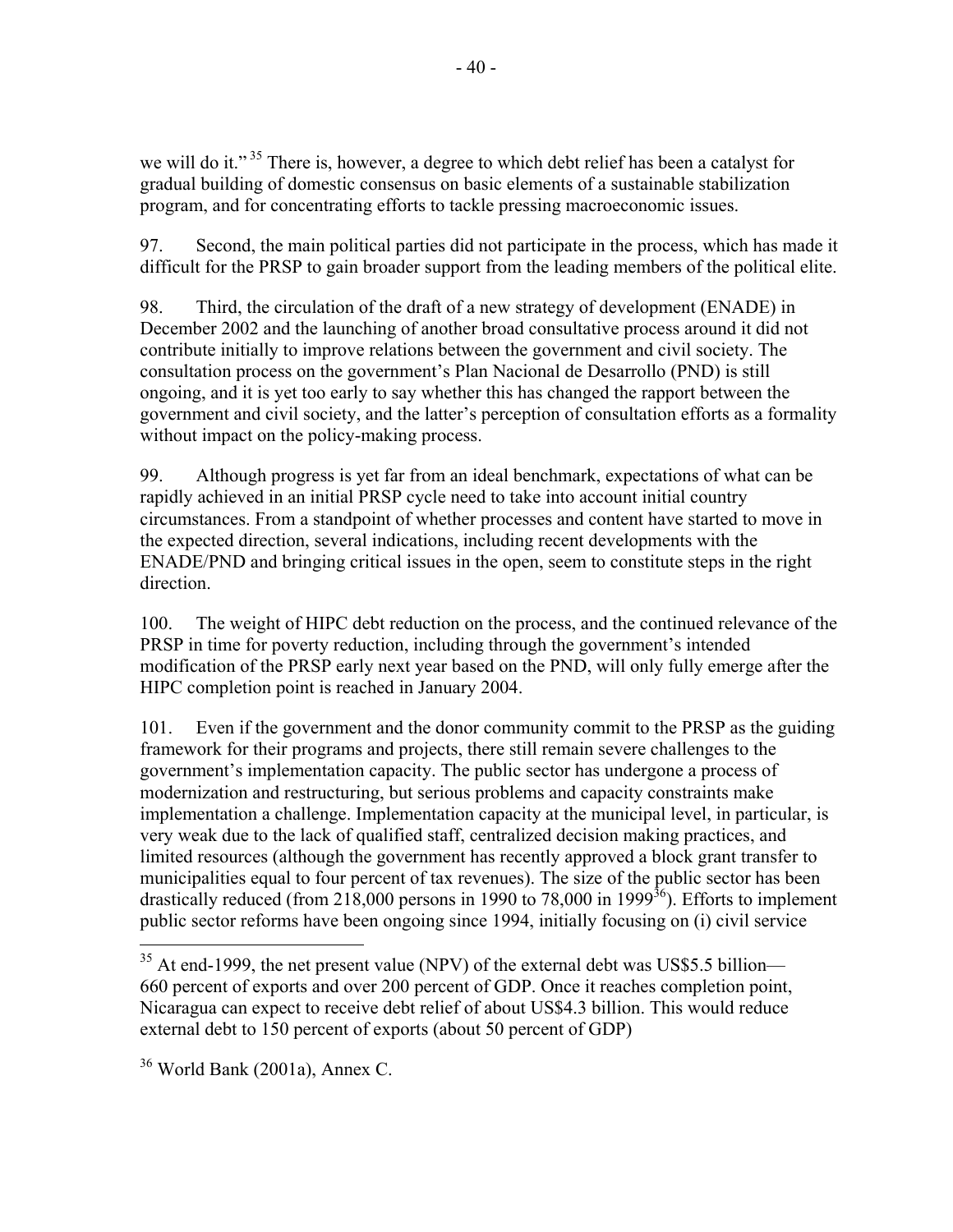reform; (ii) public expenditure management; and (iii) individual institutional reforms. Decentralization, governance/anti-corruption and overall reform of the institutional structure are more recent initiatives. Important progress has been achieved in various areas, but the continued weaknesses of the public sector are widely recognized, and the reform initiatives have not been as effective as expected.

102. *Nicaragua's poor system of public expenditure management is a particular hindrance to PRSP implementation*. The latest Public Expenditure Review (PER) from 2001 recognizes important areas of improvement in recent years, but concludes that the country's public expenditure management still displayed many problems affecting the government's ability to implement the PRSP. Three key parameters are assessed in the PER—aggregate fiscal discipline, allocative efficiency and operational efficiency; improving the capacity of the last two was found to be the most important. Some of the problems include: the fragmentation of policy making (e.g., the incrementalism of budgeting processes and the effective separation of recurrent and investment budgeting), the widespread practice of earmarking budget funds (notably for universities), and the government's inability to determine whether funds are being used efficiently or for the purposes intended which places the public sector in a weak position to address governance issues.

103. The fragmentation of policy making has generated problems for the coordination and overview of the combined public sector finances. The SNIP (National System of Public Investment), has been nominally in charge of collecting information and supervising public investment. In practice, however, it has also supervised the use of a considerable share of recurrent expenditures. This is an area of particular importance given that a recent study has shown that 46 percent of outlays that are classified as investment are actually recurrent costs. The Ministry of Finance deals with the remaining recurrent expenditures and is in charge of relations with the World Bank—the second largest provider of funds to Nicaragua. Other donors, including the IDB (which is Nicaragua's largest provider of funding), are coordinated by the Ministry of Foreign Relations. Finally, the Central Bank is also involved in the registration of foreign currency transactions. This has resulted in four different and often not compatible data bases.

104. A 2002 joint study by the IMF and the World Bank<sup>37</sup> also concludes that despite recent improvements, Nicaragua still has a relatively weak system of budget formulation, budget execution, and budget reporting. In this study, Nicaragua only met 5 out of 15 benchmarks for expenditure management (see Box 7 for details).38 Assessment of

<sup>37</sup> *Actions to Strengthen the Tracking of Poverty-Reducing Public Spending in Heavily Indebted Poor Countries—Background Paper* (SM/02/03)

<sup>&</sup>lt;sup>38</sup> These problems are well-documented in the World Bank's 2001 Public Expenditure Review of Nicaragua.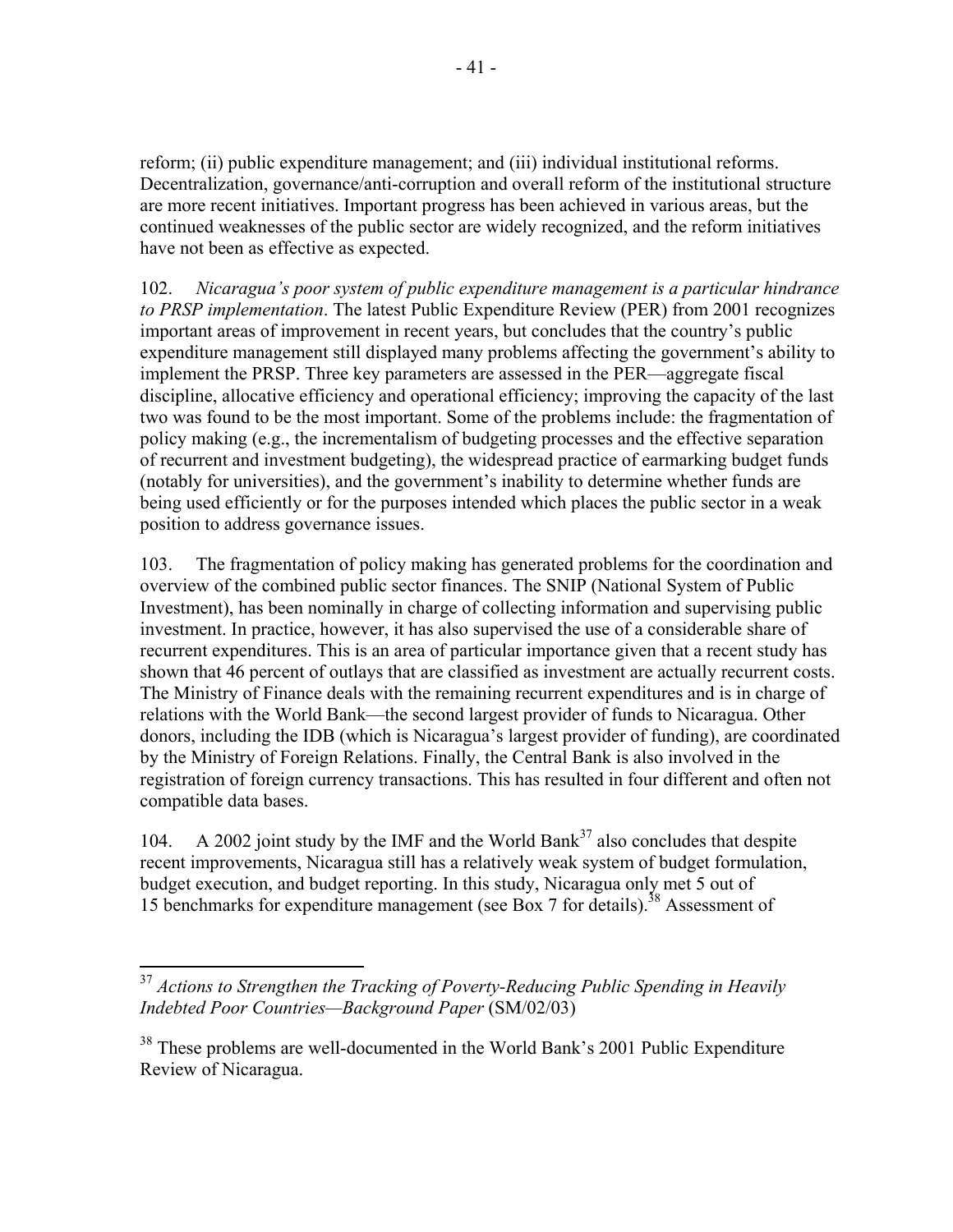subsequent changes under the 'action plan' is under way and expected to be completed during 2004.

105. With respect to the linkage of the PRSP to the budget, the PRSP document addressed the issue of tracking expenditures funded by HIPC debt relief, but it had little discussion of broader links with budgetary processes. In practice, this has been an area of weakness in the PRSP process that many observers have noted, including the JSA, and which highlights the need to link the mechanisms for monitoring implementation of the PRSP to the government's financial management system. This, however, requires improvements in public expenditure management as mentioned above.

#### **Box 7. Problems in Nicaragua's Public Expenditure Management**

Nicaragua has met only 5 of 15 benchmarks for expenditure management: 3 out 7 benchmarks in budget formulation; none in budget execution; and 2 of 4 benchmarks in budget reporting. This box describes the shortcomings found in these three areas of public expenditure management.

*Budget Formulation* is made difficult by three inter-related problems: (i) the extensive existence of extra-budgetary funds, which are not integrated into the budget<sup>39</sup>; (ii) the lack of a clear definitional separation between current and capital expenditures, and (iii) the absence of a medium-term expenditure framework in the preparation of the budget.<sup>40</sup> With the PRSP, Nicaragua has been trying to improve the budget classification to make it more compatible with the Government Finance Statistics (GFS) Methodology. There has also been some progress in the incorporation of all central government activities in the budget account, and in the definition of poverty-reducing expenditures.

*Budget Execution* is the weakest area of public expenditure management in Nicaragua. The system of internal control is weak and unable to determine the total amount of outstanding obligations. Similarly, no crosschecks of monetary and fiscal transaction are performed. The World Bank has been providing training in this area through an Economic Management and Technical Assistance (EMTA) project to develop auditing programs.

*Budget Reporting*, line ministries submit detailed accounts of their operations on a timely manner. However, the amount of functional detail provided in quarterly reports is very limited. And the final budget settlement account submitted to the national assembly and the Comptroller's office is not audited. In this area, the World Bank and the IDB have provided technical assistance to the general comptroller's office on developing an external audit. But it is still too early to assess what has been the impact of these initiatives.

Source: Actions to Strengthen the Tracking of Poverty-Reducing Public Spending in Heavily Indebted Poor Countries—Background Paper (SM/02/03).

 $40$  One exception is the existence of multiyear public investment forecasts.

 $39$  A related problem is that the operations of local governments are not integrated into the budget. However, given the fact that local governments only execute a very small percentage of poverty-reducing expenditures, this problem is less important that the existence of extrabudgetary funds.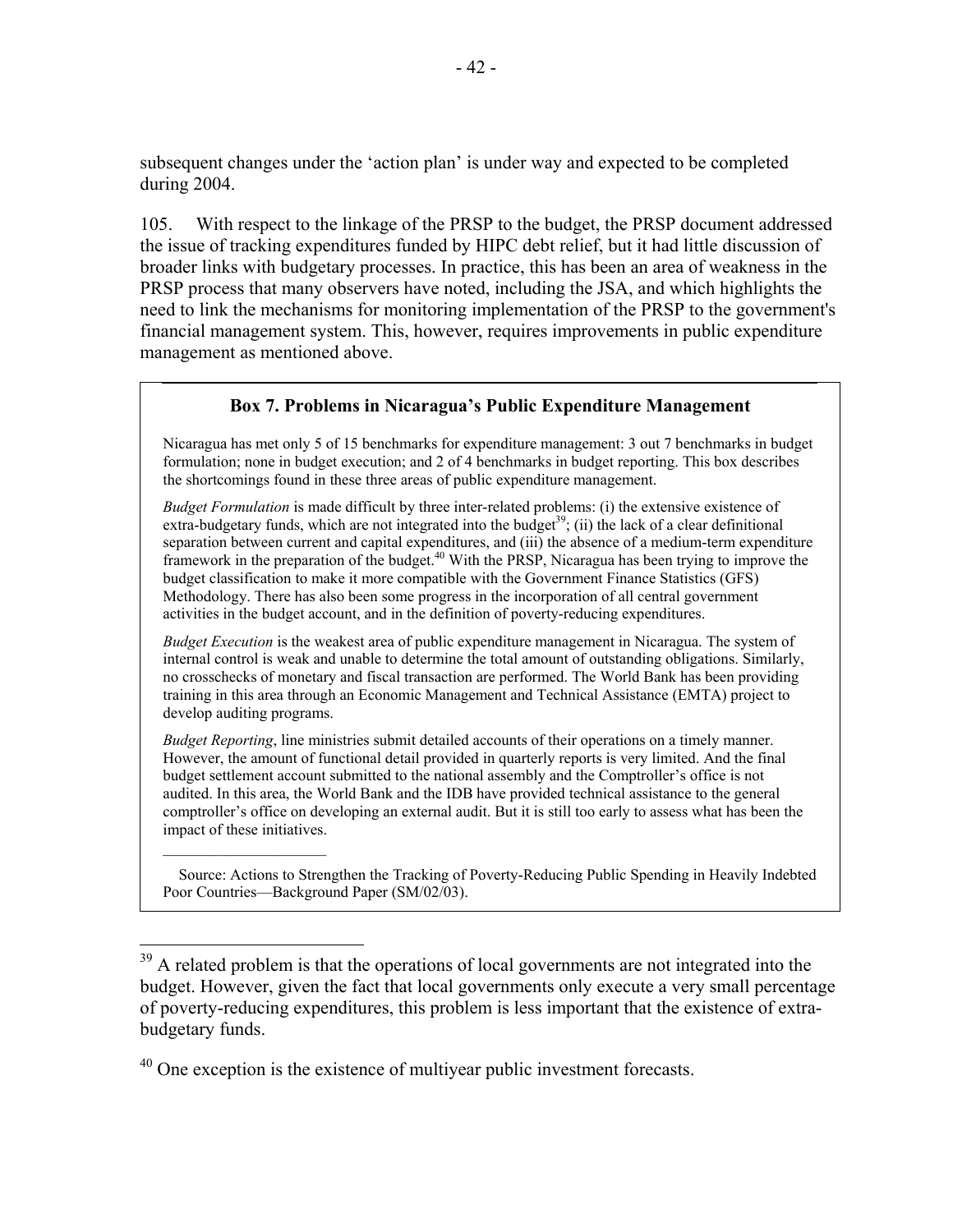106. Although limitations in budget reporting need to be taken into account in interpreting budget data, early evidence on expenditures from the 2002 PRSP Progress Report offers some promise.<sup>41</sup> In 2002, Nicaragua spent \$211 million on PRSP outlays which was just under the planned amount of \$217 million. As a percent of GDP, PRSP expenditures were actually higher than planned although domestic financing was on target at 9.2 percent of GDP. Expenditures of 15.6 percent of GDP represent an increase relative to 1997 levels, in which expenditures on PRSP outlays were estimated to be 14.7 percent of GDP. The composition of expenditures in 2002 was biased towards social protection, environment and decentralization, at the expense of human capital investment and in particular, education (see Table 3). (Actual 2002 expenditures on education were \$39.1 against the \$52.2 million that was planned in the SGPRS.)

|                                       | 2000<br>Actual | 2001   |          | 2002         |        | Plan vs.               |
|---------------------------------------|----------------|--------|----------|--------------|--------|------------------------|
|                                       |                | Actual | Revised  | Plan         | Actual | Actual<br>(In percent) |
| <b>SGPRS Outlays (percent of GDP)</b> | 17.3           | 14.9   | 14.1     | 14.4         | 15.6   | 8.3                    |
| Internally financed (including HIPC)  | 10.2           | 9.2    | 8.4      | 9.2          | 9.2    | 0.0                    |
| <b>Externally financed</b>            | 7.1            | 5.7    | 5.7      | 5.2          | 6.4    | 23.1                   |
| <b>SGPRS Outlays (US\$ millions)</b>  |                | 218.5  | 268.4    | 217          | 211.8  | $-2.4$                 |
|                                       |                |        |          | (In Percent) |        |                        |
| Economic growth (percent of total)    |                | 37     | 35       | 44           | 43     | $-1.9$                 |
| Human capital investment              |                | 33     | 29       | 35           | 27     | $-22.1$                |
| Social protection                     |                | 14     | 13       | 9            | 13     | 43.0                   |
| Governance                            |                | 1      | $\Omega$ |              | 2      | 17.1                   |
| Cross-cutting themes                  |                | 15     | 23       | 11           | 15     | 43.1                   |
|                                       |                | 100    | 100      | 100          | 100    |                        |

Table 3. PRSP Expenditures, 2000–2002

Source: 2001 PRSP; and 2002 PRSP Progress Report.

 $\overline{a}$ 

107. Ultimately the PRSP will be measured against its record of poverty reduction. At this point, it is still too early to assess whether expenditures have translated into results, but progress has been made on some fronts. Data for 2002 is not yet available but of the 29 intermediate targets specified for 2001 in the PRSP, 20 have been achieved according to

 $41$  This case study was finalized before the Second Progress Report of November 2003 was available, and therefore this paragraph and the next do not take into account the results reported in the Progress Report.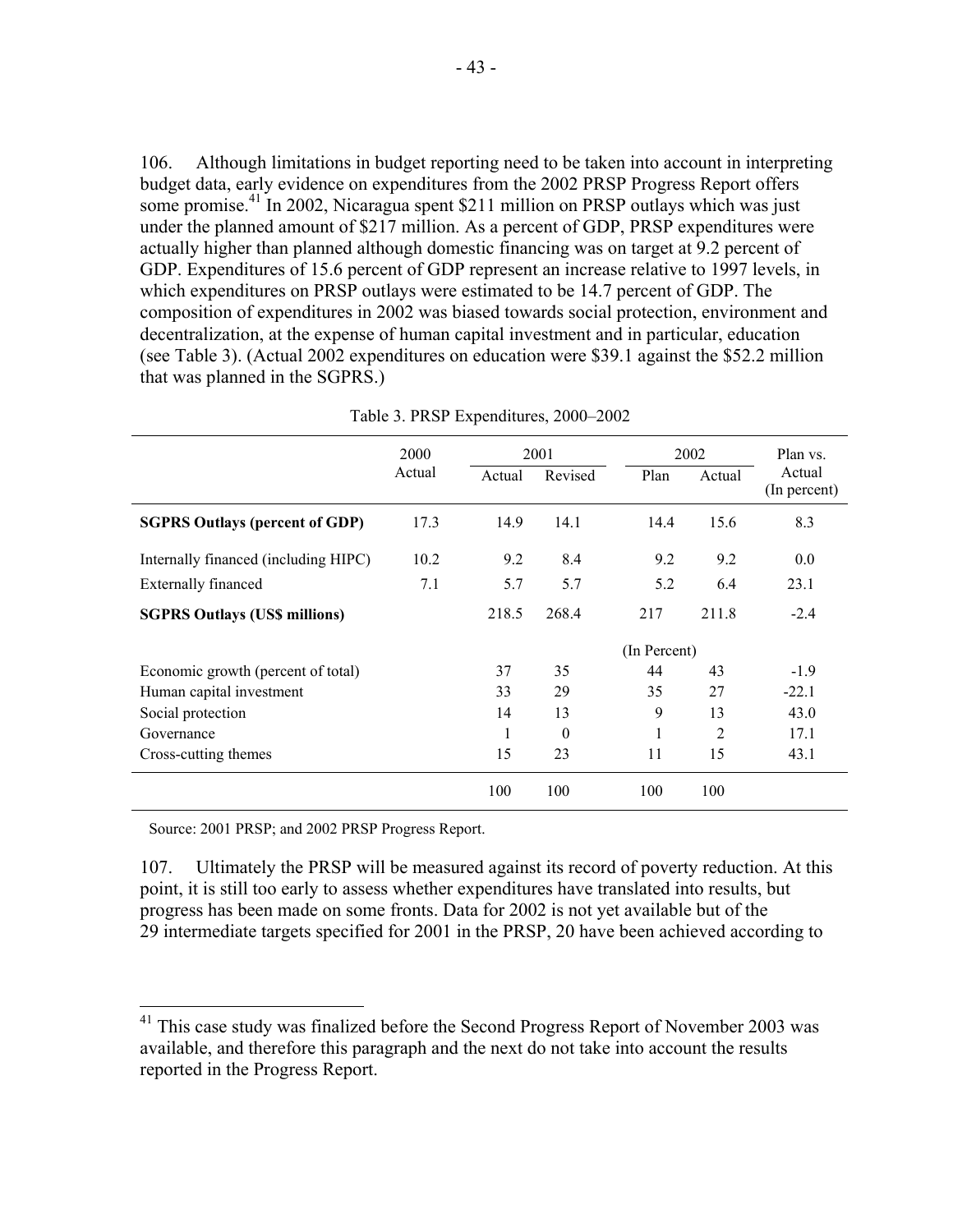the PRSP Progress Report (see Table 4).<sup>42</sup> The 9 that are lagging behind are clustered in primary schooling, infant, child and maternal mortality—the rates of students finishing primary school in 6 years, percentage of multi-grade rural schools with 6 grades, percentage of institutional births, polio vaccine rates, net pre-school enrollment rates, coverage of prenatal and early pre-natal care and the incidence of diarrhea in children. The Progress Report notes that the last 4 are of particular concern as they have been static or slightly below the base year of 1999.

|                                                                                                                                                 | Number of<br>intermediate | Number of 2001<br>targets not |
|-------------------------------------------------------------------------------------------------------------------------------------------------|---------------------------|-------------------------------|
| 2005 Targets                                                                                                                                    | indicators in 2001        | achieved                      |
| Reduce extreme poverty by 17.5 percent                                                                                                          | 2                         | $\theta$                      |
| Increase net primary enrolment rate to 83.4 percent from 75 percent in 1999                                                                     | 7                         | 4                             |
| Reduce maternal mortality rate to 129 from 148/100,000 born alive in 1999                                                                       | 3                         | 3                             |
| Reduce infant mortality rate to 32/1000 live births from 40/1000 live births in<br>1998                                                         | $\overline{4}$            | 1                             |
| Reduce mortality in children less than 5 to 37 from 50/1000 live births in 1998                                                                 | 2                         | 1                             |
| Reduce to 24.8 percent the unsatisfied demand for family planning among<br>women with partners in the 15-19 age group from 27.1 percent in 1998 | 3                         | $\theta$                      |
| Reduce to 18 percent the unsatisfied demand for family planning among<br>women with partners in the 20-24 age group from 19.7 percent in 1998   |                           |                               |
| Have the National Strategy for Sustainable Development implemented by 2003                                                                      | 1                         | $\theta$                      |
| Reduce chronic malnutrition in children under 5 to 16 percent in 2004 from<br>19.9 percent in 1998                                              | 1                         | $\theta$                      |
| Increase national coverage of water to 75.4 percent from 66.5 percent in 1999                                                                   | 1                         | $\mathbf{0}$                  |
| Increase access to safe water and sanitation in rural dispersed areas to<br>53.5 percent from 39 percent in 1999                                | 1                         | $\theta$                      |
| Increase national access to sanitation to 88 percent in 2004 from 84.1 percent in<br>1998                                                       | 1                         | $\mathbf{0}$                  |
| Increase access to sewerage in urban areas from 44.1 percent from 33.6 percent<br>in 1999                                                       | 1                         | $\mathbf{0}$                  |
| Reduce illiteracy rate to 16 percent by 2004 from 19 percent from 1998                                                                          | 2                         | 0                             |
| <b>Total</b>                                                                                                                                    | 29                        | 9                             |

Table 4. Progress in Meeting PRSP Targets for 2001

Source: 2001 PRSP, 2002 PRSP Progress Report.

 $\overline{a}$ 

 $42$  The PRSP Progress Report counts a goal as having been achieved if the 2001 figure meets 97 percent of the target.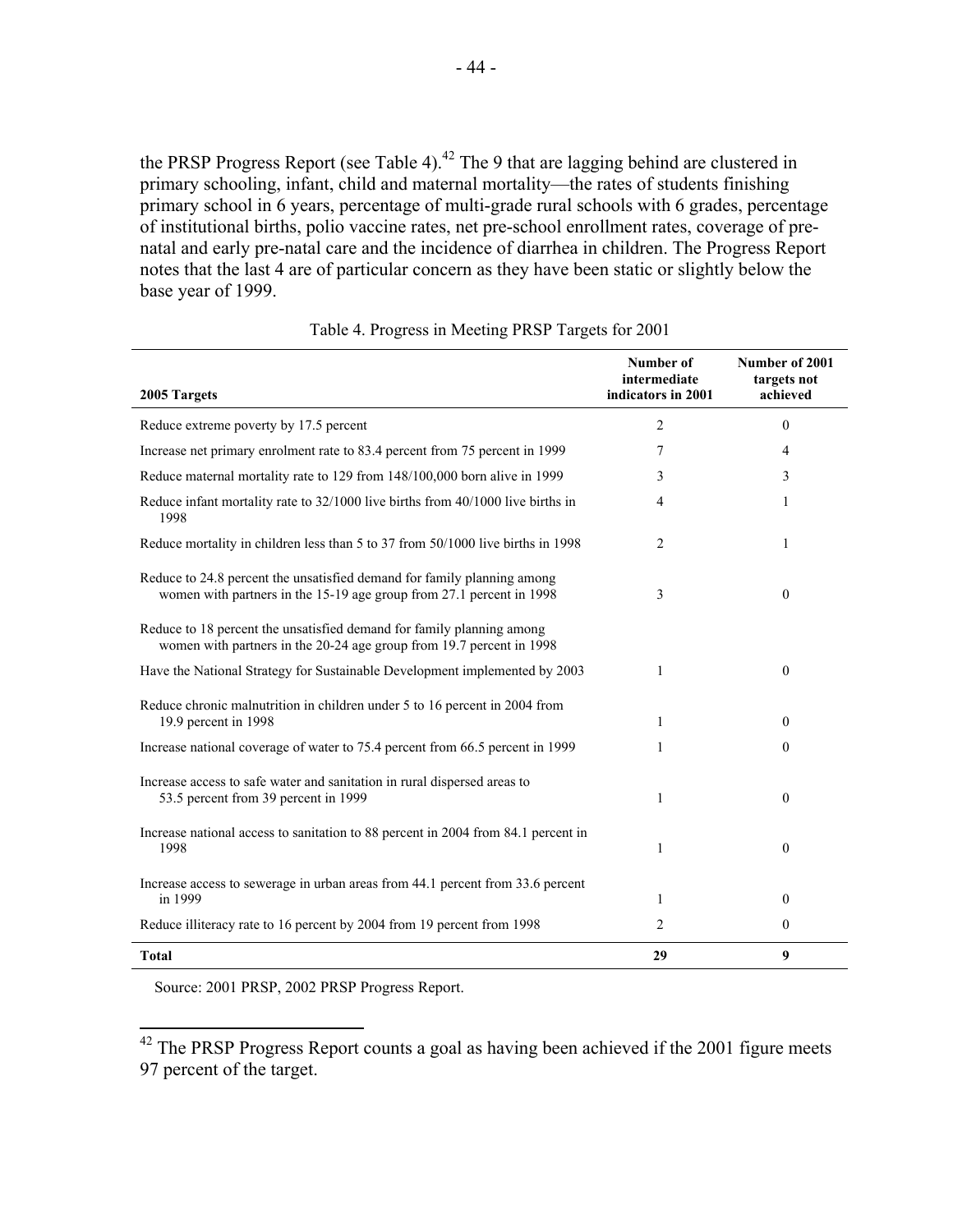#### **IV. THE PRGF AND IMF SUPPORT**

108. This section discusses changes in the role of the IMF in Nicaragua following the introduction of the PRSP and PRGF initiatives, and analyzes how these changes have affected program design and country ownership. We look into how the PRGF in Nicaragua has adapted to the key features of the new approach, $43$  and pay special attention to questions of policy formulation, linkage to the PRSP, and program design.

109. In the first section we analyze IMF inputs into the policy formulation processes by reviewing evidence from internal briefing papers and comments from review departments, and assessing technical assistance support. In Section II, we analyze the links between the PRGF-supported program and the PRSP, and assess the question of 'alignment' between the two in its temporal and policy dimensions. Finally, we examine in depth several key aspects of content and design of the PRGF-supported program to assess what has changed from previous arrangements, paying special attention to issues of policy space and structural conditionality.

### **A. Inputs into the Policy Formulation Processes**

#### **(a) Review of internal IMF procedures**

 $\overline{a}$ 

110. The review of internal briefing papers and comments from review departments suggests that *the Fund's internal policy formulation processes for Nicaragua in the early stages of the PRSP/PRGF approach were not initially very different from previous practices.*44 Although poverty and social sector issues received more attention in these

 $43$  The key features of the PRGF include (1) broad participation and greater ownership, (2) embedding the PRGF in the overall strategy for growth and poverty reduction, (3) budgets that are more pro-poor and pro-growth, (4) appropriate flexibility of fiscal targets ensured, (5) more selective structural conditionality, (6) emphasis on measures to improve public resource management/accountability, and (7) social impact analysis of major macroeconomic adjustments and structural reforms. Given the nature of the evidence and the varying degrees of importance of these features in the case of Nicaragua, our analysis does not necessarily cover all these area with the same depth. For a review of the key features of the PRGF, see Gupta et al. (2002).

<sup>&</sup>lt;sup>44</sup> To assess the extent to which internal IMF processes have adapted to the PRSP and PRGF, we analyzed briefing papers and review department comments against a series of specific criteria derived from the objectives and key features of the PRSP and PRGF. For each criterion, the processes were ranked according to a four-rating scale: highly consistent, consistent, inconsistent, and highly inconsistent. While such judgments inevitably involve a subjective element, the division of the broad question of how well internal briefing paper processes have adapted into a series of sub-criteria, with a broad indication of what we would expect to see to warrant a particular classification, should provide some degree of uniformity (continued)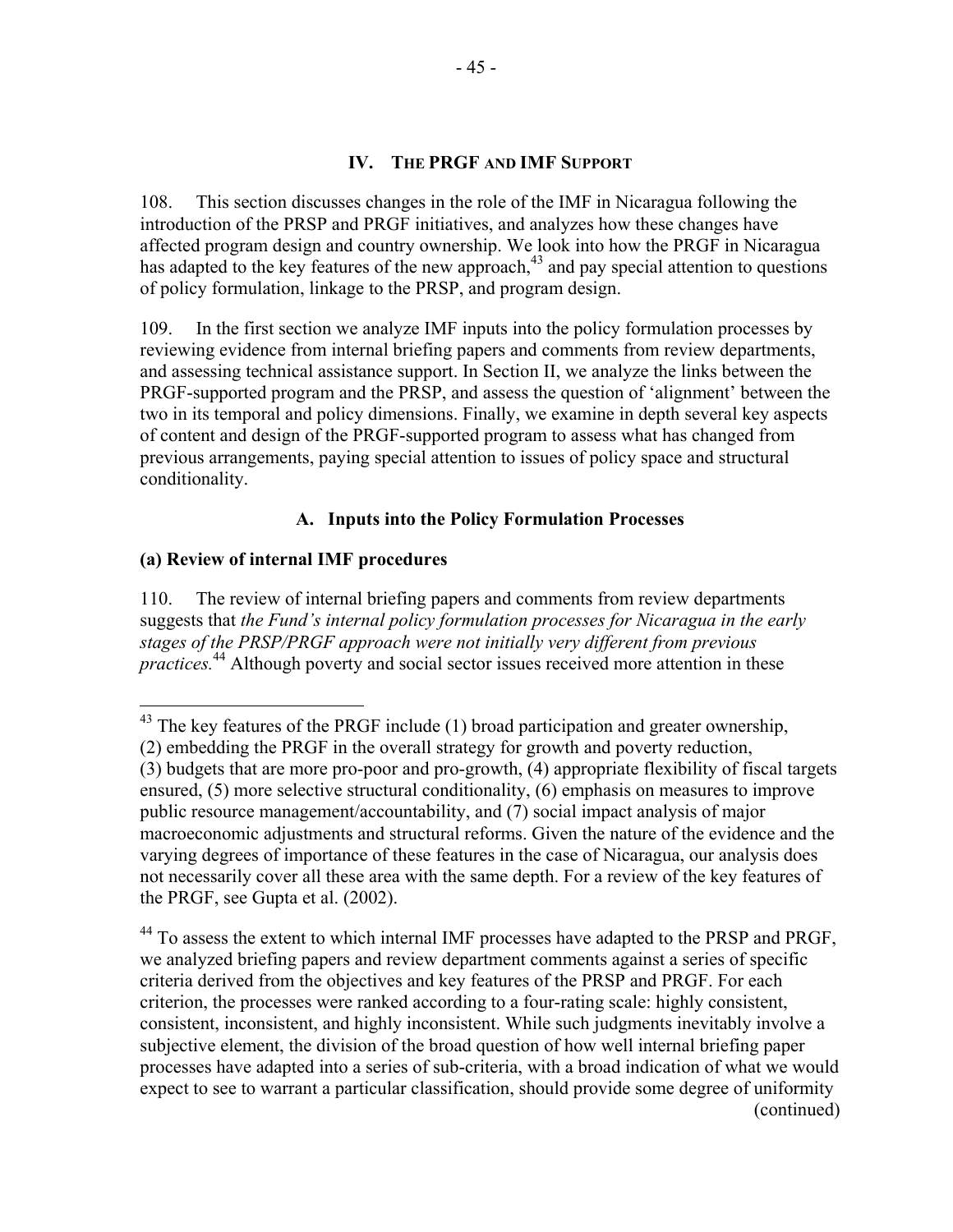documents, growth and poverty considerations still do not constitute the backbone of the internal process. Emphasis on stabilization efforts has taken up most of the attention, and treatment of program alignment to the PRSP has been peripherally addressed. Most briefing papers did not discuss the links between the PRSP and the PRGF in a direct manner and contained very few direct references to the PRSP. Similarly, comments from review departments generally did not ask the staff to explain how specific policies of the PRGF were linked to the medium-term strategy of the PRSP. Briefing papers did not present any substantial discussion of policy tradeoffs, and the only discussion of alternative courses of action has been at the level of fall back positions that the Fund would take in case their main policy positions were initially rejected by the government.<sup>45</sup>

111. *Internal discussions within the Fund indicate that the strategy to negotiate programs with Nicaragua offered initially limited flexibility but that the policy space increased over time.* The initial PRGF-supported program negotiation mission in March 2002 left Washington with a clear blueprint that left little margin for maneuver. The briefing paper explained that the country was facing a serious problem of governance and credibility, and Fund staff felt that a track record needed to be established.<sup>46</sup> In addition, there was a sense of urgency given that Nicaragua was facing the consequences of a full-blown banking crisis in 2000-2001, and the government wanted a rapid program negotiation to unlock aid flows interrupted by the derailment of the previous program. However, it should be emphasized that interviews with those directly involved in program negotiations on the Nicaraguan side suggest that this assessment of priorities was shared by key government officials.

112. The degree of Fund flexibility varied across policy areas, and tended to broaden over time. The following discussion identifies four key policy areas under the PRGF-supported program, and analyzes the extent to which the Fund had a clearly defined position and whether it was open to accommodate 'homegrown' alternative policy options. In addition it tracks whether progress was made over time.

to the judgments. See Annex IV for a summary table presenting the assessments. Further details of the methodology underlying the classifications will be provided in the main evaluation report.

1

<sup>45</sup> We discuss some examples in the next section, including the adoption of the tax reform in two stages if the authorities did not favor the Fund's preferred one-stage approach.

<sup>46</sup> The most recent program had been a Staff-Monitored program that went off-track at the end of 2001 with a fiscal deficit exceeding by over 6 percentage points of GDP the initial target.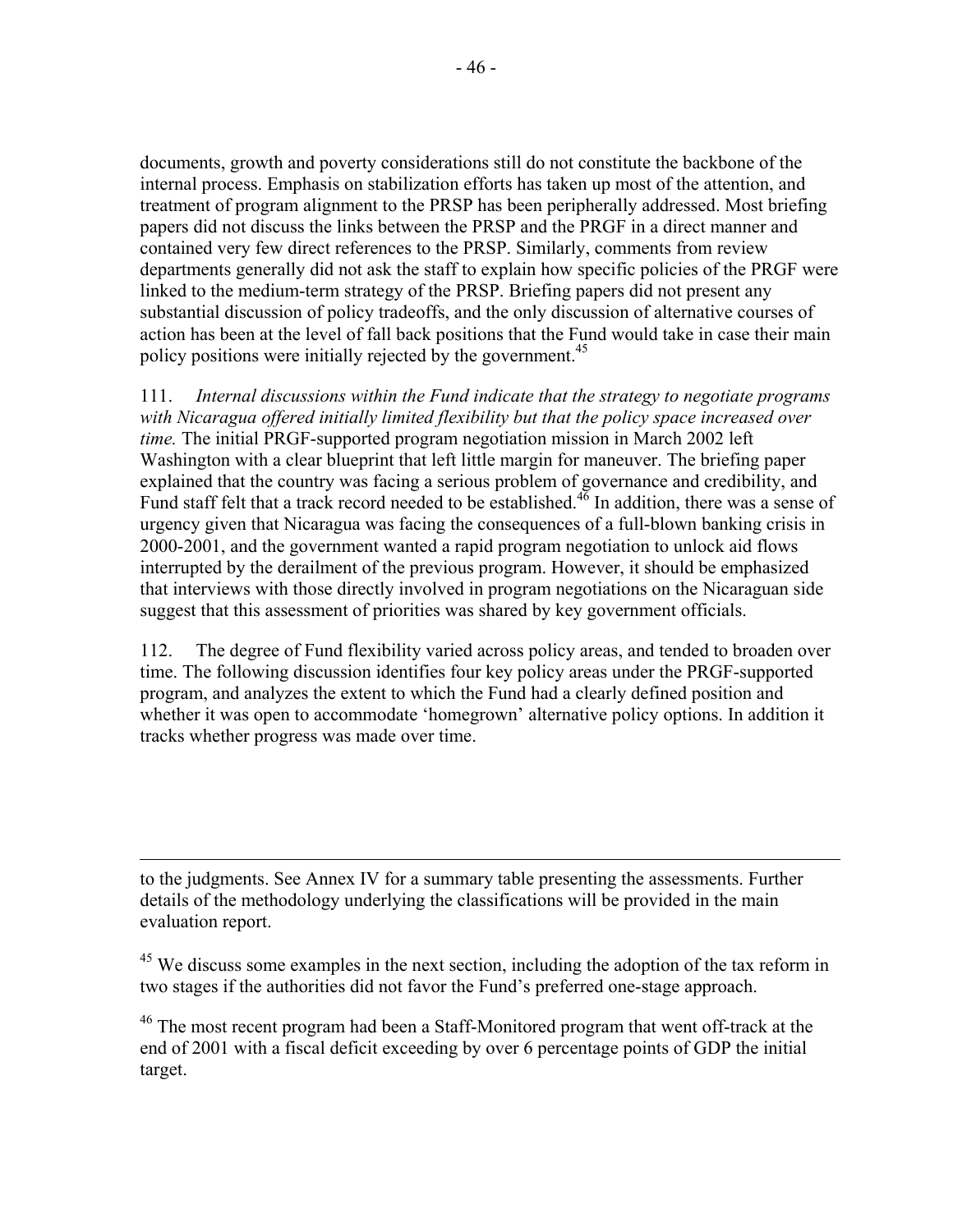#### **Emphasis on poverty reduction**

113. Changes in briefing papers suggest that IMF staff became increasingly concerned about poverty and social sector issues. All briefing papers for program negotiations emphasized the importance of protecting poverty-reducing expenditures in the process of fiscal consolidation. This represented a clear change from previous programs.47

114. The attention given to social expenditures has increased over time. The briefing paper of March 2002 argued that one of the main challenges of the program was to reduce expenditures significantly, while allowing for an increase in poverty-reducing outlays. It also pointed out that Nicaragua was expected to strengthen its tracking mechanism for povertyreducing expenditures, with support from the World Bank and the IDB. A subsequent mission in June 2002 provided more information on the evolution of social expenditures during 2002 and explained that, under the program, poverty-reducing spending would be maintained at a level of 1.5-2 percentage points of GDP higher than in 1998.<sup>48</sup> The briefing took a strong position that primary current expenditures had to be reduced drastically by about 6 percent of GDP. However, it also stressed that the authorities should target increases in real terms for both capital and current poverty-reducing spending. In addition, the June briefing paper explained that the mission would encourage the authorities to undertake a Poverty and Social Impact Analysis (PSIA) in close collaboration with the World Bank. However, no mention was made of the areas where a PSIA would be useful and there are no signs that the IMF staff viewed PSIA as a means of entering into a broader public policy debate on key issues.<sup>49</sup>

### **Fiscal adjustment**

1

115. Briefing papers made clear that a large fiscal adjustment was a key element of the program. The overall fiscal deficit after grants in 2001 had exceeded 14 percent of GDP twice the envisaged magnitude in the 2001 Staff-monitored program. The briefing papers argued that Nicaragua's high debt levels and financing constraints made the *magnitude* of

<sup>48</sup> IMF documents do not define precisely poverty-reducing expenditures, but indicate that they comprise outlays "on programs identified in the PRSP aiming to increase access to education, health, housing, and water and sewage."

 $47$  We have examined briefing papers for the 1998-2000 period and found that in most cases there was virtually no reference to poverty-reducing expenditures or social policies. The increasing importance of poverty issues began toward the end of 1999 when the Deputy Managing Director asked staff whether an antipoverty strategy was being developed. However, during most of 2000 briefing papers made practically no reference to povertyreducing expenditures. During 2001, within the context of the Staff-monitored program discussions of social sector issues were absent.

 $49$  See also the discussion of PSIA in Section F.II on Bank-Fund collaboration.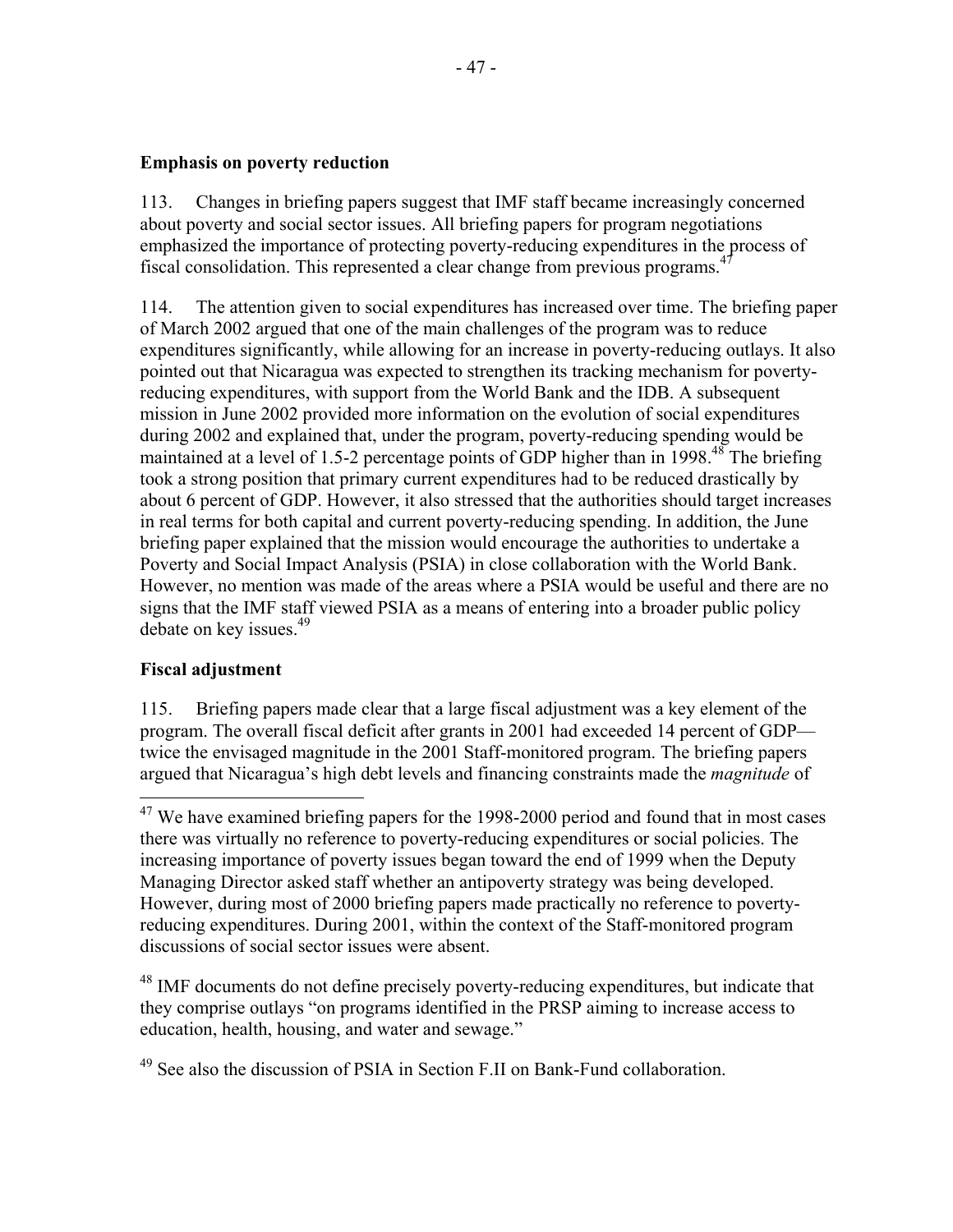fiscal adjustment hardly negotiable. This view was also corroborated in interviews with the Fund staff. Briefing papers argued that the sustainability of the fiscal position in Nicaragua depended on the expected net flows of grants and concessional loans over the medium term. The staff estimated that given the projected level of grants and commercial lending (see section III), Nicaragua could sustain an overall fiscal deficit after grants of about 3 percent of GDP over the medium term. The composition of the adjustment between revenues and expenditures was also clearly defined, and the initial negotiation missions did not seem to leave much space for changing the initial position laid out in the briefing papers .<sup>50</sup> As noted earlier, the macroeconomic framework in the PRSP provided little guide to these discussions, since it had been quickly overtaken by events.

116. Although neither initial briefing papers (March and June 2002) nor the December 2002 Staff Report for the PRGF-supported program analyzed whether it would be appropriate for the fiscal stance to be relaxed if aid flows were higher than expected, the briefing paper for the first review of the PRGF-supported program (March 2003) did consider the issue and indicated that higher expenditures would be possible if it could be demonstrated that the size, composition, and financing of additional expenditures in future years would be sustainable given Nicaragua's absorption capacity and expectations of future external flows. (The actual program targets and outcomes are discussed in Section III below.)

117. On the other hand, internal policy formulation processes do appear to have shown increasing sensitivity to political economy factors over time. Briefing papers contained an increasingly more detailed assessment of the political situation in Nicaragua and how governance problems and public support for certain policies were an effective risk to the program.<sup>51</sup> This increased sensitivity to political economy factors translated into more flexibility on the part of the Fund, as discussed below.

# **Tax reform**

 $\overline{a}$ 

118. Tax reform was a critical element of the PRSP and became a key area of focus in the PRGF-supported program.<sup>52</sup> Briefing papers showed increasing flexibility with respect to the *timing* of the tax reform. The government wanted a two-stage approach to tax reform—with a first stage in 2002 and a second stage in 2003. The initial position of the Fund was to press

 $<sup>51</sup>$  The March 2003 briefing paper included a box with a relatively comprehensive discussion</sup> of Nicaragua's political situation.

 $52$  It included two elements: (i) the reduction of exemptions and special regimes for indirect taxes, and (ii) changes in direct taxation aimed at increasing efficiency, equity and buoyancy. The second element was to be based on technical assistance from FAD.

 $50$  Although, most of the adjustment was envisaged to come from the expenditure side (with primary spending declining from 44 percent of GDP in 2001 to 37.5 percent in 2002 and 35.5 percent in 2003), important tax measures were also considered.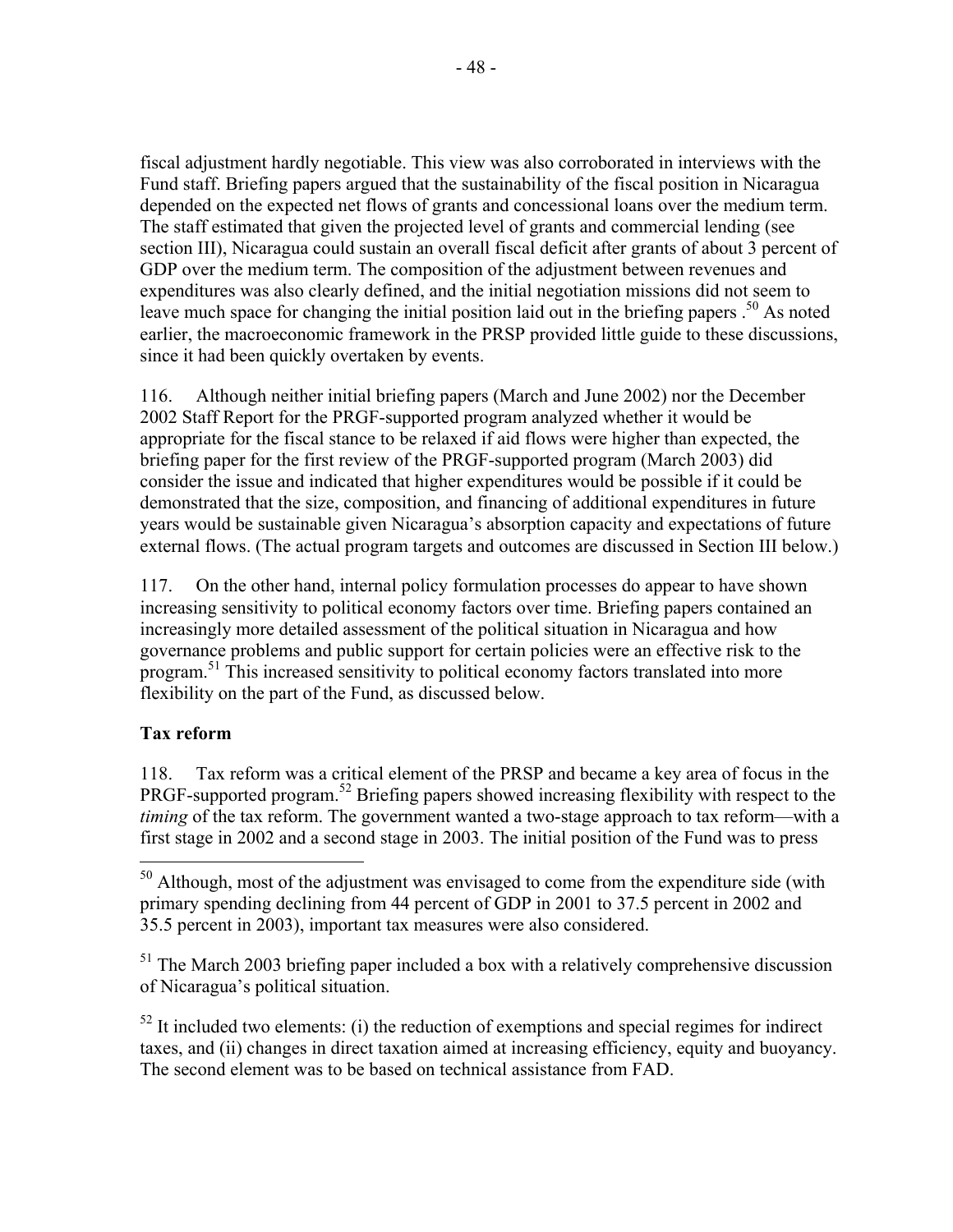for the implementation of the tax reform measures in one stage. The Fund argued that there were very high risks in adopting a two-stage approach. For example, the June 2002 briefing paper argued that it was uncertain whether the authorities would be in a better position than at that time to pass the second part of the reform in 2003, and pressed for the comprehensive tax reform to be completed and implemented in 2002. However, the paper added that despite the risks, the mission would be prepared to accept, if necessary, a two-stage approach to provide a politically viable option for the authorities. This is what happened in practice. In terms of content of the reform, the Fund proved willing to broaden the policy space, although the targeted revenue yield remained largely unchanged. In the event, a country-driven approach in the design of the tax reform, including a form of participatory process using technical commissions, yielded positive results, although the participation was less broad based than that preceding the PRSP.

#### **Exchange rate policy**

 $\overline{a}$ 

119. The IMF showed significant openness in accepting Nicaragua's choice of exchange rate regime. Although it indicated its preference for a more flexible exchange rate system, briefing papers explained that the Fund was willing to accept the government's view that the crawling peg had been a useful instrument for price stabilization and would support the decision to continue with the crawl. Flexibility in this area, however, cannot be attributed to the PRSP/PRGF framework.<sup>53</sup> The IMF's position was already flexible before the PRGF arrangement. Already in 2000, briefing papers for the ESAF/PRGF discussed this issue at some length. Despite the fact that the Fund had a preference for a flexible exchange rate, it acknowledged that economic theory and experience in the case of Nicaragua did not provide sufficiently strong evidence to support one type of regime over another.<sup>54</sup>

<sup>&</sup>lt;sup>53</sup> The PRSP did not address exchange rate policy issues.

 $<sup>54</sup>$  Different missions made the point that Nicaragua was a small open economy, highly</sup> vulnerable to exogenous shocks such as sharp changes in the terms of trade, aid flows, worker remittances or private flows. In this context, a flexible exchange rate would provide a better mechanism to deal with asymmetrical shocks. However, under a relatively free floating system with a high degree of capital mobility, Nicaragua's exchange rate might become excessively volatile, with a risk of overshooting the equilibrium real exchange rate. This would increase transaction costs, limit the expansion of trade, and introduce distortions in the allocation of resources in the economy. In addition, given the substantial degree of dollarization in the banking system, a large depreciation of the national currency could also have serious consequences for an already weak banking system. These considerations led Fund staff to be prepared to go along with Nicaragua's view on the exchange rate regime. The IMF Board endorsed this position, noting the desirability of an eventual move to a more flexible arrangement.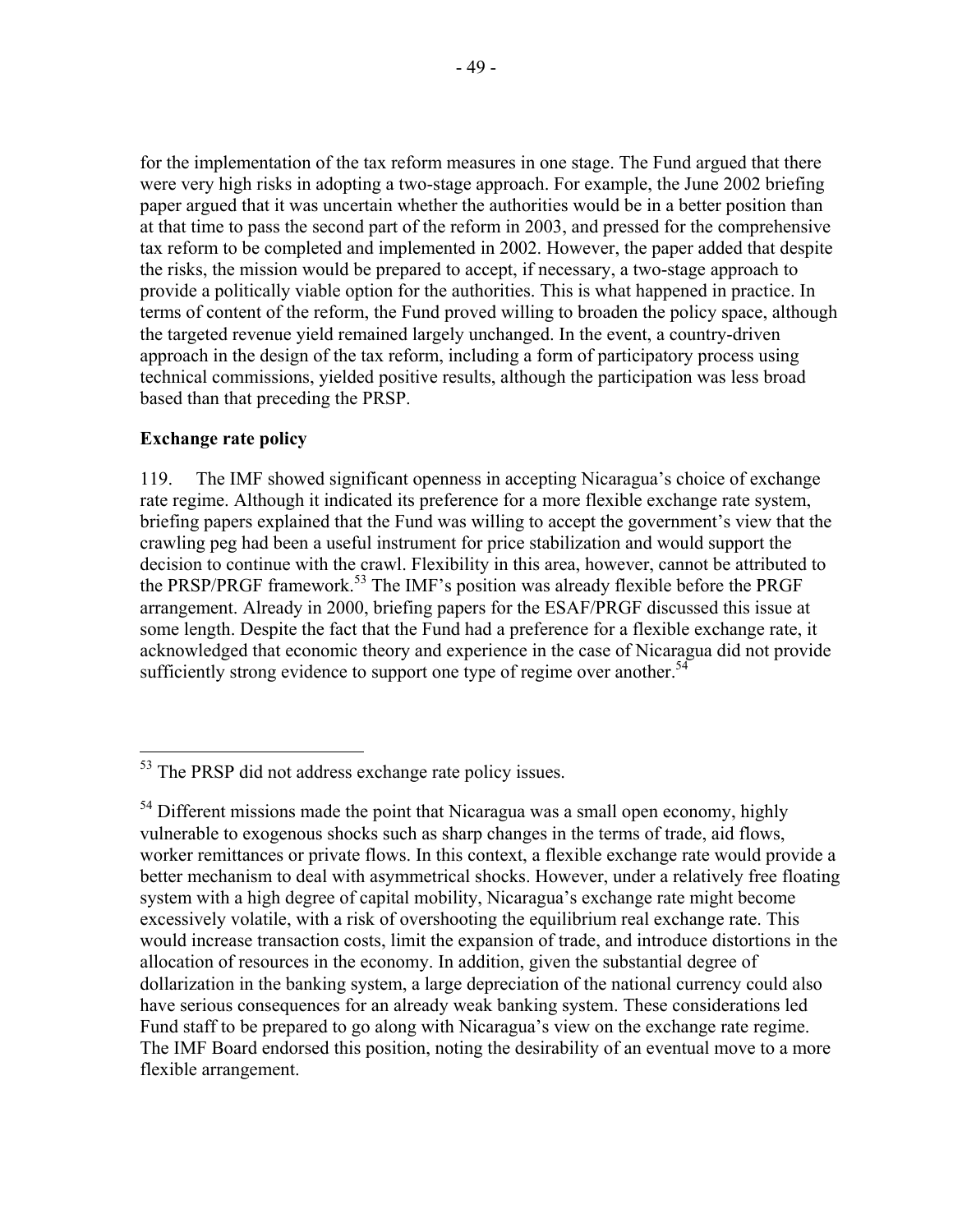120. On the issue of aid inflows and "Dutch Disease," IMF briefing papers and review documents did not address the issue. The PRGF-supported program did not deal with the issue but just noted that the Staff agreed with the authorities' view that the exchange rate did not appear to be overvalued.

#### **(b) IMF technical assistance**

121. *Fund technical assistance has generally supported the priorities highlighted in the PRSP*. The PRSP and the Progress Report identified the key macroeconomic problems facing the country and the need for corrective actions, including a tax reform and the resolution of the banking crisis and also emphasized the importance of strengthened governance. Provision of IMF technical assistance generally matched these priorities, with most activities over the last three years in the fiscal sector (transparency and tax reform) and financial system (bank restructuring and supervision) (see Table 5).

|                                                  | Date                    |
|--------------------------------------------------|-------------------------|
| Tax Reform                                       | January 2000            |
| Assessing the Central Bank's Debt Sustainability | July 2001               |
| <b>ROSC Fiscal Transparency Module</b>           | November 2001           |
| <b>Bank Restructuring</b>                        | November 2001           |
| National Accounts                                | December 2001           |
| Monetary and Finance Statistics                  | Sept. and November 2001 |
| <b>Bank Supervision</b>                          |                         |

Table 5. Technical Assistance in Nicaragua, 2000–2002

Source: Program documents.

122. On the *fiscal sector*, technical assistance had two objectives: to support the government's tax reform initiatives (identified in the PRSP) and to increase transparency of public finances. On tax reform, FAD provided technical advice during the preparation stage by a group of local tax experts, before the tax reform was sent to the Legislature for discussion. Senior officials interviewed indicated that technical assistance in this area was useful and helped in the consideration of alternatives. On fiscal transparency, a Report on the Observance of Standards and Codes (ROSC) was undertaken, which highlighted a number of areas where significantly greater fiscal transparency was needed.

123. Technical assistance has also played a prominent role on *financial sector* issues (another critical area identified in the PRSP and Progress Report), as noted by senior officials at the Central Bank. TA missions have provided assistance on bank restructuring and bank supervision that have supported government efforts to first resolve the banking problem and then shore up the oversight of the financial sector. Moreover, technical assistance has advised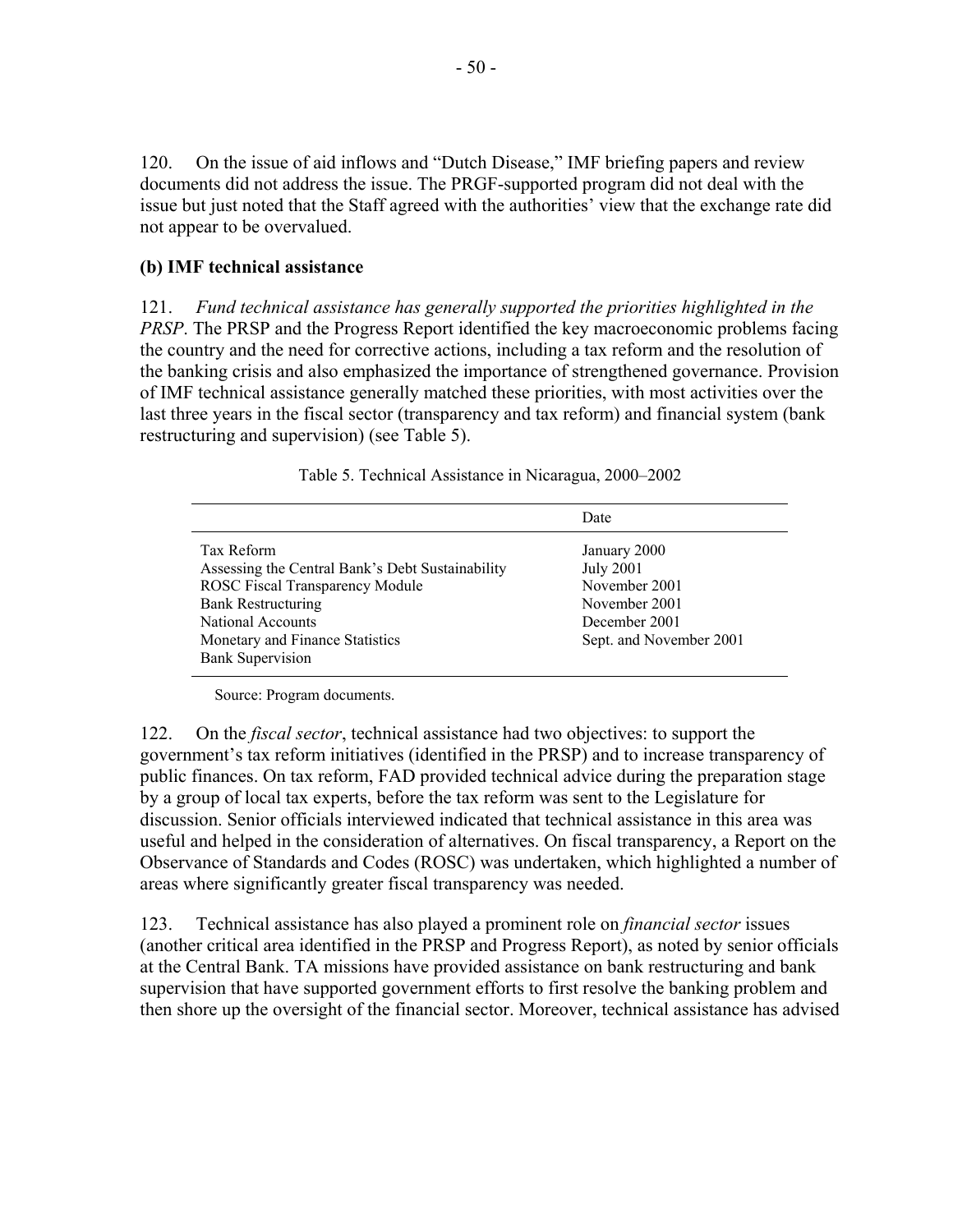on the sale of assets of liquidated banks, in the process of containing the fiscal consequences of the banking problem.<sup>55</sup>

## **B. The PRGF-Supported Program and its Link to the PRSP**

#### **Temporal and policy alignment**

1

124. Following the approach of recent IMF policy papers,<sup>56</sup> the concept of "alignment" can be disaggregated into a temporal and a policy dimension. The temporal dimension refers to the timing and different phases of the program formulation process vis-à-vis the PRSP cycle (and domestic budgetary process), while the policy dimension of alignment refers to the extent to which the IMF-supported program, especially in its macroeconomic component, incorporates and is consistent with the strategy set out in the PRSP (see Box 8).

125. Regarding *temporal alignment*, the sequence of the PRSP and the PRGF-supported program created a number of problems. The PRSP was completed in July-August 2001 at about the same time negotiations for a third-year tranche under the ESAF/PRGF arrangement had collapsed. As a result, Nicaragua and the Fund only agreed on a staff-monitored program (SMP) for the second half of 2001. The SMP had limited references to the PRSP, with a focus on restoration of macroeconomic stability. The SMP failed to achieve its objectives mainly due to fiscal expenditure overruns associated with the November 2001 general election. The new government that took office early in 2002 had as a key objective reaching an agreement with the Fund for a PRGF arrangement. Program negotiations took most of 2002 by which time the macroeconomic framework of the PRSP had become largely outdated owing to the larger costs of the banking crisis—which started to unfold in late 2000—and to the 2001 fiscal deficit that exceeded projections in the PRSP by over 10 percentage points of GDP. Thus, the PRSP and PRGF were not well aligned in a temporal sense. However, the PRGF-supported program was timely vis-à-vis the domestic budget cycle; the program had as prior action the submission to the National Assembly of the 2003 budget—with a combined public sector deficit consistent with program targets.

 $55$  Technical assistance from the Statistics department has also provided advice on national account statistics, to update Nicaragua's GDP series which had been consistently underestimated by over 70 percent.

<sup>56</sup> See, for example, "Defining the Concept of Alignment" in *Aligning the Poverty Reduction and Growth Facility (PRGF) and the Poverty Reduction Strategy Paper (PRSP) Approach – Issues and Options* (SM/03/94, March 13, 2003).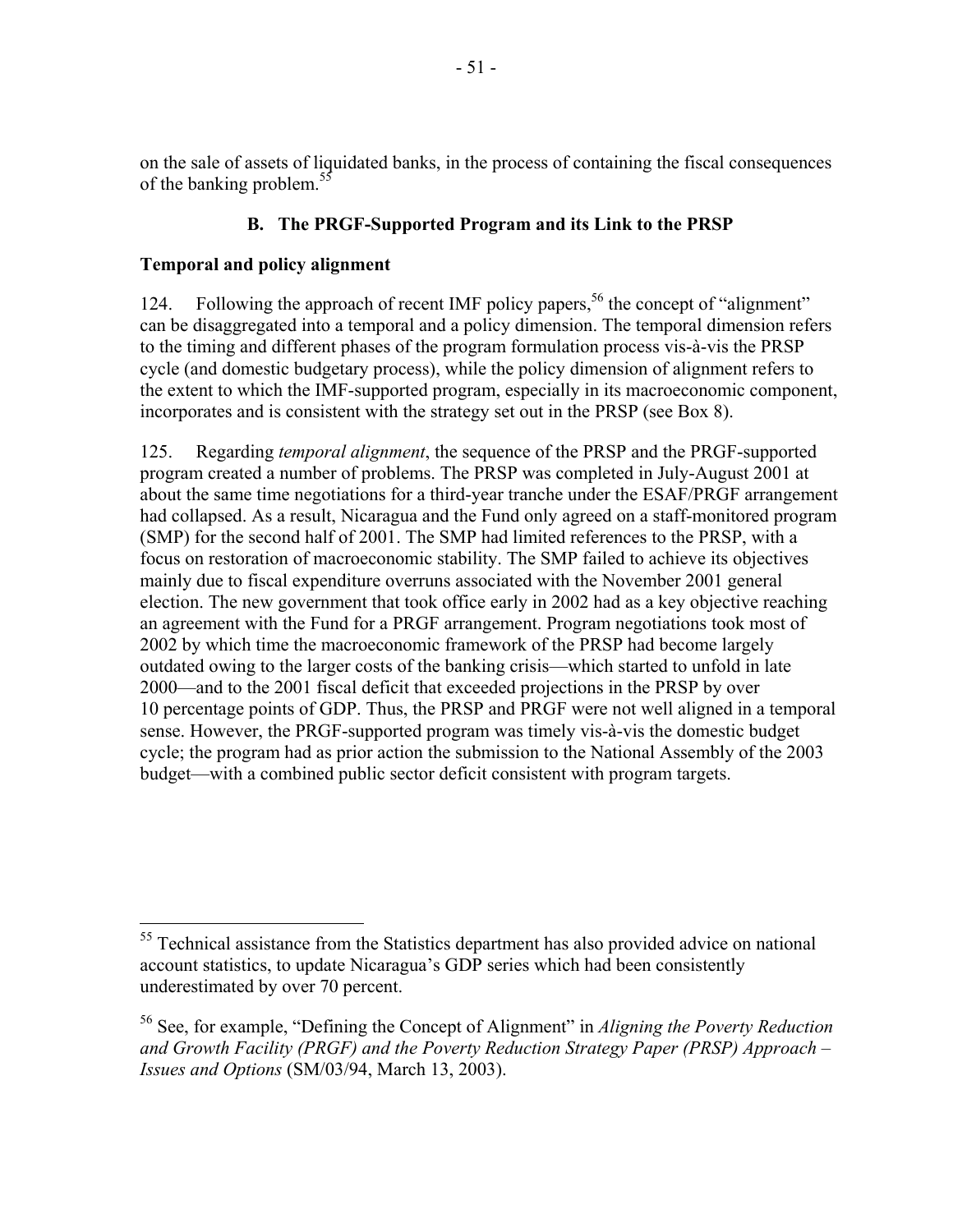### **Box 8. Key Elements of Recent IMF-supported Programs in Nicaragua**

*1994 ESAF-supported Program*. The program placed particular emphasis on developing conditions for private sector investment and employment, and required a significant degree of fiscal consolidation—of nearly 6 percent of GDP in the end. Other objectives included reduction of the size of the public sector (including through privatizations), financial system development, and trade liberalization. The program also emphasized the need to expand poverty alleviation programs and acknowledged the government's efforts to provide a social safety net. The program went off track during its first year, mainly due to fiscal deviations.

*1998 ESAF/PRGF Arrangement*. The program had a strong fiscal component, aiming at reducing the size of the public sector and increasing public savings by 6 percent of GDP during its 3-year horizon. The program also sought an improvement in governance and transparency, and the strengthening of prudential regulations and supervision in the banking sector. At the time of the second annual review, the ESAF-supported arrangement was transformed into a PRGF-supported program, coinciding with the completion of the I-PRSP. In 2000, public sector finances experienced significant expenditure overruns—with the combined public sector deficit exceeding 8 percent of GDP. As a result, a third annual arrangement for 2001 could not be agreed and the program went off-track.

*2001 Staff-monitored Program*. Fiscal problems continued during the first half of 2001, and a Staffmonitored program (SMP) was put in place in August 2001 to help stabilize the economic situation in the run-up of presidential election and build up a track record. The SMP sought some reduction in the public sector deficit, and emphasized the need to implement a comprehensive tax reform package. The Staff Monitored program went off track due to fiscal excesses—the combined public sector deficit in 2001 was over 14 percent of GDP. Moreover, the real fallout of the banking crisis had begun to unfold.

*2002 PRGF-supported Program*. After protracted negotiations, a new three-year PRGF arrangement was signed in December 2002 with the new government, coinciding with the first PRSP Progress Report in November. The program aimed at improving the fiscal position (by a reducing primary expenditures and increasing tax revenues), reducing domestic public debt (using resources from asset recovery, privatizations, and balance of payment support), and strengthening the financial system (by enforcing prudential regulations and revamping the regulatory framework).

126. Even if the sequencing of the PRSP and the PRGF-supported program created problems, it would still have been possible, in principle, for the PRSP to establish the broad policy objectives and *indicate* the nature of priorities/trade-offs to be accepted in the event of unexpected shocks; the PRGF-supported program would then have keyed off those elements. This is the *policy alignment* challenge, but in practice it also encountered significant difficulties, including on the macroeconomic framework and the link to the growth pillar.

127. *PRGF/SMP program negotiations, rather than the PRSP, remained the driving force behind the formulation of the macroeconomic framework*. In practice, there appears to have been relatively little public debate, as part of the PRSP process, on alternative macroeconomic policy options. Several factors can be identified to have contributed to this situation:

• *Original macroeconomic framework quickly superseded by events*. Policy alignment was made difficult because the macroeconomic framework in the PRSP was rapidly superseded by events, including the full unfolding of the banking crisis and major fiscal overruns. The PRSP proved to be overly optimistic in the assessment of the cost of the banking crisis—which in the end proved to be seven times higher. Moreover,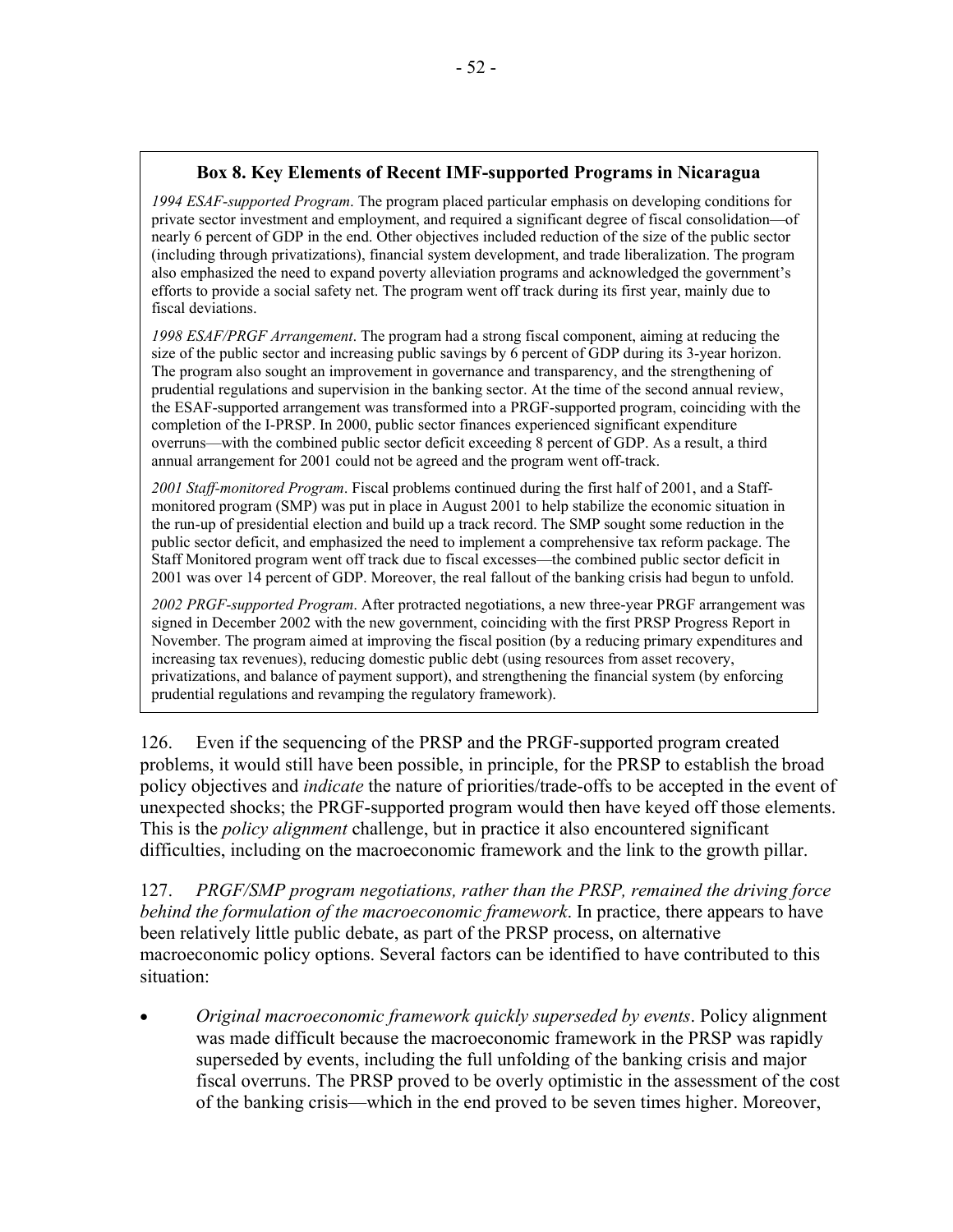the PRSP greatly underestimated the magnitude of the fiscal deficit for 2001. This meant that, for example, the need to reduce the much larger deficit would make it more difficult to accommodate the level of poverty-reducing expenditure anticipated in the PRSP  $57$ 

- *Pressing initial conditions and initial lack of government credibility limited the "policy space" early in the PRSP process*. Senior officials and IMF staff interviewed by the evaluation team saw the influence of program negotiations on the design of the macroeconomic framework in the PRSP as a consequence of the dire economic conditions prevailing at the time and the lack of government credibility—due to repeated fiscal excesses and program failures, and past governance problems. The Joint Staff Assessment highlights the risks posed by banking sector vulnerabilities and lack of fiscal discipline in the run-up to the presidential elections.<sup>58</sup> Civil society organizations interviewed also perceived a strong direct influence of Fund program negotiations in the design of the macroeconomic framework of the PRSP, and questioned the rushing of the process amid unsettled circumstances and the impending change of government.
- *Lack of operational guidance in the PRSP*. The policy alignment process was also complicated by the lack of operational guidance in the PRSP on some key macroeconomic issues in Nicaragua, including the banking crisis and its fiscal consequences. The PRSP stated that the strategy envisaged "decisive actions to recover assets," but was mute about policy options on how the cost of the resolution of the banking problem would be covered.
- *Sensitive nature of some of the key policy tradeoffs limited public debate*. As discussed in section III, the nature of some policy issues—especially with respect to the "burden-sharing" of the cost of the banking crisis—was such that an open debate at the time might have exacerbated the crisis. This is despite the fact that, as some NGOs and other observers have emphasized, alternative burden-sharing strategies could have been considered in principle (see for example Avendaño (2002)).

128. Taking account of these factors, would a broader policy debate on alternative macroeconomic policy frameworks have been possible under these circumstances and would it have lead to a better outcome? It is not possible to test such a counterfactual, but three points can be made. First, it was the Nicaragua government's choice not to open up the key

 $\overline{a}$ 57 In this regard, The PRSP did provide some guidance on the *composition* of the fiscal adjustment, emphasizing that poverty-reducing expenditure would be protected to achieve key social targets.

<sup>&</sup>lt;sup>58</sup> It also noted the need to reassess the macroeconomic framework when the new government had taken office.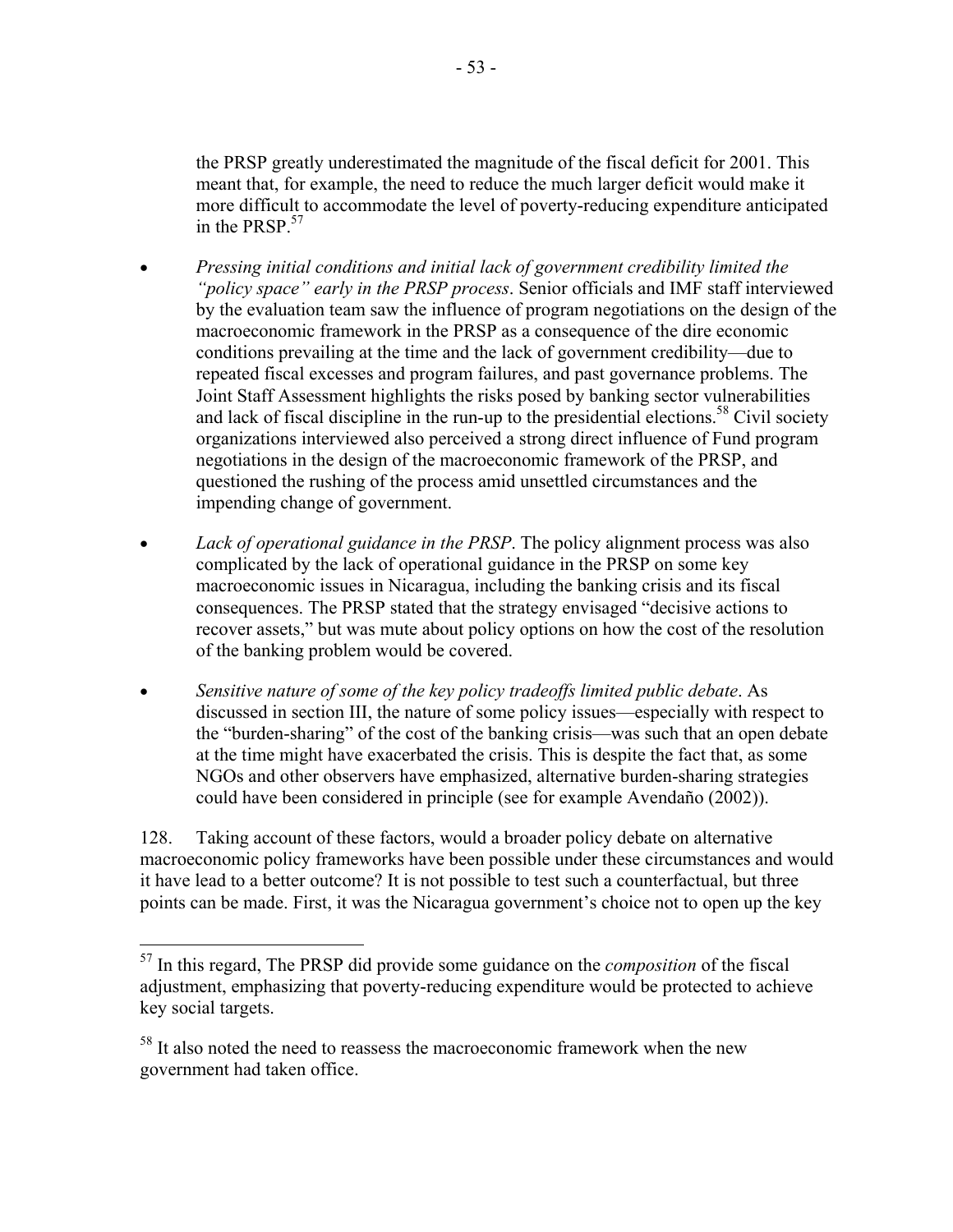macroeconomic policy alternatives to a broader dialogue during the crises, although Fund staff readily went along with the decision. Indeed, exchanges with Fund staff during the evaluation indicated that they did not see any significant change in their role in such a dialogue, unless the government first took the initiative. Second, the key elements of the strategy were government-owned, albeit within a relatively narrow circle of senior officials as far as the crisis management elements were concerned. Third, as will be discussed further below, there was a gradual opening up of the policy dialogue and policy space as the crisis conditions passed, although the limited progress has to be judged against the very difficult starting conditions.

129. The focus of the PRGF-supported program on macroeconomic stability issues also diverted attention from its *linkage to the PRSP's growth pillar*. The program did acknowledge structural and institutional impediments to growth and the importance of macroeconomic stability to foster economic development. Moreover, the context of fragile economic circumstances and hence the importance of restoration of stability was broadly acknowledged by the government and donors. However, senior officials interviewed by the evaluation team regarded as insufficient the efforts to address the issue of how to transit from stabilization to growth, a key pillar of the PRSP to reduce poverty and achieve its targets. Moreover, they noted that limited growth analysis in the PRGF-supported program would prevent the considerations of tradeoffs, including what the authorities considered to be critical going forward for their new development strategy: the analysis of tradeoffs between alternative fiscal consolidation paths and infrastructure investment.

130. Civil society organizations interviewed complained that the PRGF-supported program was a traditional stabilization program, that it was not aligned with the longer term objectives under the PRSP, and that it did not pay attention to growth-related issues, including access to credit and the support of medium and small enterprises. IMF staff acknowledged that the program was largely centered on macroeconomic stabilization, and noted that senior government officials also recognized that pressing initial conditions made it imperative to focus efforts on addressing an economic situation that was critical.

131. Survey results suggest that most stakeholders were generally unaware of the IMF involvement in the PRSP process. Among those that were aware of Fund involvement, civil society had less favorable views than other stakeholders about its helpfulness. Moreover, all non-government stakeholders expressed that the formulation of the macroeconomic framework was insufficiently participatory (see Survey Annex). Other external evaluations of the PRSP/PRGF process have also found that the government's efforts to foster participation have been insufficient, and that discussions of the macroeconomic framework of the PRSP were virtually absent (see Annex III on External Evaluation).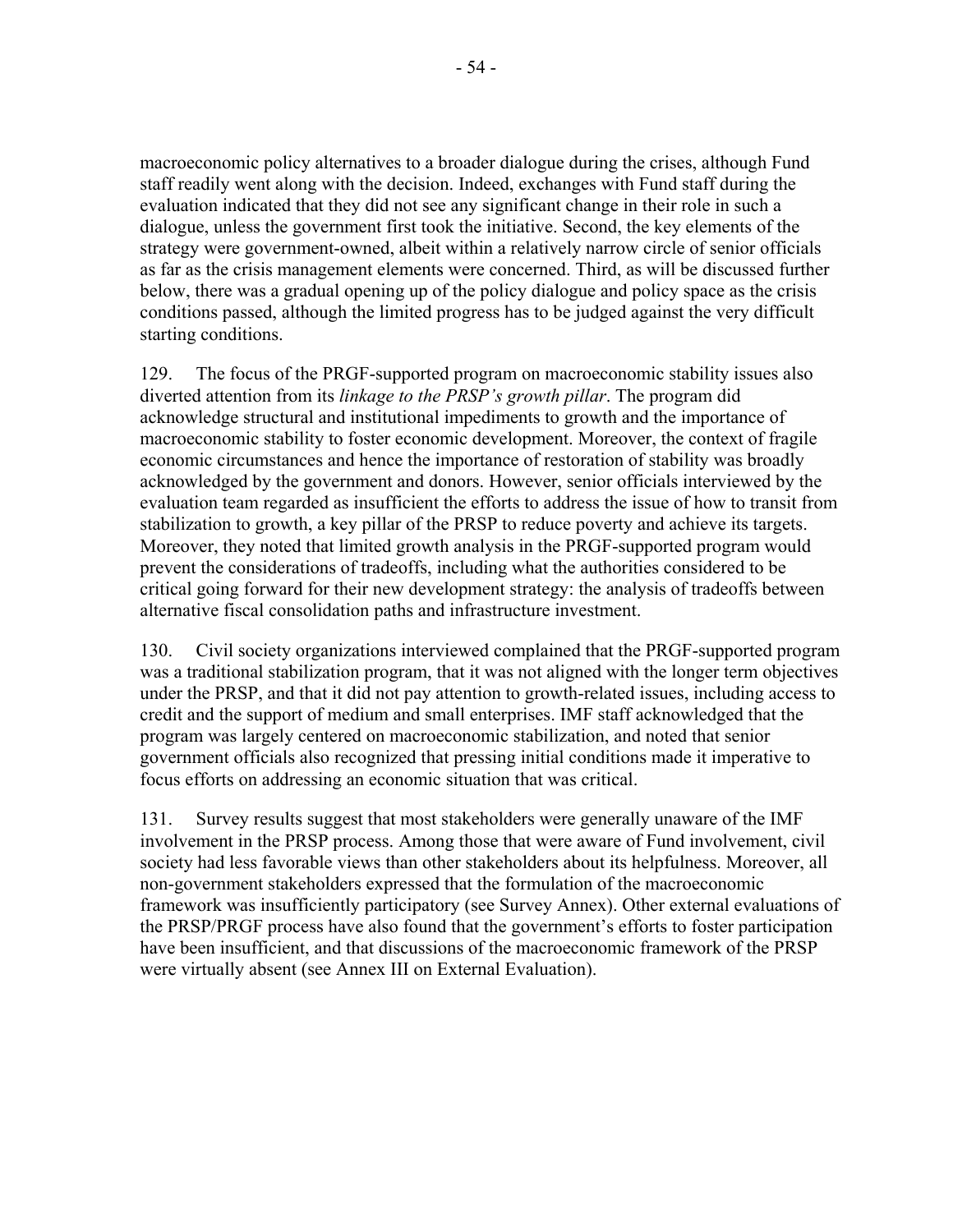132. *Poverty concerns* under the PRGF-supported program translated into the inclusion of poverty expenditure targets<sup>59</sup> to preserve those outlays in a fiscal consolidation program, and in efforts to cover poverty and social issues and tracking and monitoring mechanisms. The inclusion of a target on poverty-reducing expenditures in the program was welcomed by civil society and the donor community as a positive step in line with PRSP objectives and to maintain and improve those expenditures. However, the target on poverty expenditures under the PRGF-supported program was identified by senior officials that the evaluation team interviewed as a constraint on their ability to reallocate outlays towards infrastructure investment consistent with the government's new development strategy . IMF staff noted that the definition of poverty-reducing expenditures was consistent with the priorities established under the HIPC initiative.

# **C. Content of the PRGF-Supported Program**

#### **(a) The PRGF-supported programs vis-à-vis previous arrangements**

133. This section assesses how the content of the PRGF-supported program has fared against key features of the initiative, including whether it has afforded greater fiscal flexibility, increased emphasis on growth and poverty issues, and contained more streamlined conditionality.

134. For the reasons mentioned in the previous section, the *design of the PRGF-supported program* in Nicaragua did not differ significantly from earlier ESAF-supported programs. In interviews held with senior officials, they emphasized that with or without a Fund-supported program, major fiscal consolidation efforts had to be made. In these circumstances, fiscal flexibility options were constrained, in part because of the authorities' lack of credibility to undertake major initiatives. Donors and IMF staff interviewed stressed that the burden of proof was on the new government to build a track record of fiscal and governance probity before the policy space could effectively be opened and greater flexibility could be productive. In this context, there was also limited attention to poverty and growth issues.

135. A key element of the macroeconomic framework in the PRGF-supported program and previous arrangements has been the *path of fiscal consolidation*. The design of programs aimed repeatedly at shoring up public sector finances, albeit each time from a significantly deteriorated position. Figure 1 illustrates the deviation between the programmed path of fiscal consolidation as projected in each IMF-supported program and program review, in the PRSP and progress report, as well as the actual outcome. The contrast in fiscal performance is particularly dramatic in 2001—the year prior to the negotiations of the PRGF-supported program—when the overall public sector deficit after grants was about 7 percentage points of

 $59$  Poverty-reducing expenditure targets were not included in the program as quantitative performance criteria, but senior government official interviewed expressed that, nonetheless, they effectively carried significant weight in the assessment of program results.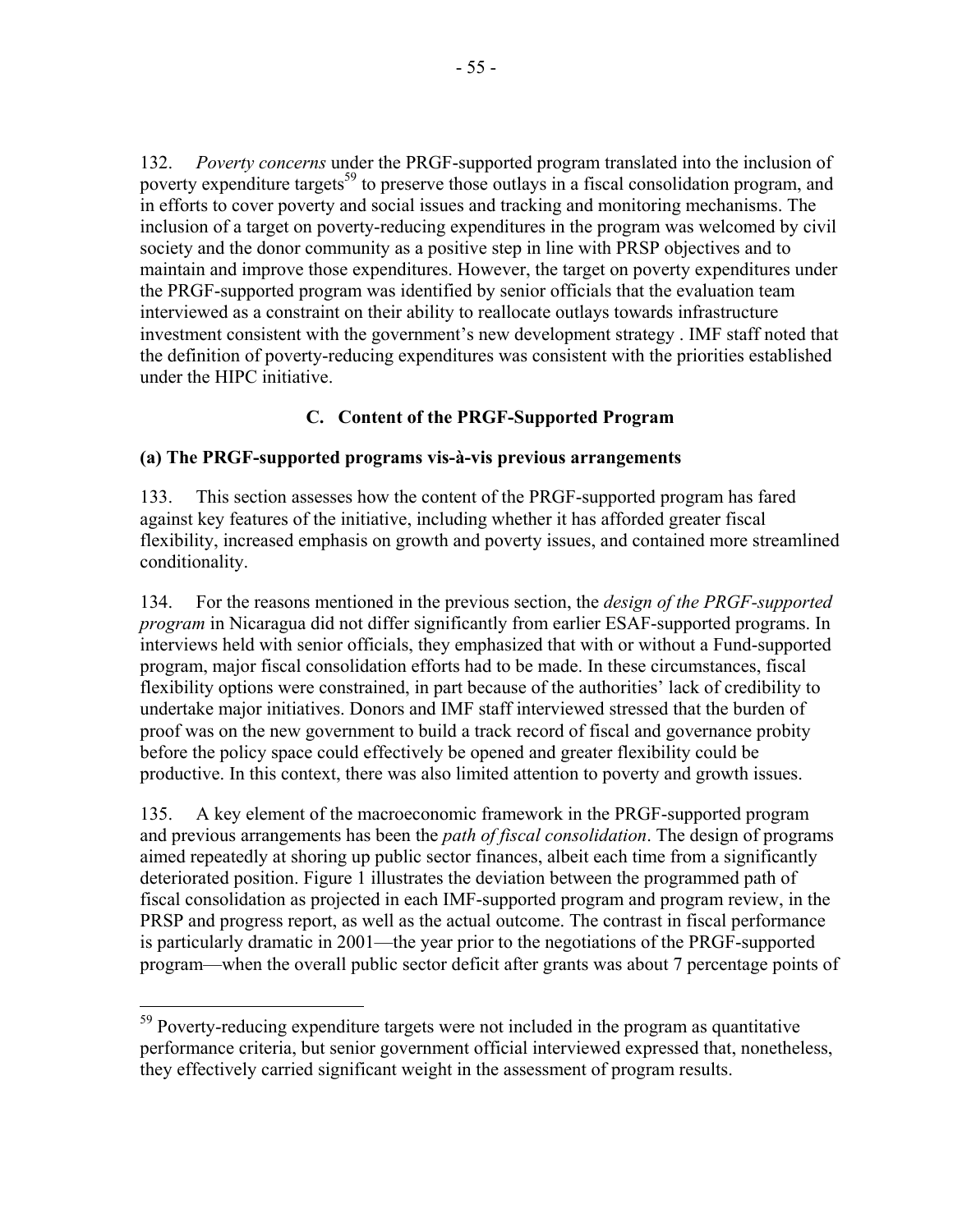GDP higher than envisaged. The size of the fiscal adjustment sought under the PRGFsupported program was not different from that under the ESAF arrangement. However, given the pressing circumstances at the time of the PRGF-supported program, it would be difficult to envisage room to pursue significantly different fiscal consolidation efforts.





Source: WEO data base and Program documents.

 $\overline{a}$ 

136. On the projected availability of *external financial support* underpinning the fiscal paths, the PRGF-supported program has assumed larger access to financing compared to ESAF-supported programs (Figure 2). However, there has been generally little discussion of the basis behind projected resources. $60$  A more explicit assessment of resources available, and its implication for the path of fiscal consolidation needed, could potentially help future discussions with the donor community on the required resources to implement a successful poverty reduction strategy in Nicaragua, including the government's new development strategy.

 $60$  In interviews with Fund staff it was indicated that projected resources have taken into account expected donor support, and that, in turn, expected financing gaps have fed back to donors.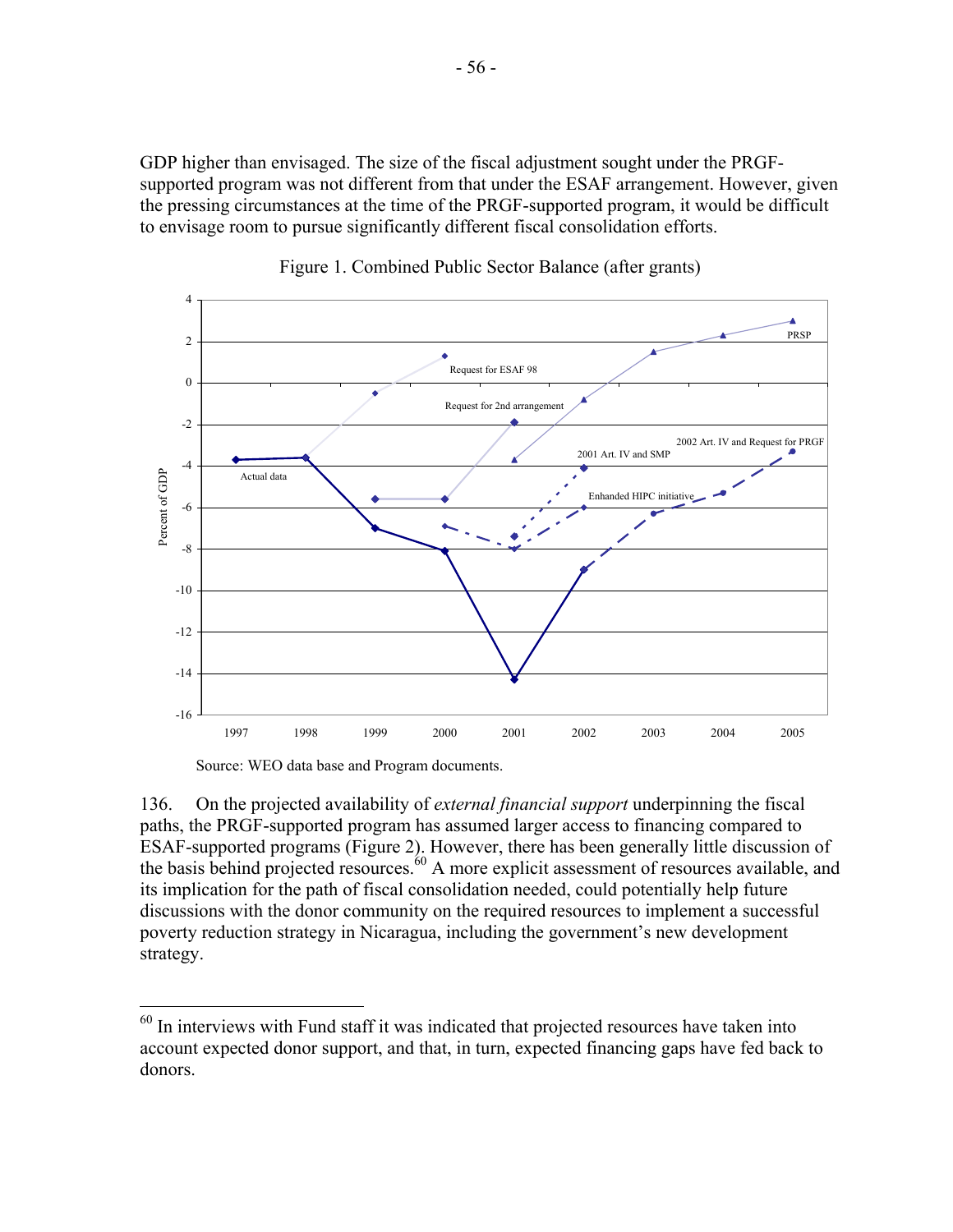

Figure 2. Grants Plus Net External Finance

Source: WEO database and program documents.

 $\overline{a}$ 

137. The overall conclusion, therefore, is that the initial design of the PRGF-supported program did not change significantly from previous ESAF-supported arrangements in part because both the government and the IMF staff considered stabilization a priority and made it the main axis of the program. $61$  To be sure, unsettled and vulnerable macroeconomic conditions are not conducive to the promotion of growth and development. To the extent that macroeconomic stability constitutes a precondition and a degree of sequencing is required, the issue of transition into PRGF arrangements becomes relevant—i.e., gradualism versus big

 $61$  Other external evaluations have also noted that the PRGF-supported program design has not changed much from previous ESAF-supported programs. They concluded that the program did not afford greater flexibility to the authorities, and the focus was on stabilization rather than growth (see Box on External Evaluation). The view of civil society organizations interviewed was also that little had changed in the PRGF-supported program compared to previous ESAF programs. They generally emphasized that alternative macroeconomic policy options were not considered, including one that several organizations had been calling for: the restructuring of domestic debt which they considered to be, at least in part, illegitimate and with a heavy service cost that absorbed a significant share of budget resources and, indirectly, HIPC debt relief, and crowded out poverty-reducing expenditures.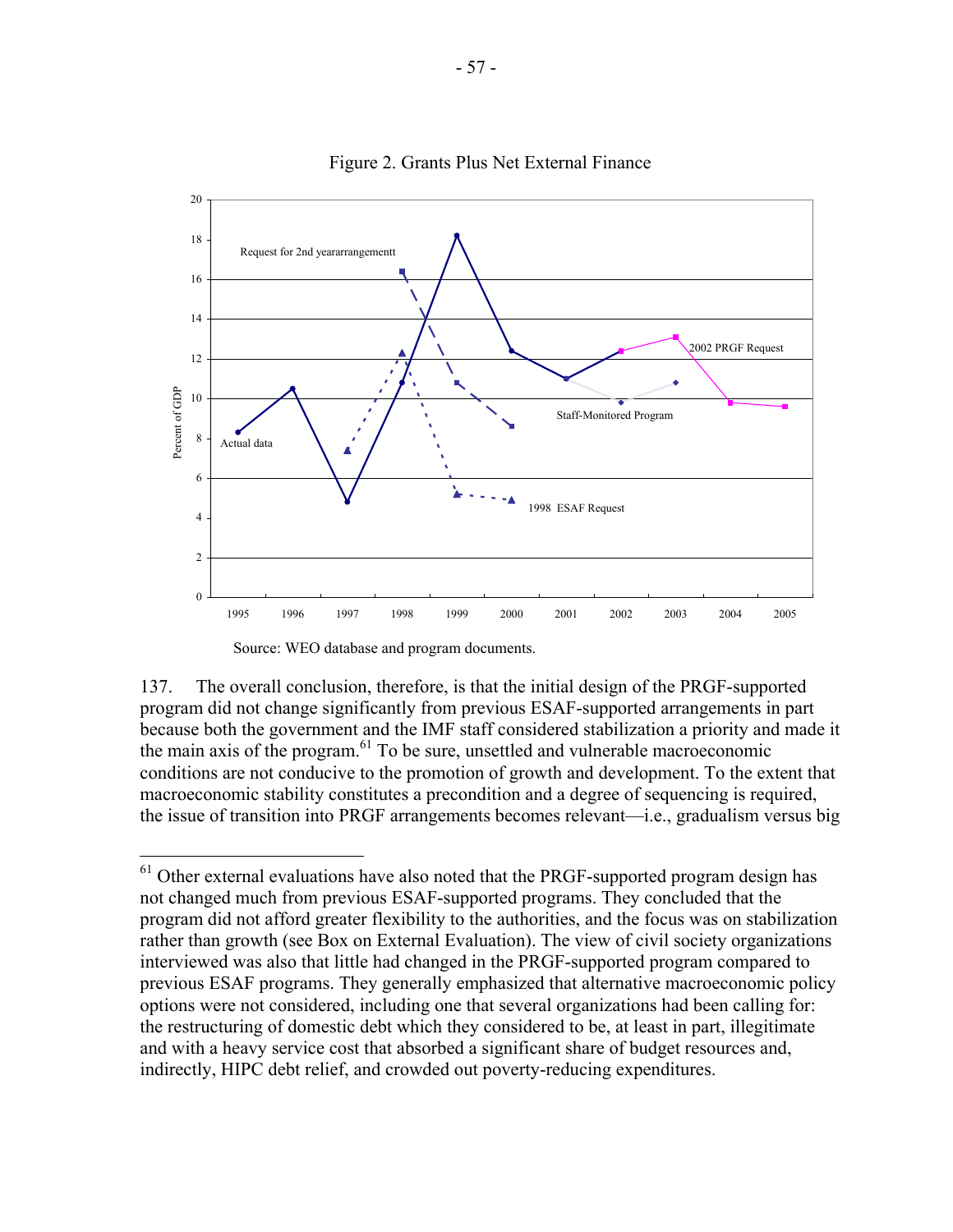bang in the application of key features—taking into consideration initial country circumstances and the effective speed limits that the process of aligning Fund support may encounter. However, going forward the issues of how to transit from stabilization to growth and enhanced growth analysis—including consideration of key tradeoffs—would require heightened attention to move towards the key features of the initiative.

138. *Structural conditionality in the PRGF-supported program was streamlined—in the sense of a lower number of specific conditions—but the burden of quantitative performance criteria did not diminish*. The PRGF-supported program reduced the number of structural targets with respect to previous ESAF arrangements as documented in Table 6. The total number of structural benchmarks and structural performance criteria has declined by half to 17. Moreover, structural conditionality became greatly focused on financial system and public sector issues. Both areas of concentration were of major macroeconomic relevance in Nicaragua, and had been highlighted in the PRSP as key priorities.

|                              | ESAF/98                                                     |    |                  |
|------------------------------|-------------------------------------------------------------|----|------------------|
|                              | First annual<br>Second annual<br>arrangement<br>arrangement |    |                  |
|                              |                                                             |    | <b>PRGF/2002</b> |
| <b>Public Sector</b>         | 6                                                           | 4  | 5                |
| Privatization                | 9                                                           | 10 |                  |
| Social Security Reform       | $\mathfrak{D}$                                              | 5  | 0                |
| Legal Reform/Governance      | 2                                                           | 9  | 3                |
| Financial System Reform      | 5                                                           | 5  | 8                |
| <b>Trade Policy</b>          | $\overline{2}$                                              | 4  | $\Omega$         |
| <b>TOTAL</b>                 | 26                                                          | 37 | 17               |
| <b>Prior Actions</b>         | 8                                                           | 3  | 3                |
| Performance Criteria         | 5                                                           | 3  | 5                |
| <b>Structural Benchmarks</b> | 13                                                          | 31 | 9                |

|                                   | Table 6. Structural Performance Criteria and Structural Benchmarks in Nicaragua's |
|-----------------------------------|-----------------------------------------------------------------------------------|
| IMF-Supported Programs, 1998–2002 |                                                                                   |

Source: Program documents.

 $\overline{a}$ 

139. The Bank and Fund (as well as donors) also required structural measures to improve governance and transparency. The fight against corruption was a key policy in the government's agenda—and a requirement for reaching HIPC completion point. Thus, governance-related conditionality also reflected priorities set in the PRSP. The IMF-supported program included three structural benchmarks on governance.<sup>62</sup> However, it

 $62$  These included the submission to the national assembly of the law on domestic and external indebtedness of the public sector, the approval of prudential norms to limit risks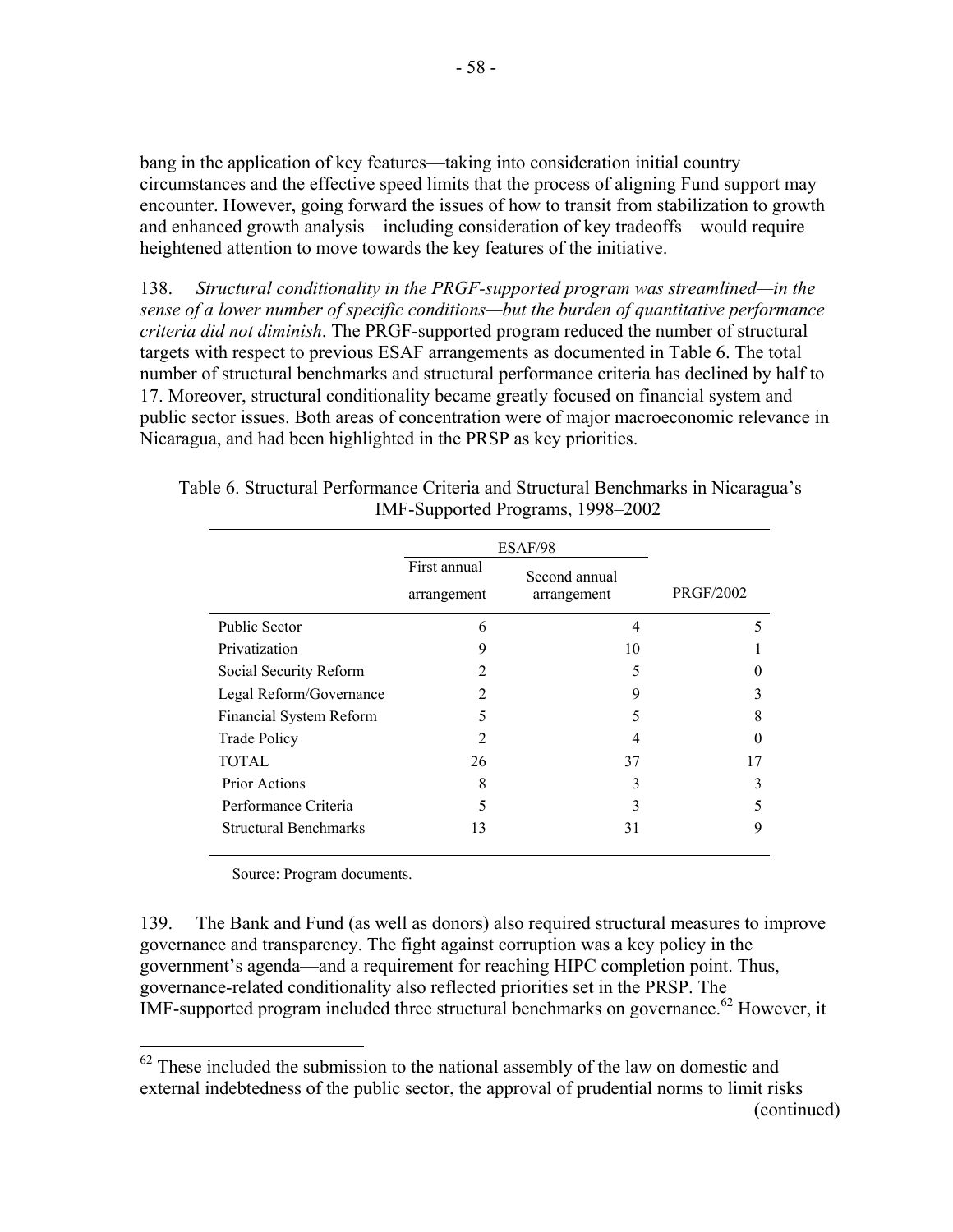was the World Bank who took most of the formal responsibilities on conditionality in this area.63

140. In the area of privatization there was also substantial streamlining; the PRGFsupported program included one structural benchmark (divesting the remaining government stake in ENITEL) whereas the previous ESAF-supported arrangement had included ten measures.

141. However, despite this significant reduction in structural conditionality, senior government officials interviewed stressed that the burden of quantitative performance criteria in the PRGF-supported program did not diminish. They argued that the burden of this conditionality was very strong despite the fact that in their view a sufficient track record had already been established. Moreover, they stressed that the inclusion of targets on direct poverty-reducing expenditure—which was welcomed by civil society and donors represented an added constraint on policy room, including to the authorities' ability to reassign expenditures. The issue of expenditure reassignment was critical to the authorities' new development strategy, which has called for increased infrastructure investment. For IMF staff the conditionality framework in the PRGF-supported program was consistent with the difficult initial conditions and past macroeconomic mismanagement, and the focus on targets for poverty-reducing expenditures also reflected the priorities established in the HIPC initiative. Hence, the lack of change in non-structural program conditionality reflected the same reasons underlying the lack of modification in program design. But, as noted earlier, there can clearly be tensions between a government-driven emphasis and other objectives of the PRSP/HIPC approach.

### **Has there been learning/change over time?**

142. *The Fund has gradually become more flexible to political considerations and more inclined to opening the policy space to government-led initiatives*. However, it is not possible to discern whether this is due to the PRSP/PRGF process per se or to a more stabilized macroeconomic environment and greater government credibility—based on its economic track record and commitment to better governance. Senior officials interviewed acknowledged that since the PRGF-supported program the IMF staff have become more cognizant of political constraints, agreeing to modify initial plans provided that the spirit of

 $\overline{a}$ derived from maturity mismatches, and the publication and official adoption by the Central Bank of revised national accounts for 1994-2000. Fund documents also present the conditionality on the plan for asset recovery as a governance measure. However, this would fall more naturally in the financial sector reform category (as previous Fund documents had done).

<sup>63</sup> The World Bank CAS included 11 progress indicators in the areas of governance, transparency, and judicial reform.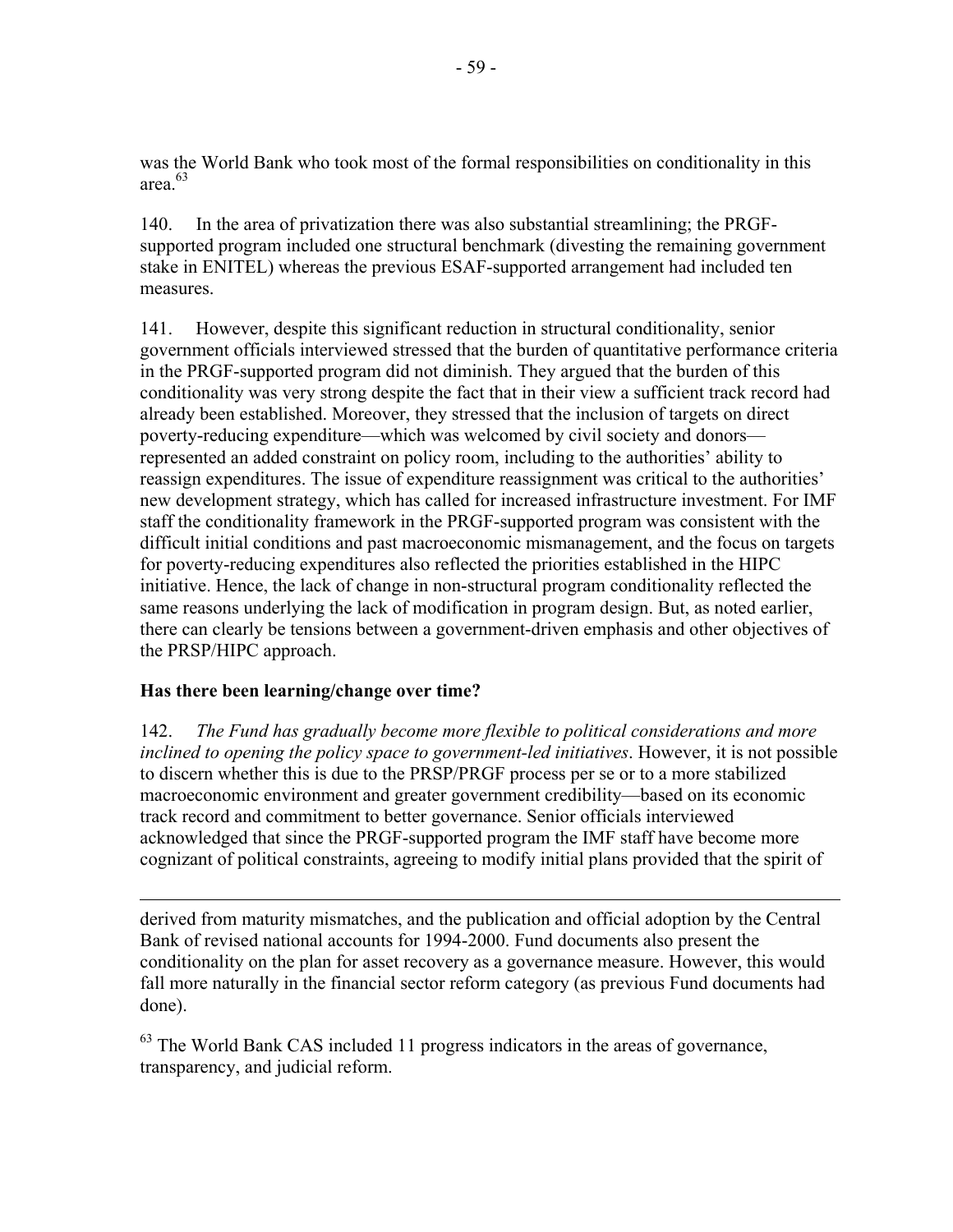policies and reforms was preserved. Several cases illustrate the recent shift by Fund staff towards greater openness to government initiatives and increased flexibility to political economy matters, including the 2003 budget approval process, the tax reform, and the sale of assets from liquidated banks. These cases shed light on a few distinctive issues of process change.

- The *approval of a 2003 budget* complying with the agreed target for the combined public sector deficit was a condition of the program. However, changes introduced to the budget proposal in the Legislature, including higher expenditures and fiscal deficit, did not meet the program's performance criteria and a Presidential veto was used to disallow the modifications. A compromise position with legislators was later reached, which included higher expenditures and raising some taxes to preserve the deficit target under the program.<sup>64</sup> Senior officials recognized that the Fund exercised flexibility to accommodate tax and expenditure modifications needed to obtain political support for the passage of the budget, while maintaining the agreed target on the combined public sector deficit.
- The *passage of tax reform* legislation was also a benchmark under the program. However, it required changes to the initial proposal in the National Assembly to secure political backing. The changes involved higher expenditures and the increase in some direct taxes, which Fund staff consented to given that the agreed net-revenue gains were preserved. Senior officials interviewed acknowledged the IMF's flexibility in the tax reform process.
- The process of *asset recovery* from liquidated banks was also a performance criterion in the program. A technical assistance mission from MAE contributed to the design of an asset recovery plan, including the use of an international firm to arrange the auctioning of the asset portfolios. The sale of bank assets became a politically charged subject, however, and senior officials indicated that the initial asset-sale plan did not provide flexibility in the preparation of asset groups. To gain legislative approval of the process, modifications to the initial plan were needed and the Fund proved willing to accommodate the changes to assets portfolios in order to carry out the auctions.

<sup>&</sup>lt;sup>64</sup> The Budget Law contained higher public expenditures of near 1 percent of GDP. The Fund urged the President to veto the law and argued (including through a letter from the Deputy Managing Director to President Bolaños) that the target for the fiscal deficit could not be loosened. President Bolaños vetoed the Budget Law and negotiated with the Assembly a modified budget whereby total public expenditures would be slightly higher than envisaged under the PRGF (by 0.3 percent of GDP). This deviation from the initial program, however, was compensated by offsetting measures to raise additional revenues, including excise taxes on tobacco and alcohol.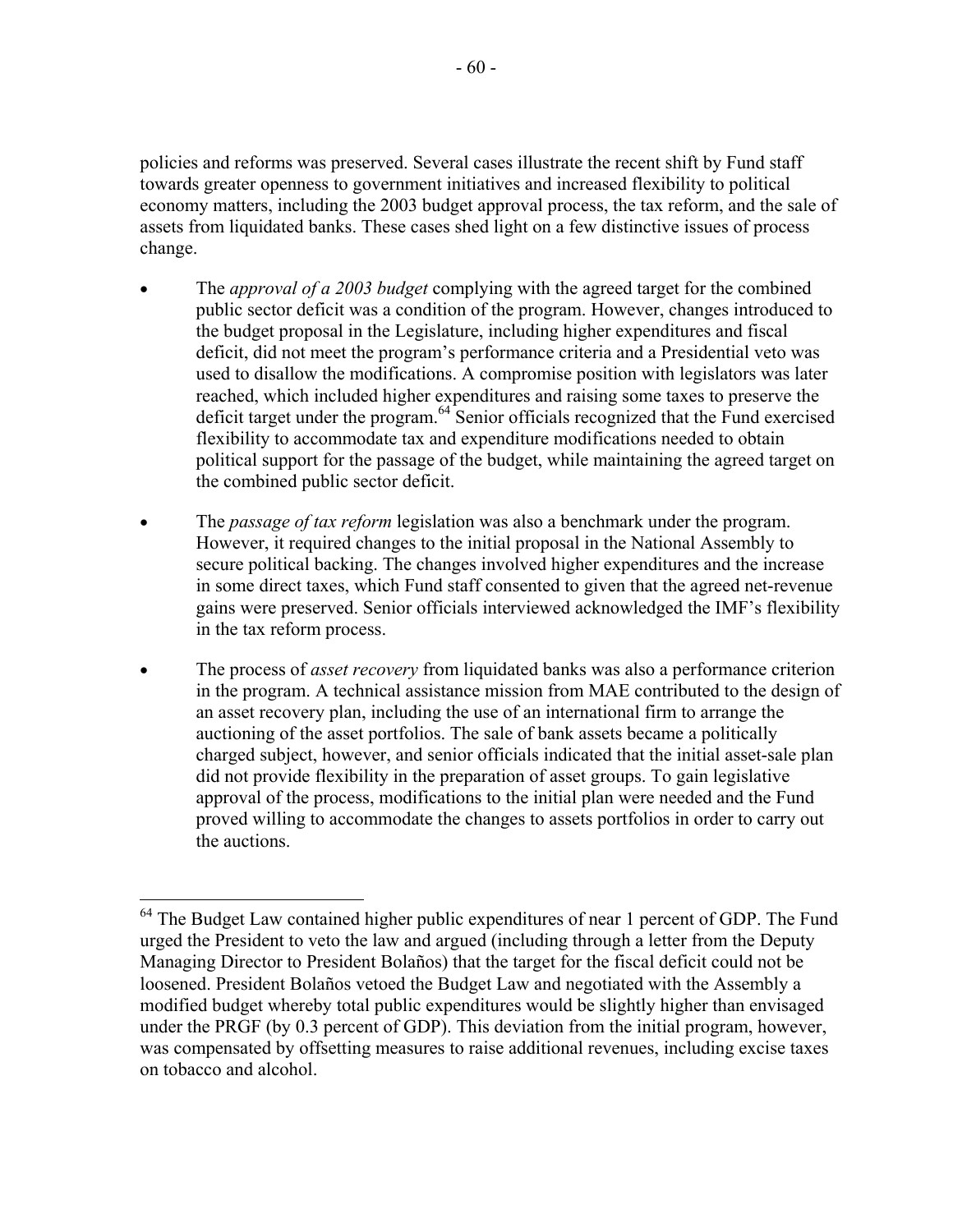143. Various civil society organizations interviewed acknowledged that Fund staff had become more open to government-led initiatives, and more understanding of political considerations. However, many organizations complained that there still was little opening of discussion of alternative macroeconomic policy options to other interested parties, which they favored doing through the consultative council CONPES or a special commission akin to the one used for the tax reform. For example, domestic debt issues were raised by various organizations but did not permeate official discussions,65 and civil society has also complained of being excluded from negotiations of the Central America Free Trade Agreement. As noted earlier, the tax reform was a notable exception, and despite some complaints that the authorities and the Legislature left some recommendation aside, civil society organizations interviewed recognized that this was a positive step and called for the use of technical commissions in future policy discussions, including program negotiations and the budgetary process.

144. *Thus, the indications of gradual opening of the policy space by the Fund, as well as greater willingness of the authorities to engage civil society, are in step with PRSP objectives, but it still unclear at this point how these will affect program design and the perception of broader ownership*. Opening the policy space and increasing participation have aimed to increase policy sustainability and continuity—which has been an issue in Nicaragua—for economic development and poverty reduction. But the links from broadening the policy space and participation to the objectives of policy sustainability and continuity are yet to be determined.

# **(b) Participation and ownership**

145. This section supplements previous discussions of participation and ownership for the PRSP, to address several additional messages specific to the Fund's involvement in the participatory process.

146. *Key components of the PRGF-supported program—the need for fiscal consolidation and macroeconomic stability—have been government owned, but the program has lacked broader ownership*. Senior officials have emphasized that it has been a government priority to consolidate and strengthen public finances and maintain macroeconomic stability in line with the PRGF-supported program. However, many civil society organizations have not been fully cognizant that key aspects of the PRGF-supported program were government-owned, and insisted that the Fund has exerted excessive influence on the design of macroeconomic policy. This view was reinforced by comments of IMF Executive Directors to the press on the budget approval process during their visit to Nicaragua in early 2003, which civil society, political parties, and donors saw as adversely affecting the perception of local ownership of the program.

<sup>1</sup> <sup>65</sup> See for example Avendaño (2002).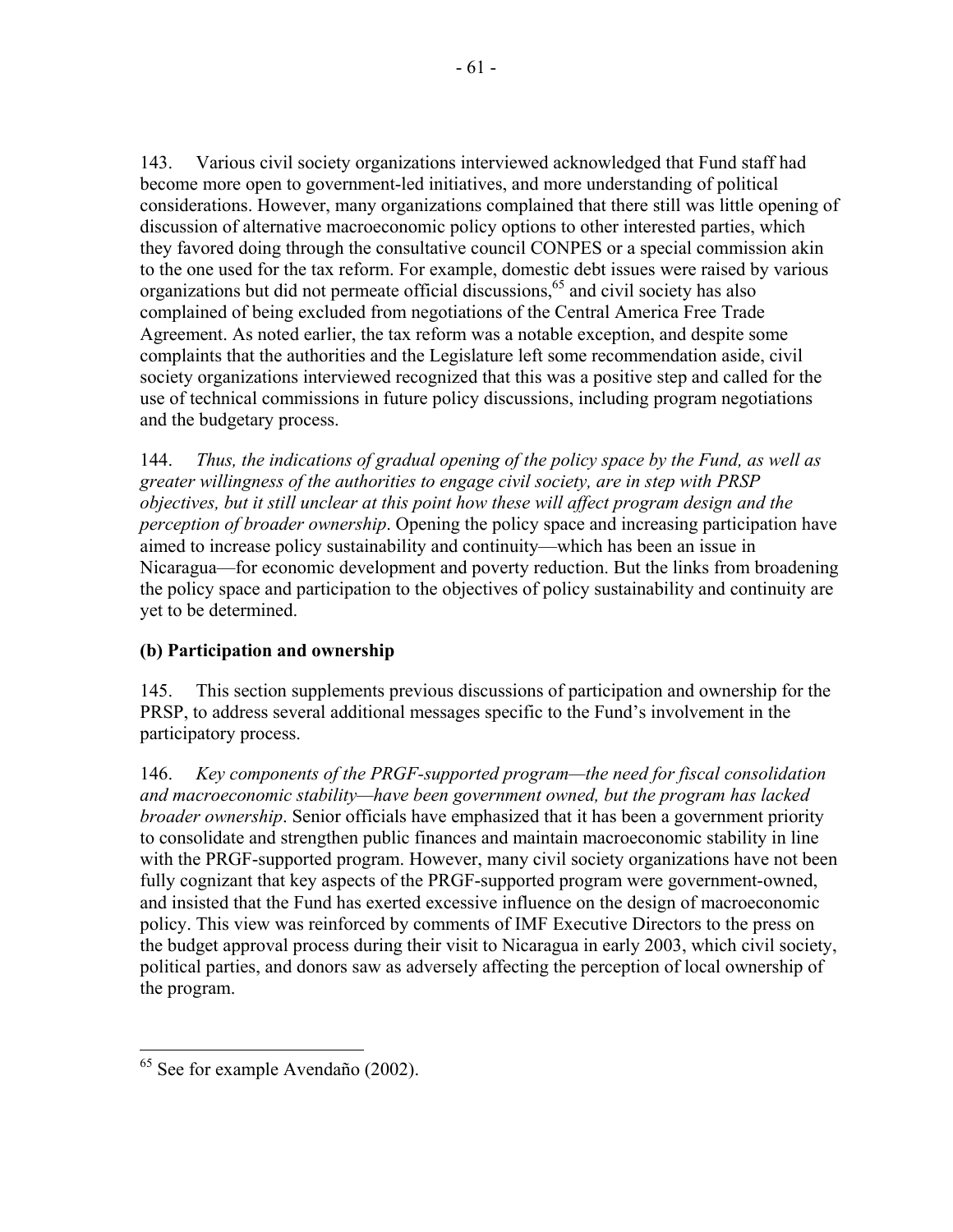147. There is a perception among most civil society organizations and donors interviewed that the Fund, mostly through its resident representative, has been making greater outreach efforts in the past few years to explain its positions and the content of the program. This has been done through regular participation in meetings where civil society and donors were present and through press articles. They thought, however, that greater efforts in this direction would be helpful.

148. Nevertheless, civil society broadly expressed frustration with the lack of impact of their views on program design, despite that they have been vocal in different fora and on a variety of issues, including on exchange rate overvaluation, the resolution of the banking crisis and the burden of domestic debt, and financial sector issues and access to credit. They thought that the PRGF-supported program was not different from ESAF-supported programs in most aspects, including the exclusion of interested parties from discussions and program design.

149. Legislators that were interviewed noted also that the National Assembly has not participated or been consulted in the process of program negotiations, and they saw also the program as being imposed on the country. In contrast, senior officials interviewed acknowledged that program negotiations have been conducted in private between the Fund and the Central Bank and Finance, but considered that opening program negotiations to other actors would be unrealistic.

150. In the view of the evaluation team, some of the expectations raised among civil society and other stakeholders that the new PRSP/PRGF approach would lead to more direct involvement in program formulation were unrealistic. Nevertheless, the contrast between the broadening of the debate on the development strategy and social priorities—although highly imperfect—and the more limited changes from the "traditional" way of doing business in the macroeconomic policy area are noticeable. Clearly, this reflected to a considerable extent the government's own preferences. But, broadening the discussions of macroeconomic policy, possibly using technical commissions similar to the tax reform, could contribute to fostering a better understanding of trade-offs and policy choices.

# **V. WORLD BANK EFFECTIVENESS**

151. This section discusses the role and effectiveness of the World Bank in supporting the PRSP process in Nicaragua. The analysis focuses on two areas: (i) *support during PRSP formulation*; and (ii) *alignment during implementation*. Discussion in both areas cover the way the Bank carried out its support with respect to the "country-driven" principle, while the discussion of the alignment during implementation highlights the Bank's performance in donor coordination and promoting the partnership principle.

152. Specifically, the first section discusses the importance and quality of key analytical inputs from the Bank in the diagnosis and formulation process of the PRSP and includes an assessment of Bank behavior during PRSP preparation and addresses whether Bank support gave sufficient room for a country-led formulation process. The second section looks at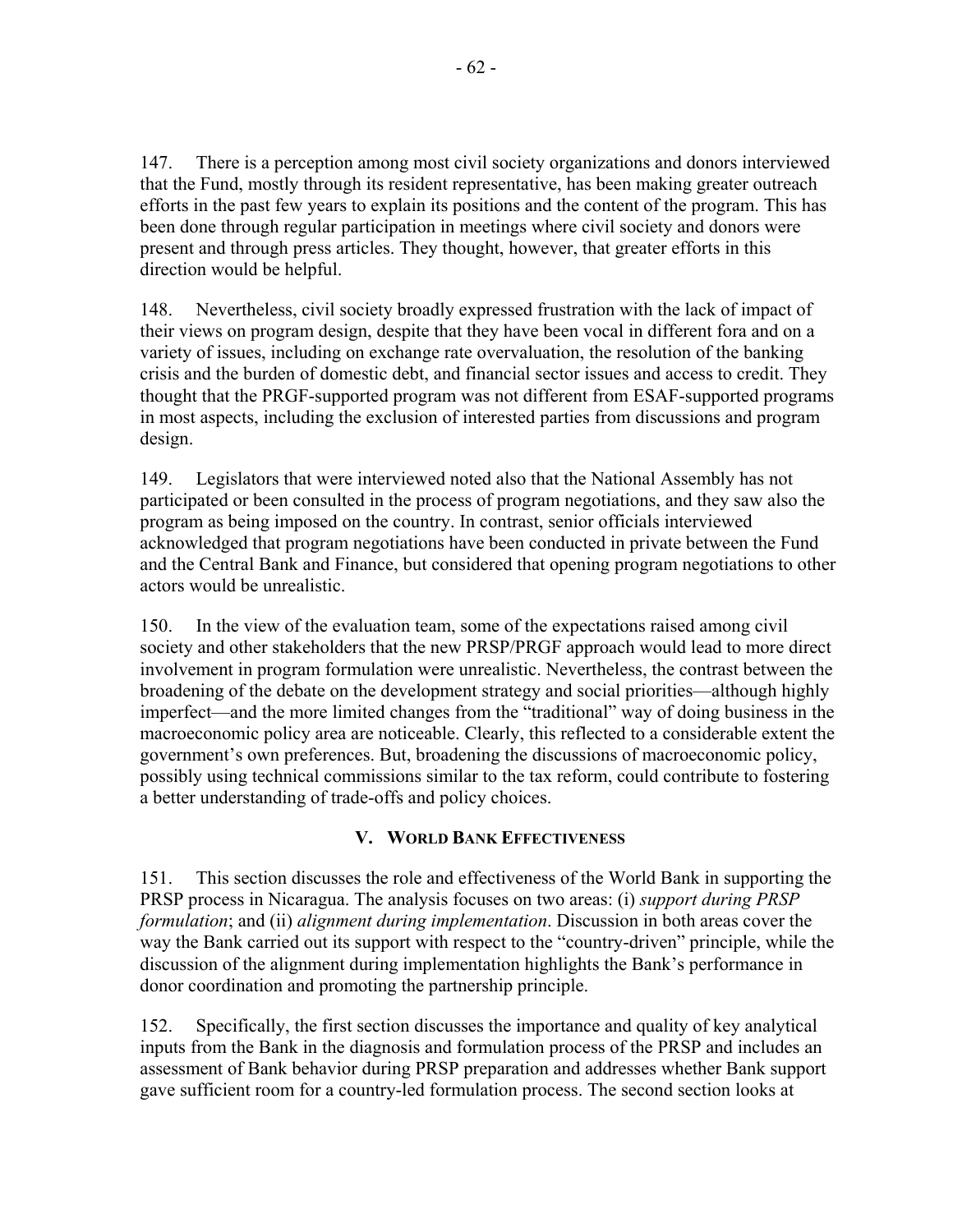alignment of the institution's support following the PRSP by reviewing four areas covering both behavioral alignment with the principles of country ownership and partnership and the match between Bank's assistance and the pillars of the PRSP. The recent CAS covering 2003-05 provides the basis for the Bank's planned lending and non-lending program, and the overlap between CAS and PRSP priorities is examined. The section concludes with as assessment of the Bank's role in promoting donor coordination and working with other donors under sector wide approaches.

# **A. World Bank Support During PRSP Formulation**

## **Analytical support to diagnosis and strategy formulation of the PRSP**

153. Bank work on poverty issues in Nicaragua predates the launch of the HIPC. IDA supported the first poverty profile and analysis carried out in 1993-1994, and had a close dialogue with the government on its earlier poverty alleviation and social development strategy, which was based on the 1993-1994 diagnosis, via the Bank's 1995 Poverty Assessment.<sup>66</sup> The Policy Framework Paper (PFP) of 1999-2001, prepared by the government in 1999 with assistance from the Bank and the IMF, included elements which were carried over to the PRSP, as the poverty alleviation strategy focused on: (i) promoting economic growth with equity; (ii) investing in human capital; (iii) strengthening the social safety net; and iv) promoting rural development. The PFP also focused strongly on structural and governance reforms, and macroeconomic stability.

154. The Bank was closely engaged in the preparation of the PRSP. Other donors have been active supporting process aspects, particularly related to the consultative process, but in terms of analytical and strategic advice the Bank played the leading role. The quality of the technical assistance and analytical advice provided by the Bank is held in high regard by most informants.

155. The key diagnostic input to the PRSP formulation process was the Poverty Assessment prepared under Bank leadership in 1999-2000 and published in early 2001.<sup>67</sup> The report built on the Living Standard Measurement Survey of 1998 and involved 25 staff and consultants as contributors on the Bank side, 20 in the government's task team and a similar number from the National Institute of Statistics. Funding was provided by the Government, the World Bank, IDB, UNDP and three bilateral donors. In addition to the main report, 28 annexes detailed statistics, methodologies applied as well as sector studies, an extreme poverty map (extensively reproduced in the PRSP), and a qualitative poverty and exclusion study.

 $\overline{a}$ 66 World Bank (1995), Report No. 14038-NI.

 $67$  World Bank (2001), Report No. 20488-NI.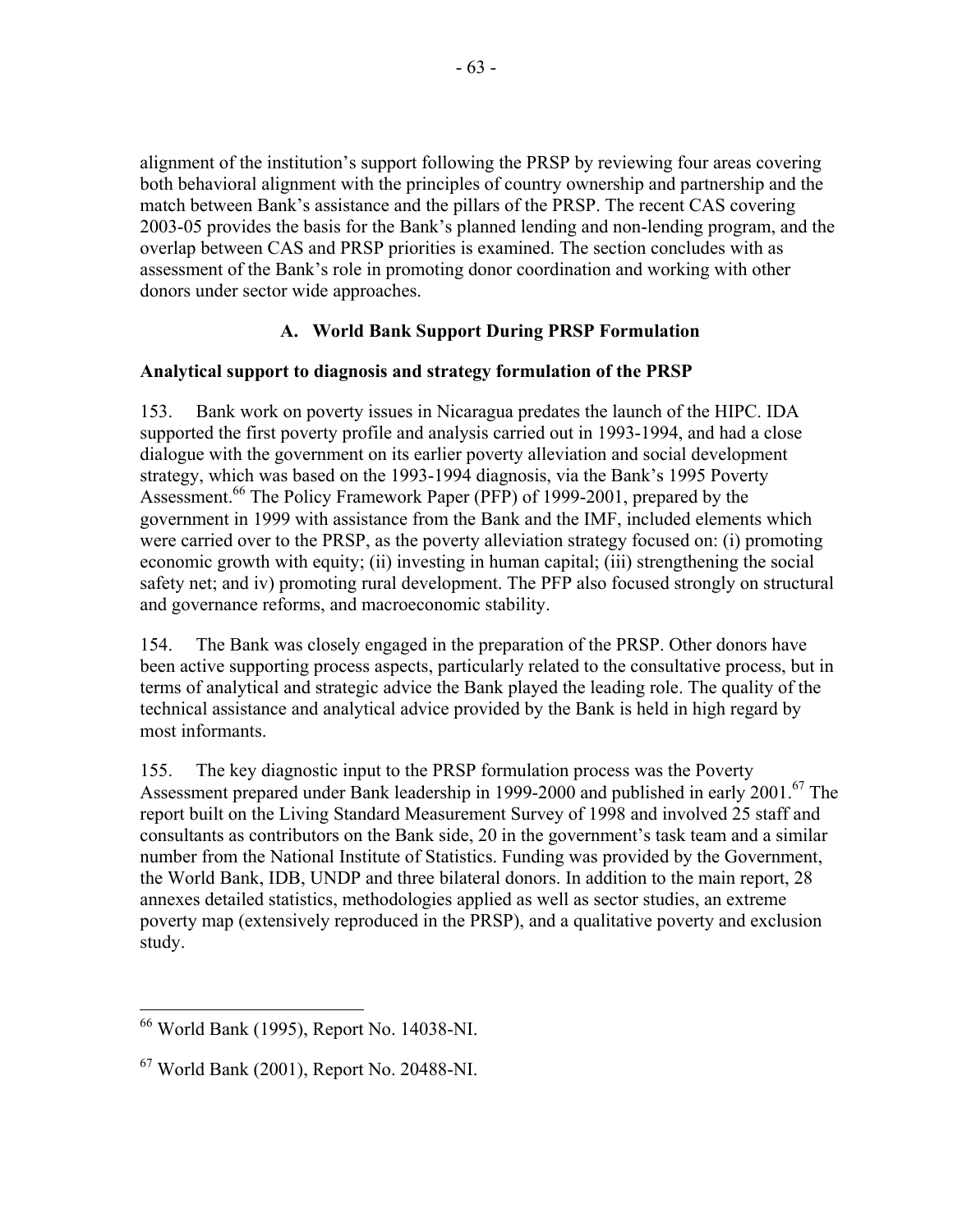156. The Poverty Assessment was the centerpiece to the poverty diagnosis included in the PRSP, but the report also included a very comprehensive chapter proposing key elements of a poverty reduction strategy, in many respect with considerably higher specificity than what later appeared in the PRSP. Comparing the thrust of the recommendations in the study with the strategy eventually included in the PRSP, however, yields no direct relation. Bank staff point to the difficult balance of providing technical support while at the same time respecting government's leadership role in drafting the PRSP.<sup>68</sup>

157. Other inputs to the PRSP formulation included a study prepared by World Bank contracted consultants for the SETEC that reviewed the effectiveness of selected social programs which were later included in the PRSP<sup>69</sup> and observed widespread problems of targeting, operational efficiency and pro-poor impact with several programs. In addition, a Bank-credit (EMTA-I) partially funded the consultants of the SETEC in charge of preparing the PRSP. Lastly, the Bank offered to fund a national PRSP workshop through its World Bank Institute, but in the end offered training which from participants interviewed was not felt to be very relevant at that point in time.

### **World Bank behavior during preparation**

158. Nicaraguan stakeholders and donors perceive that the Bank's agenda has changed during the last five years towards a stronger poverty orientation, and to the promotion of civil society participation, as embodied in the PRSP. The Bank is perceived as more open to dialogue, and it is becoming more open to coordination with other donors. Still, there is a widespread perception that even if changed in a positive direction, the Bank continues to impose its agenda without giving sufficient space for national stakeholders to decide their preferred course. Even in light of the positive changes noted above, informants sense the Bank continues to dominate policy discussion similar to the situation before PRSP/HIPC was introduced, and that more change is needed. However, though more change is needed, and though the Bank continues to be a dominant stakeholder, the evaluation found little evidence that it had actually successfully imposed specific policy positions on the authorities. Features of the PRSP strategy perceived by some as imposed by the Bank during its preparation include insistence on a poverty safety net strategy, emphasis on programs supporting the social sectors (Pillar II and 3 of the PRSP), and an insufficient emphasis on growth. However, government officials recognize that though there were tensions in the dialogue on the necessity of a broader social protection strategy, the Bank eventually respected the

1

 $68$  Ibid. Paragraph 7 of this document's executive summary states: "The Government is in the process of defining a poverty reduction strategy. The purpose of this Poverty Assessment is to provide background material and analysis that will assist the Government in designing this strategy, but it is not itself designed to formulate the strategy. However, some key priorities emerge from the analysis that should be considered in any strategy for Nicaragua."

 $<sup>69</sup>$  Gillespie (2001).</sup>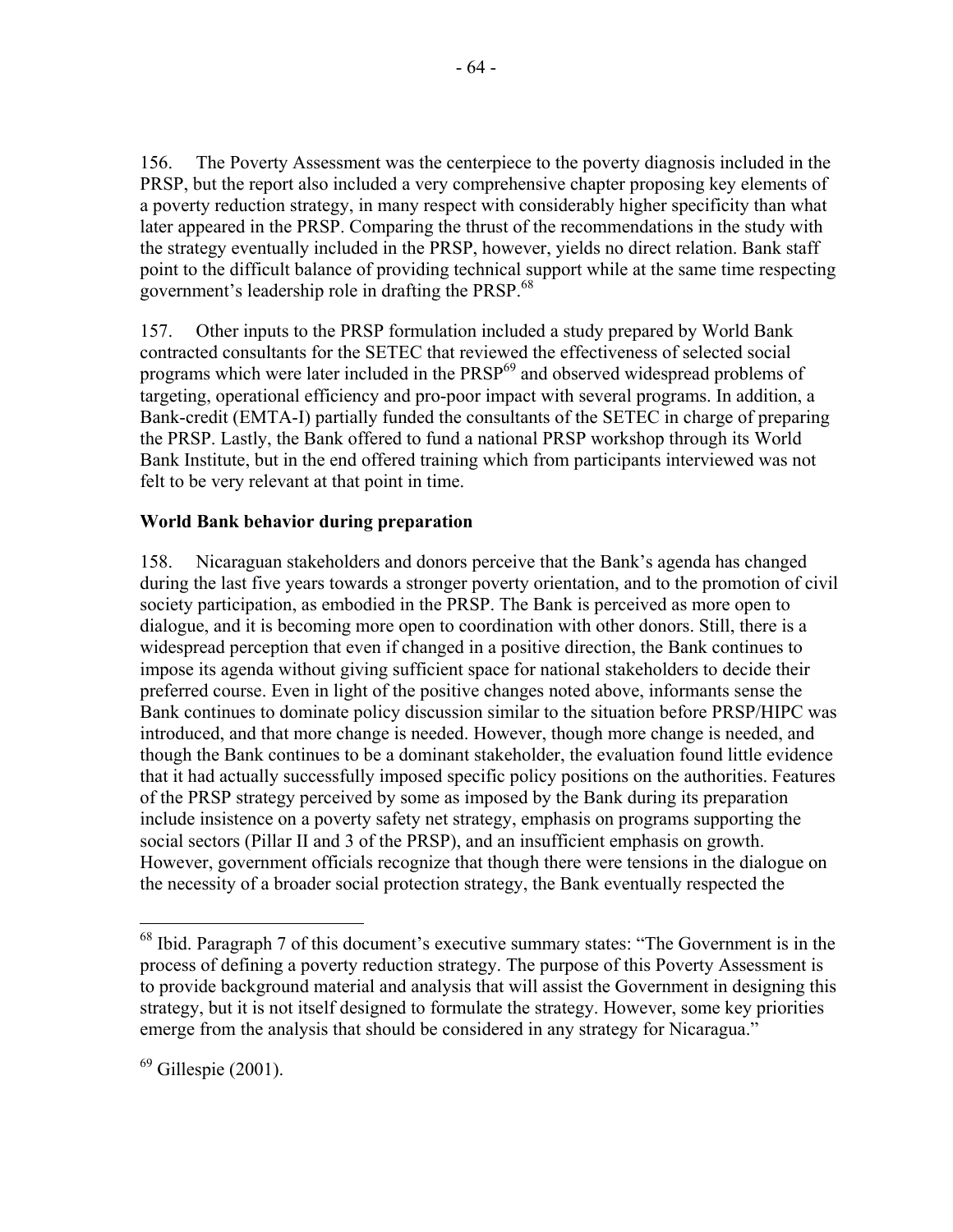position of the government. Since PRSP preparation, the government is moving towards accepting that such a strategy needs to be prepared. Similarly, the Bank is perceived to have accepted, albeit reluctantly, the targeting of youth in the social sector policies.

159. Rather than imposition of a social sector emphasis by the Bank—which did not happen—the key problem seems to be the absence of a frank technical and political discussion of growth issues and tradeoffs, involving government, qualified Nicaraguan economists, Bank/Fund analysts and other development partners. The emphasis on social sector issues in the PRSP is consistent with the key incentives behind the PRSP approach, in particular as a framework for spending HIPC relief for targeted poverty reduction purposes. The Nicaraguan PRSP is in that sense perceived by some stakeholders to reflect the dominating thinking in Washington at the time it was prepared. Another contributing factor to the continuation of this perception is that the new government's alternative vision on spending priorities has been reluctantly received by the Bank and the IMF, as discussed in section B above. Interestingly, for most of the Bank staff consulted for this evaluation, it has clearly been a surprise that perceptions of imposition are quite widespread.

160. Many of the informants seeing a Bank-driven agenda during the PRSP formulation also stressed that Bank staff, when overstepping the fine line between assistance and imposition, have been motivated by the best of intentions. They claim that factors relating to the asymmetrical relation between the Bank and the country exacerbate the perception of imposition: the Bank is perceived as powerful not only in terms of influence on flows of concessional assistance or debt relief, but also in terms of analytical capacity and ability to diagnose and formulate recommendations for policies and strategies quite quickly, and in considerably shorter time than the government would need for a similar process. These asymmetries make it difficult to construct national ownership (and, by implication, political quality of proposed strategies).

161. As promoters of the PRSP approach, the BWIs have an important role in ensuring its success. As the more powerful partner, the Bank is obliged to adapt behavior and attitudes to minimize the negative effects of the asymmetry and could improve the process of its engagement in Nicaragua, continuing with recent improvements in the openness of dialogue. While the Bank may contribute to a technically sound strategy, the durability of a strategy requires both the substance and process dimensions. More must be done by the Bank to ensure that the PRSP results in enduring policy processes and not just creation of a strategy.

# **B. World Bank Alignment During PRSP Implementation**

162. The assessment of World Bank alignment during PRSP implementation is based on a review of four areas covering both behavioral alignment with the principles of country ownership and partnership and the match between Bank's assistance and the pillars of the PRSP. The areas are: (i) the process of managing the Bank's recent lending operations, (ii) the alignment of the areas covered and manner of conducting recent analytical work, (iii) the Bank's assistance strategy for the next several years outlined in the recently approved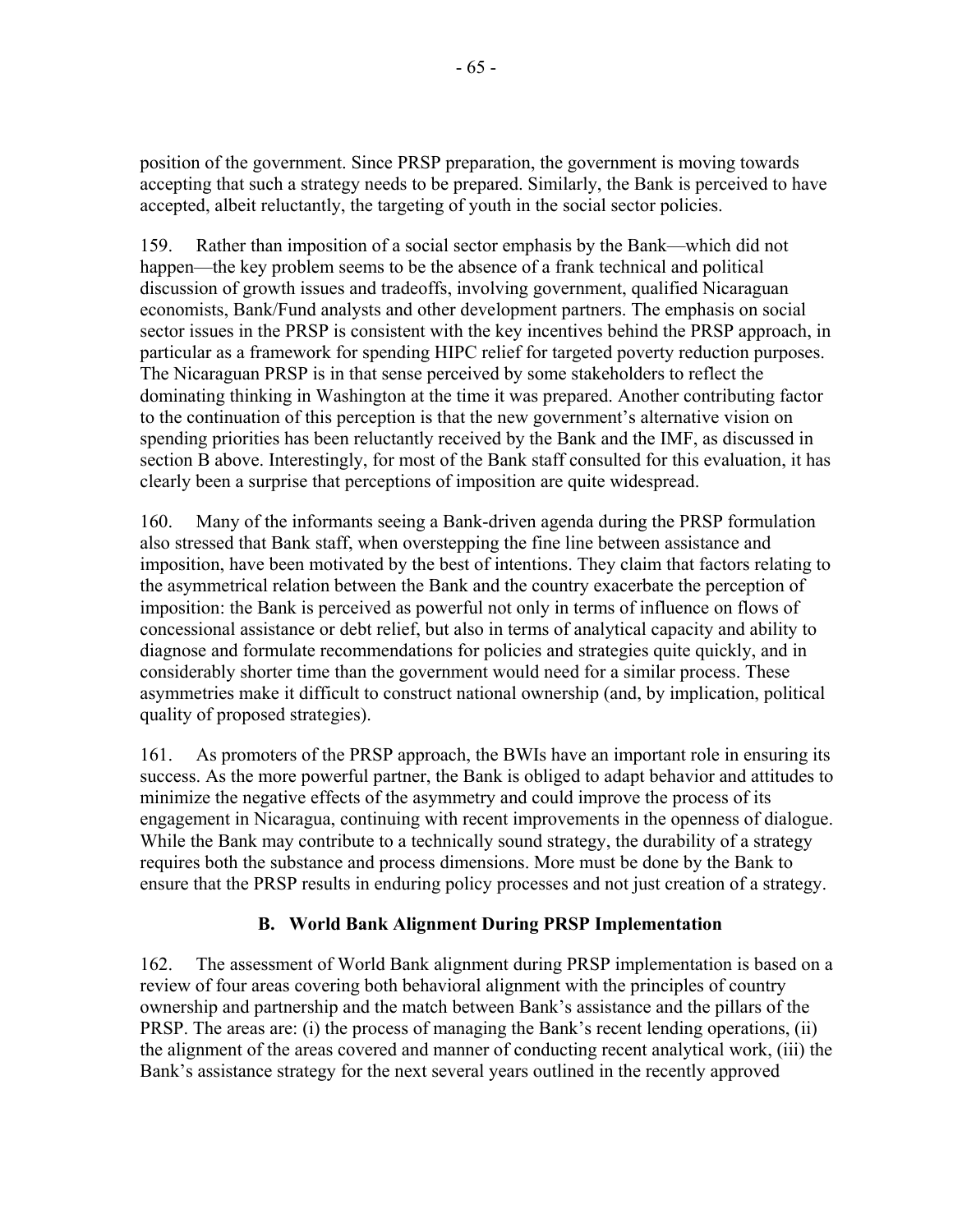Country Assistance Strategy (CAS) for 2003-2005, and (iv) the Bank's role in donor coordination.

#### **Task management of lending operations**

163. During consultations with donors and government authorities, the prevalence of Washington-based task managers was viewed as a constraint to a cohesive and timely dialogue with the Bank at an operational level, and dampening prospects for country-led aid management and more coordinated relations with donors on the ground. The World Bank office in Nicaragua has been strengthened over the last 3-4 years. Most recently, an agricultural sector specialist has been relocated from Washington to Managua. This strengthening is greatly appreciated by other donors and by government representatives. With a portfolio of 17 active credits (see Box 9) covering as many sectors or sub-sectors, and institutions, the vast majority of task managers continues to be based in Washington. A recent Nordic study of the role of the IFIs in Nicaragua in relation to the PRSP recognized the increased presence, but still concluded that "the World Bank continues to be perceived as a distant organization with little direct presence in Nicaragua. $170$ 

### **Box 9. A Snapshot of World Bank Lending in Nicaragua**

The Bank's portfolio in Nicaragua, as of May 19, 2003, consists of 17 credits totaling US\$488.1 million of which US\$247.8 million has been disbursed, and US\$75.5 million is planned for disbursement in FY03. It is the largest active portfolio in Central America.

The largest credits in the current portfolio, in terms of commitments yet to be disbursed, are:

- (i) Poverty Reduction and Local Development (FISE) (US\$52.9 million undisbursed);
- (ii) Road Rehabilitation and Maintenance III credit (US\$47.7 million);
- (iii) Land Administration Project (US\$34.7 million);
- (iv) Rural Municipal Development Project (US\$18.3 million); and
- (v) Basic Education Project (US\$16.9 million)

Bank lending to Nicaragua has grown steadily from US\$120.3 million net commitments in FY92. The composition of the portfolio has evolved from a single economic management credit in FY92 to FY97, in which 4/5 of the portfolio was in environmental, social or human development. Currently, about 47 percent of the portfolio is in environmental, human development or social protection operations, 40 percent in private sector and infrastructure development, and 13 percent in public sector governance.

Source: Bank documents.

164. The coordination of task managers around a cohesive sector perspective is in principle assigned to the local office, and recently it has become a formal requirement that every mission from Washington must brief and debrief the resident representative. The considerable number of projects in the portfolio, the largest in the Central American Region,

 $70$  Embassy of Norway (2003).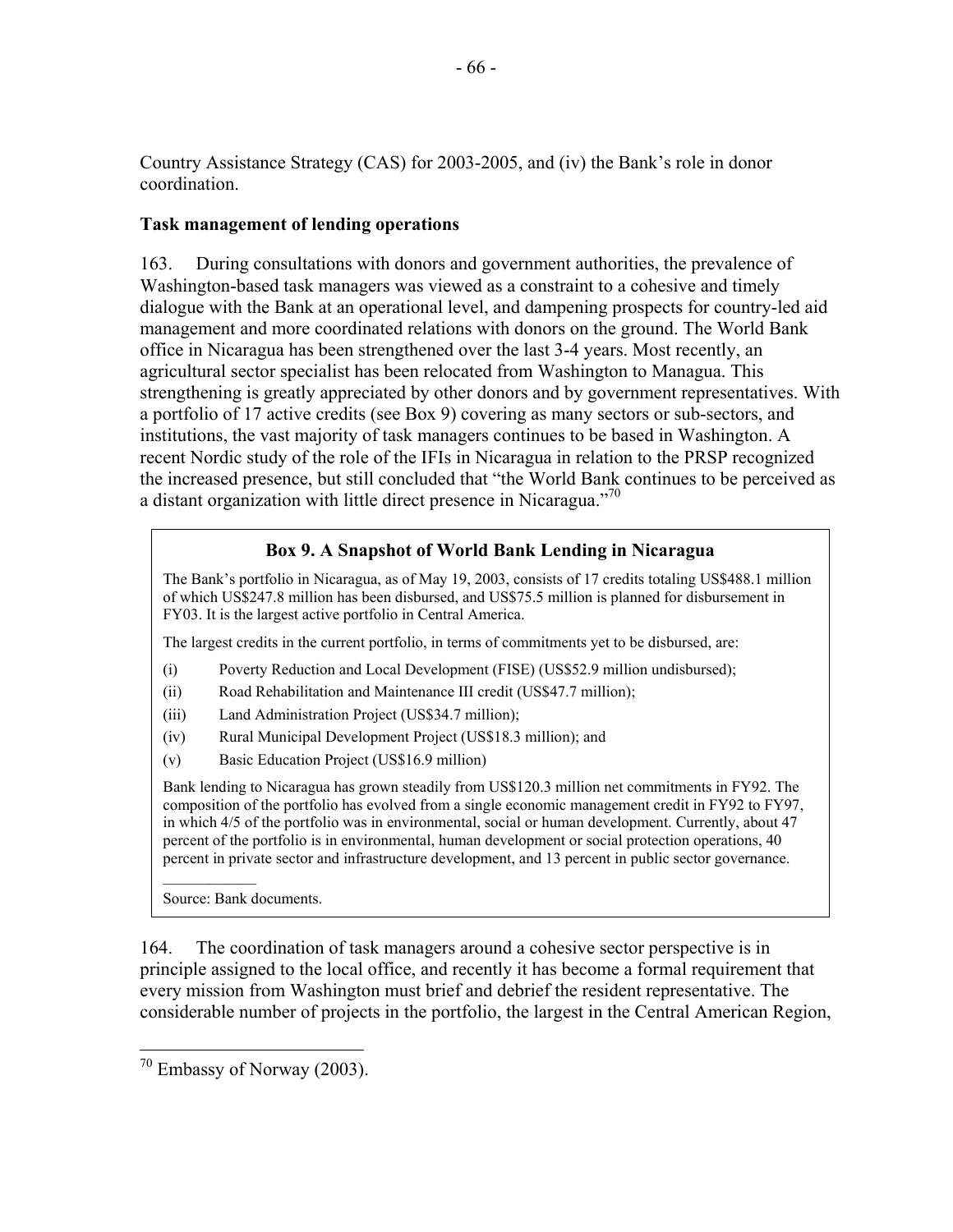and the limited staffing of the local office do not always make this feasible, and staff recognizes that cohesiveness and consistency is not yet optimal. An envisioned reduction in the number of projects in the portfolio should ameliorate part of this problem.

165. As a complementary effort, the Bank is trying to reduce the number of task managers assigned to projects in the Central American region, so that task managers would have projects in more than one country.<sup>71</sup> This should generate more efficient cross-country experience exchange. Task managers located in local offices in the region will also attend projects in various individual countries, which each are too small to warrant a decentralized task manager.

166. Bank staff, donors and government informants found that incoming, brief Bank missions from Washington does not always seek sufficient contacts with other stakeholders. Though the Bank has changed over the last 5 years, it is still perceived that Bank missions in some cases "arrive, instruct, and leave," with insufficient sensitivity to the broader processes of relevance to Bank-supported projects.

# **Alignment of analytic and advisory activities**

167. A poll conducted in connection with the consultation of the CAS found that respondents saw the role of the Bank as a financial institution far more important than its role as a provider of knowledge services.<sup>72</sup> However, analytical and advisory services are clearly adding value to the financial operations, and informants found generally that the quality of technical advice was excellent, and better than similar advice from most other donors.

168. In support of implementation of the PRSP, a key analytical input from the Bank has been the Public Expenditure Review (PER), published only 3-4 months after the presentation of the PRSP. The PER explicitly aims at improving the poverty focus of public spending, and includes as mentioned earlier a very comprehensive set of recommendations. Some of these suggest modifications to the PRSP, including a review of the macroeconomic projections in the PRSP, strategy development in key areas and review of investment portfolios in key sectors. The PER thus details and underpins many of the observations in the JSA.

169. Observing the wide ranging set of recommendations, it may appear that the PER would have been a useful input earlier in the process, before the PRSP was completed. The choice to prepare the study just when the PRSP was being completed may not have been entirely voluntary, and it does underline that the Bank has not considered the PRSP to be a finished document, which cannot and should not be modified, amended and further detailed.

 $71$  Source: Interview with the current World Bank Country Director.

 $72$  World Bank (2002a), Annex E.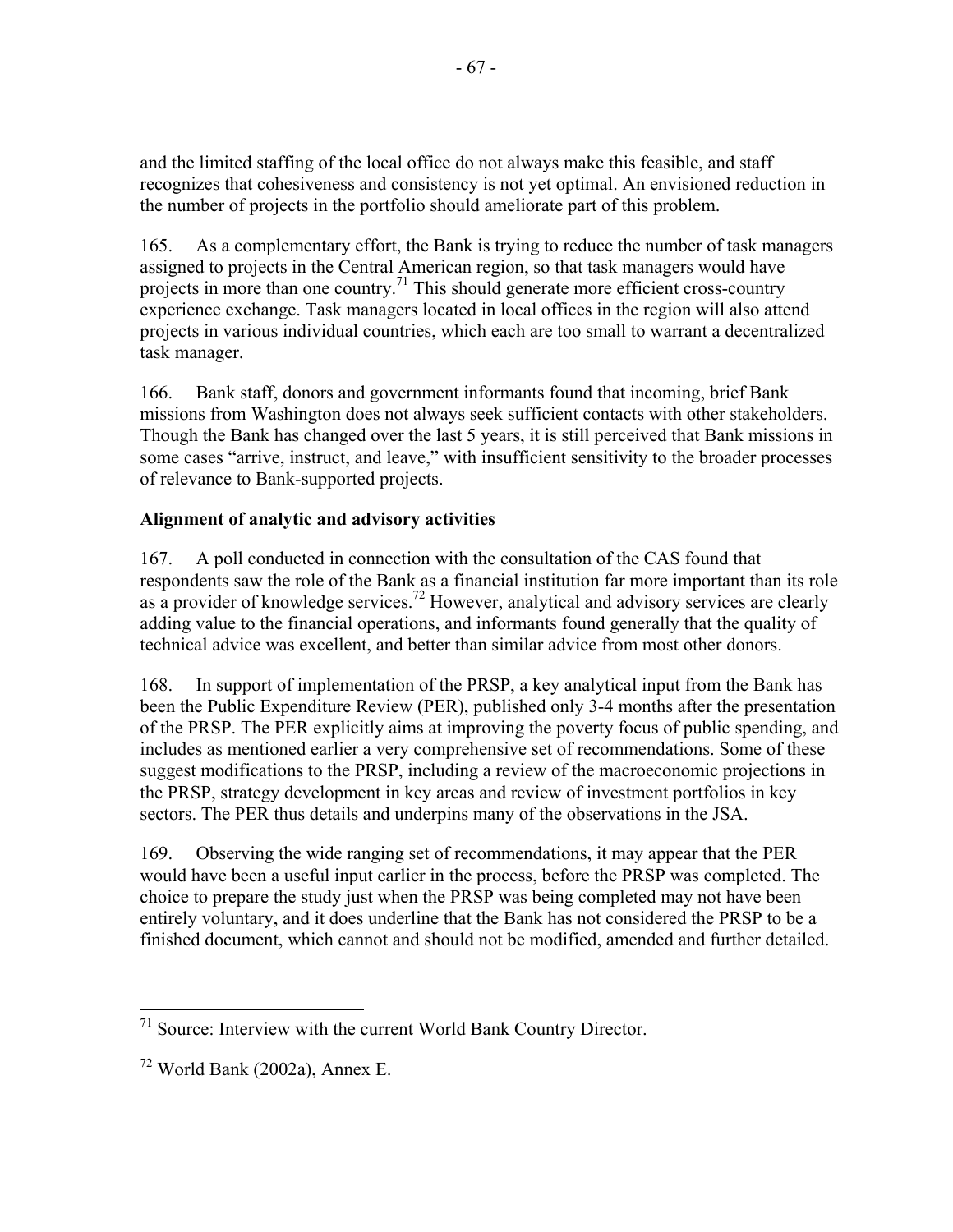170. To strengthen pillar 1, which was broadly recognized by most stakeholders to be the weakest in the PRSP, the Bank contributed a study on competitiveness and broad based growth promotion in agriculture (World Bank (2002). The agricultural growth study is an example of a responsive and participatory approach to analytical and advisory services. The study was not envisaged in the previous CAS, but made on the request of the government, with funding from several donors and virtual no direct costs to the Bank. The study was produced in very close cooperation with government officials, and represents a more participative approach which may have weakened the consistency of the policy recommendations somewhat, but which also have lead to greater acceptance and use of the document.

171. Most recently, the Bank has completed the 2003 Nicaragua Poverty Assessment that provided an update of the 2001 Poverty Assessment and draws on the results of the 2001 LSMS. This assessment has provided support to the government in monitoring progress in PRSP implementation. The analysis revealed that nearly half of the ten PRSP targets were not on track and needed additional efforts, and that progress measured by intermediate indicators was mixed. The Bank's analysis showed that continued progress toward the MDGs and PRSP goals to be closely linked to the recovery of growth in Nicaragua.<sup>73</sup>

172. There are also a number of on-going analytical products being prepared by the Bank that are well aligned to furthering the PRSP process. These include a Country Financial Accountability Assessment which is in the final stages of completion and a Country Procurement Assessment Report currently under preparation. Apart from their particular value outlining actions necessary to strengthen financial and procurement management and transparency, they are also core diagnostic requirements for moving toward a PRSC framework. (discussed below). In addition, both have been prepared in a joint partnership effort with the IDB. A broader-based Poverty and Social Impact Analysis as well as a Development Policy Review focused on the sources of economic growth have been included in the new CAS for  $2004$ .<sup>74</sup> As part of the non-lending services, the Bank office in Managua operates a World Bank Institute Distance Learning Center, with up-to-date technology funded by Spain. However, budget limitations have made it difficult to ensure operation and maintenance of the Center. Finally, the Bank is assisting in the analysis and classification of pro-poor expenditures.

173. With the adoption of budget-support type operations as the PRSC, technical and advisory assistance will in the future find less funding from sector operations. The core

<u>.</u>

 $73$  Points raised concerning the use of the 2003 Nicaragua Poverty Assessment are based on Box 8 of the most recent joint Bank/Fund Analysis of Progress in PRSP Implementation (September 2003).

<sup>&</sup>lt;sup>74</sup> Recently, PSIA was concluded on the Tax Reform and the Education for All Initiative, and is currently underway on the Public Investment Program and Decentralization.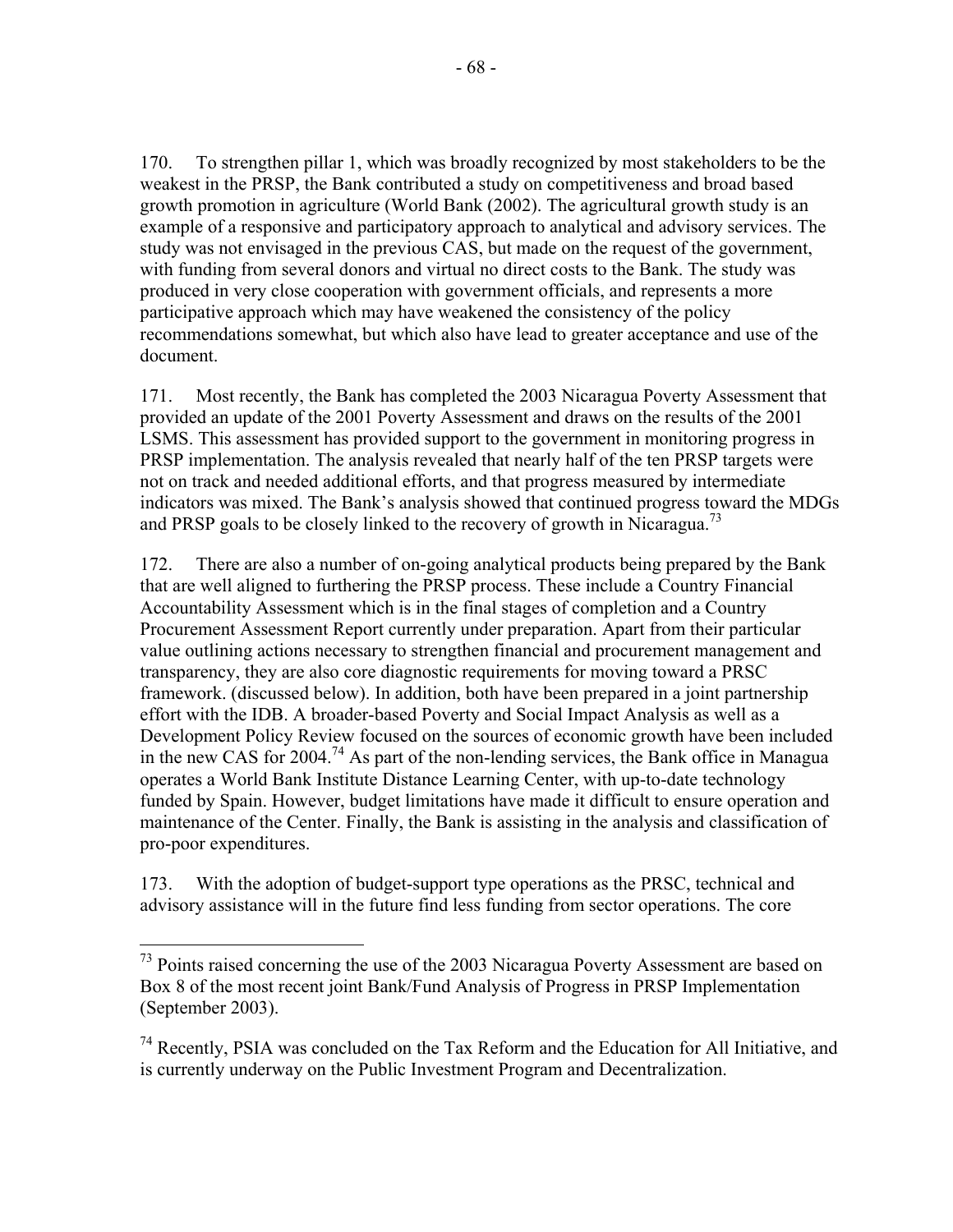economic sector work (Poverty Assessment, Public Expenditure Review, Country Procurement Assessment Report, Country Financial Accountability Assessment and Development Policy Review) will consume a considerable part of the available NLS budget for Nicaragua, potentially squeezing the options for providing timely analytical assistance in a flexible manner.

174. To provide such services, the Bank already draws on trust funds made available by other donors, or seeks co-funding for studies directly from donor agencies in Nicaragua, which in many cases have decentralized authority to allocate and disburse funds for such purposes. This obviously has positive effects in terms of donor coordination. At the same time, Bank staff did observe that the programming and funding mechanisms for Bank analytical and advisory assistance is stiff and not as flexible as it should be. A small fund for advisory work under the authority of the resident representative would increase the ability of the Bank to provide flexible and timely assistance.

## **Country assistance strategy (CAS) 2003-2005**

175. The present CAS of the Bank was approved in December 2002 together with the PSAC, and around the same time as the Fund's PRGF. The main dimensions for assessing CAS alignment with the PRSP include those used in the most recent Joint Staff Annual Progress Report on PRSPs, namely vision, diagnosis, program, and results.

176. *Vision and diagnosis*: The CAS closely follows the main vision of the PRSP as laid out in the pillars and has detailed references to the document. It is clear the Bank team has used the government's poverty strategy as the basis for anchoring its new three-year assistance plan. Given the Bank's involvement on the key diagnostic analysis, it is not surprising the CAS matches the PRSPs poverty diagnosis. Consultations for the CAS were carried out in meetings in Managua in August 2002, including meetings with government, CONPES, members of the legislature and donors.

177. *Program*: The assistance strategy details the specific support to each pillar, in recognition of the main constraints to poverty reduction outlined in the PRSP. The IDA allocation is planned for roughly US\$120 million per year, representing a reduction from past annual commitments mainly due to Nicaragua's previous poor performance on governance under the previous administration. It is expected that with the new government's strong focus on governance, IDA allocations to Nicaragua should increase in future years.

178. The new CAS envisages the following support in the base case: (i) PSAC/PRSC budget support credits to PRSP (US\$50 million); (ii) Pillar I: rural microfinance, rural electrification, competitiveness (US\$27 million); iii) Pillar II and III: basic education, health and nutrition (US\$26 million); and (iv) Pillar IV: economic management technical assistance (US\$17 million). Should a high case lending program be approved, an additional US\$25 million will be added in a PRSC and US\$14 million in Pillar I (agricultural technology and rural telecommunications development). If the base case program is reduced to a low case program, lending is expected to drop by one-third to US\$80 million.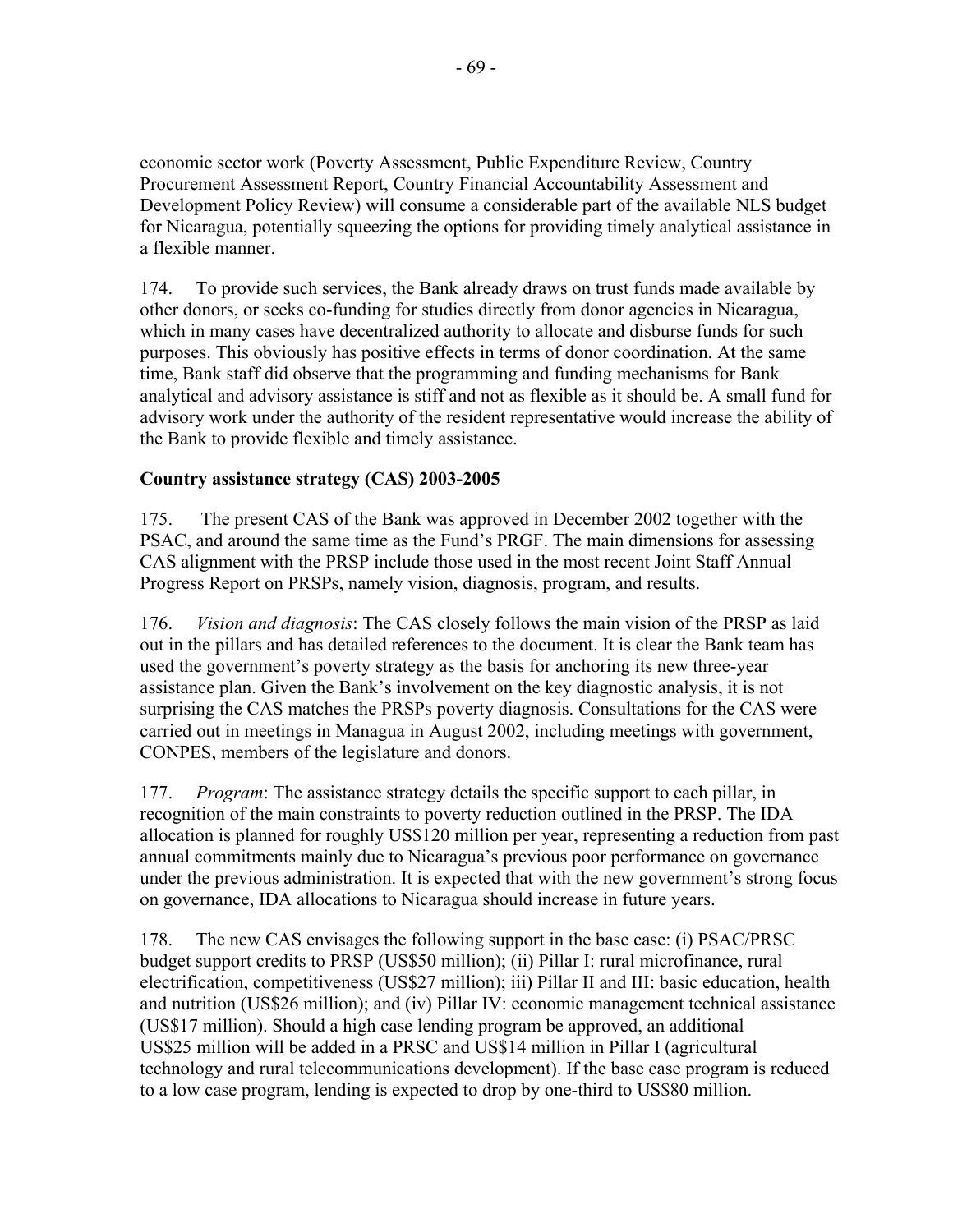179. The International Financial Corporation (IFC) will, according to the new CAS, support Pillar I of the PRSP through (i) strengthening the financial sector and capital market; (ii) promoting foreign private investment in Nicaragua; (iii) broadening private participation in infrastructure; and (iv) reactivating growth in agriculture and industry. The Multilateral Investment Guarantee Agency (MIGA) has, since 2001, worked to improve the ability of Nicaragua to attract foreign investment. It has in addition guaranteed for lending to power sector investment projects.

180. In addition to the strong content alignment of the CAS, the planned use of the PSAC/PRSC as the main instrument for financial support to Nicaragua represent a shift in the Bank's lending strategy towards budget support and away from the relatively high number of individual operations in the program. This move to programmatic lending is the most explicit expression of the alignment of the Bank's support to the PRSP on the ground.

*Results*: In general, the CAS progress indicators track reasonably well with those identified in the PRSP monitoring framework. Moving forward, performance indicators in the PRSP are planned to function as prior action triggers of the PRSC, but additional elements may be added. A key issue will be to what extent the PSAC/PRSC policy matrix is aligned with the PRSP and the PRGF and how this matrix will be managed and monitored in practice.

## **World Bank relations to civil society**

181. Civil society representatives consulted by the evaluation team found that the World Bank was more accessible than it has been previously. However, this was the opinion of representatives who regularly participate in the various consultation fora and who are familiar with the PRPS process and the special discourse of donors. And though improving, the survey conducted in connection with the preparation of the CAS in 2002 found that only 25 percent of civil society representatives rated their relation to the Bank as good or excellent, and it was a clear message of the CAS consultation that the Bank needs to make greater effort to communicate beyond the government and donors. The hiring of a civil society specialist located in the Bank's office in Managua in 2002 is an important step in this regard.

### **World Bank role in promoting donor coordination and SWAPs**

182. Coordination of donor funded assistance in Nicaragua has been, as discussed in section B, weakly developed. With a relatively weak physical presence in the country, the World Bank has not played a leading role in promoting improved operational coordination. Until now, the key mechanism for coordination has been co-funding of Bank supported projects by other donors. In some sectors (e.g. agriculture), Bank-supported analytical work has been important for policy development, but has not necessarily led to operational alignment of other donors.

183. Promising steps to change this situation in line with the partnership principle emphasized by the PRSP have been taken. The ongoing preparation of the future Bank support to public sector reform includes other donors. DFID, Denmark, Netherlands, and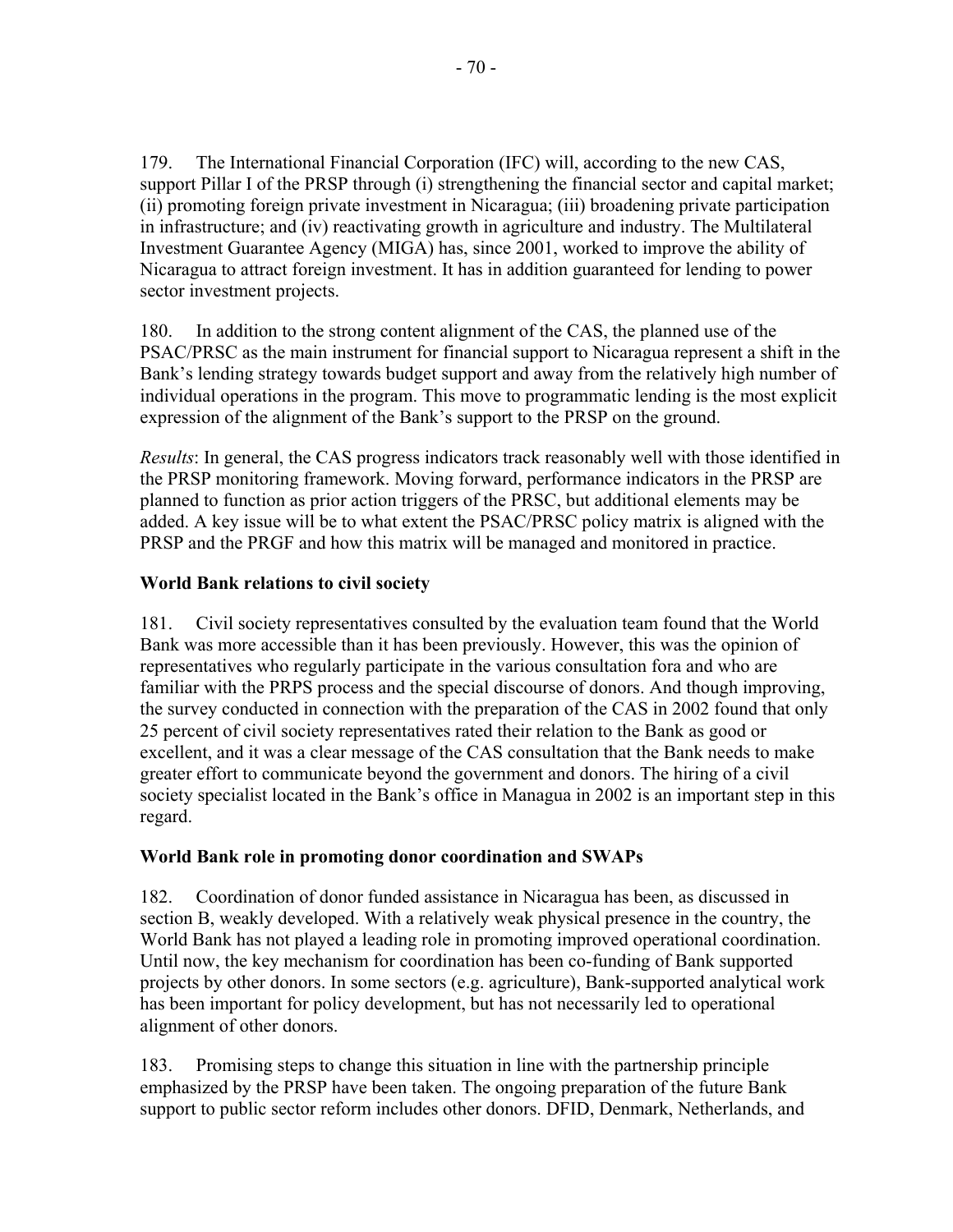Sweden will jointly fund a position in the local Bank office to work on public sector management issues, as a move towards joint programming and funding in this area, and initial steps have been taken to coordinate with the IDB. The PER draws on work prepared by other donors, and the more recent CFAA was co-authored with BID and coordinated with a European Union initiative in this area.

184. In other sectors, the Bank has due to its limited presence not been able to participate in the incipient sector financing pilot processes. In education, some informants find that the Bank is positively participating in relation to the development of an education SWAP, even with the limitations imposed by the fact that the operation is managed from Washington. On the other hand, severe and widespread criticism was raised on the Bank's handling of the Education for All (EFA) initiative, where both national authorities and donors see the Bank acting on its own, with little regard for the position of others (including national authorities), and poor communication.

185. The general perception of limited Bank participation in processes towards SWAps prompted a group of "like-minded" bilateral donors to write a letter to the Bank representative encouraging the Bank to be more active in this field. In the consultations for the CAS, bilateral donors also emphasized that the Bank should move explicitly towards SWAps in order to achieve a clearer division of responsibility among donors.

186. The CAS recognizes that more needs to be done to improve coordination of donor funded activities, and mentions that many donors favor the move towards a sector wide approach. The CAS argues that IDA's shift towards programmatic lending, supported by critical analytical and fiduciary work, will help to support donor's plans to begin to provide assistance in the context of a sector wide approach—thus not clearly committing the Bank itself, and indicating that it is not the agenda of the Bank itself to join such approaches.

187. Several donors have pointed out that the position of the Bank on the SWAP issue still lacks clarity, and for these donors it is not known if the Bank will limit its role to the PRSC and help establishing the fiduciary prerequisites for bilaterally financed SWAP, or if it will proactively work toward SWAps and develop the planned basic education and health loans based on a sector-wide approach perspective.

188. Coordination between the IDB and the World Bank, the two biggest donors to Nicaragua, is according to a broad range of informants a particular problem. For one thing, the IDB's counterpart is the Ministry of Foreign Affairs, while the World Bank is anchored in the Ministry of Finance. But equally important is that the two organizations have very different work styles and cultures, and choose different approaches (e.g., in relation to social protection strategies, and transport infrastructure provision. In the latter, a bilateral donor is seen as a balancing force between the two Banks). In relation to public sector reform, the CFAA and the CPAR have been made jointly, and there is a division of labor—but it is more perceived as a division of turfs than as the considerate result of sensible coordination.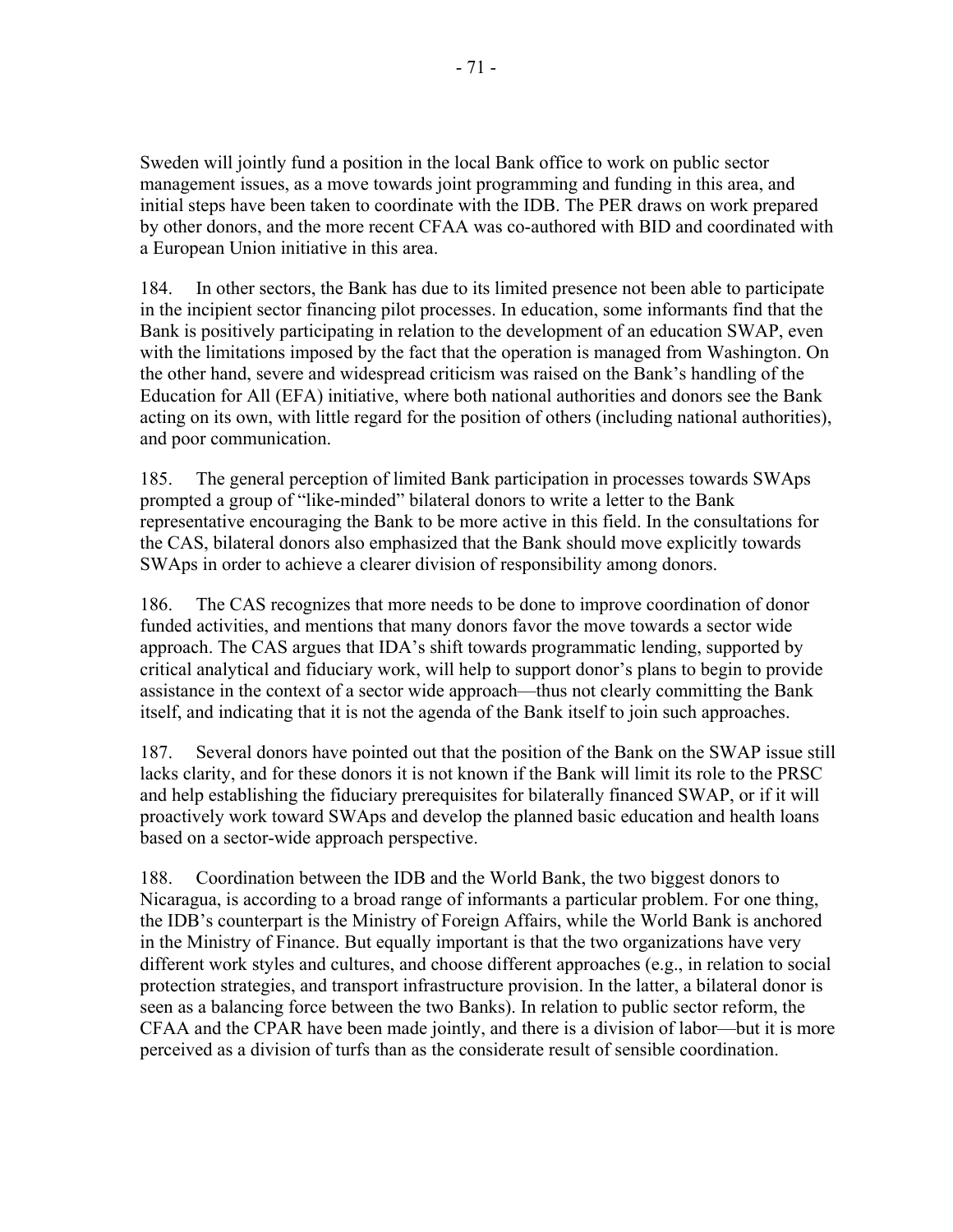189. The government has taken initiative to make Nicaragua a pilot case for harmonization of IDB and World Bank procedures. This may help address some of these problems. Several informants noted that the World Bank is much more bureaucratic and slow in administrative matters than the IDB, whose field office is larger than the World Bank's, and with more decision making authority.

190. A perception also expressed by World Bank staff is that the fundamental obstacles towards increased coordination are rooted in government, rather than among donors. It was also expressed that the capacity of other donors to provide leadership may be limited, and that it would therefore be difficult for the Bank to accept a division of responsibilities where other donors assume leadership in sectors where the Bank is active. Finally, Bank staff recognized that there is competition among donors in Nicaragua.

191. As discussed in section B, an analytical study of obstacles to and opportunities for increased donor coordination in Nicaragua could be helpful, focusing both on factors on the government and the donor side. In the opinion of the evaluation team, there seem to be as many specific obstacles and opportunities for the Bank itself as for any other actor, both relating to organizational culture, performance incentives, distribution of authority and specific operational regulations, and these factors may warrant a separate study.

192. Recognizing the weaknesses exposed above regarding the operations of the Bank, it was also recommended that future reviews of BWI support for the PRSP process be coordinated not only between the evaluation offices of the IMF and the Bank, but also with other donors who have recently conducted similar reviews, to lower the transaction costs of the government.<sup>75</sup>

# **VI. BANK-FUND COOPERATION AND THE JSA**

### **A. Role of the JSA**

193. The purpose of the Joint Staff Assessment is to offer an overall analysis as to whether the strategy presented in the PRSP provides a sound basis for concessional assistance to the staff of the IMF and the World Bank. Following JSA guidelines,<sup>76</sup> this section analyzes the extent to which the JSA of the Nicaragua PRSP provided (i) an analysis of the risks to successful PRSP implementation; (ii) a clear and candid assessment of some key aspects of the PRSP (e.g., ownership and participation, poverty diagnosis, targets and monitoring, and

 $75$  In first half of 2003, the Swiss Development Corporation and SIDA also conducted reviews of the PRSP process, as part of wider review processes in these organizations.

<sup>76</sup> Poverty Reduction Strategy Papers—Progress in Implementation, Annex III.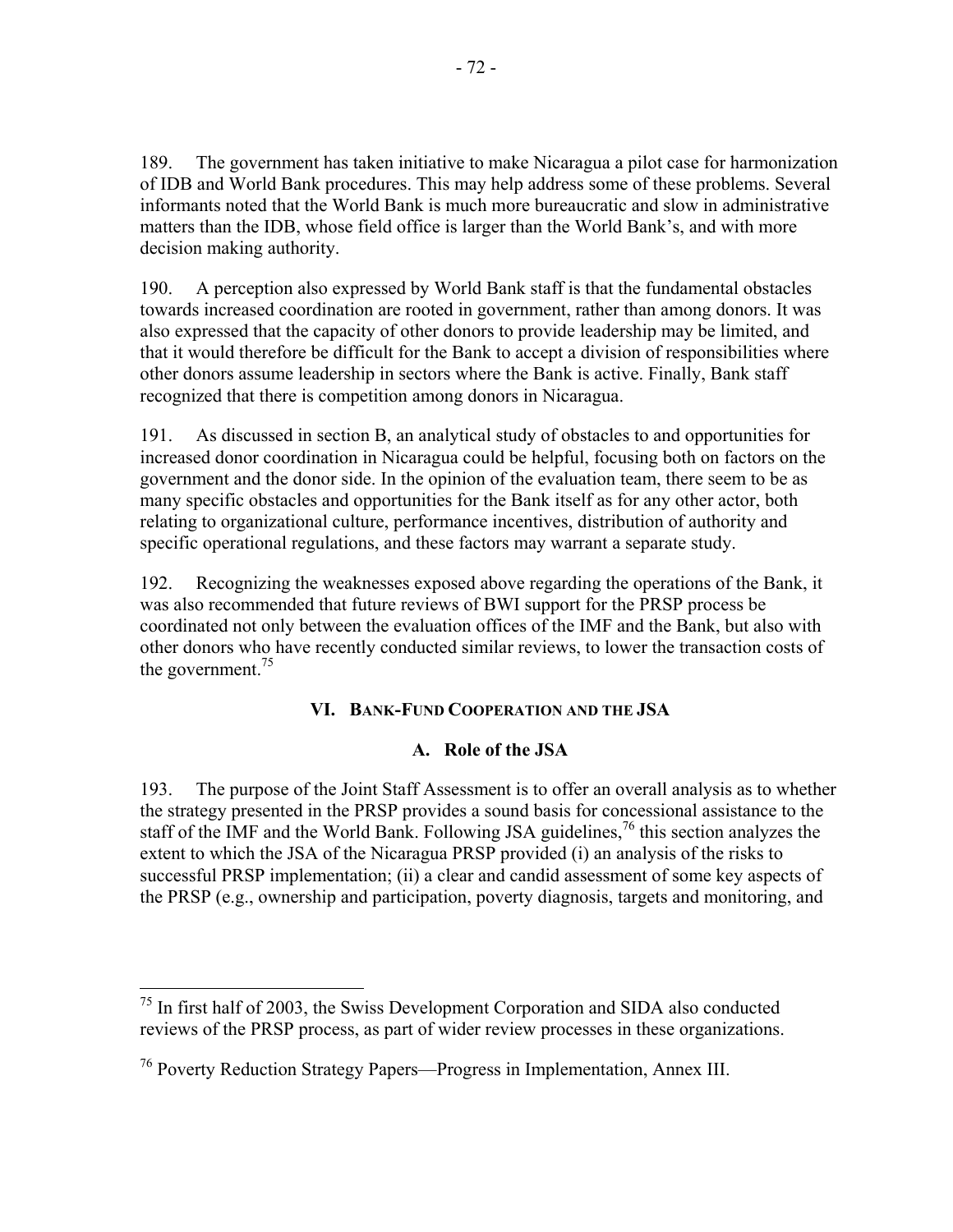priority public actions); and (iii) a due consideration of the country's context.<sup>77</sup> It also discusses how the JSA has been perceived and used by various stakeholders.

194. Both the JSA of the PRSP (JSA/PRSP) and the JSA of the PRSP progress report (JSA/PRSP-PR) provide a clear and candid assessment of the risks for the implementation of the PRSP strategy. In the case of the JSA/PRSP, five areas of concern are clearly identified and discussed: (i) the likely lack of fiscal discipline in the run up to the presidential election in November 2001; (ii) the uncertainties associated with whether the new government will endorse the PRSP; (iii) the threats to the macroeconomic objectives posed by the substantial vulnerability of the financial sector; (iv) the public sector's weak institutional capacity to implement poverty-reduction programs; and (v) the country's vulnerability to terms of trade shocks. In addition, the JSA/PRSP-PR highlights the significant risks associated with the implementation of the strategy and argues that the PRSP progress report does not evaluate them. These include tensions between the supporters of the current and previous administration, weaknesses in the courts and supreme audit agency, the continuous fragility of the banking system, and the problems associated with the rapidly expanding domestic debt.

195. The JSA/PRSP provides an extensive discussion of the participatory process associated with the PRSP, but the overall picture presented is excessively optimistic and excludes problems that the process had encountered (i.e., exclusion of some civil society groups, complaints of lack of impact by civil society, etc.). In addition, the discussion of ownership issues was minimal, with only a brief reference to the limited sense of ownership of the PRSP within civil society.<sup>78</sup> The JSA/PRSP-PR, on the other hand, provides a more balanced assessment of the limitations and problems associated with participation and consultation. For example, it clearly acknowledges that the reform of CONPES has led to a less fluid dialogue between the government and civil society, and that further efforts are needed to build more systematic participation at the local level.

196. The JSA/PRSP extensively analyzes the PRSP coverage of poverty issues, targets and monitoring, and priority public actions. As regards the diagnosis of poverty, the JSA argues that the PRSP used a sound method to systematically document poverty problems in Nicaragua. In terms of targets and monitoring, the JSA focuses on three issues: (i) the ambitiousness of some targets (which are base on high growth and aid assistance assumptions); (ii) the gaps in the proposed system of intermediate indicators; and (iii) the lack of specificity in the delineation of institutional responsibilities to effectively monitor

 $\overline{a}$  $77$  Since Nicaragua also produced a PRSP progress report, the JSA of the PRSP progress report will also be discussed.

 $78$  As we document in other sections of the report, civil society and the government had different conceptions of what participation implied. Most civil society groups and private organizations felt that they had had no impact.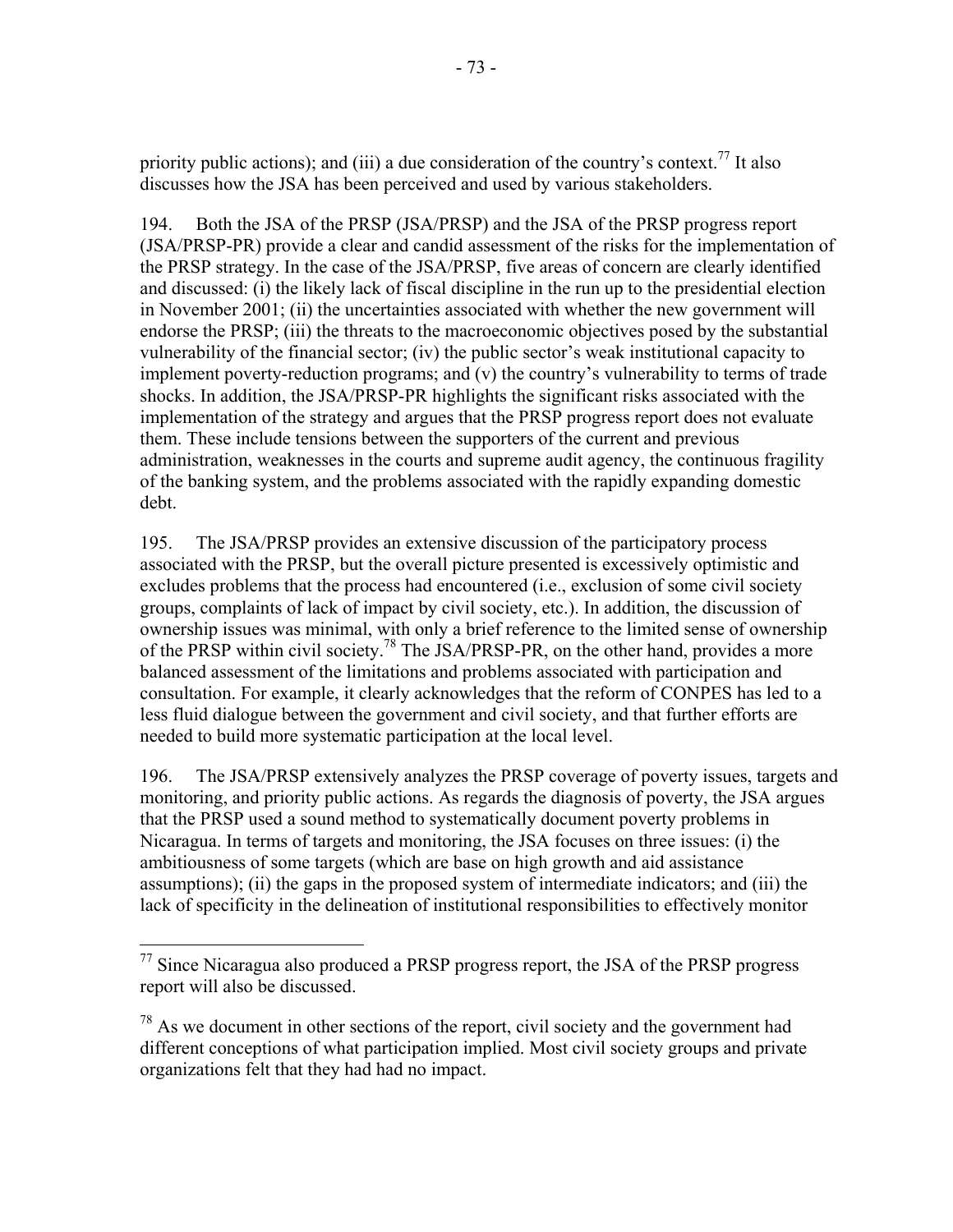implementation. In addition, the JSA/PRSP-PR also provides an analysis of public management issues (including mechanism to track HIPC debt relief, and improving the public investment planning process).

197. Both the JSA/PRSP and the JSA/PRSP-PR provide an adequate discussion of country-specific factors that are useful to understand the context in which the PRSP has taken place. For example, they discuss the country's polarized political environment, the uncertainty associated with the upcoming presidential elections (in the case of the JSA/PRSP), the divisions between the supporters of the previous and the current administration (in the case of the JSA/PRSP-PR), and institutional weaknesses and governance problems.

198. Overall, Joint Staff Assessments, although insufficiently candid in some key areas, notably the constraints to participation, have played a useful role in Nicaragua, identifying clearly country-specific risks to the implementation of the strategy, and areas where further development of specific policies in the PRSP or policy prioritization is needed.

199. The donor community perceived that the JSAs were generally a useful instrument. In the case of the JSA/PRSP, however, many donors were of the view that the assessment of participation and ownership did not capture many of the deficiencies that the process had suffered. In the case of the JSA/PRSP-PR, the nearly simultaneous introduction of the new development strategy by the new government diverted attention from the assessment of the Progress Report. More generally, the Progress Report did not play the central role that would have been expected in the ongoing debate on the growth strategy and modification of Pillar I. The associated JSA could have signaled the limited use of the Progress Report in this respect.

# **B. Bank-Fund Cooperation**

200. Interviews with World Bank and IMF staff, in Washington and in the field, suggest that the two institutions have collaborated closely since the PRSP was completed. The country office of the World Bank in Nicaragua and the IMF Resident Representative meet on a regular basis and provide inputs to their respective programs. Representatives of both institutions have participated regularly in meetings of civil society groups, in CONPES, and other fora.

201. In the area of governance and legal reform, collaboration between the IMF and the World Bank appears to have operated effectively. Given Nicaragua's institutional weaknesses, this is an area that has figured prominently in the agendas of the IMF, the World Bank, other international institutions (especially the IDB), and the bilateral donor community. In fact, all these stakeholders actively participated in setting the conditions to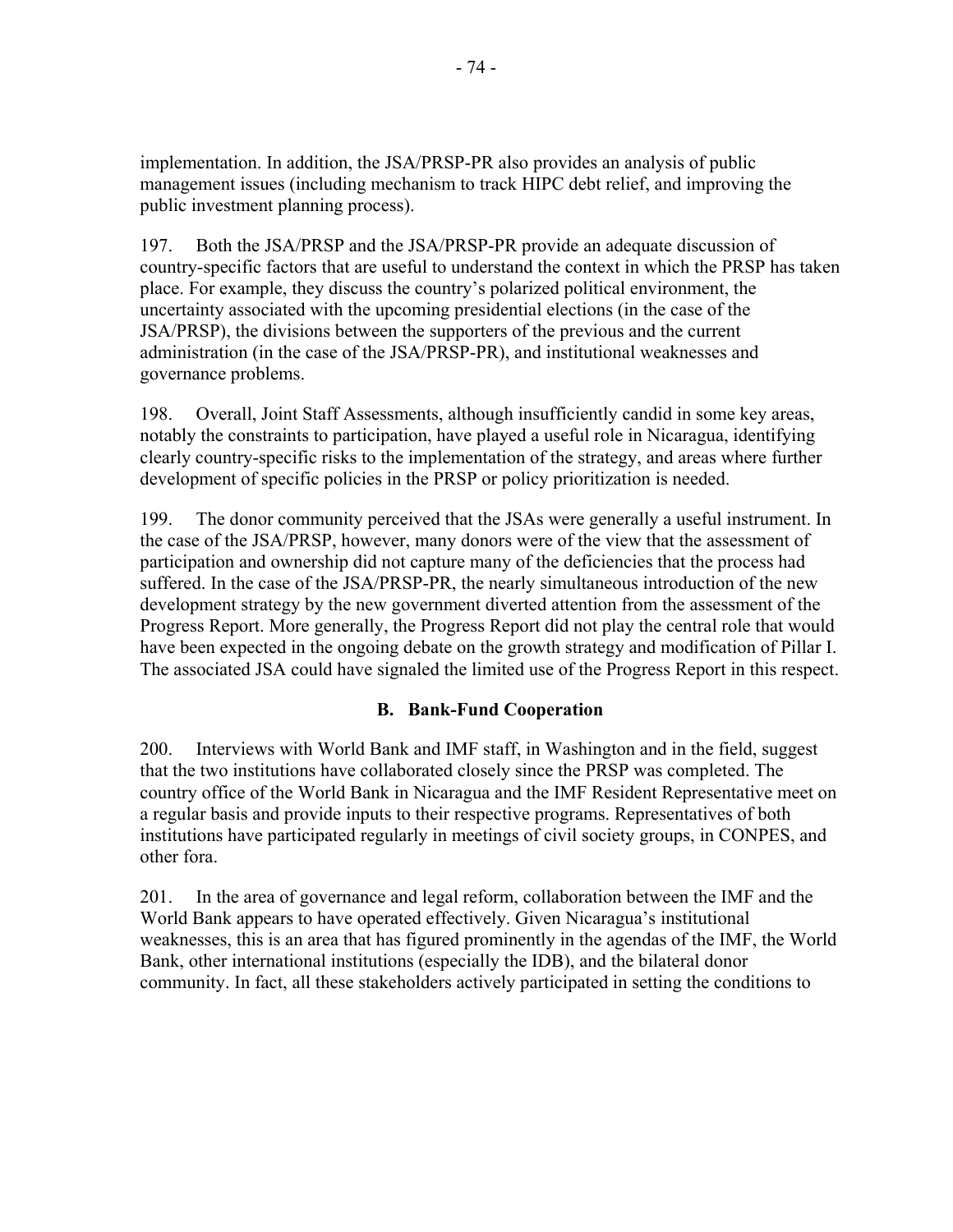improve governance to reach the completion point under the HIPC initiative, $79$  and exerted significant joint pressure to have a fourth pillar in the PRSP that would focus on governance.

202. In addition, over the last two years, a better delineation of responsibilities between the two institutions has emerged in this area. For example, the 1998 ESAF contained a number of structural benchmarks in the areas of legal reform and governance.<sup>80</sup> Since this is an area where the World Bank has greater expertise, IMF-supported programs in Nicaragua initially relied on the advice of the World Bank to include these conditions in the program. More recently, however, the IMF no longer includes direct governance-related conditions in the context of program activities but has continued to pay attention to progress in this area through its interaction with the World Bank, the IDB, and donors, which have taken up most of the responsibilities in this area.<sup>81</sup>

203. On PSIA, the selection of priorities was initially an unsettled business, which complicated the role of PSIA to broadening the debate. Although both the authorities and the BWIs have a role in setting a PSIA agenda, in practice the Bank and Funs appear to have taken a subsidiary role in the process. Since many of the candidates for PSIA were politically charged issues with great analytical difficulties, in practice there appears to have been initially little enticement to jump into undertaking PSIAs in the course of the reform process. Recent developments, including the completion of PSIA on the tax reform and the Education for All Initiative and the undertaking of PSIA on the Public Investment Program and Decentralization, appear to indicate that some of the initial obstacles had been overcome. However, regarding the PSIA on the tax reform—which had broad support—donors and civil society complained of the limited value of an ex-post assessment. In addition, several civil society organizations had prioritized a PSIA of CAFTA to influence the negotiation stage.

1

 $79$  Some of the conditions of these conditions included (i) the adoption of measures to improve transparency and accountability in management of public finances; (ii) the approval of an administrative dispute settlement law; (iii) the establishment of a National Center for the Mediation of Property Claims; and (iv) implementation of a program to improve transparency and control of government procurement, etc.

<sup>&</sup>lt;sup>80</sup> These measures included, for example: (i) presenting to the National Assembly a draft law for property rights to facilitate the resolution of the remaining property claims; and (ii) approval by the National Assembly of an appropriate property right law.

 $81$  The World Bank's PSAC and PRSCs have supported this pillar through measures to improve public expenditure management, tax administration, civil service reform and donor coordination (CAS, p.19). The IDB has been particularly active in this area, providing technical assistance for a comprehensive revision of the legal framework to increase the effectiveness and independence of the National Assembly, and to improve the judicial system and the Comptroller's office.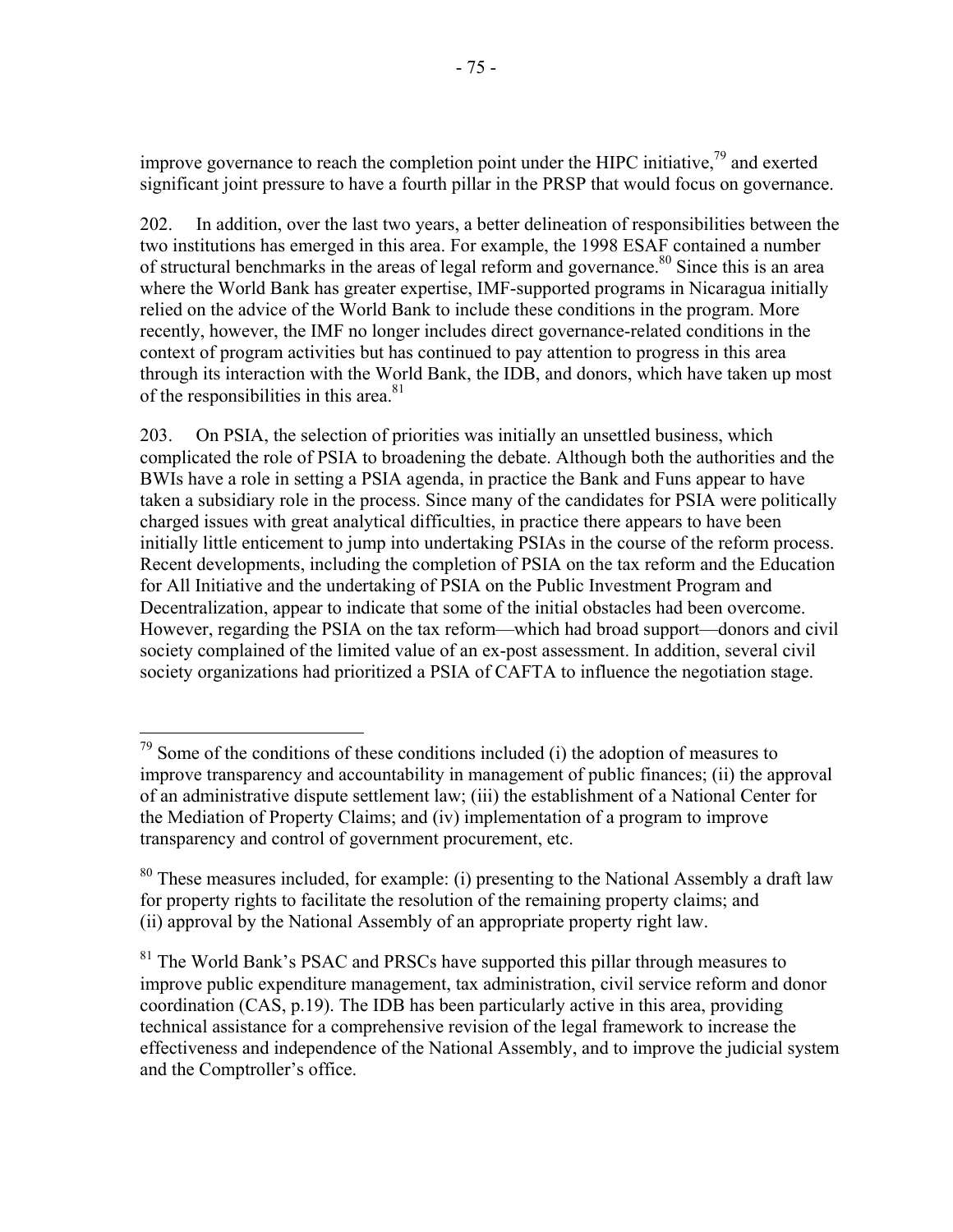The significant resource requirements and the time needed to deploy them was also identified as a constraint on PSIA efforts.

## **VII. MAIN CONCLUSIONS**

## **The PRSP process**

204. *Modest results initially, that needs to be viewed in the context of very difficult starting conditions*. The PRSP process in Nicaragua, including the modification of the strategy proposed in the ENADE, did not initially demonstrate clearly that it clarified and strengthened the different policy processes which together determine whether and how poverty will be reduced. If the intention of the PRSP process was to reduce the inherent complexities of poverty reduction in Nicaragua by having a comprehensive strategy to which all significant partners could subscribe, and if the expectation was that this broad-based, country-driven strategy would lead to better implementation of key policy elements, then the initial results must be assessed as modest. Importantly, the linkage of the PRSP to budget processes has been an area of weakness, in part due to major problems with public expenditure management in Nicaragua. Poor public expenditure management has been a hindrance to PRSP implementation. The assessment of modest results, however, should be weighed against what should realistically be expected to achieve in the initial PRSP cycle in a country with social and political fragmentation, weak institutionality, and fragile economic conditions. Recent developments with the PND seem to point to a change in processes in the right direction, including consultation and the broadening of policy dialogue, but since it is still an ongoing process it would be too early to assess its full effects.

205. *The process has brought critical issues in the open.* The PRSP has added value in bringing the complex issues of poverty reduction out into the open, and thereby facilitating the subsequent work to create, in the medium term, the conditions for a more effective approach to poverty reduction. Expectations of what could be achieved in the short term may have been raised too high and the close linkage to HIPC has undoubtedly caused the government to press the pace, with some adverse effects on the depth and comprehensiveness of the policy debate. Nevertheless, progress in this direction is no trivial or straightforward task and needs to be judged accordingly.

206. *Participation and ownership*. The consultation process for the PRSP was a step forward, but differences in views about the purpose and legitimacy of such participation have determined that the assessment of the participatory process vary widely. The factors that have influenced the participation process highlight the inherent difficulties of participation in a country like Nicaragua with a highly polarized political system. As a result, broad country ownership of the PRSP was limited. Nevertheless, most observers agree that it was a helpful attempt to foster a dialogue among the government, donors, and civil society.

207. The experience with the introduction of the new development strategy (ENADE) illustrates some of the potential tensions between different elements of the PRSP process, notably between the provision of greater policy space to the government and other objectives.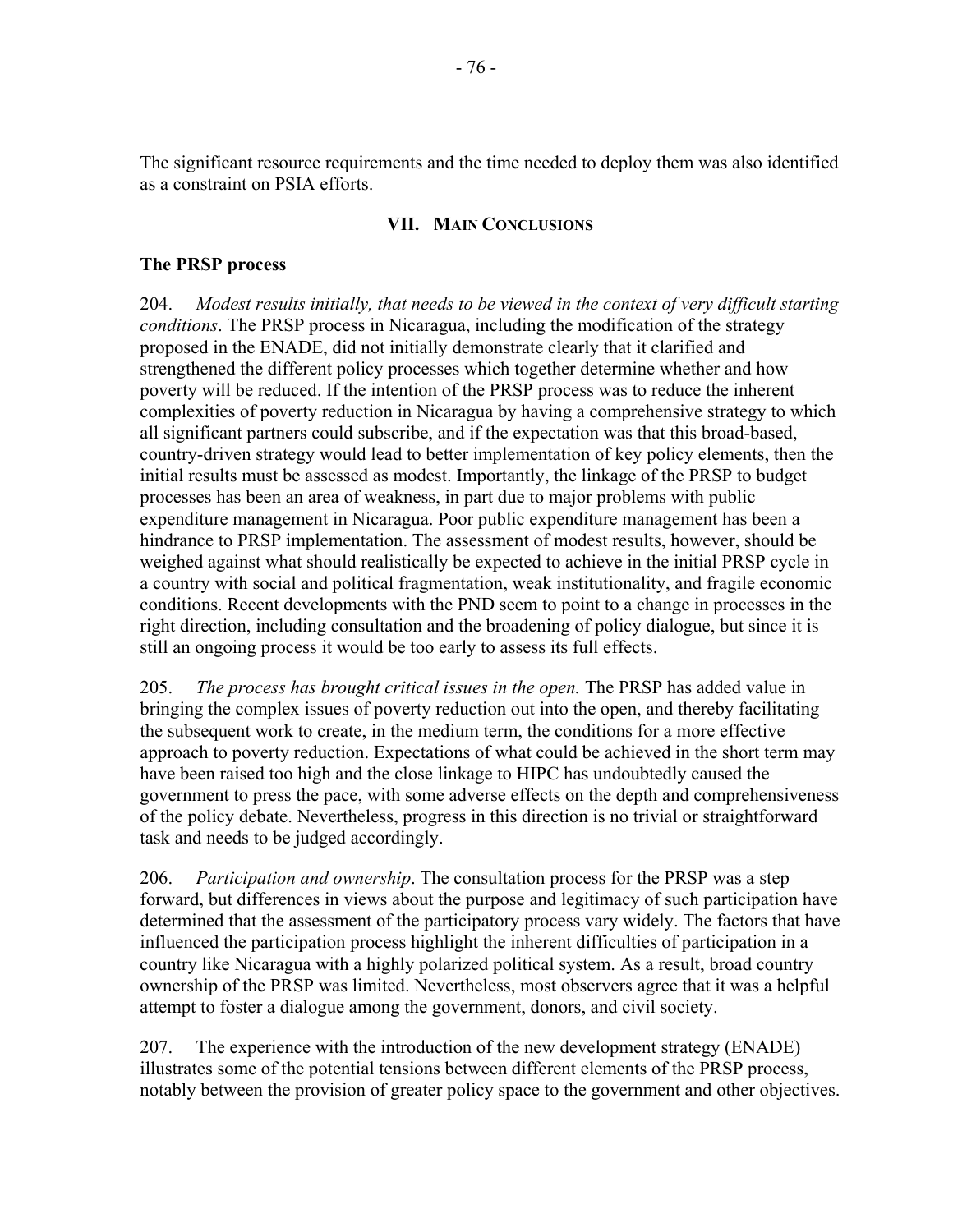These tensions were increased in the case of Nicaragua by the poor alignment of the PRSP process with the domestic political cycle and the limited policy debate early in the process on the tradeoffs involved in the growth strategy (Pillar I). But even with the considerable imperfections in the process, the fact that the debate is taking place now should be welcomed.

## **Main conclusions for the World Bank**

208. A number of key findings and lessons emerge from the Bank's support to the PRSP process thus far:

## 209. *The Bank has provided important support to the PRSP process*.

- The Bank was closely involved in the PRSP process, providing relevant analytic inputs and advice. These non-financial services have been well aligned to the needs of Nicaragua through the PRSP process, including two completed Poverty Assessments, a PER, and an agriculture growth study. Key on-going analytical work includes a CFAA, a CPAR, and a PSIA. The quality of the technical assistance and analytical advice provided by the Bank is held in high regard by most informants.
- The Bank's CAS is well-aligned with the PRSP and closely follows the main strategic pillars. The assistance strategy details the specific support to each pillar, in recognition of the main constraints to poverty reduction outlined in the PRSP. The move to programmatic lending through the PSAC and planned PRSCs is the most explicit expression of the alignment of Bank support to the PRSP on the ground.

# 210. *The Bank is improving its behavior in terms of promoting the PRSP principles*.

- According to stakeholders the Bank has become more open to dialogue with the country and is taking steps to increase its responsiveness to civil society, both reported as areas of weakness in terms of country ownership. The Bank is increasing the cohesion of its large country program and is addressing the decentralization of task managers. The agriculture growth study is an example of unprogrammed analytic work being undertaken at the request of the government and demonstrates greater responsiveness on the Bank's part. The study was also produced in very close cooperation with government officials, and represents a more participative approach to the Bank's work.
- While the Bank may contribute to a technically sound strategy, the durability of a strategy requires both the substance and process dimensions. The Bank could do more in focusing on improving processes in Nicaragua and not just working towards preparation and refinement of a strategy. The process management skills and collaborative attitudes of the Bank need strengthening to allow country ownership to grow, to allow negotiation processes to get to better results, and to achieve the vital balance between technical and political quality in advisory services.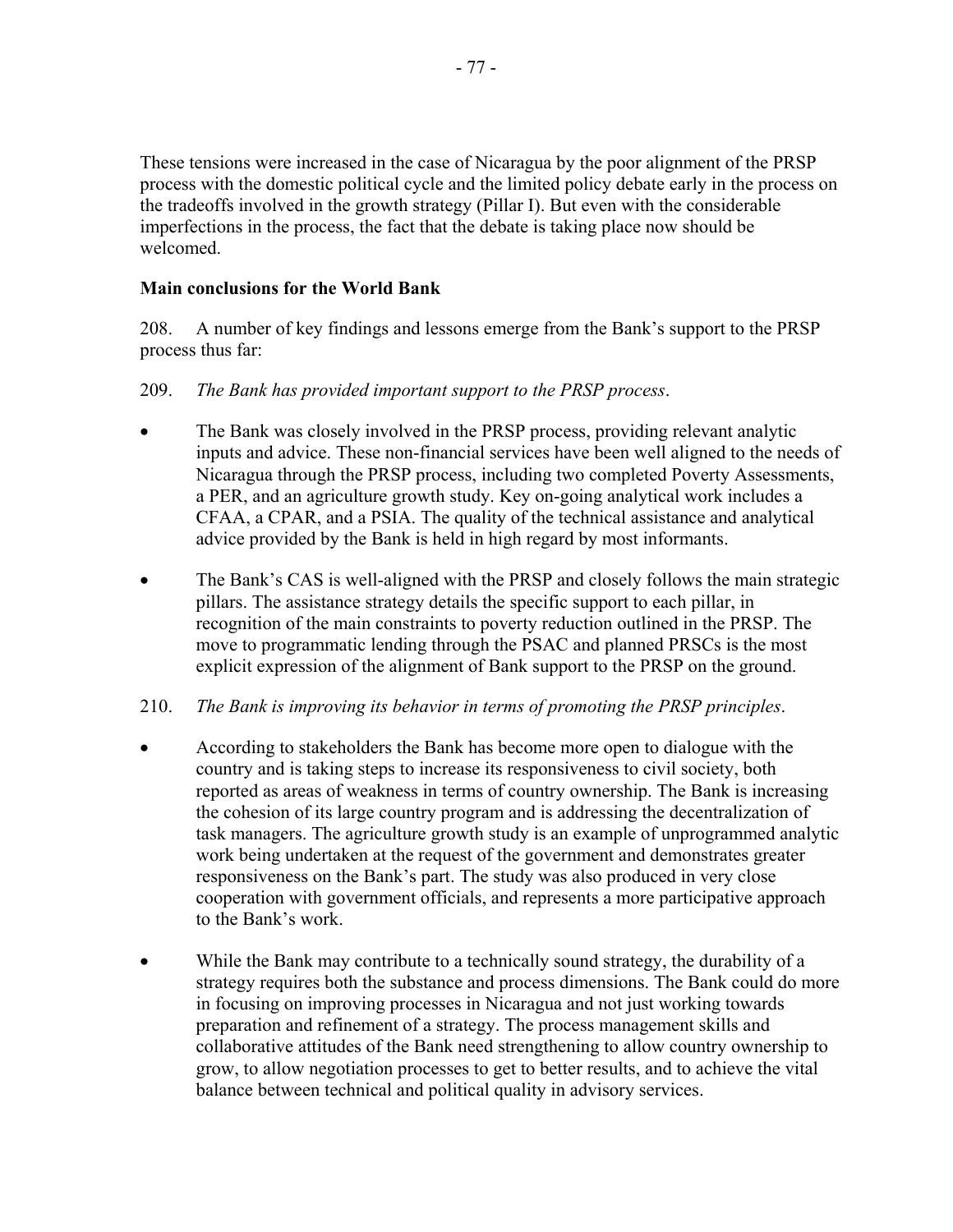# 211. *The Bank could do more to advance the debate on broad based growth and the tradeoffs between growth and poverty-related spending in Nicaragua*.

- There is widespread perception that the emphasis on social sector spending has been imposed by the Bank. In reality, there is an inherent incentive and bias towards social sector spending by government given the link with use of HIPC resources and, rather than an imposition of a "social agenda" by the Bank, the key issue is the absence of a frank discussion of growth issues in Nicaragua.
- The growth-social balance is a technically very complex discussion. It is connected to highly contended political issues and to conflictive political processes—but it needs precisely for that reason to become a more public debate in an appropriate forum, based on arguments rather than mutual mistrust. The Bank should promote and participate in this discussion, integrating the process under the PRSP framework. The ongoing Development Policy Review, with its focus on sources of economic growth, may play a positive role in this regard. Involvement of stakeholders during preparation, for example through feedback on drafts or presentations of preliminary findings, and appropriate dissemination are likely to be important factors in this works value-added to the PRSP process.

# 212. *The Bank could play a more aggressive role in supporting government led donor coordination*.

- The Bank has in the past not played an effective role in coordinating its activities with those of other donors in Nicaragua. There have recently been promising steps taken towards improving the situation on which the Bank can build. These include improved coordination and participation in its analytical work and the emphasis on SWAps in the CAS.
- Improved aid coordination will require continuing efforts to clarify own policies, positions and procedures, willingness to cede donor-side leadership to other donors, and, as a particularly important signal in this area, assistance to the government enabling and motivating it to coordinate the support from the World Bank and the IDB.

# **Main findings about Fund support**

213. *Internal IMF Processes*. The Fund's internal policy formulation process for Nicaragua was initially not very different from previous practices, although there is some evidence of improvement over time. Macroeconomic stabilization efforts took up most of the attention, and while emphasis on growth and poverty issues has occupied a more prominent place, they still do not constitute the backbone of the internal process.

214. *Alignment*. PRGF/SMP program negotiations, rather than the PRSP, remained the driving force behind the formulation of the macroeconomic framework because of several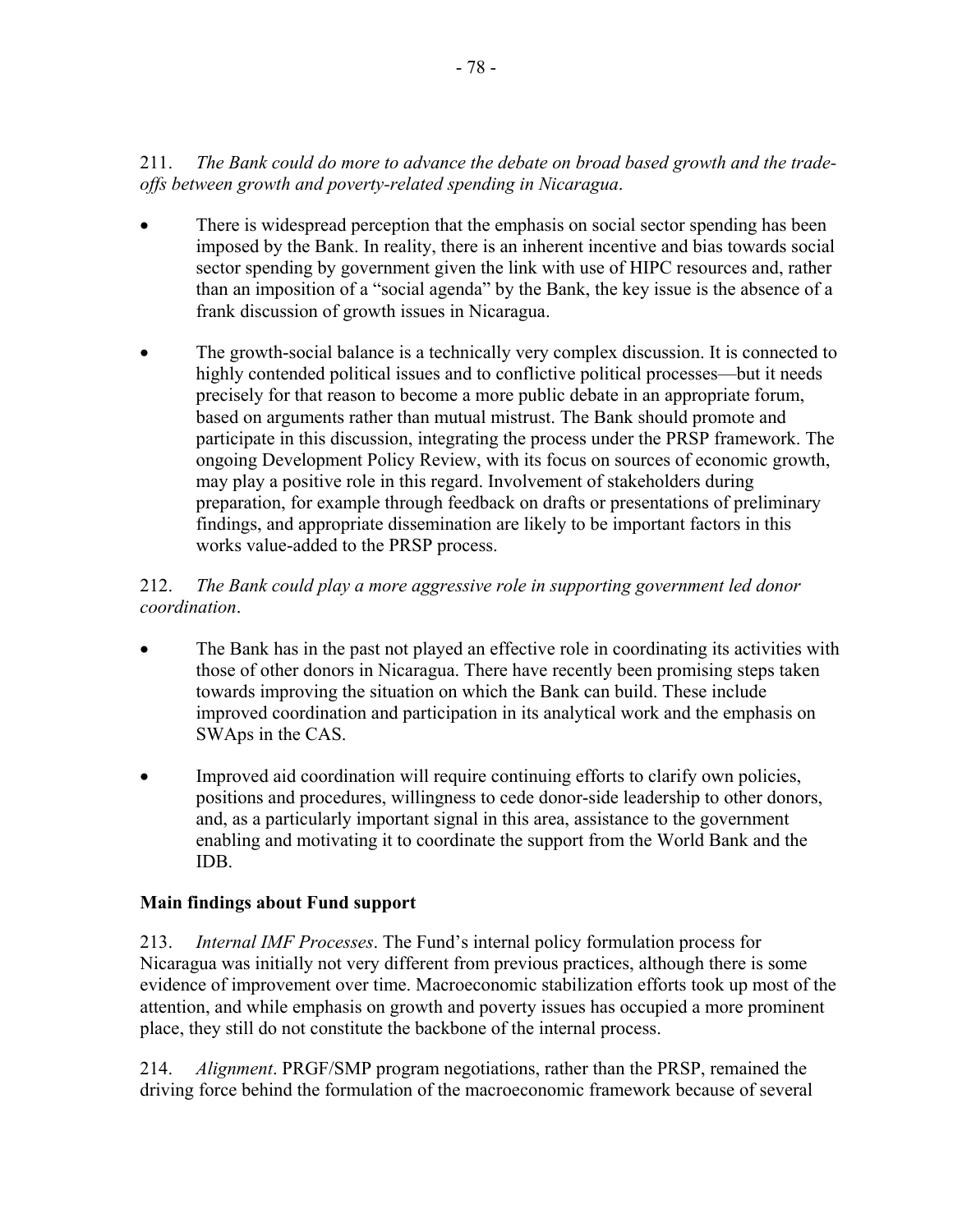factors—including pressing initial conditions and lack of government credibility, a PRSP macroeconomic framework superseded by events, and lack of operational guidance in the PRSP. Also, some sensitive but critical issues (e.g., how to deal with the banking crisis and its fiscal consequences) were not part of the policy debate except in a small inner circle. The focus of the PRGF-supported program on macroeconomic stability issues diverted efforts from its linkage to the PRSP's growth pillar.

215. *Program design*. The initial design of the PRGF-supported program did not differ significantly from earlier ESAF-supported programs, in part because both the government and the IMF staff considered stabilization a priority and made it the main axis of the program. However, more recently there appears to be greater fiscal flexibility to aid flows. Structural conditionality in the PRGF-supported program was streamlined, but the burden of quantitative performance criteria did not diminish. To the extent that macroeconomic stability constitutes a precondition and a degree of sequencing is required, transition into PRGF arrangements may necessitate taking into consideration initial country circumstances and the effective speed limits that the process of aligning Fund support may encounter. However, going forward the issues of how to transit from stabilization to growth and enhanced growth analysis—including consideration of key tradeoffs—would require heightened attention to move towards the key features of the initiative.

216. Nevertheless, the policy space for government-led initiatives in the context of the PRGF-supported program did expand over time—amid increased government credibility and a more stabilized macroeconomic environment. This move is in step with PRSP objectives. *The effects of broadening the policy space and of increased participation on the objectives of policy sustainability and continuity—which has been an issue in Nicaragua— are yet to be ascertained*.

217. *Participation and ownership*. Key components of the PRGF-supported program—the need of fiscal consolidation and macroeconomic stability—have been government owned, but the program has lacked broader ownership. Despite recognition of increased outreach efforts by the Fund, the formulation of macroeconomic policy is still regarded as not being open to a broader policy debate outside of traditional negotiations between the IMF staff and the authorities. This reflected the choice of the government. *Opening program negotiations to non-government actors is not realistic, but efforts by both the government and the IMF to broaden the discussions of macroeconomic policy could contribute to fostering a better understanding of trade-offs and policy choices*. So far, the PRSP has had little impact in this area, although the approach of a technical commission, drawn from various groups, that was used to formulate tax reform proposals may be one avenue worth exploring further.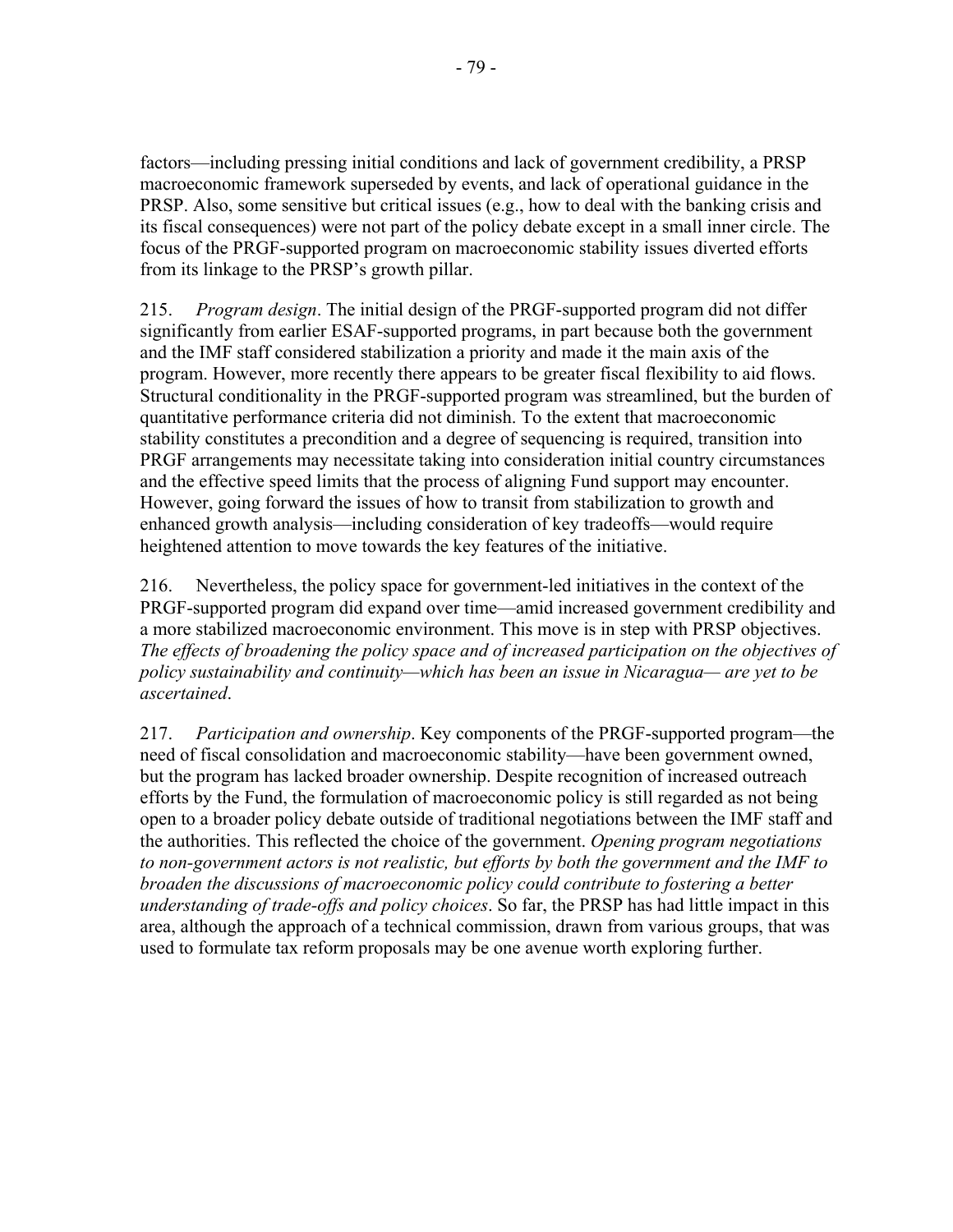| Name                     | Organization                                   |
|--------------------------|------------------------------------------------|
| Amparo Ballivian         | World Bank                                     |
| <b>Eduardo Barcarcel</b> | <b>IDB</b>                                     |
| Bayardo Arce             | <b>FSLN</b>                                    |
| Carmen Largaespada       | Ministry of Family                             |
| Luis Velazquez           | <b>CONPES</b>                                  |
| Claudia Guadamuz         | <b>CONPES</b>                                  |
| Anastasio Somarriba      | <b>COSEP</b>                                   |
| Jurg Benz                | <b>COSUDE</b>                                  |
| Embassador Rasmussen     | Danish Embassy                                 |
| Orlando Mendoza          | Danish Embassy                                 |
| Florencia Castro-Leal    | World Bank                                     |
| Jose Angel Bermudez      | Frente Nacional de los Trabajadores            |
| Georgia Taylor           | <b>DFID</b>                                    |
| Hellen Appleton          | European Union                                 |
| Alejandro Fiallos        | <b>INIFON</b>                                  |
| Omar Gonzalez            | <b>INIFON</b>                                  |
| Luis Ribas               | Ministry of Finance                            |
| Mario Flores             | Central Bank                                   |
| Nestor Avendaño          | American Friends Service                       |
| Lesbia Morales           | Casa Sol                                       |
| Lucy Hayes               | Trocaire                                       |
| Aasa Thomasson           | Forum Syd                                      |
| Ms. Barragona            | Casa Sol                                       |
| Ms. Keppa                | Casa Sol                                       |
| Ana Quiros               | <b>CISAS</b>                                   |
| Ricardo Zambrano         | <b>CISAS</b>                                   |
| Maribel Gamboa           | Ministry of Labor                              |
| Mario Arana              | Ministry of Development, Industry and Commerce |
| Mario de Franco          | Ministry of the Presidency                     |
| Mauricio Gomez           | Ministry of Foreign Affairs                    |
| Mignone Vega             | <b>FUNDEMOS</b>                                |
| Jose Augusto Navarro     | Ministry of Agriculture                        |
| Pedro Solorzano          | Ministry of Transportation                     |
| Jose Antonio Alvarado    | Ministry of Health                             |
| Norman Piccioni          | World Bank                                     |
| Rene Herrera             | Partido Liberal Constitucionalista             |
| Silvio de Franco         | Ministry of Education                          |
| Luis Angel Hermandez     | <b>SECEP</b>                                   |
| <b>Eddy Jerez</b>        | <b>SNIP/SECEP</b>                              |
| Maria Jose Joaquin       | <b>UCRESEP</b>                                 |

Maria Rosa Renzi UNDP Violeta Granera World Bank

### **LIST OF INTERVIEWEES**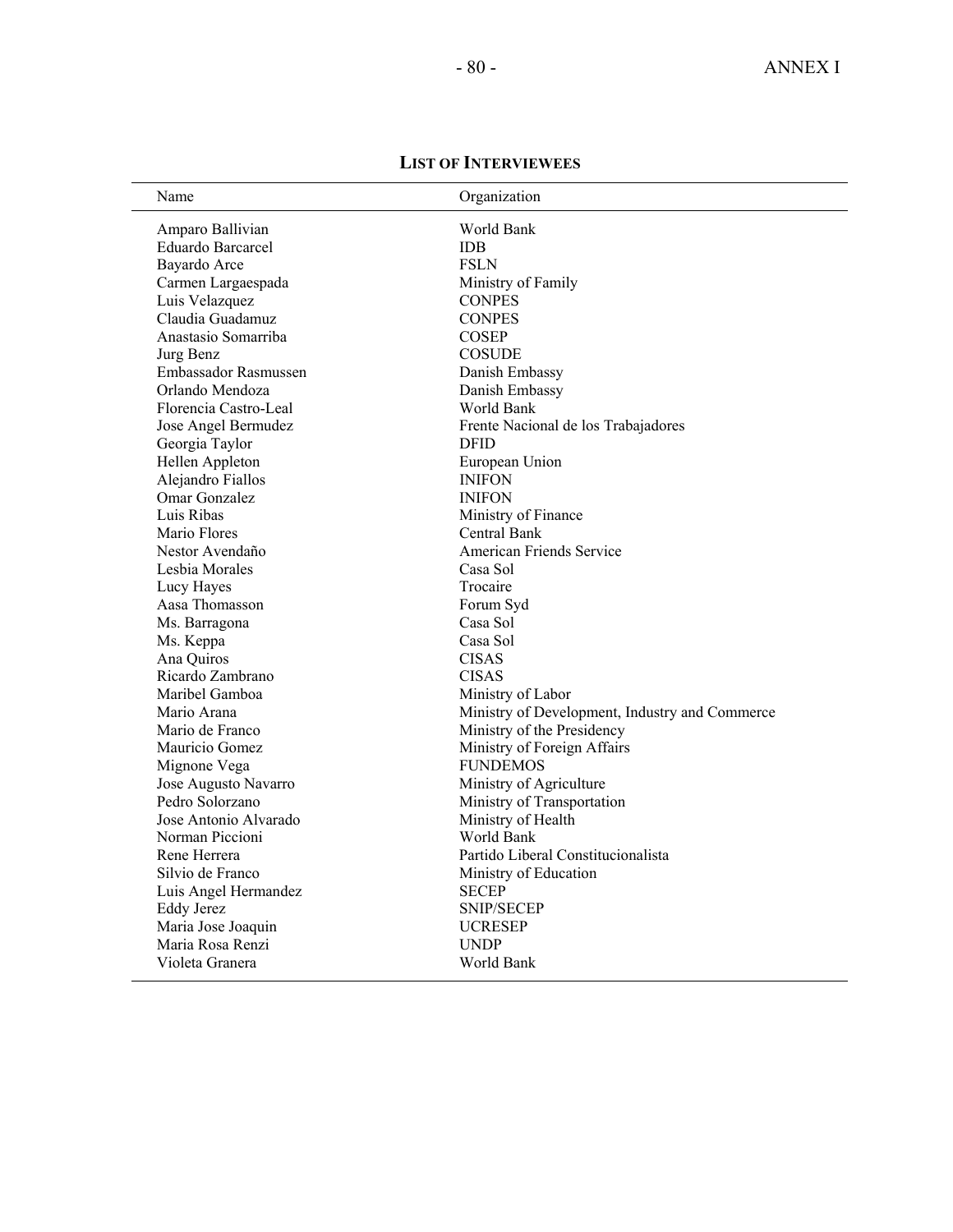### **SURVEY RESULTS**

1. As part of the OED and IEO evaluations of the PRSP Process and PRGF, a survey of PRSP stakeholders was administered in each of the ten countries where a case study is being undertaken. The objective of the survey was to obtain perceptions of the PRSP process and the role of the World Bank and IMF in supporting the initiative. The primary use of the survey results will be to analyze perceptions of the various PRSP stakeholder groups across all ten countries.

2. A standard survey of 39 questions was administered in each country. The full questionnaire can be found on both of the evaluation websites www.worldbank.org/oed/prsp and www.imf.org/ieo/external/np/ieo/2002/prsp/index.htm. The survey consisted of four main components: information on respondents; the PRSP process (covering ownership, results orientation, comprehensiveness, partnershiporientation and long term perspective); World Bank performance; and the role of the IMF. In most cases, respondents were asked to indicate the extent of their agreement with statements on a five point scale $82$ . The survey was translated, where necessary, and pretested before being applied. A local consultant with survey experience was engaged in each country to assist with administration of the survey. Survey results were coded by the local consultant and sent back to Washington and an outside contractor, Fusion Analytics, was hired to analyze the data.

3. The survey was targeted at key groups within the three main categories of PRSP stakeholders: Government, Civil Society, and International Partners.<sup>83</sup> Within each group. the survey sought to obtain an *institutional view* and was targeted at the most knowledgeable individuals. Respondents were asked to define the nature of their involvement in the PRSP process, and their level of familiarity with the PRSP document, the Bank, and the IMF. Given the targeted nature of the survey, respondents who were "Not Aware" of the PRSP Process were excluded from the results. The specific samples were selected using three main inputs: information gained through the country case study mission; participants listed in the PRSP document; and input from the local consultant. In some cases, samples were circulated to obtain broader input on their composition. The study teams also identified a set of highly relevant respondents in each country for whom a survey response was required. These included core ministries and agencies (Finance,

1

 $82$  The 5-point scales used in most questions offered a range from 1: Completely Disagree to 5: Completely Agree. Respondents could also mark 0 for Don't Know or Unsure.

 $83$  Fourteen stakeholder groups were identified: Government—central government, line ministries and sector agencies, local government, Parliament—Civil Society—local NGOs, business sector, labor unions, academia, media, religious organization, political party, other—International Partner—donor, international NGO. Results at the stakeholder group level will be presented in the aggregate analysis across all countries.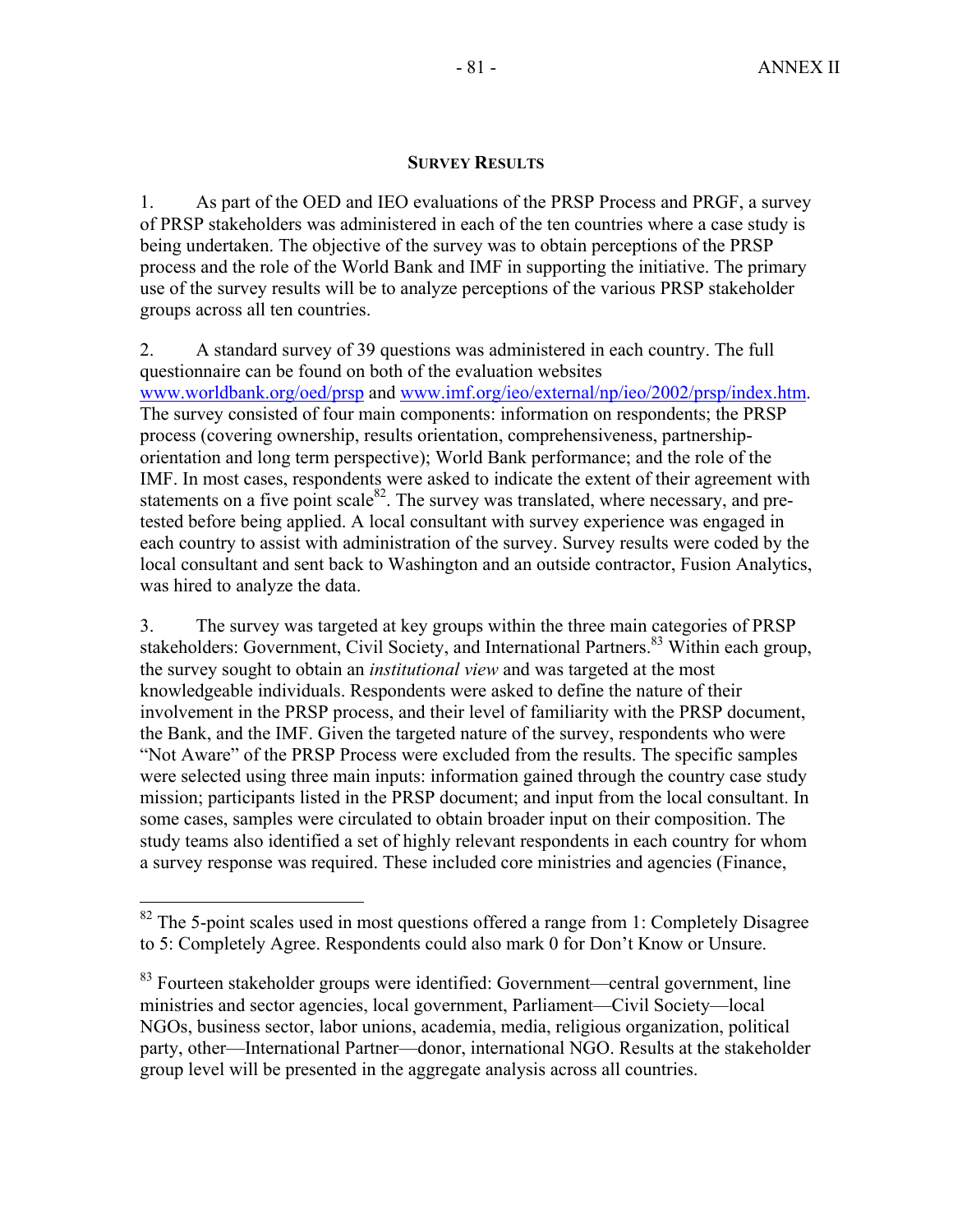SECEP, Central Bank), key PRSP-related ministries (Family, Education, Agriculture), and major donors. Survey questionnaires were tracked in order to ensure responses were obtained from key groups, however, individual respondents could choose to remain anonymous.

4. The following sections present findings from the survey applied in Nicaragua. Section A provides an overview of the survey respondents, including the nature of involvement and familiarity with the process. Section B provides an aggregated snapshot of stakeholder perceptions of the PRSP Process across each of five main sub-categories. Section C provides the mean results for all questions concerning the role and effectiveness of Bank and Fund support. Section D presents results for questions with the most positive and negative responses and questions where there was the greatest consensus or disagreement on issues.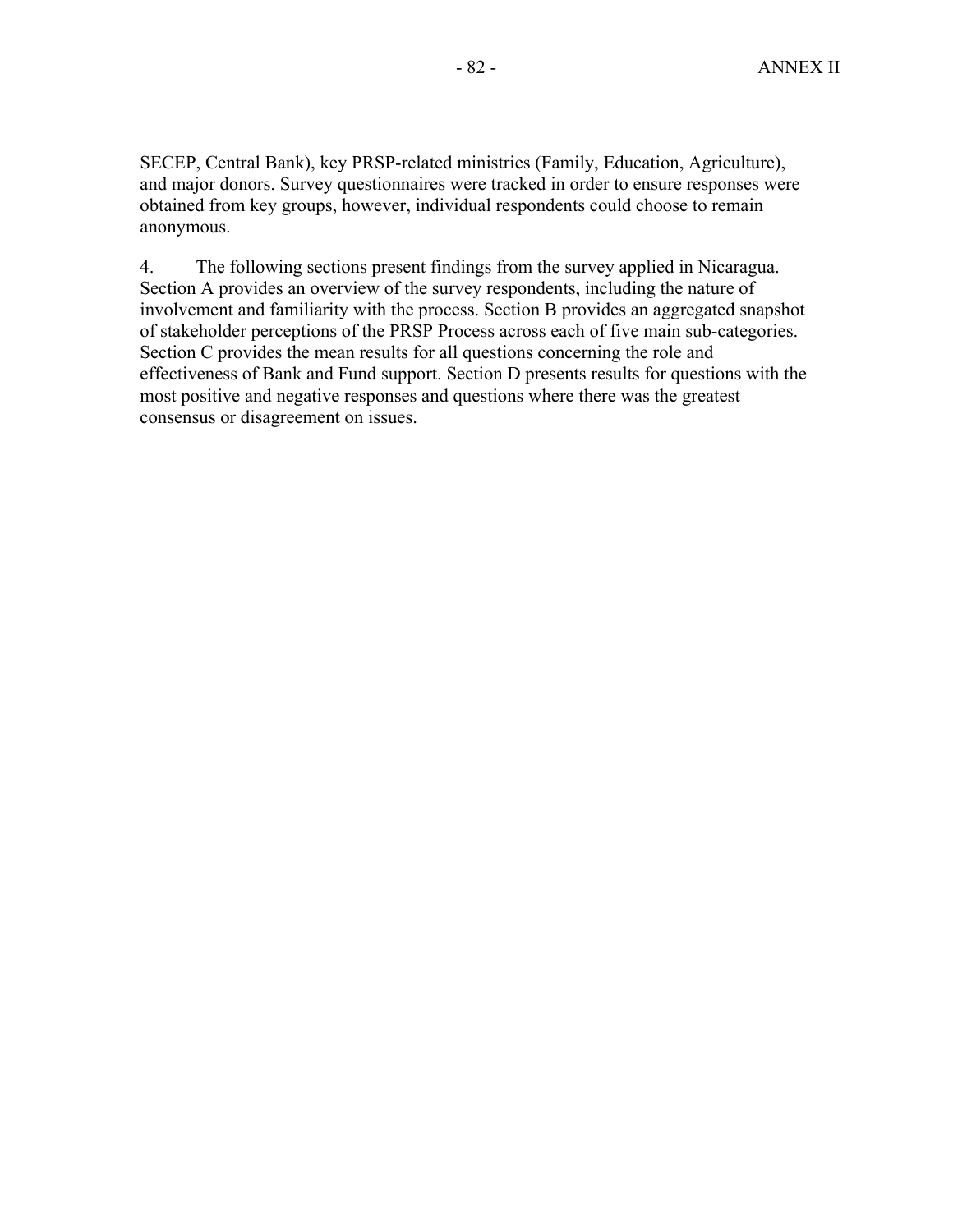





| <b>PRSP</b> document | 71 percent |
|----------------------|------------|
| <b>Bank</b>          | 55 percent |
| <b>IMF</b>           | 49 percent |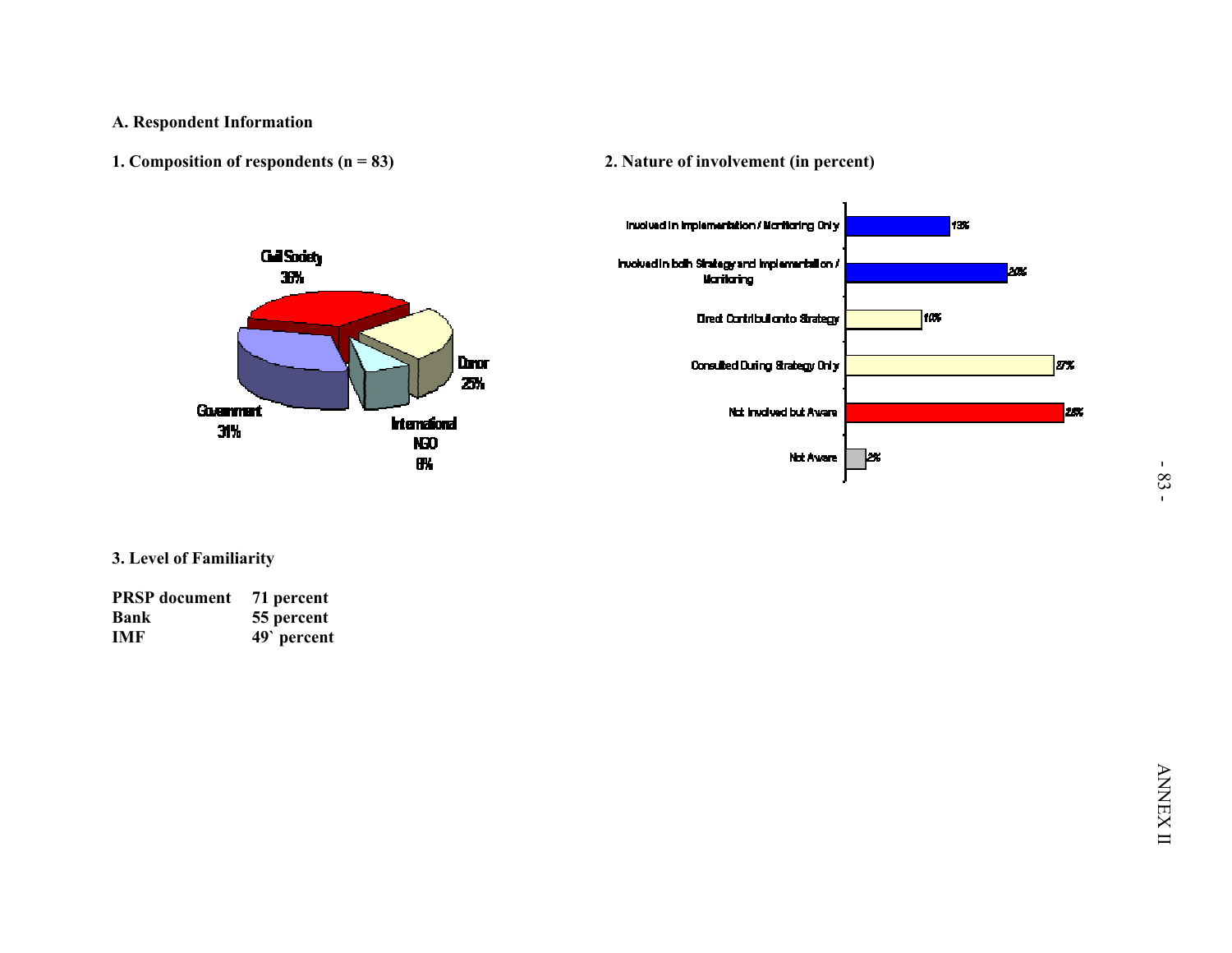

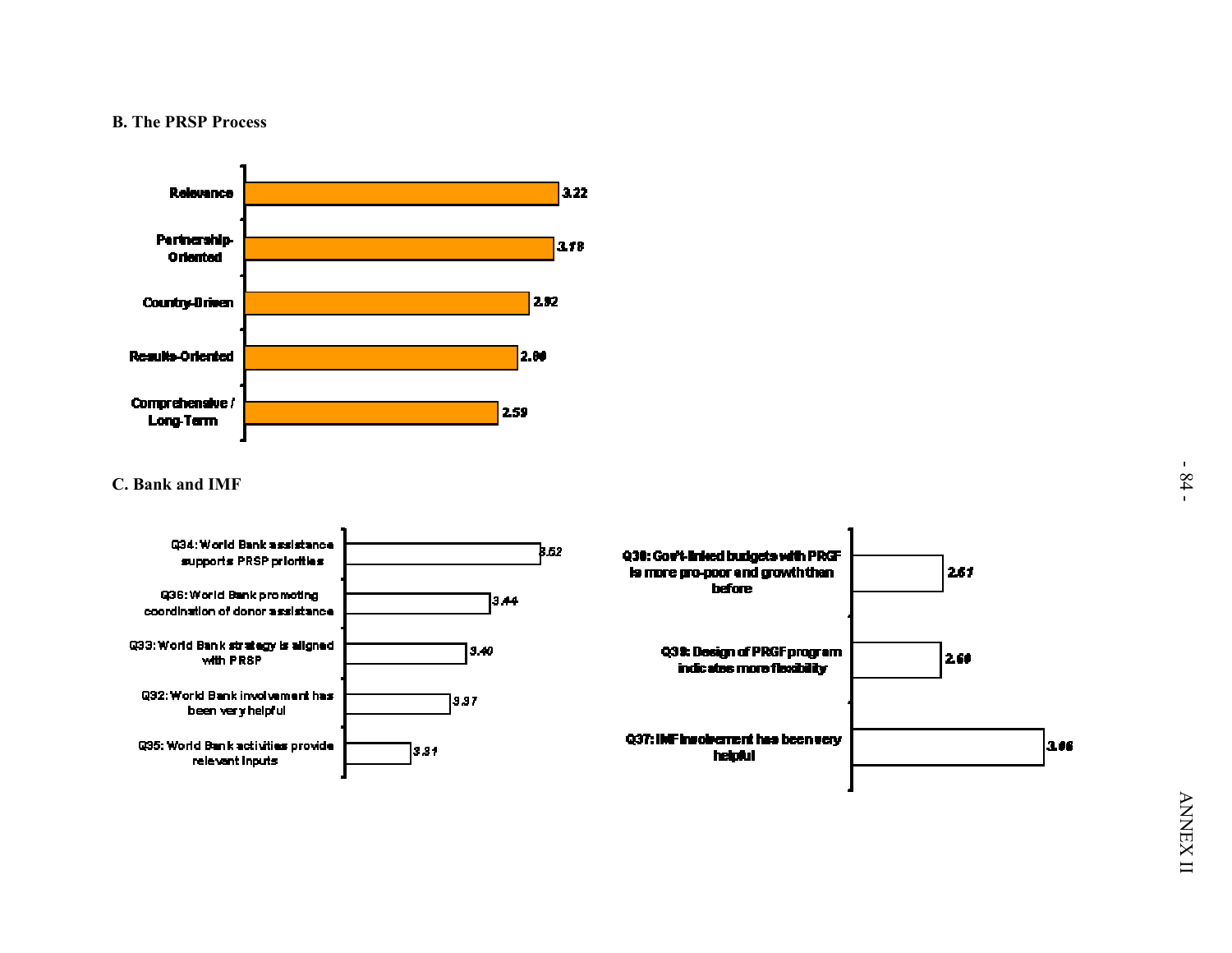| Question                                                                                                                                                                                                                                                                                                                                   | Percent<br>agree                     | Percent<br>disagree                  | Means for<br>highest<br>standard<br>deviations. | Means for<br>lowest<br>standard<br>deviations | Percent<br>don't know<br>or unsure   |
|--------------------------------------------------------------------------------------------------------------------------------------------------------------------------------------------------------------------------------------------------------------------------------------------------------------------------------------------|--------------------------------------|--------------------------------------|-------------------------------------------------|-----------------------------------------------|--------------------------------------|
| <b>Most positive responses</b><br>Q26 Partnership-oriented: Donors aligning assistance<br>Relevance: PRSP is a good model<br>Q8<br>Relevance: PRSP adds value<br>Q <sub>9</sub><br>Q27 Partnership-oriented: Donor coordination improved<br>Q10 Relevance: PRSP improves on past modalities                                                | 48.2<br>45.8<br>45.8<br>44.6<br>44.6 |                                      |                                                 |                                               |                                      |
| Most negative responses<br>Q23 Comprehensive: Balance between growth and poverty reduction<br>Q22 Comprehensive: Macroeconomic framework participatory<br>Q14 Country-driven: Final document was modified to accommodate viewpoints<br>Q17 Results-oriented: Realistic targets and plans<br>Q21 Comprehensive: Alternatives fully explored |                                      | 55.4<br>48.2<br>41.0<br>41.0<br>41.0 |                                                 |                                               |                                      |
| <b>Most polarized responses</b><br>Q29 Partnership-oriented: Coordination b/t World Bank and IMF improved<br>Q30 Partnership-oriented: Quality of Bank/Fund collaboration<br>Q25 Partnership-oriented: Donors supported formulation<br>Q26 Partnership-oriented: Donors aligning assistance                                                |                                      |                                      | 3.46<br>3.33<br>3.15<br>3.49                    |                                               |                                      |
| Areas of greatest consensus<br>Q23 Comprehensive: Balance between growth and poverty reduction<br>Q17 Results-oriented: Realistic targets and plans<br>Q24 Comprehensive: Adequate road map for long-term goals<br>Q28 Partnership-oriented: Current donor coordination<br>Q12 Country-driven: PRSP driven by national stakeholders        |                                      |                                      | 3.03                                            | 2.26<br>2.71<br>2.61<br>2.83<br>2.99          |                                      |
| Most unfamiliar areas<br>Q29 Partnership-oriented: Coordination b/t World Bank and IMF improved<br>Q30 Partnership-oriented: Quality of Bank/Fund collaboration<br>Q25 Partnership-oriented: Donors supported formulation<br>O19 Results-oriented: Results feed back<br>Q16 Results-oriented: Outcomes benefit poor                        |                                      |                                      |                                                 |                                               | 42.2<br>42.2<br>19.3<br>18.1<br>15.7 |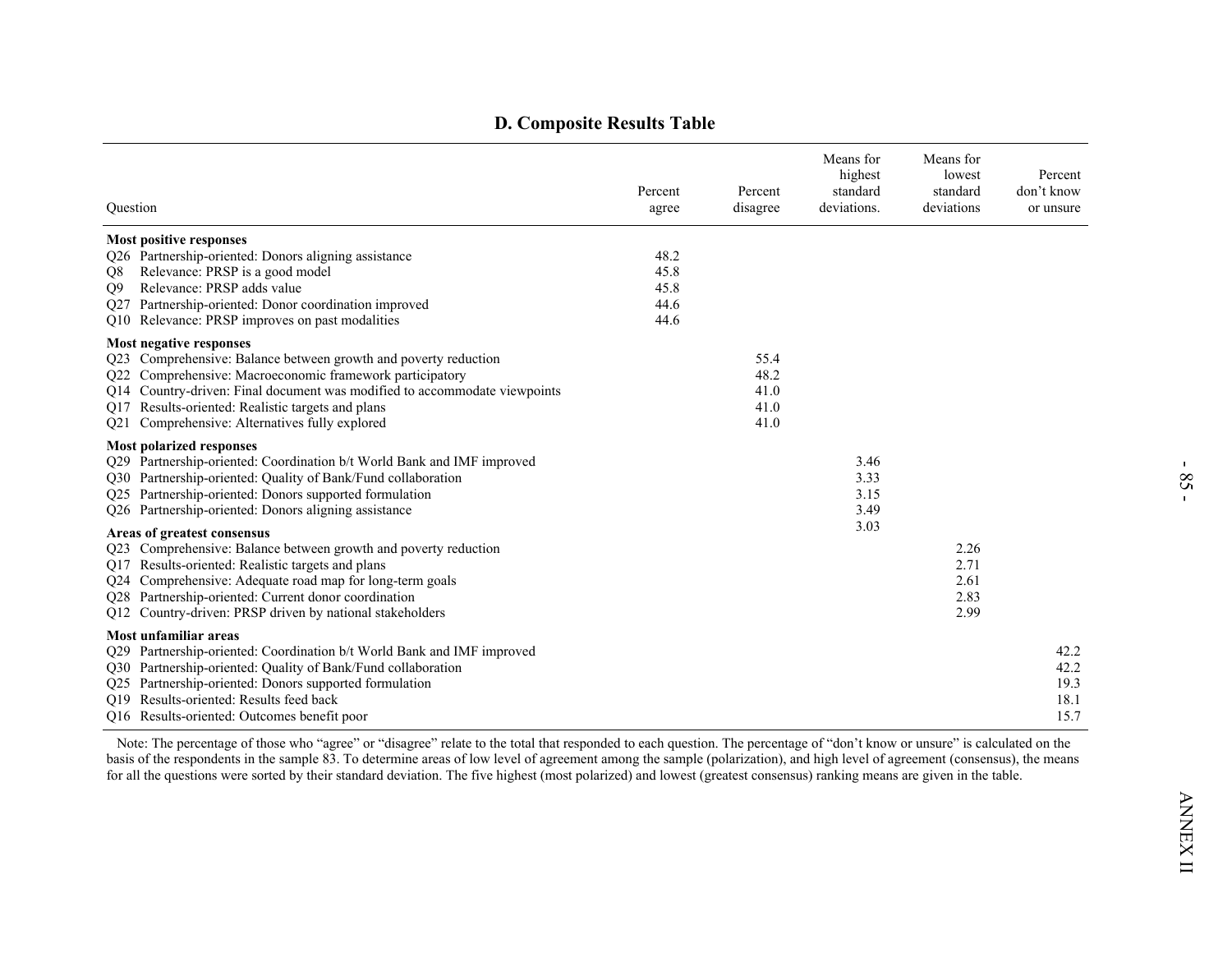# **REVIEW OF EXTERNAL EVALUATIONS OF THE PRSP IN NICARAGUA**<sup>84</sup>

1. The PRSP process in Nicaragua has been the object of significant comment by civil society groups, non-governmental organizations, and some of the most important donors. By contrast, the PRGF-supported program and the World Bank's Country Assistance Strategy have so far received much less attention.<sup>85</sup> In addition, most of the discussion and comment around the PRSP has revolved around the question of participation. With very few exceptions, other aspects of the PRSP have received much less attention.

2. External observers generally agree that the PRSP has led to an expansion of participatory processes in Nicaragua, but they also note a number of significant problems and shortcomings. Most observers concede that the government made a significant effort to enhance participation, but this was only done after receiving pressures from civil society and the donor community to open up the space for more participatory processes (e.g. Bertelsen and Jensen, Ibis, Trocaire, etc.).

3. There is therefore a general perception that the government's efforts to foster participation have been insufficient, and that participation in the macroeconomic framework of the PRSP was virtually non-existent**.** A recent study by Bertelsen and Jensen (2002) found a significant amount of participation at the project level; some (though much less) participation at the sector level (e.g. health and education, etc.), and almost no participation at the macroeconomic level. The authors argued that limited participation in the macroeconomic part of the PRSP was due to two interrelated factors. One reason is the view (held by the government and IFIs) that members of civil society are often noneconomists, which limits their capacity to contribute to discussions of macroeconomic issues. The second reason is that in a divided society different civil society organizations are willing to pursue different interests that cannot be easily reconciled.<sup>86</sup>

 $\overline{a}$ 

 $84$  By "external" we mean evaluations of the PRSP that have not been conducted by the IMF or the World Bank.

 $85$  This is not surprising given the fact that the latter were only completed in December 2002.

<sup>&</sup>lt;sup>86</sup> The results of our own research in Nicaragua are generally in line with the findings of Bertelsen and Jensen, with two caveats. First, we found that, in terms of policy impact, civil society felt that even at the project level they had achieved very little. Most organizations interviewed agreed that participation at the project level had been intense and recognized the benefits of the process, but they still felt very frustrated for the lack of results. On the other hand, however, as regarded the macroeconomic framework of the PRSP, there have been some recent attempts to enhance participation. Despite their limited scope, there have been some positive changes since the Bertelsen and Jensen study appeared in mid-2002. We are referring, for example, to the tax experts of different political tendencies that the government entrusted with the preparation of a plan for tax reform. A similar commission will soon be (continued)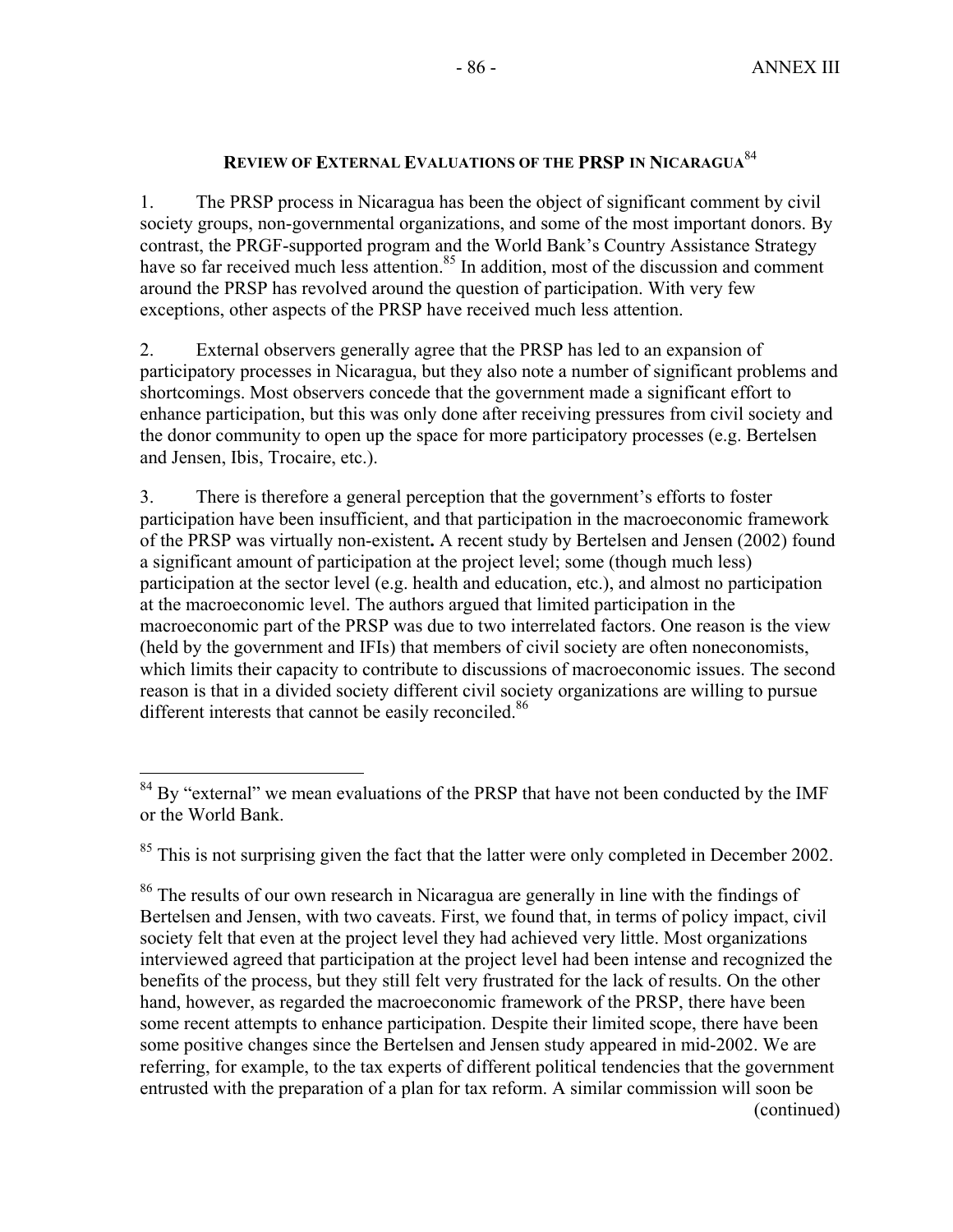4. The critical view about the limits of the participatory process is also shared by a number of additional external evaluations. For example, the evaluation conducted by COSUDE (the Nicaraguan office of the Swiss Agency of International Development) agrees with the limitations of the participatory processes described above and adds (i) that the process of producing the PRSP was rather long and controversial, (ii) that awareness of the document is weak even in the central government, and (iii) that ownership is very limited. Another important problem in their view is that the PRSP is still viewed as a donor-driven document. In addition the report argues that the PRSP is too geared toward the social sectors at the expense of production and growth. Similarly, the Canadian International Development Agency points out the fact that participation at the local level was limited because only half of the departments in Nicaragua were consulted. In addition, it highlights that a network of civil society organizations (Coordinadora Civil para la Emergencia y Reconstrucción) conducted parallel consultations in all the departments of Nicaragua and produced a list of recommendations. However, none of these recommendations were incorporated in the final PRSP. By contrast, DANIDA (the Danish donor agency) presents a slightly more positive view of he participatory processes, arguing that "the fairly extensive consultation process in most sectors is an important achievement". However, the Danish agency also acknowledges that participation at the local level, and knowledge of the PRSP in Parliament and line ministries, was minimal.

5. Finally, external observers have pointed out that the efforts to align the PRGF with the PRSP have been complicated by the different time frames of each document**.** The point they make is that the PRSP presents a medium-term strategy, while the PRGF is only a shortterm program (IBIS, Trocaire). Our interviews with government officials showed that this is indeed a real preoccupation. In particular, as we discuss in section II, the focus on short-term macroeconomic adjustment has diverted efforts to focus on medium-term policies to foster growth over the medium-term. Finally, Oxfam International has pointed out that it is at best unclear whether the PRGF contains genuinely distinct policies from the previous ESAF**.** 

established to assess priorities in public spending. Though some will certainly see these efforts as insufficiently inclusive, the government's position is that participation and discussion of very complex issues (such as tax reform) is more effective when it takes place at the level of technical commissions.

 $\overline{a}$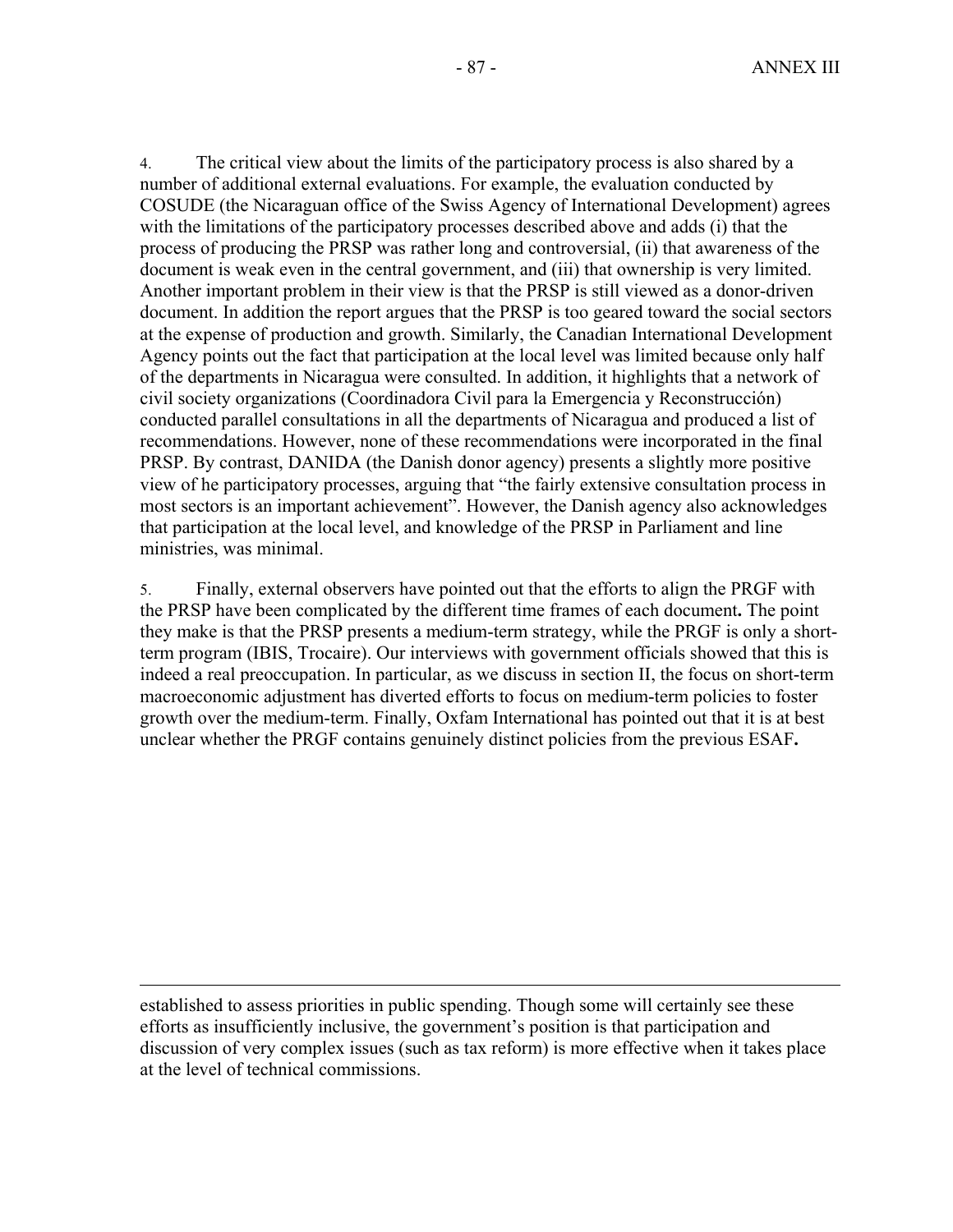| Assessment criteria                                                                                                                                                       | Summary of change in policy approach as indicated by ESAF- and PRGF-<br>related briefs/review department comments                                                                                                                                                                                                                                                                                                                                                                                                                                                                                                                                                                                                                                                                                                                                                                                                                                                                                                                                                                                     | to programs on a scale of $1-4$ 1/ | Ranking of briefs and comments linked |
|---------------------------------------------------------------------------------------------------------------------------------------------------------------------------|-------------------------------------------------------------------------------------------------------------------------------------------------------------------------------------------------------------------------------------------------------------------------------------------------------------------------------------------------------------------------------------------------------------------------------------------------------------------------------------------------------------------------------------------------------------------------------------------------------------------------------------------------------------------------------------------------------------------------------------------------------------------------------------------------------------------------------------------------------------------------------------------------------------------------------------------------------------------------------------------------------------------------------------------------------------------------------------------------------|------------------------------------|---------------------------------------|
| A. Briefing Papers                                                                                                                                                        |                                                                                                                                                                                                                                                                                                                                                                                                                                                                                                                                                                                                                                                                                                                                                                                                                                                                                                                                                                                                                                                                                                       | March 4, 2002                      | June 21 2002                          |
| 1. Does the brief discuss links<br>between the PRSP and the PRGF<br>objectives?                                                                                           | Initial briefs do not provide an in-depth discussion of the links between the<br>PRGF and the PRSP, but later briefs and back to office reports show some<br>preoccupation to embed the PRGF-supported program into the overall PRSP<br>framework in a number of areas. First, there is an increasing preoccupation<br>for poverty and social sector issues. For example, briefs insist that in the<br>process of fiscal consolidation poverty-reducing expenditures should be<br>protected (even increased) so that progress toward the PRSP objectives can<br>be made. Briefs also explain that the staff will encourage the authorities to<br>conduct PSIA in collaboration with the World Bank. Second, briefs<br>emphasize that the mission will be guided by the overall PRSP policy<br>framework. However, given the large slippages in 2001, the achievement of<br>the PRSP objectives will be delayed to 2004–05. Finally, briefs note that the<br>PRGF-supported program will incorporate a comprehensive two-stage tax<br>reform package in line with the blueprint presented in the PRSP. | 2                                  | 3                                     |
| 2. In resolving the key issues<br>identified by the mission does the<br>brief leave room for discussions of<br>alternative policy options to<br>achieve major objectives? | Initial briefs leave room for discussion of a narrow range of policy<br>alternatives and these are not generally linked to the PRSP objectives.<br>However, in later briefs and back-to-office reports there are signs of<br>flexibility in two areas: the pace of implementation of the tax reform (where<br>the authorities prefer a more gradual approach), and the choice of the<br>exchange rate regime (the government wants to continue with the crawling<br>peg while the Fund, especially MAE, would prefer a more flexible<br>arrangement).                                                                                                                                                                                                                                                                                                                                                                                                                                                                                                                                                 | $\overline{2}$                     | 3                                     |
| 3. Are alternative macroeconomic<br>frameworks and the tradeoffs<br>between them considered?                                                                              | Briefs do not discuss alternative macroeconomic frameworks and their<br>tradeoffs                                                                                                                                                                                                                                                                                                                                                                                                                                                                                                                                                                                                                                                                                                                                                                                                                                                                                                                                                                                                                     | 1                                  | 1                                     |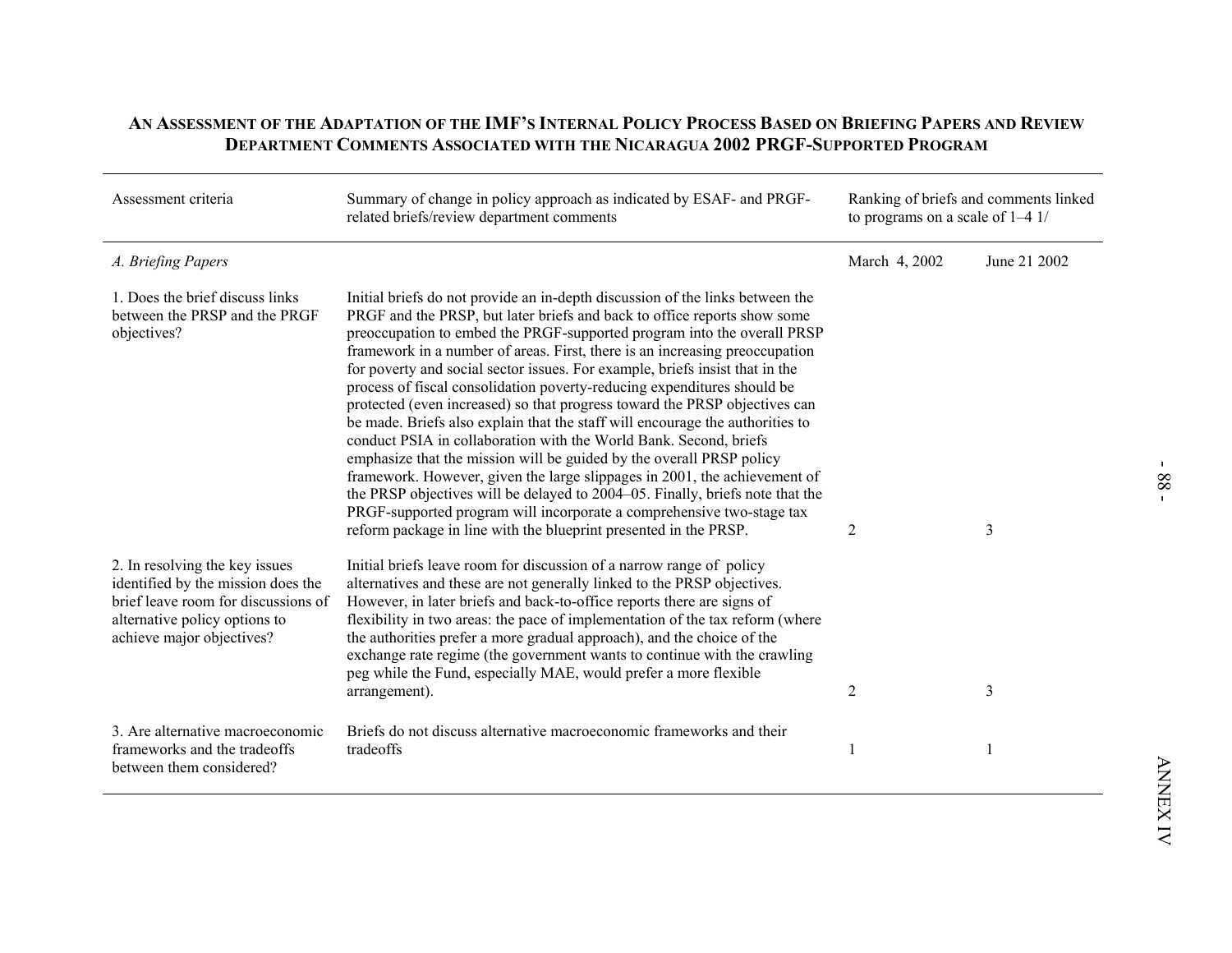$\overline{\phantom{a}}$ 

| 4. Does the program discuss how<br>it will protect key objectives in the<br>event of unanticipated negative<br>shocks?                | The program is in fact dealing with current macroeconomic shocks,<br>especially the consequences of the banking crisis                                                                                                                                                                                                                                                                                                                                                                                | Not applicable | Not applicable |
|---------------------------------------------------------------------------------------------------------------------------------------|-------------------------------------------------------------------------------------------------------------------------------------------------------------------------------------------------------------------------------------------------------------------------------------------------------------------------------------------------------------------------------------------------------------------------------------------------------------------------------------------------------|----------------|----------------|
| 5. Does the brief allow for<br>flexibility to use additional<br>concessional external financing if<br>available?                      | Initially not discussed, when in fact this is a key issue that the World Bank<br>had raised. In the World Bank's view, the PRGF-supported program does not<br>seem to permit a possible replacement of domestic, dollar-denominated debt<br>for external debt that might be contracted on better terms. The WB argues<br>that this substitution is feasible under the HIPC framework                                                                                                                  | $\overline{2}$ | 2              |
| 6. Is a participatory process in<br>resolving key issues considered?                                                                  | There is no significant discussion of a participatory process.                                                                                                                                                                                                                                                                                                                                                                                                                                        | 2              | 2              |
| 7. Does the brief identify policy<br>issues where poverty and social<br>impact assessment (PSIA) inputs<br>would be necessary/useful? | Identifies broad policy issues where poverty/social impact may be<br>significant, but no discussion of actual impact or of how PSIA will be<br>brought to bear on these issues.                                                                                                                                                                                                                                                                                                                       | $\overline{2}$ | 2              |
| B. Review departments' comments                                                                                                       |                                                                                                                                                                                                                                                                                                                                                                                                                                                                                                       |                |                |
| 8. Is the need for more "policy"<br>space" for home grown options<br>recognized in the review process?                                | Departmental comments usually insist that the program should actually be<br>strengthened. For example, FAD and PDR suggest that the tax reform<br>package has been watered down considerably and that the staff should make<br>no additional concessions in this area. The MD also insists on the importance<br>of the tax package as a key element before "we can move forward". MAE<br>also expressed concern about the crawling exchange rate regime in a context<br>of lack of fiscal discipline. | 2              | 2              |
|                                                                                                                                       |                                                                                                                                                                                                                                                                                                                                                                                                                                                                                                       |                |                |
|                                                                                                                                       |                                                                                                                                                                                                                                                                                                                                                                                                                                                                                                       |                |                |
|                                                                                                                                       |                                                                                                                                                                                                                                                                                                                                                                                                                                                                                                       |                |                |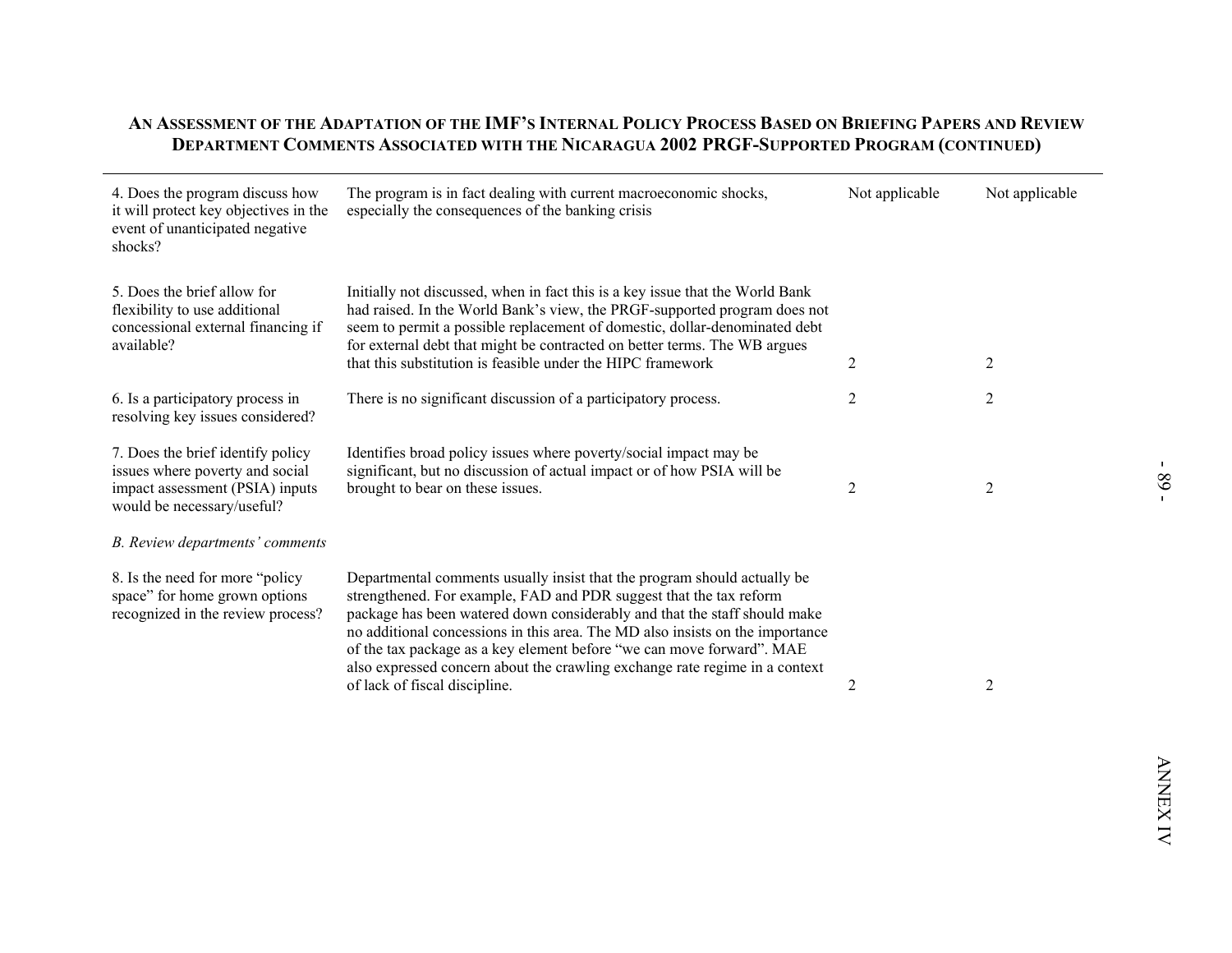| economy considerations that help shape the authorities' strategy, the risks<br>involved, and an assessment of the ownership of the strategy by the<br>government, the national assembly, and the population at large"<br>3<br>3                         |
|---------------------------------------------------------------------------------------------------------------------------------------------------------------------------------------------------------------------------------------------------------|
| No specific discussion of conditionality during the review process.<br>2<br>10. Did review departments press<br>2<br>for more or less conditionality<br>(prior actions, PCs, structural<br>benchmarks) in the policy areas<br>specified by the mission? |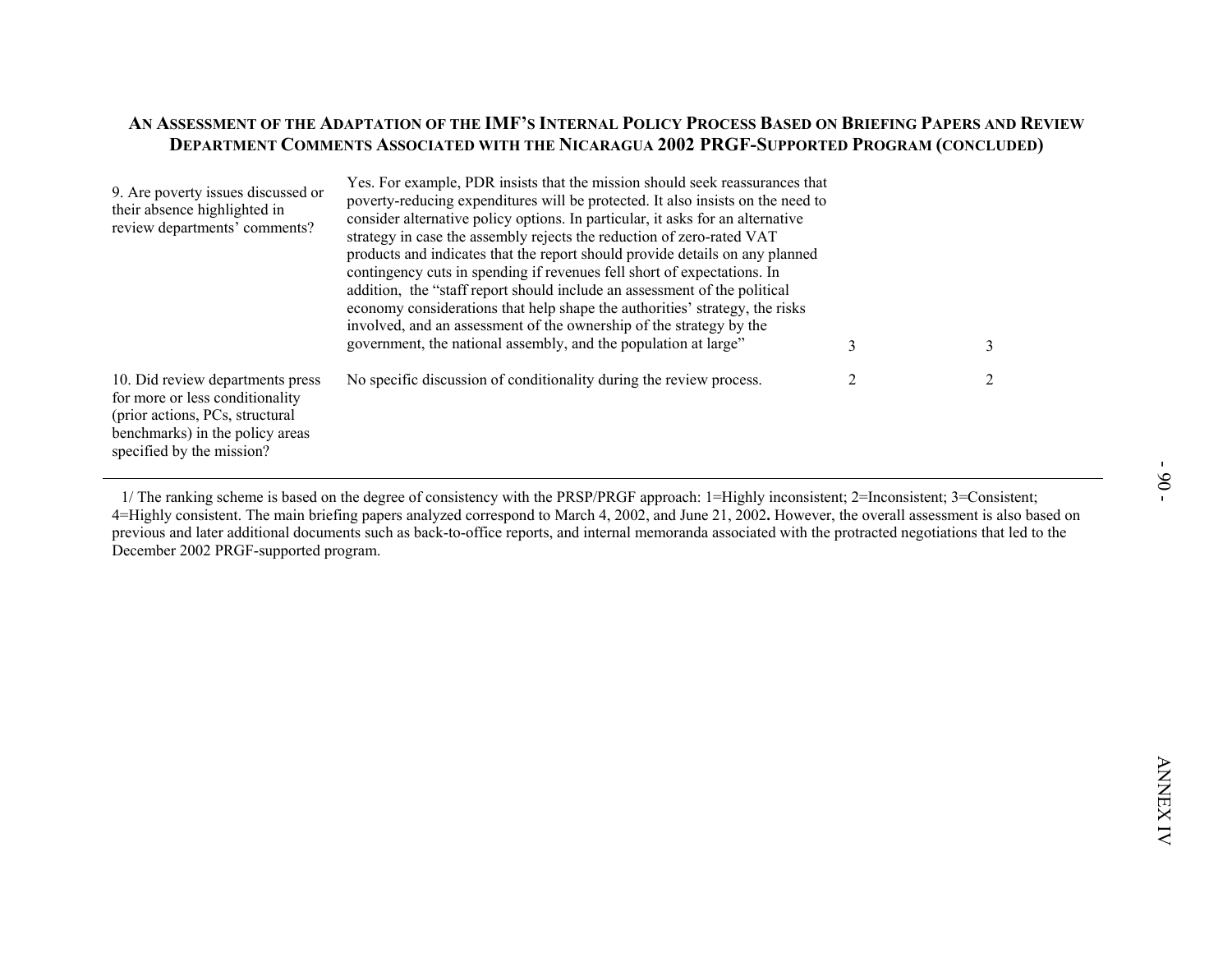### **REFERENCES**

- Avendaño, Nestor (2002). "Nicaragua: Debt Relief/HIPC vs. Poverty." A Study Commissioned by Quaker Peace and Social Witness. London, England.
- Bertelsen, Mette Frost; Soren Kirk Jensen (2002): Poverty Reduction Strategies A Avendaño, Nestor (2002). "Nicaragua: Debt Relief/HIPC vs. Poverty." A Study Commissioned by Quaker Peace and Social Witness. London, England.
- Possibility for Participatory Economic Policy-Making? The Central American Experience. Copenhagen.
- CONPES/CONADES (2002). "Visión de la Nación. La Concertación de Nuestro Futuro," Managua.
- CONPES/CONADES (2002). Memoria proceso 2001. Foros para fortalecer la representación ciudadana. Managua.
- Embassy of Norway (2003). Follow up to the review of implementation of the PRPS process. Report from Nicaragua. Managua.
- German, Tony, and Cruz, A. (2003). Independent Evaluation of SDC's Bilateral Engagement in the Poverty Reduction Strategy Paper (PRSP) Process. Nicaragua Case Study. Switzerland/UK.
- Gillespie, Nancy et.al. (2001). A review of Selected Social Programs in the PRSP Portfolio. Draft, The World Bank, Washington, D.C.
- Government of Nicaragua in Collaboration with the Staffs of the IMF and the World Bank (1999). Nicaragua: Enhanced Structural Adjustment Facility. Economic Framework Policy Paper for 1999-2001. Managua and Washington, D.C.
- Government of Nicaragua (2000a). Una Nación, Muchas Voces: Sociedad, Gobierno y Economia en el Nuevo Milenio. Managua.
- Government of Nicaragua (2000b). Progress report on the fight against poverty: The role of economic growth, human capital and social protection. Managua.
- Government of Nicaragua (2001). Estrategia Reforzada de Crecimiento económico y reducción de pobreza. (Strengthened Growth and Poverty Reduction Strategy, SGPRS). Managua.
- Government of Nicaragua (2002). Strengthened Growth and Poverty Reduction Strategy (SGPRS): First Progress Report. Managua.
- Government of Nicaragua (2003). Base para una Nicaragua Próspera. Managua.
- Ibis (2001). The PRFG, conditions, participation and ownership. The Nicaraguan Case. Copenhagen.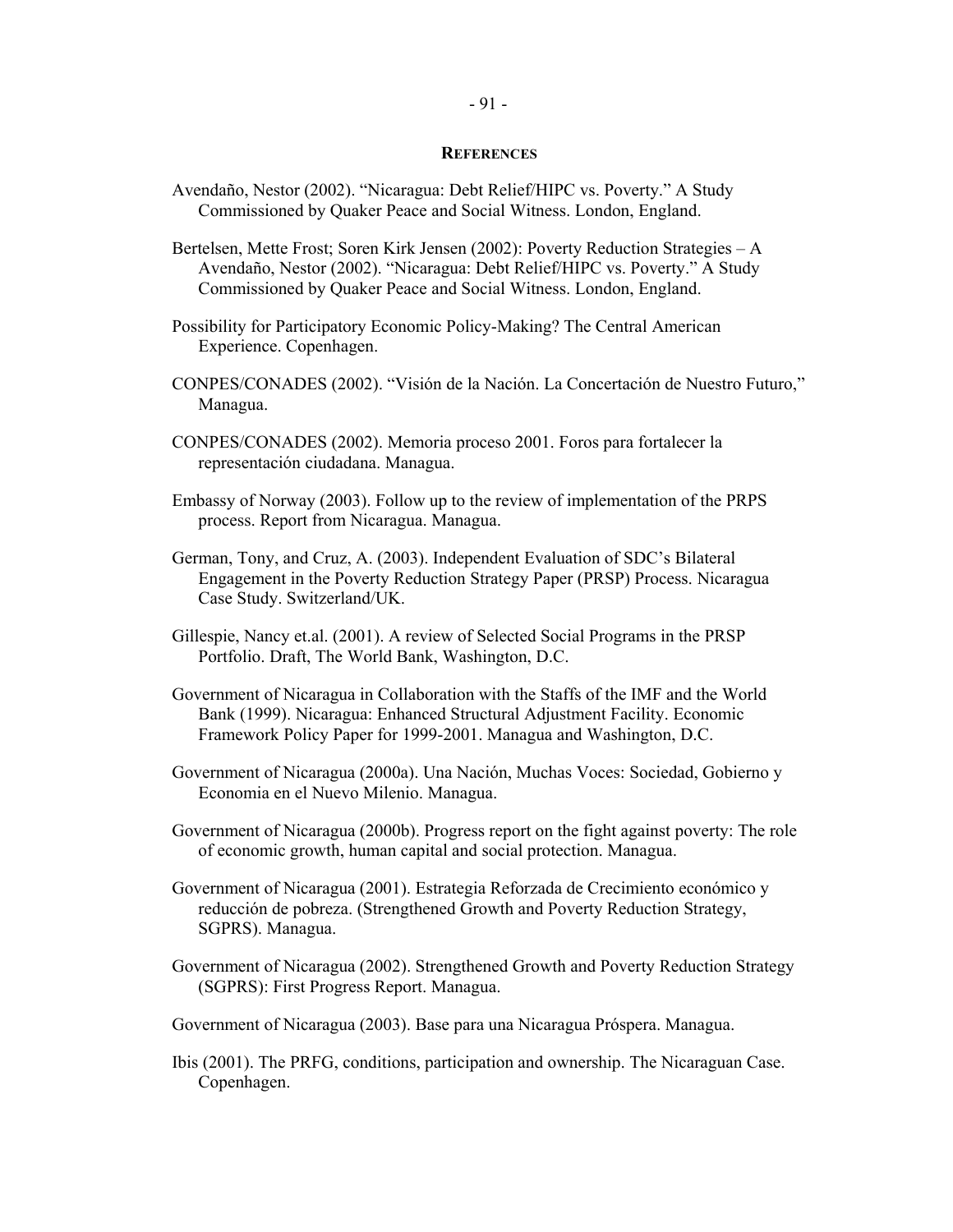$-92$  -

- International Development Association and International Monetary Fund (2000). Nicaragua - Decision Point Document for the Enhanced HIPC Initiative. Washington, D.C.
- International Development Association and International Monetary Fund (2000a). Nicaragua Interim Poverty Reduction Strategy – Joint Staff Assessment. Washington, D.C.
- International Development Association and International Monetary Fund (2001). Nicaragua Poverty Reduction Strategy Paper – Joint Staff Assessment. Washington, D.C.
- International Development Association and International Monetary Fund (2002). Nicaragua Poverty Reduction Strategy Paper Annual Progress Report – Joint Staff Assessment. Washington, D.C.
- International Monetary Fund (2002). Nicaragua: Selected Issues and Statistical Appendix. Washington.
- SECEP (2003). Sistema Nacional de Coordinación para la Implementación, Monitoreo y Evaluación Participativa de la PRSP. Managua.
- SECEP (2003). Informe del Gasto en Pobreza y Alivio HIPC 2001-2003. Managua.
- Ugarteche, Oscar (1987). La economia politica de la deuda: Notas sobre el caso de Nicaragua 1961/1984. Managua: Banco Central de Nicaragua.
- "The Stockholm Declaration" (1999). (www.iadb.org/regions/re2/consultative\_group/declaration.htm)
- TROCAIRE (2002). PRSPs Policy & Practice in Honduras and Nicaragua.
- World Bank (1995). Nicaragua Poverty Assessment. Report No. 14038-NI, Washington, D.C.
	- \_\_\_\_\_\_\_\_\_\_ (1998). Country Assistance Strategy of the World Bank Group. Report No. 17496-NI. Washington, D.C.
	- \_\_\_\_\_\_\_\_\_\_ (2001). Nicaragua Poverty Assessment: Challenges and Opportunities for Poverty Reduction. Report No.20488-NI. Washington, D.C.
	- \_\_\_\_\_\_\_\_\_\_ (2001a). Nicaragua Public Expenditure Review: Improving the Poverty Focus of Public Spending. Report No. 23095-NI. Washington, D.C.
	- \_\_\_\_\_\_\_\_\_\_ (2002). Promoting Competitiveness and Stimulating Broad-based Growth in Agriculture. Report No. 25115-NI. Washington, D.C.
		- \_\_\_\_\_\_\_\_\_\_ (2002a). Country Assistance Strategy of the World Bank Group. Report No. 25043-NI. Washington, D.C.